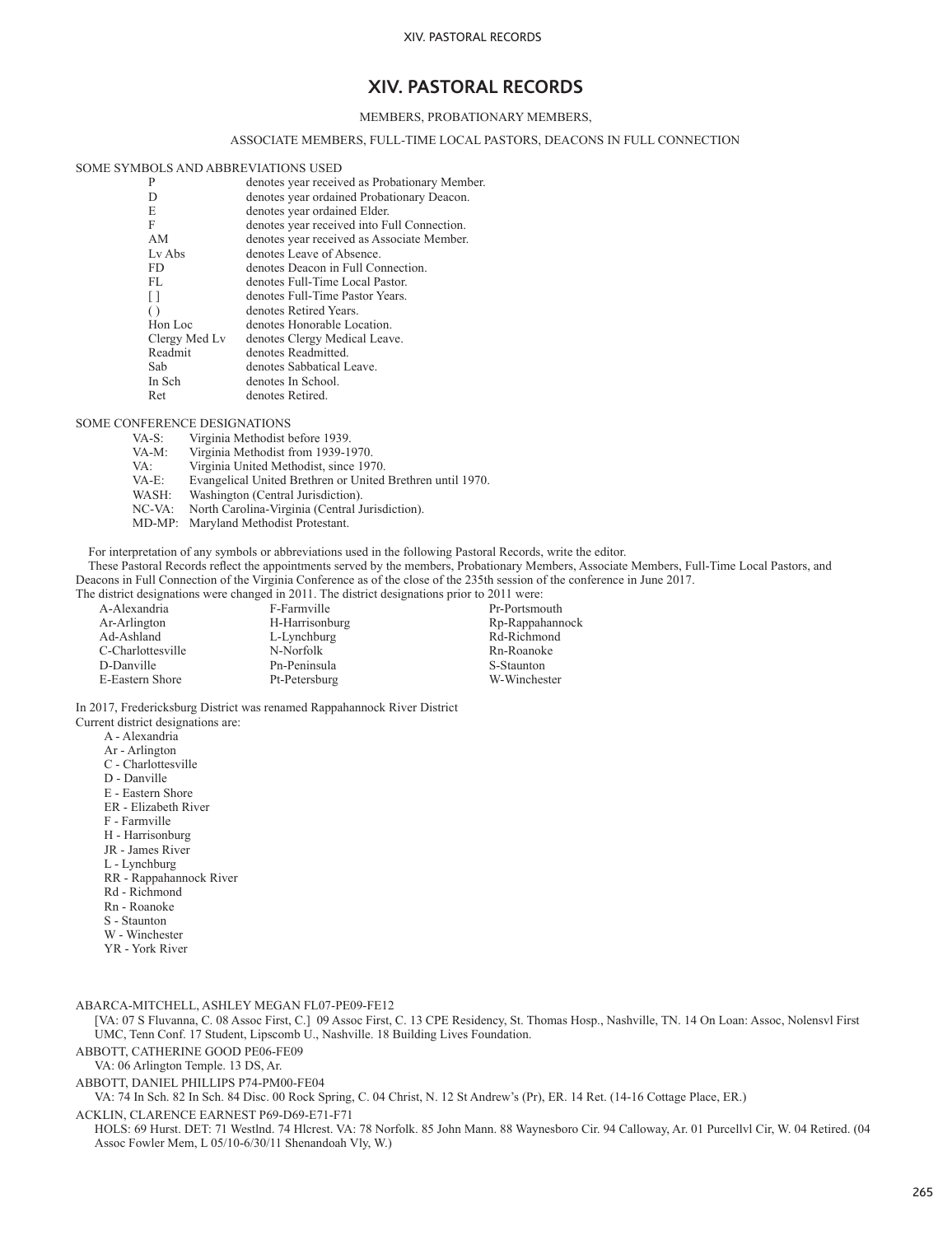ADAMS, GRETCHEN A. P89-D89-E91-F91 VA: 89 Assoc, Trinity, Ar. 92 Faith, A. 99 St Luke's, Ar. 3/15/07 Incapacity Lv. 12 Ret. ADAMS, LARRY ELLIOTT P67-D67-E72-F72 MS: 67 In Sch. 71 Jacksn-Broad Mdw. 72 Star-Monterey. VA: 75 Cheritn. 79 Oak Grv, N. 87 Lv Abs to 11-1-87. 87 Bethel- Emmanuel. 97 Warwick Mem, Pn. 03 Aldersgate, Pr. 05 New Creation, Pr. 08 Ret. ADKINS, DAVID LYNN P79-D79-E93-F93 VA: [76 Tabernacle, Va Bch.] 79 Stu Wesley. 81 Mt Hermn, L. 85 Assoc Trinity, Rd. 88 Rustbg. 93 St Mark's, Rd. 05 Shady Grove, Rd. 17 Ret. ADKINS, GREGORY LEE P78-D78-E80-F80 VA: [1-11-77 Brodnax. 77 Brodnax.] 78 Brodnax. 79 Bethia. 83 Assoc Fairfax. 86 Main St, S Bos. 90 Raleigh Ct, Rn. 95 Washington St, A. 02 Ex VP, UM Homes Corp. 04 Fairlington. 15 Ret. AGBOSU, ESTHER NAANA FL13-PE15-FE18 VA: [13 Henderson, Fd.] 15 Henderson, F. 18 Bethany (Hampton), YR. AHN, BYONG H. PE07-FE12 VA: 07 Bath, S. 12 Ret. AHN, MI SOOK FL17-PE18 VA: [17 Fairmount, Rd.] AIKENS, LARRY Transfer in as PE 7/1/16 VA: [13 Fort Valley.] 16 Sheandoah. AIKENS, LORRIE FL11 VA: [11 Cokesbury. 12 Bath.] AKERS, CLAUDE DOUGLAS P80-D80-F83-E83 VA: 80 Stu Wesley. 81 Assoc Welborne. 83 Keezletwn. 86 Mt Crawford, H. 88 New Castle, Rn. 89 Annandale (Assoc). 91 Good Hope, N. 94 New Hope, Rp. 97 Main St, Pt. 00 Keysville, F. 02 Calvary/St. James Cooperative Parish, Rd. 05 Marquis Mem, S. 10 Providence (Yorktown), YR. ALBRANT, DANIEL H. FL17 VA: [17 Madison, C.] ALDERMAN, LUIS E., III FL00-PE01-FE04 VA: [00 Cheriton, E.] 01 Cheriton, E. 04 Navy Chaplain. 10/1/12 Oak Grove, E. 1/1/13 Central (Clifton Forge), S. 14 Epworth, ER. ALLEN, ASHLEY BLAIR FL13 PE14 VA: [13 Assoc, Floris, Ar.] 14 Assoc, Floris, Ar. ALLEN, B. JUSTIN FE VA: 09 Asbury, A. 11 Dean of Spiritual Life, Shenandoah University. 17 Assistant VP for Student Life, Dean of Spiritual Life, and Director of the Institute for Church Professions. ALLEN, EARL WINSTON, JR. P97-D97-E00 VA: [80 McDowell.] 81 Parnassus. 83 Prince George. 85 Epworth Alleghany. 86 Withdrawn. 97 Chap, Richmond City Jail-Good News. 98 Sherbourne, Rd. 03 Clergy Medical Lv. 14 Ret. ALLEN, G. JEFFREY P74-D74-E77-F77 VA: [73 W Mecklenbg.] 74 W Mecklenbg. 77 Trinity: N Gardn. KS E: 79 White Cy-Wilsey. 83 St Paul's: Lenexa. 87 Society of St Andrew. VA: 90 Society of St Andrew. 97 Lane Mem, Altavista.07 St Paul's, S. 12 Ret. ALLEN, JANET CAROLINE CHRISTIAN FL10 VA: [10 Associate, Great Bridge, N. 14 Cheriton, E. 18 On Loan to FL.] ALLEN, MARIE B. PD16 VA: 10/1/16 Congregational Life & Discipleship Pastor, New Town, YR. ALLEN, NONA F. FL06 VA: [06 Blue Ridge, H. 12 Prince Edward. 17 Boydton, F. Swain Mem, Tangier.] ALLEY-GRANT, MARGARET LYNNE P95-D95-F99-E99 VA: 95 Blacksburg, Assoc. 98 Lv Abs. 00 New Church/New Rvr Vly, Rn. 01 Fieldstone, Rn. 08 Thrasher Mem, Rn. 11 Dir of Ch Development, Rn District. 13 Timberlake, L. 16 Ministry Coach, Epicenter Group. ALLPORT, HENRY BRAXTON, JR. P65-D65-E69-F69 VA-M: 65 Stu Duke. 66 Stu Edinbg Univ. 67 Burke. VA: 69 Stu Va Epis Sem. 70 Stu Univ Basel, Switzerlnd. 74 Campus Min W & M. 88 Bethany, Hamptn. 95 Bethany, Gloucester Point. 00 Ret. ALMY, ROBERT A. PE01-FE04 VA: 01 Kenwood, Ad. 04 Massaponax, Ad. 05 Name Change to New Season, Ad. 11 Regester Chapel, Fd. 13 Dir, ChurchIngenuity.COM. 18 Church Ingenuity & Liberty, RR. ALVIS, GARY FOSTER P78-D78-F82-E82 VA: 78 Ebenezer, W. 80 New Hope, Ad. 81 Assoc Grace, Manassas. 83 Peaksvw. 85 Mead Mem-New Hope. 89 McGuire Pk. 95 Powhatan, F. 02 Centenary, Pr. 09 First (Hampton), Pn. 10 Ret. AMON, WILLIAM ERNEST P57-D57-E60-F60 NC: 57 Johnsn Mem, Fayettevl. VA-M: 60 W Mathews. 62 Brodnax. 66 Assoc Pk Pl, N. 69 Laurel Pk, Rd. VA: Laurel Pk, Rd. 76 Christ, Rd. 85 Benns. 90 Warsaw, Rp. 95 Wesley Mem, N. 99 Ret. ANDERSON, ELIZABETH SPENCER FL06-PE07-FE10 VA: [06 Assoc Messiah, A.] 07 Assoc Messiah, A. 12 Bermuda Hundred, JR. 16 Courthouse Community, ER. ANDERSON, JOSEPH RANDOLPH P77-D77-F80-E80 VA: 77 Wesley, W. 79 Reliance. 82 Dayton. 91 Stratfrd Hls, Rd. 03 Ret. ANDERSON, NATHAN PUTNAM PE17-PD18 VA: 17 Student. ANDERSON-CLOUD, REGINA L. PE02-FE05 VA: 02 Oakwood, F. 03 Assoc, St Matthew's, A. 05 Sycamore, Pt. 10 The Stand, JR. 13 Co-Pastor, Warwick Mem, YR. 18 Fredericksburg, RR. ANDRESS, JOHN CHRISTOPHER P97-D97-FE01 VA: 97 Memorial, Rd. 99 Asso, Farmville, F. 00 Broad St, Pr. 05 Carmel-Coles Pt, Rp. 08 Hopewell, JR. 14 First, JR. ANDREWS, JOHN MOON P73-D73-E77-F77 VA: 73 Stu Wesley. 75 Rectortwn. 77 Gum Spg. 81 Portlock. 84 Ebenezer, Crit. 89 Parkvw, L. 93 Chesapeake Ave, N. 03 Welborne, Rd. 12 Ret.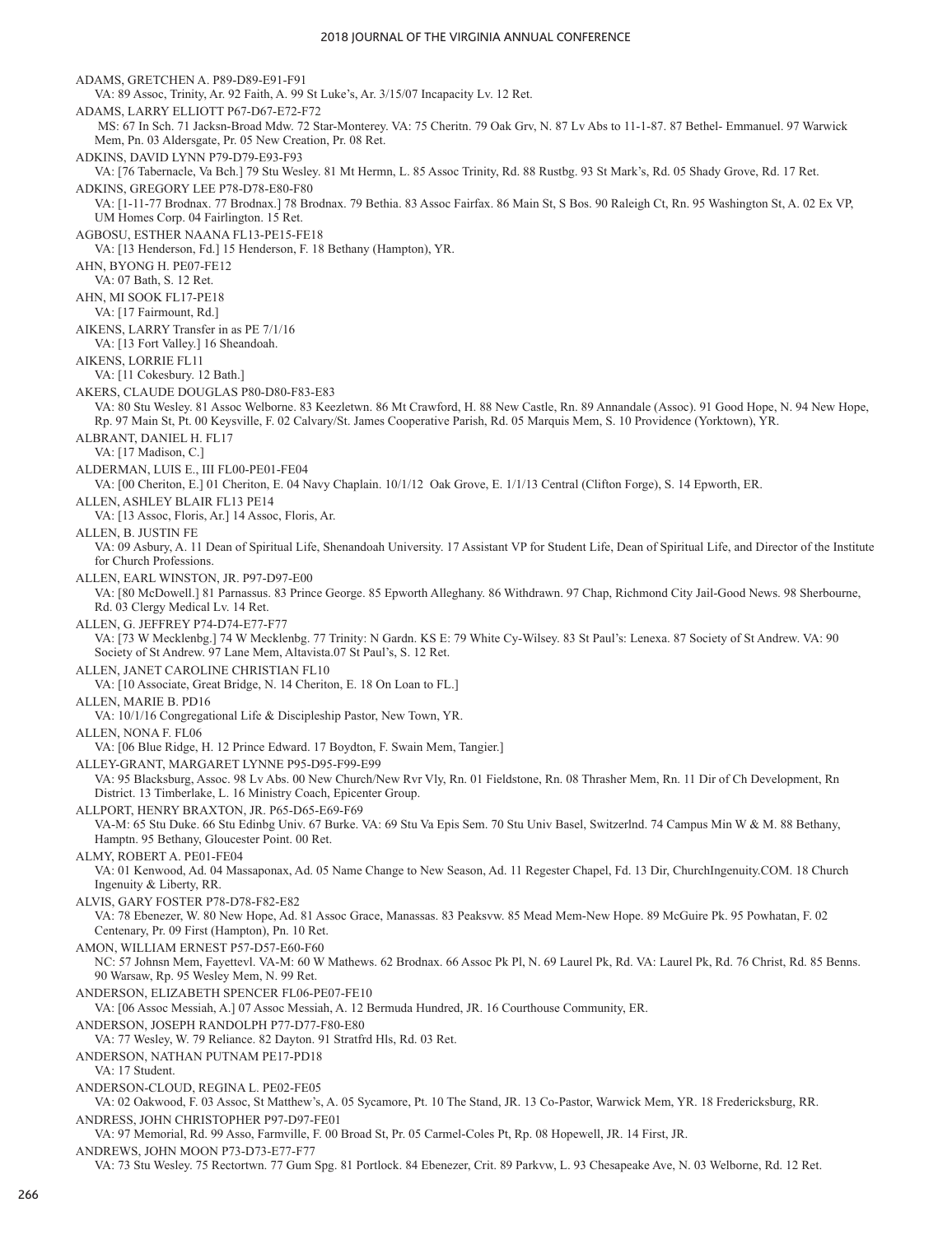ARCHER, ASHTON LEE D70-P75-E79-F79 VA-M: [66 Claremnt.] VA: [70 W Dinwiddie. 74 Remingtn.] 75 Remingtn. 79 St James-W Augusta. 81 Assoc Centenary, Pr. 82 St Mark's-Ebenezer. 87 St Matthias. 88 Lv Abs. 90 Hon Loc. 07 Ret. ARMSTRONG, DANIEL J. FL03-RL13 VA: [03 Sussex, Pt. 13 Ret.] ARMSTRONG, KENNETH T. 99 FL-AM08 VA: [99 Craddockville, E.] 08 Craddockville, E. 10 Ret. ARNDT, FREDERICK AYRES P58-D58-E61-F61 VA-M: 58 Stu Wesley. 60 Round Hl. 63 Loudoun. 64 Craddockvl-Belle Haven. 66 Belmnt, Rn. 68 Pkvw, NN. 69 Alleghany-S Covingtn. VA: 70 Alleghany-S Covingtn. 73 W End, Pr. 77 Mem, L. 80 Bethany, Pn. 84 Norvw. 88 Aldersgate, Hamptn. 90 Blandfrd, Pt. 91 Clover Hl, H. 93 New Hope, H. 96 Ret. (01 Mt Olivet, S.) ARNOLD, ANTHONY JAMES FL17 VA: [17 Chrst Online, A.] ARTHUR, WESLEY EDWARD P66-D66-E69-F69 VA-M: 66 Stu Candler. 68 Assoc Calvary, Ar. VA: 70 Assoc Calvary, Ar. 71 Good Shepherd, Vienna. 78 Haygood. 82 St Matthew's, A. 01 Ret. (8/16/10 to 10/6/13 Arlington, Ar.) ASHBY, CHESTER THEODORE P58-D60-E62-F62 VA-M: 58 Stu UTS, NY. 60 Mt Pleasant, N. 63 White Stone. 64 Locust Grv, Salem. 66 Supr Neighborhood Ctr TAAP. VA: 70 Welfare Spcl TAAP. 71 Assoc St Paul's, Rn. 73 Rn Metro Min. 74 Ext Spcl VPI. 84 Ret. ASHBY, JAY FRANCIS P78-D78-E81-F81 VA: 78 Stu Wesley. 80 Assoc Messiah, Spgfld. 83 Manor Mem. 87 Woodstock. 90 Heritage, N. 94 Trinity, Pr. 97 Mt Vernon, D. 12/22/99 Lv. Abs. 03 Ret. ASHLEY, JOHN WESTON P74-D74-E87-F87 MINN: 74 In Sch. 75 Howard Lke-Montrose. 77 Discontd. VA: [81 Byrd Chpl-Zion.] 82 (Reinst by MINN Conf, Tr to VA) Byrd Chpl-Zion. 83 Assoc Williamsbg. 91 Bonsack, Rn. 00 Old Bridge, A. 04 Christ, S. 08 Tappahannock Mem, Rp. 12 High St, JR. 15 Ret. ASTIN, CHARLES WESLEY, JR. P81-D81-E84-F84 VA: [79 Eastlnd-Zion. 80 Zion,Ad.] 81 Stu Wesley & Zion, Ad. 82 Zion, Ad. 84 Stokeslnd. 87 Dir of Development, Ferrum Clg. 90 Dir Church Relations, Ferrum Clg. 07 Dean of the Chapel & Religious Life, Ferrum. 13 Ret. ATHEARN, WILLIAM JAMES P60-D60-E64-F64 VA-M: [57 Assoc Ramsey Mem.] 60 Stu Duke. 63 Bethel-Gum Spg. 64 King William. 67 Laurel Pk. 69 Jolliff. 71 Browns Cove-Mt Moriah. 74 Fairmount, Rd. 78 Assoc Mt Olivet, Ar. 82 Andrew Chap, Ar. 92 Spgfld, A. 02 Ret. ATWELL, WILLIAM FOSTER P79-D79-F82-E82 VA: [78 Massanutten.] 79 Massanutten. 80 Burketwn. 84 First, Broadway. 88 Sherando. 91 S Frankln. 92 Incapacity Lv. 05 Ret. AU, THOMAS HARRY P71-D71-E77-F77 SCA-AZ: 71 Stu. 74 Assoc First, Glendora. VA: 3-17-76 Marvin. 77 Trainee VA UM Homes, Inc. 78 Asst Adm Herm, Rn. 82 Adm VUMH, Inc, Rn. 98 New Castle, Rn. 01 Ret. AUSTIN, DEBORAH LAWRENCE P80-D80-F83-E83 W NC: 80 In Sch. VA: 81 Massanutten. 83 Assoc Aldersgate, A. 88 Assoc Community, N. 94 Pace Mem, Rd. 96 Mt Pisgah, Assoc, Rd. 03 Skipwith, Rd. 07 Immanuel, A. 12 Ret. BABER, CHARLES F. PD10-FD13 VA: 10 On Loan, Min to Youth & Families, Highland UMC, Raleigh, NC. 18 On Loan: Associate, Highland UMC, Raleigh BAILEY, CAITLYN FOX PE15-FE18 VA: 15 Chap, VCU Health System. BAILEY, MELBOURNE HYLTON P66-D66-E69-F69 METH CH IN CAR & AMER: 66. VA: 79 Assoc Highlnd Pk, Rd. 80 Purcellvl Circ. 90 Highlnd Pk, Ad. 97 Woodlawn, A. 05 Ret. (05, 06, 07 John Wesley, W. 08 Galloway, Ar. 09-13 Mt Zion-Leesbg, W. 8/1/17-6/30/18 St Mark's W.) BAILEY, SARAH C. FL18 VA: [5-1-18 Clover Hill, H.] BAIR, TRACY R. P95-D95-E00 VA: 95 Liberty, A & Stu, Wesley. 96 Liberty. 12/1/05 Lv Abs. 07 On Loan, Royal Heights UMC, SW-Missouri. 11 Ret. BAIRD, DONALD ARMSTRONG P53-D53-F56-E56 DETR: [50 Rea.] W OH: [52 Assoc Broad St.] W PA: 53 In Sch. 56 McKnight Vil. 59 Smithfld. 62 Epworth, New Castle. WIS: 64 Highlnd. 66 Project Coord. 69 Sy. 70 Loc. 82 Reinst. VA: 82 Wallace Mem. 87 James River. 89 Ret. (89 Hyco, F. 94 Fairmount Pk, N.) BAISEY, RANDAL L. FL18 VA: [18 E Nottoway, F.] BAKER, DORI FE (08 Transfer in from NIL) VA: 08 Scholar-In-Residence, The Fund for Theological Education. 18 Sr Fellow, Rsrch & Lrnig, Forum for Theol Explo BAKER, PAUL STANLEY PE12-FE15 VA: [07 Assoc Cumberland. 09 Assoc Farmville.]12 Assoc Woodlake, Rd. 16 Heritage, L. BALDWIN, DONALD W. FL06 VA: [04 Assoc Thrasher Mem, Rn. 09 Fairview, Rn.] BARB, VICTORIA LYNN FL07 VA: [07 Assoc Mt Pleasant, H. 12 Parnassus, H.] BARBERY, LISA ANN PE09-FE12 VA: Assoc Trinity, A. 11 Emmanuel, L. 13 Crooks Mem, YR. BARBOUR, AMANDA BRAY FL 14 VA: [14 Bethel-Cascade. 17 Axton, D.] BARCLAY, RICHARD ALAN P77-D77-F85-E85 VA: 77 Stu Meth Theol Sem. 79 Charles Cy: Mem. 85 Wachapreague-Quinby. 86 Assoc Frst, Martinsvl. 88 W Dinwiddie. 91 Bethia, Pt. 96 N Amelia. 00 Mt Clinton, H. 02 Ret. BARE, ISAAC WILLIAM P67-D67-E73-F72 VA-M: 67 Stu Asbury. 68 N Frederick. 69 Stu Asbury. VA: 70 6-8 Stu Asbury. 2-15-71 Wallace Mem. 71 Wallace Mem. 73 Assoc First, Hamp. 76 Bishop Mem. 79 Chesterfld: Hopewell. 83 Kenwood, Ad. 87 Lv Abs. 88 Ret 20 Yr Rule. 96 Readmit, Calvary, Ar. 97 Gogginsvl, D. 99 Andrew Chapel-

Edgewater, Rp. 00 Ret.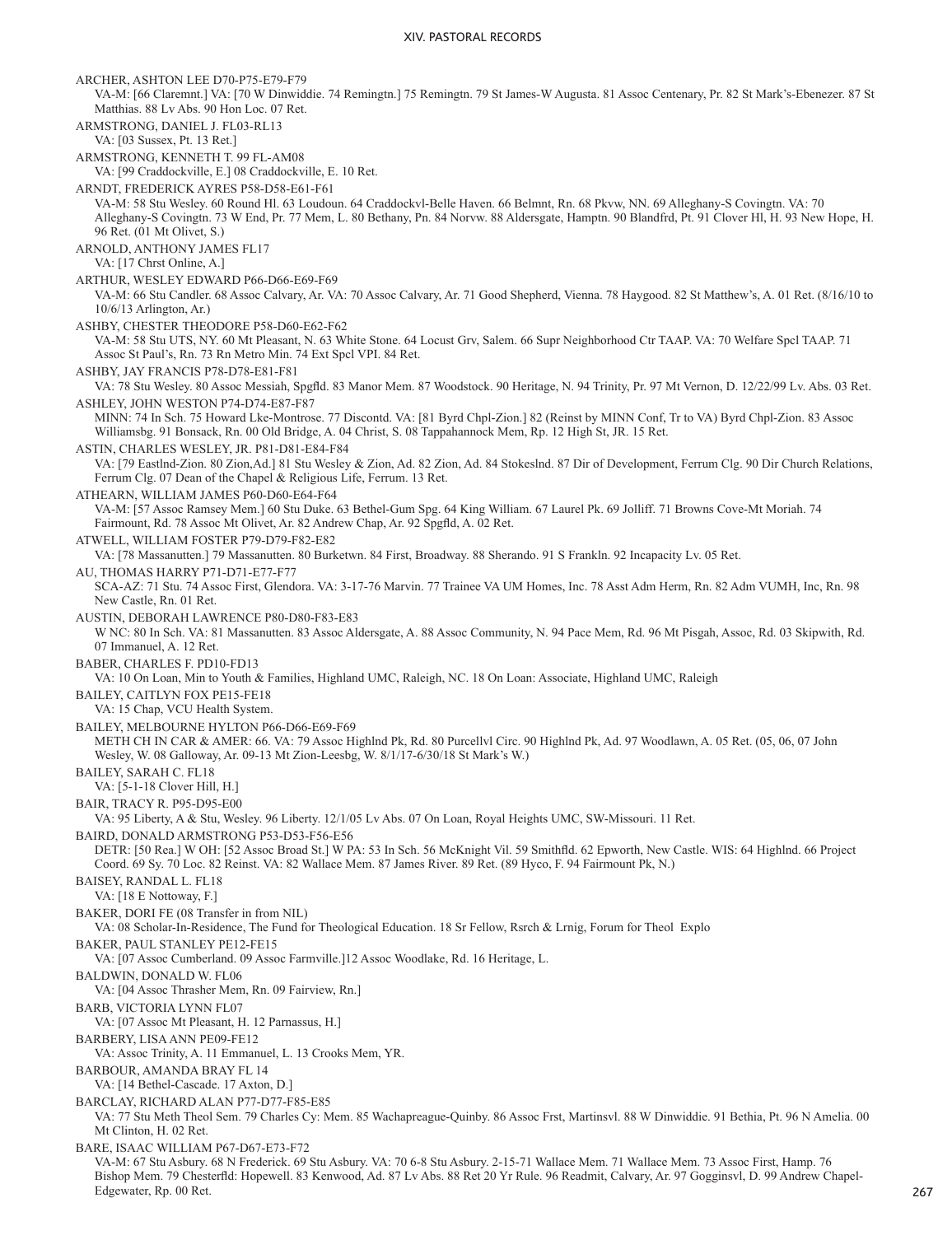BARKER-BRUGMAN, KIMBERLY A. FE (08 Transfer in from NCNY) VA: 06 Silverbrook, A. 13 Sab Lv. 14 Soul Story Ministries. 15 Zion, Fd. 18 Soul Story Ministries. BARNARD, THOMAS R. FL95-PM99-FE01 VA: [95 Potomac, Ad.] 99 Potomac, Ad. 01 Fairvw, D.07 Trinity (Orange), C. 15 Crums, W. BARNETT, CLARENCE HERBERT, JR. (Free Methodist D50-E52) P74-F79 VA: [73 Assoc St Paul, Woodbrg.] 74 Assoc St Paul, Woodbrg. 78 Carmel-Coles Pt. 81 Wesley, Hopewell. 84 St James. A. 89 Ret. BARNETT, EDWARD SCOTT P91-D91-E94-F94 VA: 91 Catawba Cir, Rn. 94 Trinity (Poquosn), Assoc, Pn. 97 Chap, US Army. 00 Assoc St Stephen's, A. 01 Kilmarnock, Rp. 1/1/04 Military Deployment. 05 Greene Mem, Rn. 07 Chaplain, US Army. 08 Wellspring, Pn. 9/1/09 Chaplain, US Army. 13 St James, S. 15 Clover Hill, H. 5-1-18 Clergy Medical Lv. BARRE, KIRSTEN KAY FE15 (Transfer in from Cal-Pac) VA: 13 Assoc Williamsburg, YR. 9-1-17 Clergy Medical Lv. BARRELL, VERONICA G. FL09-PE10-FE15 VA: [09 Buckingham, F.] 10 Buckingham, F. 12 Guilford, E. 15 Personal Lv of Abs. 17 Ex Dir Una Familia, E. BARROW, VERNIE, JR. D71-AM73-P80-F82-E82 VA-M: [69 N Fluvanna.] VA: [70 N Fluvanna.] 73 N Fluvanna. 77 Amherst. 86 Chestnut Hl. 91 Marquis Mem, S. 93 Ret. BARTH, TIMOTHY J. FL18 VA: [14 Hopewell, D. 18 Henry County Cooperative Parish D. BARTON, RICHARD LEE PE11-FE15 VA: 11 Oylers Chapel-Rehoboth Cooperative Parish, D. 16 Bethesda, L. 9-1-17 Bethesda-Patmos Cooperative Parish. BASEHORE, BETSY CHAMBERLAIN P95-D95-F99-E99 VA: 95 Sussex, Pt. 01 Petersbg Coop Parish, Pt. 05 West Point, Rp. 12 Personal Lv Abs. 15 Ret. BATES, CHARLES F. FL01-PE03-FE07 VA: [01 Leemont, E.] 03 Leemont, E. 06 Galilee, Fd. 15 Fishersville, S. BATES, DENISE PARCELLES PE99-FE02 VA: 99 Assoc St Paul, A. 06 Redwood, D. 09 Herndon, Ar. 13 Front Royal, W. 15 Cave Spring, Rn. BATES, MATTHEW D., JR. P83-D83-E87-F87 OK: [82 Springer/Student.] 83 Student. 84 Springer. W NC: 85 China Gr/Oak Gr. 88 Kerr St. 93 Highland. VA: 98 Pace Mem. 00 No Record of Appt. 01 Central, Rd. 08 Verona, H. 11 Centenary, Rd. BAUGHAM, MICHAEL ELLIOTT FL15 VA: [15 Garys-Salem, JR. 17 Prince George Co-op Par, JR.] BAYNHAM, LINSDEY MICHELLE PE12-FE15 VA: 12 Assoc Fairfax, A. 15 Min. Dir. of Arise, United Campus Mini. in NoVa. 16 Assoc Dir of Clergy Excellence. BEACH, LORENA 'LORI' FL09 VA: [09 Assoc Mt Pisgah, Rd. 13 E Henrico Co-op Par, Rd. 17 Mt Vernon, YR.] BEALS, KENNETH A.F. E-F VA: 98 Glossbrenner (Churchville), S. 99 Prof., Wingate Univ. 01 Prof, Mary Balwin Col. 15 Ret. BEANE, WENDELL CHARLES P59-D59-E61-F61 WASH: 59 Arlingtn. 64 In Sch. NC-VA: 65 In Sch. VA-M: 68 In Sch. 69 Prof Rutgers Univ. VA: 70 Assoc Prof Rutgers Univ. 90 Prof, Univ of Wisc. 01 Ret. BEARDEN, WILLIAM D. FL08 VA: [08 St Mark's-Wayne Hls, S. 15 Iron Gate, S. 18 Collierstown, S.] BEASLEY, JOSEPH HODGIN P54-D54-E56-F58 VA-M: 54 Chap Peekskill Mil Sch. 55 Chap Army. VA: 70 Chap Army. 82 Dir Ravenscroft Sch. 90 Dir Fuqua Sch of Bus, Duke. 96 Ret. BECK, CHAD T. FL17 VA: [17 BASIC, S.] BECK, SCOTT A. FL03-PE10-FE16 VA: [03 Boyce-Millwood-White Post, W. 05 Mt Hermon, L. 06 Assoc Sydenstricker, A.] 10 Prince Edward, F. 12 Wesley Mem-Zion-Grace, ER. 18 St Paul, A. BECK, TIMOTHY ARNOLD FL99-PE03-FE07 VA: [99 E Nottoway, F.] 03 E Nottoway, F. 08 Kenbridge, F. BECKLEY, HARLAN P69-D69-E77-F77 IL GREAT RIVERS: 69 In Sch. 75 Washington & Lee Univ. VA: 94 Prof of Rel, Washington & Lee Univ. 02 Dir, Shepherd Program for the Interdisciplinary Study of Poverty, Washington & Lee Univ. 14 Ret. BEIGHLEY, PAUL ALLEN, III P71-D71-E74-F74 VA: 71 Stu Wesley. 73 Manassas. 78 Frk Mtn. 80 Lunenbg. 83 Cheritn. 85 Oak Hall. 86 Fellowship-Linvl. 91 Parnassus-Sangervl. 92 Mt Bethel, D. 93 N Mecklenbg, F. 97 W Campbell, L. 01 N Brunswick, Pt. & Chap, Greensvl Corr Ctr. 07 Ret. (12 Co-pastor, Bethany UMC, Brodnax, JR.) BENDER, HARLEY ROSCOE D58-E60-AM69 VA-M: [64 Craigsvl.] VA: 70 Craigsvl. 71 Assoc Bath Lgr Par. 75 Greenvl-Mint Spg. 84 Fishersvl. 86 St Paul's, N. 88 S Covingtn. 92 First (Broadway). 95 Ret. (97 Craigsvl-Goshen, S.) BENEDICT, JEANNETTA FD97 VA: 97 Williamsburg, Pn. 03 Ret. BENNETT, CHRISTOPHER M. FL03-PE06-FE08 VA: [03 Assoc, Shady Grove, Rd.] 06 Rectortown, W. 09 Assoc Ebenezer, Ad. 15 St Matthew's, Rd. BENNETT, DONALD CHRIS FL04 VA: [04 Concord, D. 09 Bethlehem, D.] BENNETT, ERICH DAVID PE05-FE08 VA: 05 Mountain Valley, H. 11 Luray, H. BENNETT, JONATHAN LEON P89-D89-E93-F93 VA: 89 Zion, L. 91 Assoc First, Salem. 95 Bridgewater, H. 00 Mt Vernon, D. 03 Baylake, N. 08 Deep Creek, Pr. 13 Cave Spring, Rn. 15 Ret.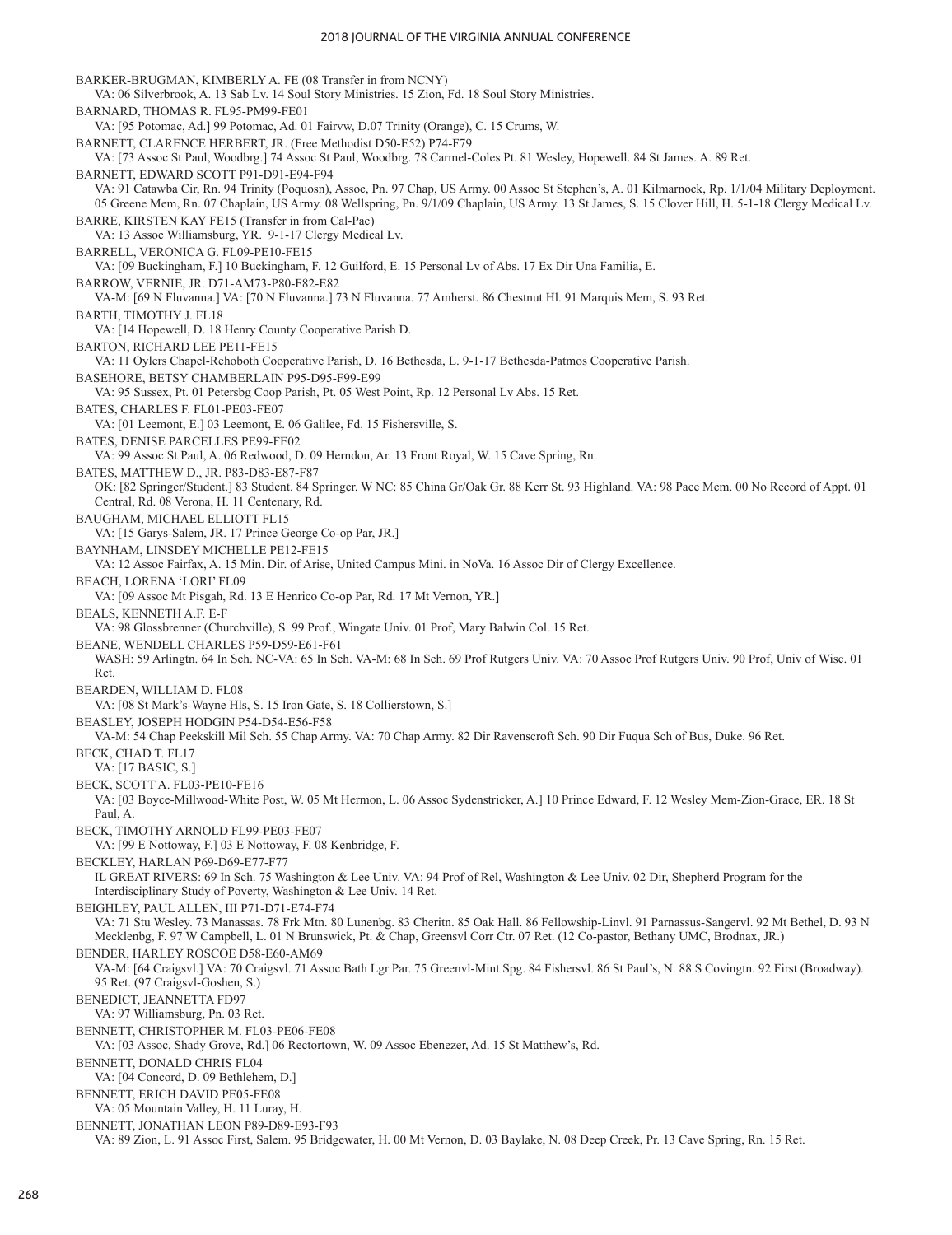BENNETT, JUDITH FAGALDE E97-F97 NY: 82 Inwood St Paul's. 83 Fourth Ave. 84 Jamaica First. 87 Goshen. 89 Va Council of Churches. VA: 97 Transfer in from NY/Va Council of Churches. 99 Asso. Gen. Min., Va. Coun Ch. 00 Ret. BENNETT, MORRIS AARON AM83-D83-E87-F87 VA: [76 Keller. 77 New Bethel-Trinity. 79 Newprt-Mt Olivet.] 83 Newprt-Mt Olivet. 85 Hot Sprgs. 89 Fairvw, D. 94 Miles Mem, N. 01 Woodlawn, Rn. 06 Ret. (06-013 Andrew Chapel, Rn.) BENNINGHOVE, LORETTA A. FL99-PE01-FE06 VA: [99 Potts Valley, S.] 01 Basic, S. 04 Victoria, F. 12 Keysville, F. 17 Tappahannock Mem, RR. BENTON, MATTHEW JOSEPH PE11-FE14 VA: 11 Assoc Trinity (Alexandria). 15 Assoc, Spirit & Life, A. BERGHUIS, J. ROBERT EP00-Orders recognized 7/1/06 VA: [98 Sharon. 1/1/00 Knotts Island, N.] 7/1/00 Knotts Island, N. 01 Richmond, Rp. 06 Assoc First, W. 07 Columbia Furnace-Union Forge, H. 15 Asbury (Christiansburg), Rn. 16 Calvary, Rd. 18 Wesley Grace, ER. BERLIN, THOMAS MARTIN P87-D87-E90-F90 VA: 87 Stu Emory. 88 Brucetwn-Welltwn. 91 Toms Brk. 97 Floris, Ar. BILER, BRENDA JOYCE P86-D86-E89-F89 VA: 86 Eastlnd. 90 Kenwood, Ad. 11/97 Strasburg, W. 01 Grace, Pn. 05 DS, C. 13 Fredericksburg, Fd. 16 Family Lv of Abs. 18 Ret. BIRD, MARIANNE P92-D92-E96-F96 VA: 92 New Hope, D. 93 Hurt, L. 96 Crockett Springs, Rn. 98 Eagle Rock, Rn. 00 Trinity, Rn. 04 Ret. (15 Three Oaks Fellowship, Rn.) BIRD, STEVEN LEE P80-D80-F85-E85 VA: [79 Assoc Centenary, L.] 80 Bayleys Chpl. 85 McGuire Pk. 89 Assoc, Trinity, Rd. 92 St Matthias, Ad. 97 Rustbg, L. 03 Dayton, H. 16 Ret. BISHOP, JERRY LEE P89-D89-E92-F92 VA: 89 Stu, Duke. 90 Northumberland, Rp. 92 St Mark's, S. 94 Kentucky Conf. 97 Accomac, E. 98 Cape Charles-Capevl, E. 99 White Mem, Rn. 01 Missionary, Alaska Missionary Conf, GBGM. 1/1/04 Park View, L. 07 New Hope, Ad. 10/1/10 Rectortown, W. 11 Ret. BLACKMONSON, LISA FL04-PE06-FE12 VA: [04 Assoc Ebenezer, Pr. 05 Providence, Pr.] 06 Providence, Pr. 10 Broad St, ER. 15 Mathews Chapel, YR. BLAGG, ADAM LEE PE13-FE16 VA: 13 Glossbrenner, S. 14 Otterbein, H. BLAGG, DONALD L. FL10 VA: [10 Oak Hall, E. 16 Ret.] BLAIR, DEVON M. FL18 VA: [18 Wesley Chapel, ER.] BLAKELY, LYNDSIE NICOLE KIDD PD12-FD15 VA: 12 Min of Discipleship (Youth), Farmville. BLANKENSHIP, JAMES HORACE D81-AM81 VA: [75 E Dinwiddie. 77 Ettrick.] 81 Ettrick. 00 Ret. BLANKENSHIP, RANDALL CLINTON P63-D64-E66-F66 VA-M: [58 Assoc W Franklin, Stu Ferrum. 60 Rockingham Ct, Stu VPI. 61 Christiansbg Circ.] 63 N Culpeper. 67 Bethany, Rustbg. VA: 70 Smith Mem. 78 Aldersgate, Ad. 81 Main St, Suffolk. 84 Chestnut Mem. 88 Lincolnia. 92 Arlingtn. 96 Main St, S. 97 Ret. BLINN, MARY BETH TURKINGTON P81-D81-F85-E85 VA: 81 Stu Vanderbilt. 83 Christiansbg Par. 89 Red Bird Missionary Conf. 98 Kernstown, W. 02 DS, D. 07 Providence, Rd. 15 Fairlington, A. BLINN, ROBERT CHRISTOPHER P81-D81-F85-E85 VA: 81 Stu Vanderbilt. 83 Christiansbug Par. 89 Red Bird Missionary Conf. 98 Relief-Hites, W. 02 Smith Mem (Collinsville), D. 05 Sab Lv. 06 Advocate for Smaller Membership Churches. 07 Duncan Memorial, Ad. 10 Trinity (Disputanta), JR. 11-10-13 Ret. BLUBAUGH, JOHN BLAINE D66-E68-AM69-P77-F80 WVA: [2/61-8/61 Gassaway Ct. 9/61-2/63 Stonecoal Station.] BAL-WASH: [3/63-6/64 Midland.] VA-M: [64 Page.] 68 Page. VA: 70 Page. 73 Fellowship-Linvl-Edom. 79 Boykins. 84 Christ, Ar. 90 Bethany (Purcellvl). 92 Graham Rd, Ar. 03 Ret. BOETTCHER, BRIAN THOMAS FL15 VA: [Assoc, Community (Va Bch). ER.] BOGER, DAVID RHOADES P65-D65-E68-F68 VA-M: 65 Stu Asbury. 66 Round Hl-Bluemnt. 68 Iron Gate. VA: 70 Iron Gate. 71 Concrd. 75 Mt Pleasant, Rn. 80 Calvary, Salem. 86 Mt Pleasant, N. 87 Belview, Rn. 89 Dunn Loring. 91 Bethany, H. 96 Mt Pleasant, S. 98 Oakland, D. 99 Greenville, S. 01 Ret. (01, 02, 03, 04, 05, 06, 07, 08 McDowell, S.) BOGGS, KERRY DAVID P88-D88-E93-F93 VA: [84 Mt Tabor, Amherst. 85 Hinton Ave. 86 N Brunswick]. 88 N Brunswick. 90 Smiths Grv, Pt. 93 Assoc, Shady Grv, Ad. 95 Gloucester-Mathews.00 Mechanicsville, Rd. BOICE, JAMES HILLYER, JR. P53-D53-E57-F57 VA-M: 53 Stu Yale. 55 Dir Rel Act R-MC. 58 Accomac. 62 Stanleytwn. 66 Market St, Onancock. VA: 70 Trinity, Pt. 73 First, W. 79 Duncan Mem, Ad. 84 Centenary, Rd. 88 DS, E. 94 Ret. BOLLFRASS, KATHA IRENE P80-D80-E82-F82 VA: 80 Stu Wesley. 81 LaCrosse. 84 Assoc Bon Air. 89 Gordonsvl. 94 Ivy Creek, C. 00 Ret. BOLLINGER, JAMES A. FL06 VA: [08 Randolph St, S & Assoc for College Min, Trinity, S. 13 Collierstown, S. 18 Greenville, S.] BOMBERGER, CLAYTON GRANT (Unit Ch Can) E63-F63 VA: 81 Frst Grv. 88 Mechanicsvl, Ad. 98 Ret. (98 Bishop Mem, Ad. 02-11 Dunns Chapel, Ad.) BONNEY, DAVID JAMES P90-D90-E93-F93 VA: 90 Stu, Duke. 91 Pleasant Grv, D. 94 Assoc, Aldersgate, A. 97 New Life, Rd. 06 St Mark's, Rd. 15 Fairfax, A. BOOK, ANDREW H. FL09-PE10-FE14 VA: [09 Lunenburg, F.] 10 Lunenburg, F. 12 TheBridge Associate, ER. 13 Cottage Place-Renovation, ER. 14 Courtland, JR. 18 District Dir of Congregational Excellence, JR. BOOKWALTER, CAROL IRIS P88-D88-E91-F91 VA: 88 Pamunkey. 89 New Kent. 95 St Mark's, A. 03 Ret. (13 Bethlehem, YR.)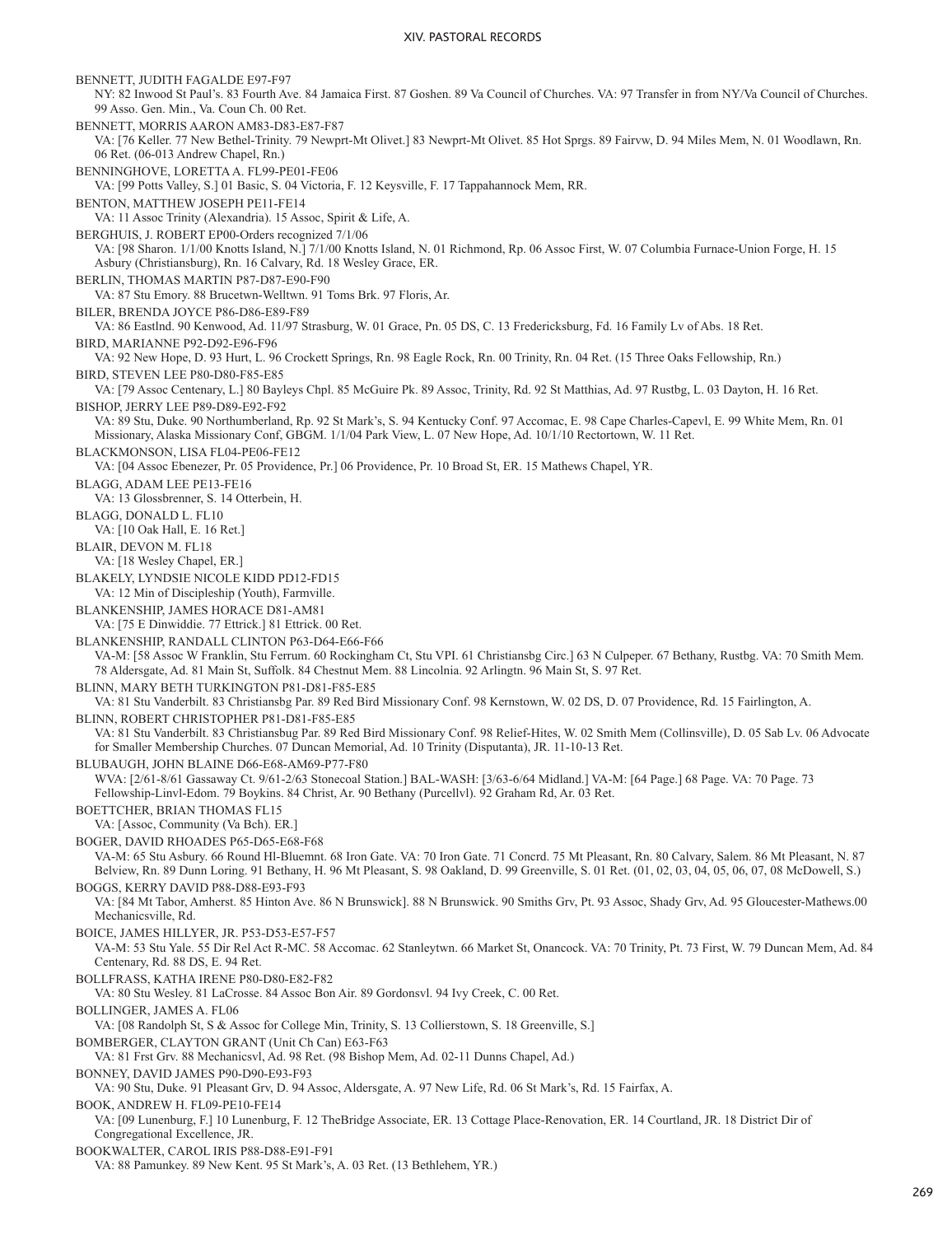BOONE, SANDRA L. PE02-FE05 VA: 02 Assoc Remington, A. 05 Assoc St Stephen's, A. 07 Assoc Pender, A. 10 Personal Lv of Abs. 11 Assoc, Pender. 12 On loan: Water's Edge UMC, Balt-Wash Conf. 16 Personal Lv of Abs. 9/26/16 Chaplain, Tysons Food. 10-1-17 Transitional Lv. BOTTOMS, SANDRA C. FL02-PE06-FE09 VA: [02 Assoc Discovery, Rd.] Assoc Brandermill, Rd. 12 Ginter Park, Rd. 13 Personal Lv of Abs. 8/1/15 Assoc Shady Grove (Mechanicsville), Rd. BOWEN, CLARENCE WENDALL AM83-D83-E87-F87 VA: [77 Beech Grv-Bethel. 82 Pamplin.] 83 Pamplin. 86 Onley. 94 Cheriton, E. 95 Painter-Bethel. 99 Ret. (99-13 Johnsons, E.) BOWEN, DONNA M. FD97-FE01 VA: 97 Springfield, A. 98 Lv Abs. 01 Bethany (Reedvl), Rp. 07 Family Lv. 10 Irvington, Rp. 10/9/11 Family Lv. 12 Ret. BOWEN, SALLYE ELIZABETH HAYMAN P85-D85-F88-E88 VA: [82 Pamplin.] 85 Pamplin. 86 Locustvl-Oak Grv. 89 Accomac. 90 Assoc Onley-Greenbush. 91 Assoc Onley. 93 Cokesbury-Locustvl-Oak Gr, E. 96 Wachapreague-Quinby. 05 Ret. (05-13 Ocean Vw, E.) BOWERS, JAMES P. PE18 VA: 18 St Andrew's (Portsmouth), ER. BOWLES, GENEVIEVE MITCHELL PE16 VA: 16 Hot Springs, S. 18 Prince of Peace, A. BOX, OLIVER JAMES FE VA: 12 Liberty. 13 Cameron, A. BOYETTE, KEITH D93-P93-E96-F96 VA: 93 Stu Asbury. 94 Fletchers Chpl, Ad. 98 Wilderness Community, Ad. 17 Ret. BRACK, SUSAN FAE FL99-PE00-FE03 VA: [99 W Franklin, D.] 00 W Franklin, D. 05 Fieldale, D. 07 Providence-Trinity, Pt. 11 Bethany (Reedville), Fd. 16 Ret. BRADLEY, STEPHEN E., JR. P90-D90-E92-F92 VA: [88 Keysvl.] 90 Keysvl. 94 Resurrection, N. 96 Lawrenceville, Pt. 09 Warsaw, Rp. 11 Ret. BRANSON, ALLEN LEE FL07 VA: [07 New Hope-Southall Mem, F. 09 Ret.] BRANTON, GROVER C., III P96-D96-AM96 VA: [90 Rehobeth, Ad.] 97 Rehobeth, Ad. 98 E Hamptn, Pn. 03 Wakefield, Pr. 05 Wakefield, Pr. 10 Ret. (12-13 Somerton, JR.) BRAY, STEPHEN GARY P74-D74-E76-F76 VA: 74 Stu Yale. 75 Driver. 79 Assoc Reveille. 82 Branderml. 88 Chestnut Mem. 93 Fairlingtn, A. 97 DS, A. 02 Fairfax, A. 10 First, Rn. 15 Ret. BRAYTON, LAWRENCE S. FL10 VA: [10 Knotts Island, N. 12 New Kent, YR. 16 Ret.] BREEDEN, DAVID WILLIAM D77-AM81-E88-F88 VA: [75 Collierstwn. 76 Bethlehem-McKinley. 77 Mt Pleasant, C.] 81 Mt Pleasant, C. 82 Shady Grv, Spots. 85 St Marks, Waynesb. 89 New Castle. 95 Keezletown, H. 05 St James (Pleasant Vly), H. 08 Ret. (09-11 Sherando, S.) BREEDEN, FREDERIC LLOYD P76-D76-E79-F79 VA: [75 Fairfld.] 76 Fairfld. 80 Wesley Chpl, Pt. 82 Enon. 87 Shiloh, Ad. 93 Benns, Pr. 98 West Point, Rp. 02 Powhatan, F. 06 Ret. (06-08 Memorial, Rd.) BRENNEKE, JOHN S. AM02 VA: [93 S Fluvanna, C. 97 Mt Moriah, C.] 02 Mt Moriah, C. 05 Remington, A. 06 Crewe, F. 14 Ret. BRIDGES, TILDEN WILLIAM EP00-FE03 (Ordination Recognized) VA: 00 Central, Rd. 01 Chatham Hts-Granbery, D. 04 Stanleytown, D. 08 Smith Mem, D. 13 St Luke's, D. 15 Ret. BRIGGS, JOHN G., JR. FL96-AM02 VA: [96 Assoc Good Shep., Rd. 01 Mt Pisgah, H.] 02 Mt Pisgah, H. 03 Urbanna, Rp. 05 Assoc Good Shepherd, Rd. 07 Powhatan, F. 12 Ret. (15 Brandermill, Rd.) BRIGHT, JOHN ALAN P95-D95-F99-E99 VA: [92: Phenix, F. 93 Park Vw, Pr.] 95 Community, Pr. 98 Accomac, E. 99 Painter-Bethel, E. 02 Epworth (Thaxton), L. 07 Walmsley Blvd, Rd. 13 Jamieson Mem, F. BRILL, RAY S., JR. P96-D96-E98-F98 VA: 96 Dist Prog Coordinator, A. 97 Boulevard, Rd. 01 St Matthew's, Rd. 05 Wesley, Ar. 16 Ret. BROCE, REID SPENCER P97-D97-FE01 VA: 97 Stu, Union. 98 Assoc Beulah, Rd. 01 Calvary, Salem. 05 Lebanon, Ad. BROCK, ANDY L. PE11-FE16 VA: 11 Greenwood, W. 13. Greenwood-Montague Ave, W. 17 Redland, W. BROCKHAUSEN, III, FREDERICK C. FL07 VA: [04 Assoc Courthouse Community, N. 15 Broad St, ER. 18 Capron, JR.] BROOKS, FLORENCE FISACKERLY P92-D92-E96-F96 VA: [90 Bethel, Ad. 91 Assoc, Nottoway-Lunenbg.] 92 Assoc, Nottoway-Lunenbg. 93 Assoc, Bon Air. 97 Fam Lv. 05 Hon Loc. 15 Chaplain, The Hermitage at Cedarfield. 6-1-18 Director of Pastoral Services, Cedarfield. BROOKS, NORMAN BURTON P91-D91-E95-F95 VA: [90 Nottoway-Lunenbg.] 91 Nottoway-Lunenbg. 93 Shady Grv, Rd. 05 Ex. Dir., Church Funding Associates. 06 Ex. Dir, Church Funding Associates and Epworth, Ad. 07 Ex Dir, Church Funding Associates. 08 Baylake, N. 10 Brandermill, Rd. 15 Bon Air, Rd. BROSNAN, DAVID RAINE D89-P89-E93-F93 VA: [86 Mt Pleasant, H.] 89 Mt Pleasant, H. 90 Bethel-St Matthew, Rp. 92 Cedar Grv, W. 96 Grace (Middletown). 02 Ret. BROTHERS, EMILY P96-D96-AM96 VA: [90 Wattsvl.] 96 Wattsvl. 01 Ret. BROWDER, MICHAEL HEATH P75-D75-E77-F77 VA: 75 Stu Harvard. 76 Prospect, F. 78 King George. 80 Highlnd Pk, Rd. 8-15-82 Strasbg. 86 Skipwith. 88 First, Hamptn. 93 Leesbg, W. 00 Grace, Manassas. 01 Monumental, Pr. 03 Farmvl. 07 Sabbatical Lv. 08 First, JR. 14 Ret. BROWN, BOOKER D. FL18

VA: [16 Kecoughtan, YR. 18 Locust Grove, YR.]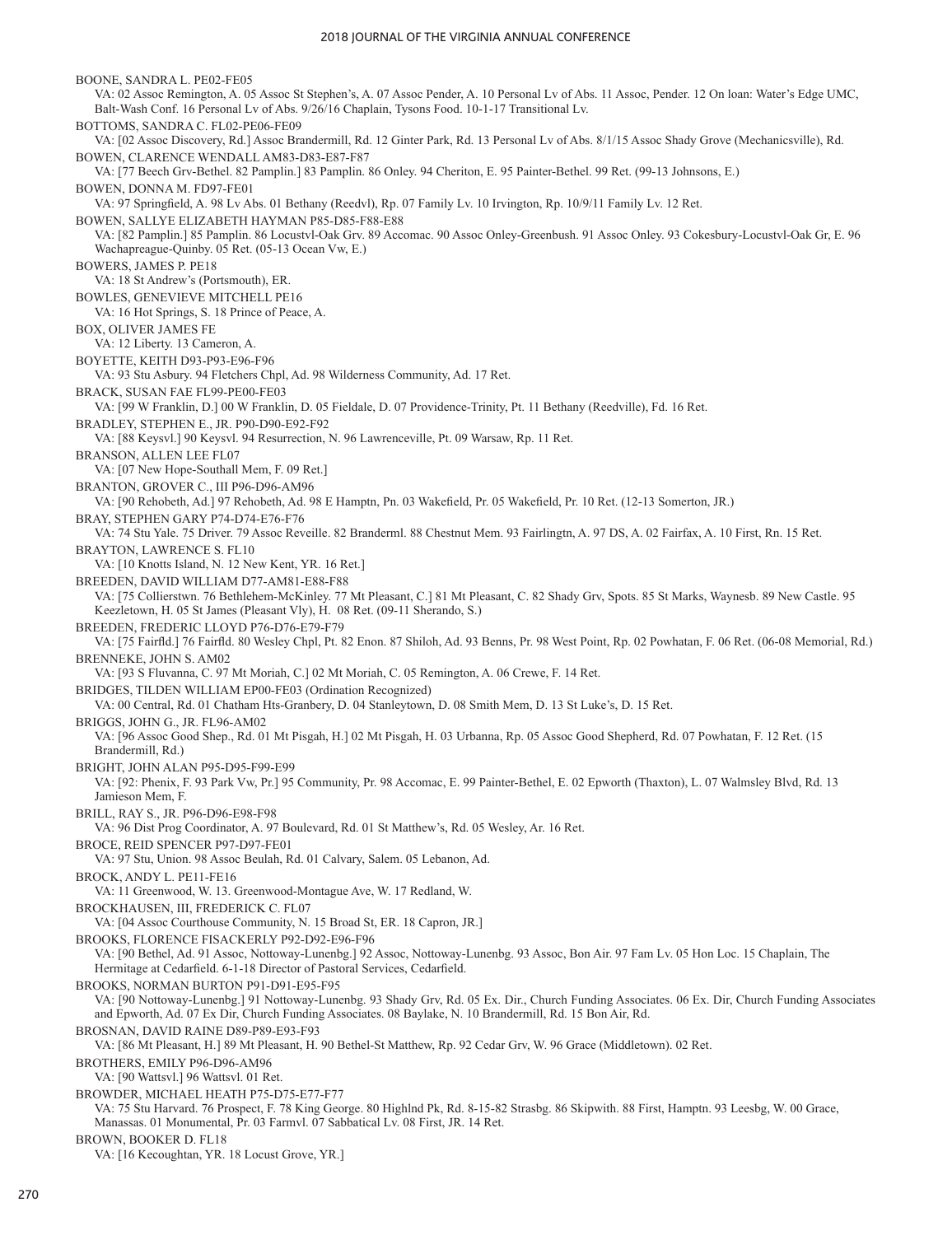BROWN, BRIAN KEITH Transfer in 2016 VA: 16 Woodlawn Faith, A. BROWN, CLARENCE R., JR. P90-D90-E95-F95 NGA: 90 Assoc, Central, Atlanta. VA: 92 Campus Min, NSU, N., 97 St Paul's, N. 01 DS, C. 05 DS, N. 08 Annandale, A. 18 St Luke's, YR. BROWN, DAVID C. FL02 VA: [02 Potts Valley, S.] BROWN, GORDON THOMAS, JR. P70-D70-E74-F74 VA: 70 Stu Wesley. 72 Gainesvl. 76 Providence-Woodlnd. 81 Washingtn Farm. 86 Southvw. 92 Main St, So Bostn. 96 St Luke's, Rd. 03 Ivey Mem, Pt. 10 Ret. BROWN, JAMES F. FL95 VA: [95 Diamond Hill-Emmaus. 97 Emmaus. 99 New Bethel-Motley. 09 Burkeville, F. 14 McKendree-Asbury, F.] BROWN, MARC DARRYL P77-D77-F80-E80 VA: 77 Stu Wesley. 79 Buckroe Bch. 82 Assoc Trinity, Rd. 85 Toms Brk-Mt Olive. 89 Emmanuel, C. 97 Thalia, N. 01 DS, Rd. 08 Conf Dir of Connectional Ministries. BRUSATI, JOHN FRANCIS P63-D63-E70-F70 ROCK RIV: 63 in Sch. N IL: 68 In Sch. VA-M: 69 Goodwill Ind. VA: 70 Stu UVA. 74 Prof Western Cmty Clg. 02 Ret. BRYANT, JASON LEE FL08 VA: [08 Highland, D. 12 Callaway Co-op Parish, D. 15 Calvary (Salem), Rn.] BRYNILDSEN, HERBERT, JR. FD97-FL15 VA: 97 NNJ Conf. 99 Min. Prog. & Parish Dev, First UMC, Westfield, NJ. 01 Dist Program Coord, Ar. 05 Assoc Min for Youth, St Matthew's, A. 10 Alexandria District Program Coord. [15 Wallace Mem, YR.] 18 Sabbatical Lv. BUCHANAN, RAY ALLEN P74-D74-E77-F77 VA: [8-73 N Mecklenbg.] 74 N Mecklenbg. 77 Oak Hall. 79 Bedfrd Circ. 81 Soc St Andrew. 99 Ex Dir, Stop Hunger Now. 03 Pres & Founder, Stop Hunger Now. 14 Pres & Founder, Stop Hunger Now & Forest Rd. 17 Ret. BUCKLES, BRYAN K. FL07-PE08-FE12 VA: [07 N Madison, C.] 08 N Madison, C. 10 Mineral, C. 13 Personal Lv of Abs. 15 Central, Rn. BUDDENHAGEN, RALPH FL VA: [95 Mt Olive-Shiloh, W. 97-08 W Loudoun, W. 09 Ret.] BUDZIK, ANTHONY C. FL15 VA: [15 Mt Bethel, D. 17 Upper Franklin Co-op Par.] BUDZIK, KATHRYN FLEMING FL14 VA: [14 Gogginsville, D.] BURCH, DANIEL HARRISON FL17 VA: [17 Warsaw, RR.] BURCH, DAVID MICHAEL P84-D84-E88-F88 VA: [82 Blue Rdg. 83 Mt Pleasant, H.] 84 Mt Pleasant, H. 86 Clover Hl. 91 Chestnut Hl, L. 96 Verona, H. 06 Vision of Hope, H. BURGESS, MARK ALAN P77-D77-E81-F81 WY: 77 In Sch. VA: 79 Mt Bethelvw. 81 Wayne Hls-Oak Hl. 85 Peace, Fredricksbg. 92 Lane Mem, Altavista. 97 St Mark's, Pn. 01 Benns, Pr. 08 Ch of the Good Shepherd, Ar. 15 Walker Chapel, Ar. BURGESS, REGINALD DELANO P73-D73-E75-F75 TROY: 73 In Sch. 74 Middleburgh-Hunt. 77 in Sch. VA: 2-1-79 No Recd of Apmt. 79 Past Couns & Con Ctrs of Gr Wash. 99 Pastoral Couns., Gammon & Grange Law Firm, McLean. 00 Stanardsville, C. 06 Aldersgate, N. 10 Ret. BURGESS, RUTH McALLISTER P75-D75-E88-F88 VA: 75 Stu Wesley. WY: 77 Stu. 78 Maplegrv. VA: 79 Disc. 81 Readmit. Stu UVA. 83 Lv. Abs. 86 Assoc Fredericksbg. 91 Lv Abs. 96 New Bethel-Motley, L. 97 Wallace Mem, Pn. 01 Assoc Centenary, Pr. 05 Broad St, Pr. 08 Buren Chapel, Ar. BURGESS, STEPHEN WEBB P67-D67-E70-F70 VA-M: 67 Halifax. VA: 70 Assoc First, Salem. 72 Sleepy Hollow. 75 Annex-Crimora. 77 Brgwtr. 82 Calvary, D. 86 Hintn Ave. 88 Tabernacle, Poquosn. 94 Peakland, L. 97 St George's, A. 05 Ret. (09 Southview, Rn.) BURKHOLDER, BARRY LEE P94-D94-E97-F97 VA: [93 Burkevl, F.] 94 Burkevl, F. 00 Marsh Mem, L. 06 South Hill, Pt. 08 Central, S. 11 Lower Church, YR. 15 Emmanuel, W. BURKS, BENJAMIN DICKINSON P89-D89-E94-F94 VA: [85 Mt Tabor, Amherst. 86 Stu.] 89 Stu. 90 Bethlehem, C. 94 In Sch, UVA Doctoral Program. 96 Wesley Fndn Campus Min, JMU. 03 Lv Abs. 11/12/03 VP of Life Enrichment & Spiritual Care, Va Mennonite Retirement Community Life Center. 14 Ex Dir Virginia Baptist Homes. BURLEIGH, WILLIAM TURNER FL08 VA: [08 Forest, L. 2/1/2016 Lynchburg Co-op Par. 6/30/16 Court St-Marsh Mem, L.] BURNETTE, RICHARD ROME, JR. P53-D56-E60-F60 VA-M: 53 Stu Candler. 54 RPI, Rd. 58 Prof Emory at Oxfrd. 63 Prof FL So Clg. 98 Ret. BURNS, JAMES EUGENE P80-D80-E84-F84 VA: [78 Paynetn-Siloam.] 80 Paynetn-Siloam. 81 Brodnax. 84 Prices Frk. 87 Rapidan. 94 Glovier Mem, S. 01 Greenvl, S. 04 Stanley, H. 06 Grottoes, H. 09 Red Valley, D. 11 Ret. BURROUGH, DAVID RAY D71-P77-F80-E80 VA: [70 Warren.] 77 Assoc Otterbein. 79 Beech Grv, Driver. 84 Sunset Dr, Broadway. 98 First, W. 06 First (Broadway), H. 15 Ret. BURROUGH, WILLIAM FRANKLIN D74-P78-F82-E82 VA: [73 N Frederick.] 78 Linden. 83 White Stone. 89 Washingtn Farm, A. 98 Windsor Hills, Rn. 01 Wesley, Ar. 05 St John's, A. 13 Ret. BUTCHER, JAMES JEFFREY P77-D77-E80-F80 VA: 77 Stu Duke. 79 Batesvl. 82 Regester Chpl. 88 Bonsack. 91 Cherryvale, S. 98 Sunset Dr (Broadway), H. 04 Otterbein, H. 08 Stephens City, W. 14 Duncan Mem (Berryville), W. 17 Ret. BUTLER, HENRY DANIEL P82-D82-E89-F89 VA: [80 Bethel, Rd.] 82 Bethel, Rd. 85 S Franklin. 90 Oakland, D. 95 Clover Hill, H. 99 Westhampton, Rd. 02 Ret. (02 Prince Edward, F. 04 Smiths Grove, Pt. 05-13-6/30/15 Garys, JR)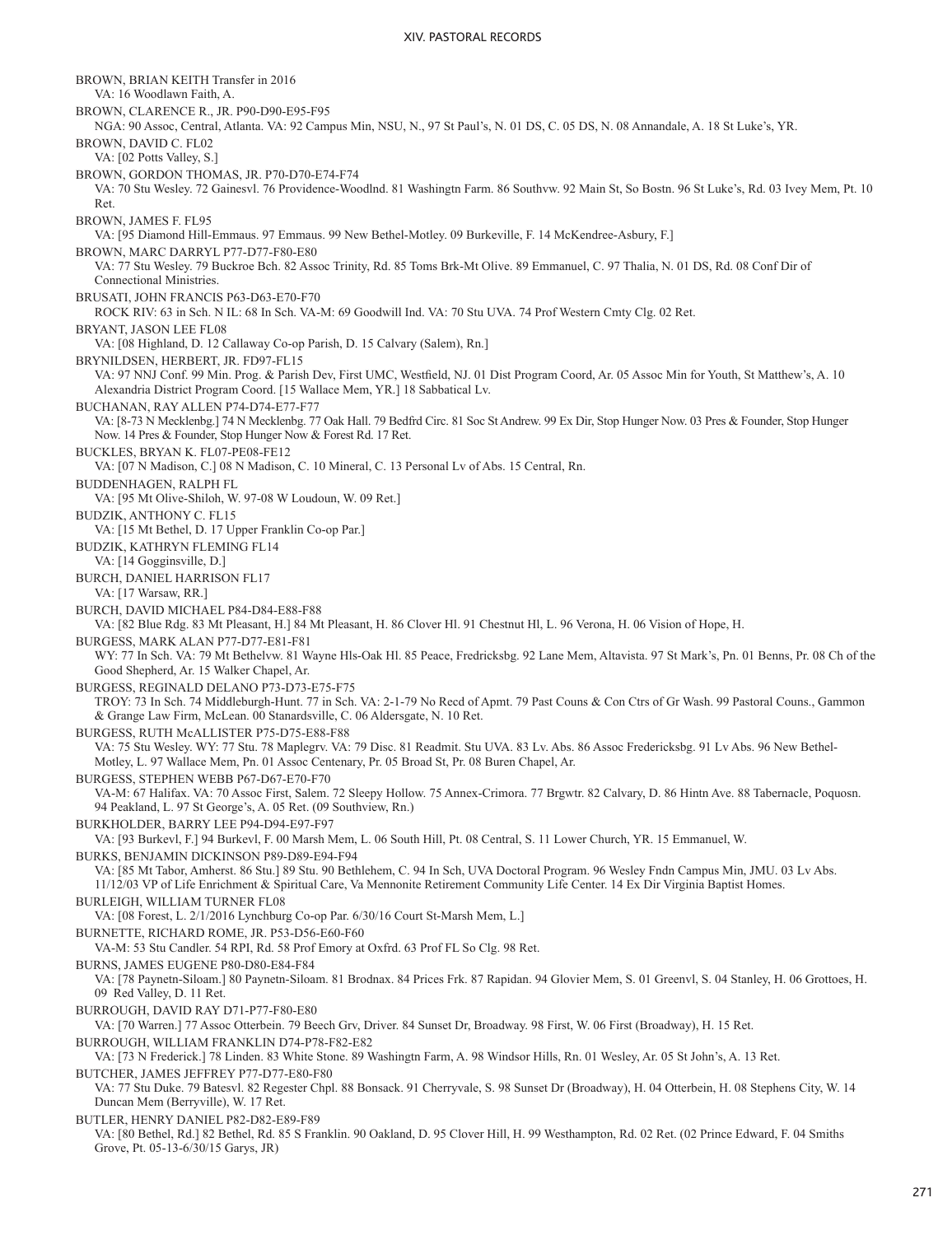BUTLER, WILLIE EUGENE P76-D76-E80-F80 W NC: 76 Frst Cy Circ. 78 Central, Thomasvl. VA: 80 Woodlawn, A. 83 St Paul, Rn. 92 Randolph St, S. 97 Jackson St, L. 07 Ret. (12 Assoc Timberlake, L.) BUXTON, ELIZABETH A. FL02 VA: [02 S Halifax, F. 08 S Brunswick, Pt. 12 Batesville, C.] BUXTON, LAWRENCE WILLIAM P75-D75-E79-F79 VA: 75 Stu Yale. 78 Assoc Fairlingtn. 82 Floris. 89 Huguenot. 95 Duncan Mem, Ad. 99 Cherrydale, Ar. 07 Burke, A. 16 Ret. BYRD-MADISON, DORIS V. P97-D97-FE01 VA: [92 Shenandoah Vly.] 97 Shenandoah Vly. 98 Purcellville Circuit, W. 00 St Paul, Rn. 04 St James, Pn. 08 Magnolia, JR. 14 Ret. CAILLES, JOSEPH JOHN P98-D98-F99-E99 VA: 98 Transfer in, Assoc, Williamsbg, Pn. 02 Relief-Hites, W. 05 Urbanna, Rp. 11 Monumental, ER. 16 Trinity (Lexington), S. CALDWELL, SAMUEL FRANKLIN D70-AM76 VA-M: [66 Assoc Gladys. 68 Mt Airy.] VA: [70 Mt Airy. 72 Gladys.] 76 Gladys. 77 Huddlestn. 83 W Campbell. 88 Ret. CALLIS, RITA ANN P78-D78-E81-F81 VA: [76 Assoc Northumberlnd.] 78 Stu Wesley. 80 Heathsvl. 83 High St, Pt. 87 Beverly Hls. 90 Bermuda Hundred, Pt. 94 Berryman, Rd. 00 DS, F. 03 Stratford Hls, Rd. 05 St Paul, A. 08 Trinity (Poquoson), Pn. 11 Lakeside, Rd. 9/15/16 Clergy Med Lv. CALVERT, SARAH LEONA KOSAK PE04-FE07 VA: 04 Assoc Galilee, Ar. 10 Page, H. 13 Sab Lv. 14 Bi-District Coord Church Revitalization & Leadership Devolopment, Ar. CAMDEN, DAVID BARNES P69-F71 BAPT to VA-M: [68 W Mathews.] 69 W Mathews. VA: 70 W Mathews. 73 New Castle. 80 Appomattox Circ. 93 Ret. CAMPBELL, DeROY CLAUDIA P55-D57-E59-F59 VA-M: [54 Axtn.] 55 Axtn. 56 Danvl Circ. 60 Shawsvl-Whites Mem. 66 Prof Ferrum. VA: 70 Prof Ferrum. 84 Franklin. 88 Mt Bethel, D. 92 Ret. (93 New Hope, D.) CAMPBELL, JAY LEWIS PE18 VA: 18 Mt Vernon, A. CANADA, DAVID MICHAEL P70-D70-E73-F73 VA: 70 Stu Candler. 71 Buckingham. 75 Stu Clin Past Ed VCU-MCV. 77 Highlnd Spgs. 78 Adm Trainee Herm No Va. 79 Asst Adm Herm No Va. 9-9-80 Chap Army. 01 Burkevl, F. 05 Ret. CANNON, GLEN HOWARD P65-D65-E69-F69 DETROIT: 65 In Sch. VA-M: 68 Assoc Wesley, A. 69 St Matthias. VA: 70 St Matthias. 72 Stu VCU. 73 Dir Rp Area Div Alcohol Stu. 94 Essex-King & Queen, Rp. 98 Trinity, Pn. 02 Fort Hill, L. 05 Ret. CANNON, JEFFERY LEE P94-D94-F99-E99 VA: [1/1/82 Ast Hampton Central, Pn.] 83 Disc. [11/1/91 Mt Pleasant, W.] 6/22/94 Mt Pleasant. 7/1/94 Cross Jct Redland. 97 Whitmell. 99 Christ, Pn. 04 St Mark's, Pn. 11 Trinity (Isle of Wight), YR. 18 Ret. CANODY, JAMES DOUGLAS P84-D84-E88-F88 VA: 84 Stu Wesley. 85 Parnassus. 88 Wachapreague-Quinby. 92 Mint Spg, S.94 King Wm, Ad. 99 Cranford, A. 05 Friendship, Ar. 15 Graham Rd, Ar. 18 Warwick Mem, YR. CARD, KATHLEENE MARIE BRYAN FL00-PE01-FE05 VA: [00 Assoc, Trinity, Ar.] 01 Assoc, Trinity, Ar. 09 Chesterbrook, Ar. 11 On Loan, Texas Conf. 15 Ret. CAREY, DEBORAH L. FL04-PE05-FE09 VA: [04 Bath, S.] 05 Bath, S. 07 Brunswick, Pt. 10 Warren, W. 1/1/12 Personal Lv of Abs. 13 Clergy Med Lv. CAREY, JAMES H., JR. P98-D98-E00 VA: 98 Bethia, Jr. CARL, DAVID EWELL, JR. P73-D73-E76-F76 VA: 73 Stu Drew. 74 Stu Adv Clin Past Trng St Eliz Hosp, DC. 75 Res I Prog St Eliz Hosp, DC. 79 Div of Chap. 82 St Elizabeth Hosp. 83 Cabell Huntingtn Hosp. 90 Dir Pastoral Care, Charlotte Mem Hosp. 01 Ex Dir Past Care & Ed, Carolinas Health Care System, Charlotte; On Loan Pastor, New Hope UMC, WNC Conf. 06 Dir Pastoral Care & Ed, Charlotte Hosp. CARLSON, JUDITH ENSCOE P86-D86-E91-F91 VA: 86 Stu Wesley. 87 Assoc Fairfax. 90 Eastland, Ad. 8/92 Lv Abs. 93 E Culpeper, C. 95 Lv Abs. 98 Gladys, L. 01 Incapacity Lv. 10/1/01 Ret. (08 E Culpeper, C.) CARLSON, SUSAN K. P95-D95-AM02 VA: [91 Mt Soln, H. 94 Iron Gate, S.] 95 Iron Gate, S. 98 Beth Horon (Natural Bridge), S. 00 Clergy Med Lv. CARLTON, DONALD ELLYSON P70-D70-E73-F73 VA: 70 Stu Wesley. 71 Fincastle. 74 Verona. 78 Lane Mem. 82 Christ, S. 87 Warwick Mem. 91 Heritage, L. 96 Windsor Hills, Rn. 98 First, C. 03 Centreville, Ar. 06 Ret. CARPENTER, JUNE CATHCART FL11-PE12-FE16 VA: [11 N Amelia, F.] 12 N Amelia, F. 16 Epworth (Thaxton), L. CARPER, ALAN BRUCE P93-D93-E95-F95 VA: [91 Swansnvl.] 93 Swansnvl. 95 McKendree, N. 00 Christ, N. 04 Christ, Pn. 06 Wesley Mem, N.12 Main St (Emporia), JR. 16 Dayton, H. CARRIER, JOHN HENRY D72-AM75-P77-F80-E80 VA: [71 Highlnd, D.] 75 Highlnd, D. 77 Charlotte. 80 Christ, Covingtn. 84 Forrestvl, Grt Fls. 88 Oak Grv, N. 91 Wesley Mem, D. 95 Central, S. 04 Ret. CARRILLO, EDUARDO A. FL10 VA: [10 Assoc Annandale, A. 17 Lunenburg, F.] CARSON, JOSEPH DEAN P90-D90-E94-F94 VA: [89 St Luke's, D.] 90 St Luke's, D. 91 Centenary: Jarratt. 94 Assoc, Asbury, H. 98 Zion, Pn. 07 DS, Rp. 11 DS, YR. 14 Blacksburg, Rn. 17 Christ, E. CARSON, JOSEPH THOMAS, III P81-D81-F85-E85 VA: 81 Stu Candler. 83 Shiloh, L. 85 Assoc Va Bch. 89 Memorial, N. 98 Centenary, L. 06 Beulah, Rd. 10 Woods, Pt. 17 Highland (Colonial Hts) JR. CARSON, LOUIS ELDRIDGE P52-D53-E55-F55 VA-M: 52-53 Stu. 54 Bedfrd Circ. 57 Brookneal. 60 Luray. 65 Fairvw, D. VA: 70 Calvary, Rd. 78 Otterbein. 87 Cave Spg. 91 DS, D. 97 Ret.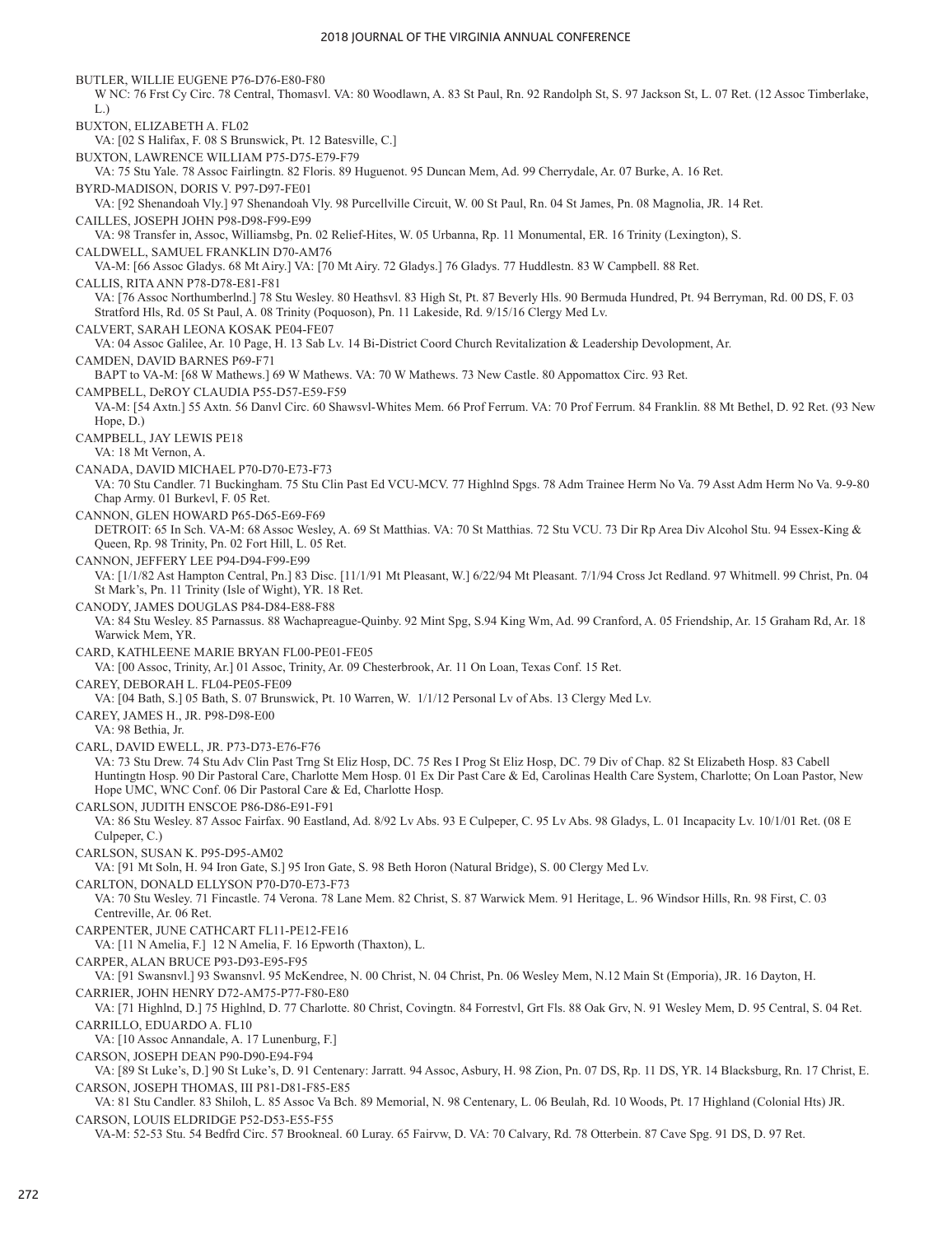CARSWELL, WARREN R. FE07 (Transferred in from S GA) VA: 04 Callaghan. 09 Three Oaks Fellowship, Rn. 11 Crockett Spgs, Rn. 13 Personal Lv Abs. 14 Boones Mill, Rn. 16 Southview, Rn. CARTER, CARROLL CLIFTON PM99-FE01 VA: 99 Memorial, Pt. 01 Calloway, Ar. 05 John Mann, W. 08 Chesapeake Ave, N. 11 St Paul (Roanoke), Rn. 16 Ret. CARTER, LEONARD WAYNE P90-D90-E93-F93 VA: [89 Burkevl, F.] 90 Burkevl, F. 93 McCanless Mem, F. 96 Trinity, Disputanta. 01 Oaklette, N. 05 Deep Creek, Pr. 08 St Paul, A. 12 Centenary, ER. 14 Ret. (14-6/30/16 Lafayette, Rn. 10/9/17-6/30/18 S Roanoke.) CARTER, VERNELL MARIE P98-D98-FE03 VA: 98 New Mission Church, E. 4/1/00 Galilee, Rp. 06 Franconia, A. 12 Lincolnia, A. 14 Ret. CASEY, CARLTON DOWNING P59-D61-E63-F63 VA-M: 59 Stu Candler. 61 Asbury, NN. 64 Assoc First, NN. 66 Christ, NN. 69 Northwv. VA: 70 Northvw. 72 Matoaca. 76 Boonsboro. 80 First, L. 85 First, Fx Hl. 89 Reedvl: Bethany. 91 St Mark's, Pt. 95 West Point, Rp. 98 Ret. CASEY, ROBERT TEWNING P53-D55-E56-F56 VA-M: 53 Stu. 54 Chuckatuck. 59 St Peter's, Beaverdm. 63 Beulah, Rd. 68 Bartn Hts. VA: 70 Bartn Hts. 72 Culmore. 78 Larchmnt. 82 Cherrydale. 85 Vintn: Thrasher Mem. 89 DS, Pn. 96 Ret. (96-97 DS, Rd.) CASEY-RUTLAND, HELEN ELIZABETH P88-D88-E92-F92 VA: 88 Stu Candler. 90 Belmnt, Rn. 93 Family Lv. 99 On Loan to Florida Conf. 02 Family Lv. 06 Grace, Pn. 13 Min of Congregational Care, Williamsbg, YR. CATLETT, SUSAN GUM FL17 VA: [17 Brucetown, W.] CAUDILL, CHARLES CLAYTON P54-D54-E57-F57 NC: 10-31-54 Stu Duke. 56 Chap Air Force. 71 Chap Army. 74 Chap Air Force. VA: 79 Chap-Lecturer VMI. 94 Snow Mntn Ranch, YMCA, CO. 96 Chap, Ethyl Oil Corp. 00 Ret. CAUDILL, ELIZABETH GRAY PE00-FE03 VA: 00 New Hope, Rp. 03 Assoc, Asbury, H. 07 Lv Abs. 08 Program Coord, Ar. 14 Madison, C. 17 Benn's, YR. CHADSEY, ELIZABETH FD97 VA: 97 Warrenton, W. 00 Dir Inner Truth Min. 12 Ret. CHADSEY, JOHN SCOTT P72-D72-E78-F78 VA: 72 Stu Wesley. 74 Assoc Wesley, Vienna. 76 Gainesvl. 83 Cokesbury, Woodbrg. 87 Dranesvl. 94 Warrentn, A. 15 Ret. CHAMBERLAIN, CHARLES DOW R65-D65-E67 W MICH: [62 Freeport. 64 Eagle.] 65 In Sch. 67 Saugatuck-New Richmond. 69 Grandrapids Plainfield. 72 Portage Chapel Hill. 78 Portland. 85 Lv Abs. 86 Ret. 89 Benton Harbor Peace Temple. VA: 93 Ex Dir, Va Interfaith Ctr for Public Policy. 97 Huguenot, Rd. 1/00 General Bd Of Discipleship. 04 (Retirement 1-1-04) CHAMBERLAIN, RAY WILLIS, JR. P68-D68-E71-F71 PILGRIM CH to VA-M: [67 S Halifax.] 68 S Halifax. 69 Piney Frst, D. VA: 70 Piney Frst, D. 71 Assoc Reveille. 74 Peaklnd. 83 Messiah, Spgfld. 92 DS, Rd. 96 Bishop, Holston Conf. 05 Ret. CHANDLER, JAMES HESTER P89-D89-E92-F92 VA: 89 Stu, Wesley. 90 Stokeslnd, D. 93 Aldersgate, Ad. 97 New Song, Ad. 9/1/08 Lv Abs. 09 Assoc Crossroads, Ar. 14 Crozet, C. 16 360 Intentionality. CHANDLER, MARLENE A. FL14 VA: [14 Fellowship-Linville-Edom]. CHANDLER, REASON A. FL00 VA: [00 Assoc Park Place, N. 03 Martin Luther King Jr Mem, Pr. 09 Park View, Pr. 10 Fairview, L. 13 Jackson St, L.] CHAPMAN CARL M. FL15-PE16 VA: [15 Old Bethel-Welltown Cooperative Parish, W.] 16 Old Bethel-Welltown Cooperative Parish, W. CHAPMAN, ROBERT MANLY P83-D83-E88-F88 VA: [81 Asst Graham Rd.] 83 Stu Wesley. 85 Chap, UVa Hosp. 86 Selma. 90 Fairvw, Rn. 97 Chap, Va Wesleyan Clg. 09 Market St, E. 14 Chestnut Memorial, YR. CHAPPELL, WILLIE AMBLER, JR. P51-D53-F53-E57 VA-M: 51 & 52 Stu Yale. 53 Assoc Wash St, Pt. 54 Ivey Mem. 59 Assoc Miles Mem. 62 Kenwood, Ad. 66 Prof R-MC. VA: 70 Prof R-MC. 92 Ret. CHEATHAM, RUSSELL MASON P82-D82-E86-F86 (OK Conf.) OK: [81 Commerce.] 82: Commerce. 83 First Bartlesvl. 87 Stilwell. 91 Healdton. VA: 00 Fieldale, D. 05 Huntington Ct, Rn. 10 Memorial (Appomattox), F. CHILDERS, DENISE MATZ MOD03-PM96-FE98 (03 Received by transfer from SC) SC: [93 Hopewell. 94 St Paul Saluda.] 96 St Paul Saluda. 98 Cokesbury. VA: 01 Assoc Grace, A. 07 St George's, A. 13 Great Falls, Ar. 16 Ret. CHILDRESS, EDWIN M. FL12 VA: [12 Bethlehem (Nelson), C.] CHILDRESS, NANCY BINIORES P84-D84-E89-F89 LITTLE RCK: 84 Stu. VA: 85 Res, UVa Hosp. 86 Mtn Vw. 87 Batesvl. 89 Mtn Vw, C. 91 Charterhouse, C. 92 Assoc, Mt Olivet, Ar. 06 Great Falls, Ar. 13 Sab Lv. 14 Ret. CHO, HEE WON PE17 (Transfer in from Korean Methodist 7/1/17) VA: 17 Assoc Korean of Greater Washington, Ar. CHO, KIOK CHANG FD03 VA: 03 Assoc Min of Adult Faith Ed, Korean of Gtr Washingtn, Ar. 05 Sab Lv. 07 Min of Adult Christian Ed, First Korean, Ar. 10 Personal Lv of Abs. 1-1-14 Min of Discipleship, Emmaus at Stratford Hills, Rd. 15 Min of Spiritual Formation, Powhatan, Rd. 16 Ret. CHO, KYUNGSUK PE12-FE15 VA: 12 Victoria, F. 16 Wesley, Ar. CHO, SARAH SEUNG-HIE PE06-FE10 VA: 06 Warren, W. 10 Personal Lv of Abs. 12 Ret. CHO, YOUNG JIN P75-E77-F79 KOR: [74 Assoc Dong Jaemoon, Seoul.] 79 Stu Wesley. VA: 83 Korean of Gtr Wash. 05 DS, Ar. 9/1/12 Bishop, Virginia Conference. 16 Ret. CHOI, BAE SICK PETER FE15 (Transfer in from Pan-American Korean Methodist) VA: 13 W Franklin, D.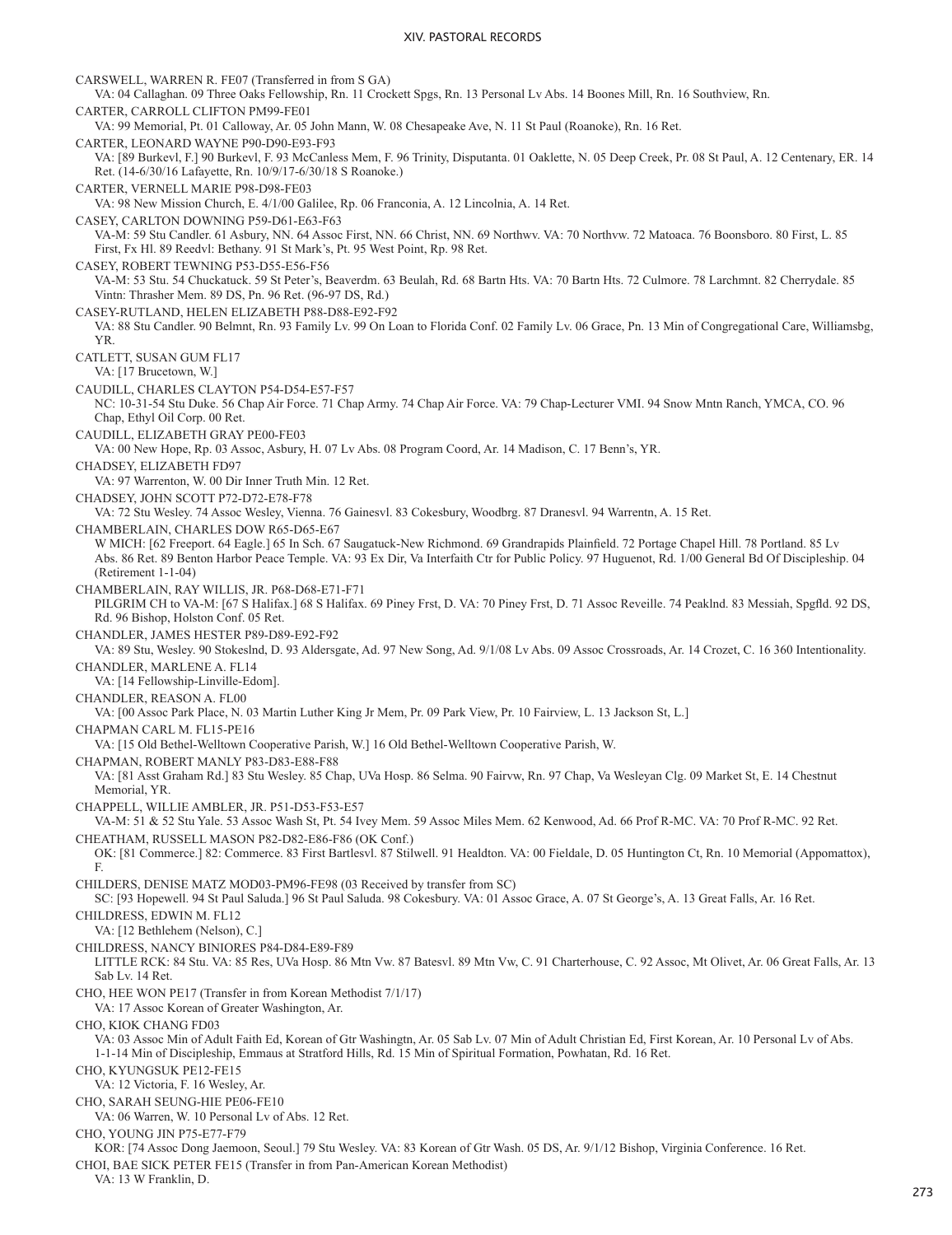#### 2018 JOURNAL OF THE VIRGINIA ANNUAL CONFERENCE

CHOI, JAE HAENG FE17 (Transfer in from Calif-Nev Conf) VA: 14 Fincastle, Rn. CHOI, JI HOON 'JOHN' FL04-PE06-FE11 VA: [04 Assoc Korean of Gtr Wash.] 06 Assoc Korean of Gtr Wash. 08 St John's (Buena Vista), S. 15 Central (Mathews), YR. CHRISTIAN, MARK EUGENE P80-D80-E83-F83 IL GREAT RIVERS: [73 Lynnville-Asbury. 74 No Recd of Appt.] YELLOWSTONE: 80 Lovell Deave. 82 Lovell..84 Billings Evangl. 90 Roundup. VA: 94 Christiansbg, Rn. 97 Good Hope, ER. CHUNG, IN YONG 'DANNY' PE17 VA: 17 Assoc, Korean of Koinonia, Ar. CLARK, DEBORAH S. FL07 VA: [07 Assoc Baylake, N. 18 St Mark's, YR.] CLARK, JAY EDWARD P87-D80-F89-E82 NC: [79 Love Joy Cir.] 80 Love Joy Cir. 83 Macedonia. (84 The Wesleyan Church.) VA: 87 Franktwn-Johnsns. 92 Bethany (Purcellvl). 95 St John's, A. 98 Market St (Onancock), E. 00 Dir, Creative Vision Casting. 01 Ret. CLARK, LARRY DEAN D89-P89-E92-F92 VA: 89 Assoc, Bethel, A. 90 Byrd Chpl-Macedonia, C. 94 Mt Bethelvw, W. 97 Emmanuel, W. 02 Lv Abs. 12/15/03 Ret. CLARK, TERRY L. P97-D97-F99-E99 VA: [92 Tyreeanna-Mt Olivet-Salem, L. 93 Mt Zion, S. 94 Weyers Cave, H. 96 Mead Memorial, L.] 99 Bowling Green, Ad. 04 Susanna Wesley, Rp. 09 Mint Spring, S. 17 Front Royal, W. CLARK, WILLIAM McGUIRE, JR. D72-AM75 VA: [70 Axtn.] 75 Axtn. 78 Mathews Chpl. 80 Scottsvl. 86 Noland Mem. 88 New Hope, Rp. 94 Mathews, Rp. 00 Gloucester-Mathews, Rp. 01 Ret. (01 Gloucester-Mathews, Rp. 03-07 Shackelfords Chapel, Rp.) CLARK EGAN, PAMELA PE03-FE06 VA: 03 Sleepy Hollow, Ar. CLAYTON, MEGHAN ELIZABETH ROTH PE12-FE15 VA: 12 Assoc Messiah, A. 10/6/15 Salem (Mathews), YR. 11-1-17 Assoc, Williamsburg. CLAYTON, WILLIAM MARK FL07 VA: [04 Co-pastor, Patrick, D. 13 E Patrick, D.] CLEMENS, FREDERICK D. P90-D90-FL98-AM99 VA: [87 Diamond Hl.] VA: 90 Rockingham Ct. 93 Prices Frk, Rn. 96 Axton, D. 99 Mt Laurel, F. 00 On Loan to N AL. 02 Lv Abs. 08 Ret. CLEMENS, JEFFREY P. FL99 VA: [99 Emmaus, L. 05 Centenary (Chase City), F. 12 S Brunswick, F. 11-1-13 Ret,] CLEVELAND, KENNETH E. FL08 VA: [08 Stanleytown, D. 14 Clarksbury, YR.] CLEVER, ALVA JOHN EDWIN P76-D76-F80-E80 VA: 76 Stu Duke. 78 Chuckatuck. 81 Chuckatuck: Wesley Chpl. 85 Prince of Peace. 10 Peakland, L. 13 Ret. (13-1/1/15 Court St, L.) CLINE, DEBRA COLBERT COPELAND FL02-PE06-FE14 VA: [02 Assoc Mountain Vw, L. 10/1/03 Wayne Hls-Oak Hl.] 06 Wayne Hls-Oak Hl, S. 08 E Nottoway, F. 09 W Augusta, S. 10 Prices Fork, Rn. 12 Annex, H. 15 First (Broadway), H. 17 Singers Glen, H. CLOSE, GEORGE HAND, JR. P73-D73-E76-F76 VA: [71 New Kent.] 72 No Apmt. 73 Stu Candler. 75 Mem, Charles Cy. 79 Bishop Mem. 81 New Hope, Ad. 84 Smiths Grv, Pt. 85 Hyco. 87 Tangier. 92 Mt Tabor, H. 93 Cradock, Pr. 95 Oxford, Pr. 99 Accomac, E. 1/15/05 Ret. CLOUD, BECKY JANE D89-P89-E92-F92 VA: 89 Stu, Wesley. 90 Mt Hermn, L. 99 Redwood, D. 06 First, W. 09 Chestnut Hill, L. 16 Ret. CLOUD, BERT LEE PE02-FE05 VA: 02 N Amelia, F. 03 Assoc, St Matthew's, A. 05 Trinity (Disputanta), Pt. 10 Sycamore, Pt. 13 Co-Pastor, Warwick Mem, YR. 18 St Matthias, RR. COBB, RICHARD EARL P67-E70-F70 W MICH: 67 In Sch. 70 Courtlnd-Oakfld. 3-1-72 Augusta-Hickory Corn. 74 Augusta. 76 Asbury, Tra-City. 10-1-80 With drawn. 84 Reinstated. VA: 84 Axtn. 86 Watsn Mem. 89 Main St, D. 95 Danville Cooperative Parish. 98 Central, Ar. 14 Ret. COCHRAN, LARRY JOHN FL11-PE11-FE15 VA: [2/1/11 Belmont, Rd.] 7/1/11 Belmont, Rd. COCK, JOHN PEYTON P66-D66-E68-F68 WNC: 66 & 67 Assoc Central, Ashevl. VA-M: 68 Min Ed Reveille. 69 Intern Ec Inst, Chicago VA: 70 Intern Ec Inst, DC. 85 Lv Abs. 86 Ret 20 Yr Rule. COFER, GILBERT FRANCIS P45-D45-E47-F47 VA-M: 45 Stu Duke. 46 Prince George. 49 Dir Wesley Fn, Blacksbg. 52 Frstvl. 55 Dir Adult Wk Bd Ed. 61 Ex Sec A Dist Bd Ed. VA: 62 Ex Sec N Va Bd Ed. 71 Dist Prog Coord, A. 76 Ret 20 Yr Rule. COFFEY, JENNIFER DICKSON FL10-PE11-FE14 VA: [10 Assoc Centreville, Ar.] 11 Assoc Centreville, Ar. 16 Fairview, D. COFFEY, JOHN HAINES P52-D53-E56-F56 VA-M: 52 & 53 Stu. 54 Assoc Washingtn St, A. 56 Assoc Dir Wesley Fn, Univ AL. 58 Dir Wesley Fn, VPI. 65 Conf Dir Stu Work-Campus Min. 68 Staff Assoc Prog Area Trng Conf Council (Ed). VA: 70 Staff Asst Dir Campus Min Trng Area. 76 Assoc COM Dir Ad Min. 87 Ret. COFFMAN, THOMAS LEE P52-E57-F57 VA-E: 52 In Sch. 57 Clintn. 61 Rn. 63 Verona. VA: 70 Verona. 71 Pkvw, NN. 80 Dulin. 82 Asbury, H. 86 DS, F. 88 DS, W. 92 Ret. COFIELD, ROBERT FULTON P68-D68-E71-F71 VA-M: 68 Stu Duke. VA: 70 Portlock. 78 Assoc Va Bch. 83 Trinity, Smithfld. 91 Aldersgate, Pr. 03 Va Bch, N. 07 Ret. COLBY, DONALD WAYNE P75-D75-E79-F79 TN: 75 Stu. VA: 77 Assoc Trinity, A. 80 Assoc Arlingtn. 83 Bethia, Pt. 88 Wesley Mem, N. 92 Pace Mem, Rd. 94 Chamberlayne Hts, Ad. 02 Providence, Rd. 07 Co-Director, Institute for Church Professionals/Dir of Church Relations, Shenandoah University. 11 Ret. COLBY, DREW VANDYKE PE13-FE16 VA: 13 Assoc, St Stephen's, A.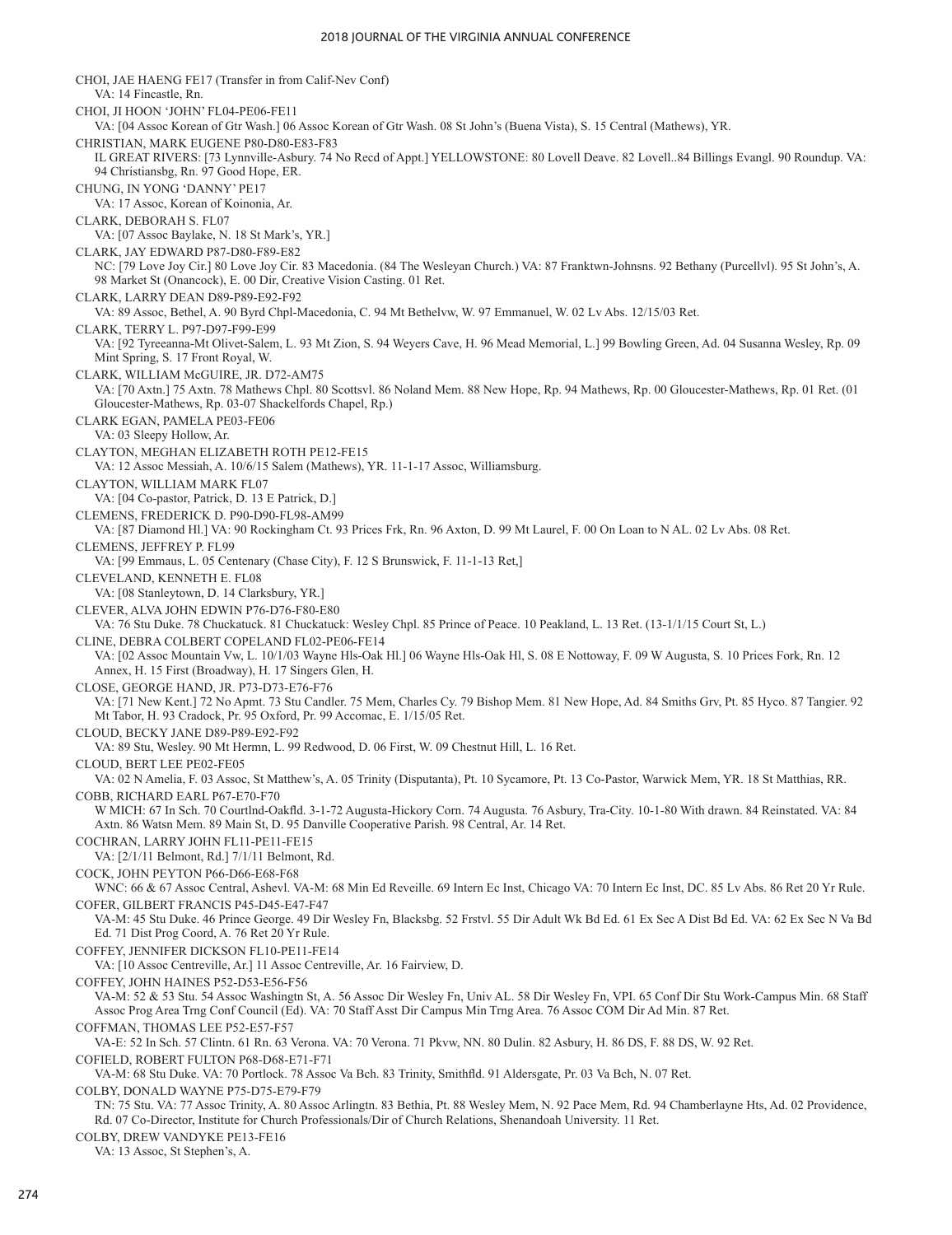COLE, JR., CHARLES H. FL08-PE10-FE16 VA: [08 Oakwood, F.] 10 Oakwood, F. 11 Mt Pleasant-S Covington, S. 17 St John's (Staunton), S. COLE, JOHN W., II P97-D97-FE04 VA: 97 W Hanover, Ad. 01 Memorial, ER. 14 Centenary, ER. COLEMAN, AMY BETH PE08-FE12 VA: 08 Prospect, F. 10 Calvary, Rd. 13 St Andrew's, Rd. 16 Boonsboro, L. COLEMAN, CYNTHIA LYNN P80-D80-F83-E83 VA: 80 Stu Duke. 81 Rectortwn. 83 Assoc St Matthew's, A. 85 Assoc, Fairlingtn. 89 Dir of Admissions, Wes Sem. 92 Del Ray. 12-1-93 Lv Abs. 99 Hon Loc COLEMAN, STEPHEN AUGUST FL10 VA: [10 Assoc Reveille, Rd.] COLLINS, DONALD LEE D75-AM79 VA: [76 James Riv.] 79 Sharn-Mt Carmel. 84 Boydtn. 86 Keysvl. 89 Victoria. 98 Ret. (11/1/14-6/30/16 W Buckingham) COLLINS-DINGER RUTH A. FL12 VA: [12 Brunswick, JR. 14 Ret. (14 Brunswick, JR.)] COLWELL, JESSICA D. SQUIRES PE09-FE13 VA: 09 Assoc Warwick Mem, Pn. 13 Assoc, Culpeper, C. 18 Rappahannock, C. COLWELL, NATHAN R. FL15 VA: [15 Epworth, S. 18 Rockingham Ct, Rn.] COLWELL, ROBIN LEE D89-P89-E93-F93 VA: 89 Catawba Cir. 91 Calvary, Salem. 98 Smith Mem (Collinsvl), D. 02 Thrasher Mem, Rn. 08 Timberlake, L. 09 Timberlake, L. 13 DS, JR. 18 Ret. COMBS, ALAN T. PE07-FE11 VA: 07 Stu, Duke. 08 Assoc Heritage, L. 11 Lane Mem, L. 15 Front Royal, W. 17 First, Rn. COMMANDER, JANICE YVONNE PRENTACE P97-D97-F99-E99 VA: 97 Dir, Campus Min, NSU. 02 Assoc, Sydenstricker, A. 06 Bermuda Hundred, Pt. 12 Roberts Mem, A. 15 Chesapeake Ave, ER. 17 Ret. COMPHER, NANCY FL01-PE03-FE07 VA: [01 N Frederick, W.] 03 N Frederick, W. 12/1/05 Assoc Fredericksbg, Ad. 12 Ret. COMPTON, DAWN FL15-FD16 (16 Tranfer in from SC as FD; serving as FL) VA: [15 Mount Hermon, L.] COMSTOCK, ELLEN P92-D92-E96-F96 VA: [91 Oak Grv-Rivervw.] 91 Oak Grv-Rivervw. 93 Portlock, N. 98 Tidewater Pastoral Counseling. 07 Pastoral Counselor, Pastoral Counseling at Centenary, Pr. 10 Messiah, N. 16 Ret. (3/1/18-6/30/18 Main St, JR.) CONNER, JOHN EDWARD P79-D79-F85-E85 VA: [75 S Franklin. 78 Stokeslnd.] 79 Stokeslnd. 82 N Mecklenbg. 86 Reliance-Ridings Chpl. 91 Strasbg. 11/97 Central, Hamptn. 03 Del Ray, A. 07 Ret. (13 Union Chapel, F.) CONWAY, JOHN HARRIS PD16 VA: 16 Min of Health & Visitation, Central & Graham Rd, Ar. COOK, LINWOOD GRAYSON D77-AM80-P82-F84-E84 VA: [75 Pittsylvania.] 80 Pittsylvania. 84 Fairvw, D. 89 Magnolia, Pr. 94 Beulah, Rd. 00 Pres, Friends of Barnabas Fndtn. 10 Ret. (11-13 Swansonville, D.) COOK, MARVIN THOMAS FL95-PE04 VA: [96 W Mecklenbg, F. 00 E Halifax, F. 03 Centenary (Chase City).] 04 Swansonville, D. 05 Iron Gate, S. 06 Incapacity Lv. 12 Ret. COOKE, JAMES ROBERT D63-P66-E68-F68 VA-M: [56 Community, Pr. 58 Stu. 59 Fifth Ave-Wesley Mem.] 63 No Apmt. 66 Stu Candler. 68 Assoc Epworth, N. 69 Cam pus Min VPI. VA: 70 Campus Min VPI. 74 Bassett. 79 First, W. 83 West Pt. 89 St John's, S. 93 Aldersgate, C. 95 Ret. COOPER, FRANCES TRUITT MOODY P89-D89-E92-F92 VA: 89 Stu, Duke. 90 Assoc Baylake, N. 94 Christ, N. 00 Courthouse Com, N. 12 River Road, Rd. 15 St Mark's, Rd. COOPER, ROBERT E. P94-D94-F98-E98 VA: [93 Hallwood-Sanfrd-Saxis, E.] 94 Hallwood-Sanfrd-Saxis, E. 96 Cape Charles-Capeville. 98 Charity, N. 05 Francis Asbury, N. 09 St Andrew's N. 12 Mt Pisgah, Rd. COPELAND, MICHAEL DEAN P89-D89-E93-F93 VA: [S Bapt. 88 Knotts Is.] 89 Knotts Is. 90 Wesley Chapel, Pt. 94 Good Hope, N. 97 Trinity, Ad. 02 Granbery Mem, S. 07 Trinity, S. 10 St Paul (Christiansbg), Rn. 15 Church of the Good Shepherd, Ar. 16 South Roanoke, Rn. 9/1/17 Clergy Med Lv. 18 Ret. COPENHAVER, JOHN DRESDEN, JR. P77-D77-E79-F79 VA: 77 White Post. 80 Stu Cath U. 81 Campus Min James Madison U. 83 Stu Cath U. 86 Calvary, Salem. 87 Chap, Shenan doah Clg. 89 Prof, Shenandoah University. 14 Ret. CORLEY, CYNTHIA ANNE P76-D76-E79-F79 VA: 76 Stu Wesley. 78 Assoc First, Salem. 81 Bishop Mem. 84 St Paul's, N. 86 DS, Pt. 92 Andrew Chpl, Ar. 99 Front Royal, W. 01 Cameron, A. 02 Trinity (Chesterfield), Pt. 11 Ret. CORR, LAUGHTON LEE P55-D55-E59-F59 VA-M: 55 Stu Duke. 57 Broad St Rd, Rd. 58 Skipwith-Branch Mem. 59 Sledd Mem. 63 Stuart. 67 Calvary, Stuarts Draft. VA: 70 Calvary, Stuarts Draft. 72 St James, A. 77 Front Royal. 82 Haygood. 88 Ch of Good Shep, Ar. 89 St John's, A. 95 Ret. CORY, PENNY PUGH P90-D90-E94-F94 VA: 90 Wallace Mem, Pn. 94 St Luke's, Pn. 97 Singleton, Rp. 01 St Andrew's Pr. 08 Salem, N. 13 Kilmarnock, Fd. COSSLETT, CARL EVAN P57-D59-E60-F60 CPA: 57 Mont Alto. VA-M: 58 S Culpeper. 60 Whaleyvl-Somertn. 64 St John, Pr. VA: 70 Bermuda Hundred. 75 St Mark's, Rd. 81 Trinity, Pt. 85 Trinity, Chesterfld. 99 Ret. (99 Garys.) COUSAR, BARBARA ANN FL13-PE17 VA: [12 Horntown, E.] 17 John Mann-Wesley Co-op Par, W. CRABBS, LINDA E.F. PE09-FE16 VA: 09 Macedonia, C. 13 Forest Grove, Rd.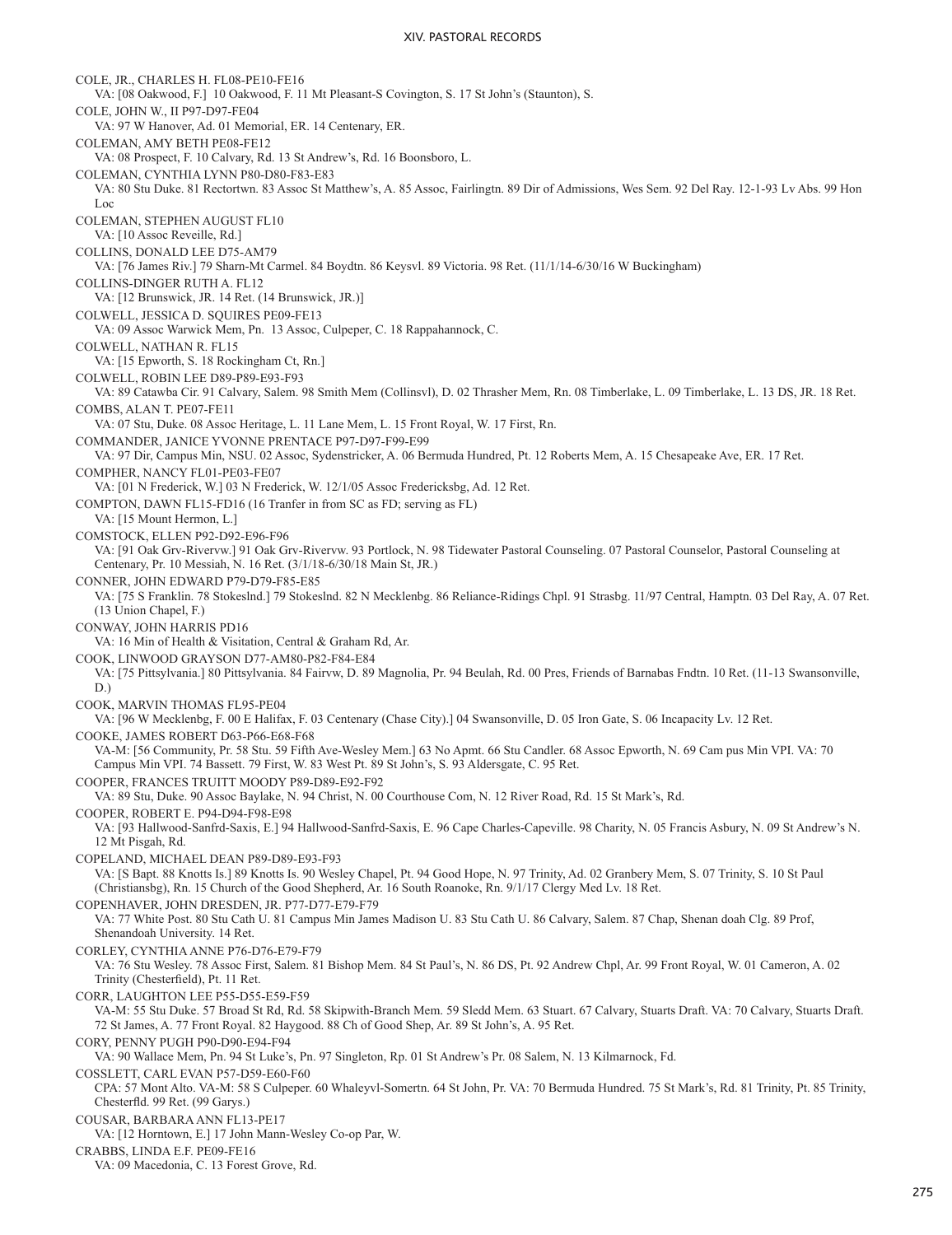CRABILL, RALPH HISEY P95-D95-F99-E99 VA: [90 Warren.] 95 Warren. 99 Page, H. 10 Linden-Markham, W. 12 Ret. (15-17 Bethel (Warren), W.) CRADDOCK, LARRY EUGENE P85-D85-E89-F89 VA: 85 Stu Asbury. 86 W Franklin. 91 Marsh Mem, L. 95 Dumfries, A. 07 Springfield, A. 12 St Paul, A. 18 Round Hill (Frederick), W. CRAFT, TIMOTHY SEAN PD13-FD18 VA: 13 Youth Min, Bonsack, Rn. 16 Youth Pastor, St Luke's, YR. 9/1/17 Dir of Next General Min, Cave Spring, Rn. CRAIG, DAVID E. AM98 VA: [92 S Brunswick, Pt.] 98 Salem & Garys, Pt. 99 Orlean-Wesley Chapel, W. 04 Mt Vernon, YR. 15 Ret. CRAIG, TIMOTHY PATRICK P93-D93-E97-F97 VA: 93 Lunenbg, F. 95 Assoc, Trinity, Rd. 98 Mechanicsvl, Ad. 00 Dranesville, Ar. 08 Mt Olivet, Ar. 13 Great Bridge, ER. CRAWFORD, JOHN, III P69-D69-E72-F72 VA-M: [68 Fellowship-Linvl-Edom.] 69 Fellowship-Linvl-Edom. VA: 70 Fellowship-Linvl-Edom. 73 Edinbg-M. 77 Gloucester- Mathews. 80 Greenwood, Ad. 87 Wesley, Hopewell. 01 Culpeper, C. 04 Ret. (06-14 Mt Pisgah, H.) CREECH, STEPHEN RAY P87-D87-E91-F91 VA: 87 Stu SE Baptist. 88 Buchanan, Rn. 94 Gogginsvl, D. 97 Shenandoah, H. 16 Bridgewater, H. CRENSHAW, MAXINE CAGE PD10-PE11-FE15 VA: 10 Union, F. 11 Amissville, C. CREWS, TAMMIE E. EP97-FE01 VA: 97 Army Chap/Family Life Chap. 13 Brigade Chap, US Army. CRICHLOW, WINSTON L. E95-F95 VA: 93 Fowler Mem, L. 98 Horntown, E. 06 Ret. (08 W Franklin, D. 13 Floral Hills, D.) CRISP, AMY LYNN PD13-FD17 VA: 13 Min of Christan Ed, Trinity, Ar. 10-13-14 Dir of Youth Min, Reveille, Rd. 4/17/16 Director of Youth & Young Adults, Mt Pisgah, Rd. CROCKETT, ALBERT LEE D72-AM79 VA: [70 Melfa. 74 Oak Hall. 77 Hyco.] 79 Hyco. 81 Whaleyvl-Somertn. 84 Portlck. 89 Carmel-Coles Pt. 93 Clover Hill, H. 95 Ret. (10-6/30/16 Woodberry, E.) CROSBY, LEE JEPSON FL00 VA: [00 Assoc, Sterling, Ar. 2/1/04-07 Short Hl, W. 08 Mt Olivet, W. 16 Aldersgate, ER.] CROSBY, THOMAS WAYNE PE09-FE13 VA: 09 Essex-King and Queen, Rp. 12. Cedar Grove, W. 15 Rectortown, W. 4/1/16 Director, Camp Overlook, H. CROSS, ALMETER SUSAN P90-D90-E92-F92 VA: [87 Centenary, Pr. 88 Va Inst of Pastoral Care.] 90 Staff Chap, VA Medical Ctr, Hampton. 08 Chief Chap, VA Medical Ctr, Hampton. 10 Ret. CRUMB, CHARLES WARNER P45-D45-E45-F47 VA-M: [41 Philadelphia. 42 Sherbourne Ave.] 45 Stu Emory. 46 Batesvl. 48 W Hanover. 51 Chap Navy. 53 W End, C. 60 Ramsey Mem. 62 Adm Herm Rd. VA: 70 Adm Herm Rd. 80 Dir of Dev, VUMH, Inc. 83 DS, E. 88 Ret. (10/89-6/90 Boones Ml.) CRUMMETT, W. ANDRE FL03 VA: [03 Blue Grass, S.] CULPEPPER, ROBERT KIRK FL12 VA: [7/27/12 Community-St Mark, ER.] CUNDIFF, CLARK PE04 Transferred in from SC-FE06 VA: 03 Assoc Va Beach. 07 Nimmo, ER 15 Baylake, ER. CUNNINGHAM, DAVID LYN PE07-FE12 VA: 07 Knotts Island, N. 10 St Luke's, ER. 16 Princess Anne Plaza-St Luke's, ER. 18 Light of Hope, ER. CURRY, HENRY LEE, III P67-D67-E74-F74 VA-M: 67 Stu Duke. 68 Stu Emory. VA: 70 Stu Emory. 71 Prof Atlanta Bapt Clg. 73 Instr Mercer Univ. 76 Prof Mercer Univ. 86 Spec Asst AID. 89 Dir, Asylum Policy & Review Unit, US Dept of Justice. 03 Ret. CUSHNIE, WILLIAM DAVID P62-D62-E65-F65 VA-M: [58 Hanover.] 62 Hanover. 66 Ex Sec Rd Dist Christ Ed. 68 Rd Dist Coun Dir. VA: 70 Rd Dist Coun Dir. 72 Adjun Consult TRUST, Inc. 73 Ret Par 360. CUTSHAW, SUSAN DIANE FD98 VA: 98 Min of Congregational Life, Mt Olivet, Ar. 5/1/10 Ret. DADISMAN, MARY K. FL10-PE11-FE17 VA: 11 Assoc Haygood, ER. 13 Kenwood (Dinwiddie), JR. 18 Carson, JR. DAILY, RICHARD ALLEN P80-D80-F83-E83 FLA: 5-30-80 Morrisn Mem, 6-1-82 Callahan Frst. VA: 86 Crockett Spgs. 89 Cartersvl. 90 Walmsley Blvd. 93 Kernstwn, W. 98 Mountain View, L. 05 Verona, H. 07 Bonsack, Rn. 08 Dranesville, Ar. 10 Ret. (15 New Hope-Sharon, L.) DALTON, ELINOR RITCHIE P86-D86-E90-F90 VA: [82 Salem. 84 In Sch.] 86 Stu Wesley. 88 Shenandoah, H. 95 Mt Crawford, H. 01 Ret. DALTON, JOSHUA E. FL18 VA: [18 Assoc Warwick Mem, YR.] DAMERON, JOHN CHARLES P77-D77-F82-E82 VA: [76 Mt Pleasant, H.] 77 Mt Pleasant, H. 81 Lancaster. 85 Wesley Chpl, Sufflk. 88 Whaleyvl-Somertn, Pr. 93 W Mathews, Rp. 00 Andrew Chap.- Edgewater, Rp. 04 Incapacity Lv. 09 Ret. DANIEL, LINWOOD ELTON P58-D58-E60-F60 VA-M: [55 White Post.] 58 Broadway. 59 Edinbg. 63 Assoc Asbury Mem, H. 65 Marshall. 69 Aldersgate, Pr. VA: 70 Alders gate, Pr. 76 Blackstone. 79 Farivw. 84 Del Ray. 85 Oaklette. 86 First, Hopewl. 89 Gloucester Pt: Bethany. 95 Swansonville, D. 99 Ret. (03-08 Andersn Chapel, D. 11-13 to 6-1515 Centenary (Jarratt), JR.) DANIELS, SHERRY (06 Transferred in from Illinois Great Rivers Conf.) FE VA: 06 Norfolk, N.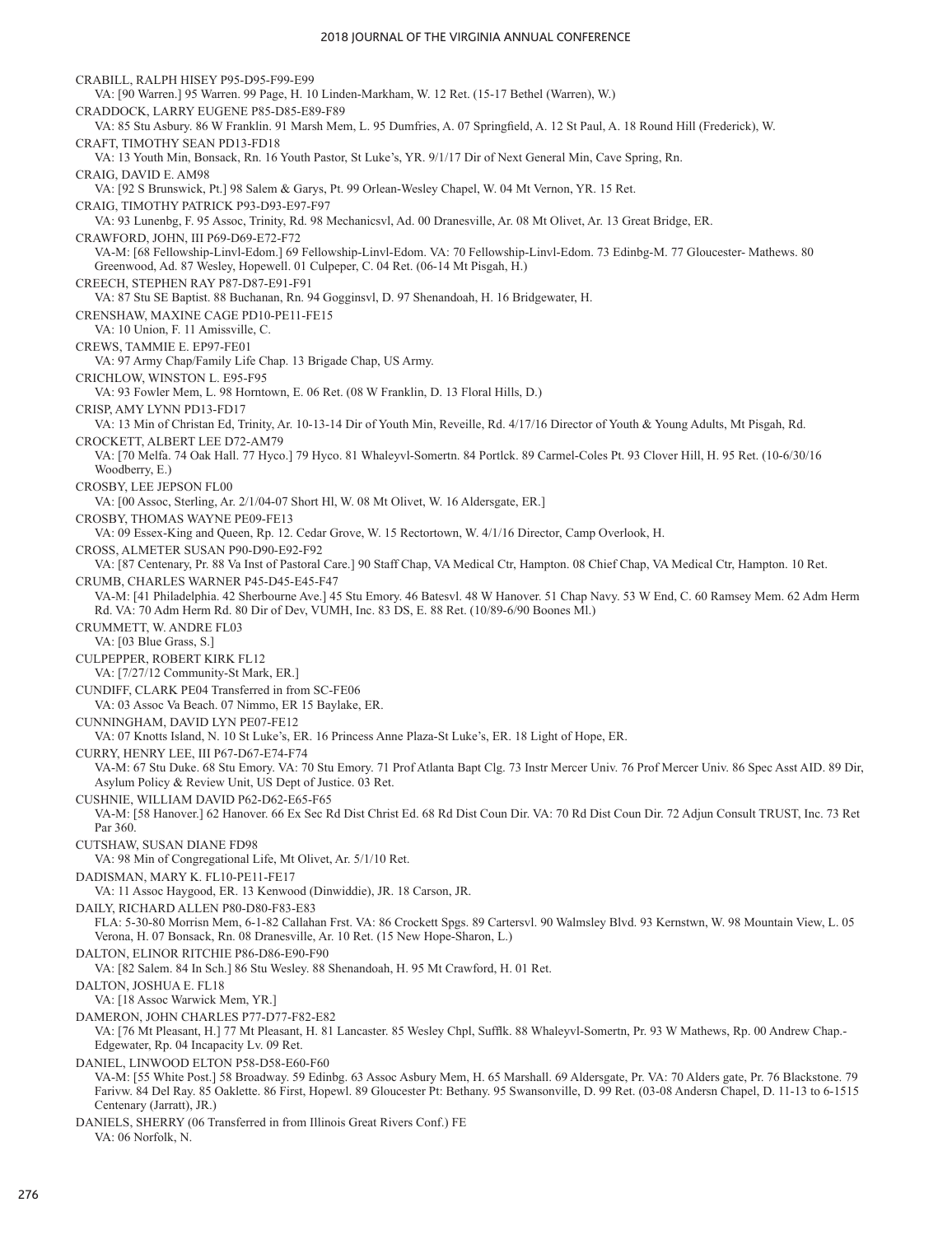DANIELY, JAMES G. P97-D97-FE02 VA: 97 Chap, VSU. 07 Dir, United Campus Min, VSU, & New Church Start. 08 Dir, United Campus Min, VSU. 1/4/09 Dir/Campus Min, Pace-Wesley Foundation, VCU. 15 Roberts Memorial, A. DARR, STEPHEN E. P78-D78-E90-F90 LITTLE ROCK: 78 In Sch. 81 UM Children's Home. 82 Comm Clg Min. VA: 90 Comm Clg Min. DAVIDSON, RONALD THOMAS D72-AM75-P78-F80-E80 VA: [70 New Bethel-Trinity. 73 Melrose, Rp.] 75 Melrose, Rp. 76 Faith, A. 80 Evangelical. 86 Bellamy. 94 Main St, S. 96 Heritage, L. 98 Lv Abs. 99 Gleaning for the World, Inc. 06 Ret. DAVIDSON, RUTH ANN FL98-RL03 VA: [98 E Halifax, F. 00 Centenary, Chase City, F. (03 Union, F.) 06 Ret. (10-11 Calvary, D.)] DAVIDSON, WILLIAM GEORGE P74-D74-E79-F79 VA: 74 Stu Duke. 77 S Sussex. 81 Good Hope, N. 87 Wesley Found ODU/NS. 93 Dir, Tidewater Wesley Fn. 95 Bethany, Hampton. 00 Trinity, Poquoson. 03 S Roanoke, Rn. 09 Warwick Mem, Pn. 13 Ret. DAVIES, LARRY EMMETT P88-D88-E92-F92 VA: 88 Jarratt: Centenary. 91 N Amelia. 96 Keysville. 00 Timberlake, L. 08 DS, L. 16 Fredericksburg, Fd. 18 Ret. DAVIS, CREED "BUD" SHELTON, JR. P65-D65-E69-F69 VA-M: 65 Stu Duke., 67 Stu Presby Sch of Christian Ed. 68 Min of Ed Ar Frst. VA: 70 Min of Ed Ar Frst. 71 Sleepy Holw Community. 72 Assoc Otterbein, H. 74 Assoc Greene Mem. 76 Del Ray. 79 Wesley Mem, C. 86 Wesley, Vienna. 90 St George's, A. 97 Peakland, L. 01 Windsor Hls, Rn. 05 Ret. (Main St, S.) DAVIS, GEORGE JACKSON FL12 VA: [12 Peaksview, L. 14 Providence-Whites, L.] DAVIS, JACK E. P79-D79-E84-F84 WPA: 79 Stu. 82 Frst, Titusvl. VA: 86 Mt Olivet, D. 90 Selma, S. 96 Tabernacle, ER. DAVIS, MARSHA L. FL13 VA: [07 Trinity. 11 Mt Airy. 12 E Halifax. 13 Centenary (Chase City), F. 16 Pamplin, F.] DAVIS, MICHAEL T. FL07-AM11 VA: [07 N Amelia, F. ] 11 Journey, F. DAVIS, PAUL BENJAMIN, JR. D69-P71-E73-F73 VA-M: [65 N Madisn. 65 S Culpeper. 66 Mineral.] VA: [70 Mineral.] 71 Mineral. 72 Stanardsvl-Binghams. 82 Stanardsvl. 97 Ret. DAVIS, SCOTT EDWARD P87-D87-E90-F90 VA: 87 N Londn, Englnd. 88 Chap, Va Wesleyan. 97 Nimmo, N. 99 Trinity, A. 10 Aldersgate, C. 16 DS, L. DAVIS, WILLIAM AMBROSE, JR. P81-D81-F83-E83 VA: 81 S Fluvanna. 83 Assoc First, C. 85 Wayne Hls-Oak Hl. 90 Beverly Hls, A. 94 Central, Salem. 00 St Luke's, Pn. 06 Bon Air, Rd. 15 Trinity (Alexandria), A. 18 Ret. DAWSON, RICHARD B. FL10 VA: [10 Dir Camp Highroad. 13 Ret. (13 Assoc, Arcola, Ar. 16 Assoc Aldie-Arcola, Ar.)] DAWSON, WILLIAM K. P81-D81-E83-F83 WVA: 79 Hartfrd Ct. 81 Assoc Morgantwn-Wesley. 83 Barrackvl. VA: 89 Good Shepherd, Rd. 92 Rcky Mt, D. 00 Duncan Mem, W. 13 Ret. DAY, JENNIFER LYNN FL06-PE07-FE11 VA: [06 Assoc Prince of Peace, A.] 07 Assoc Prince of Peace, A. 11 Noland-Trinity, YR. 14 Assoc Bon Air, Rd. DAY, MICHAEL GLENN FL71 VA: [67 Lakeland. 68 Lafayette. 71 Glenwood. 74 Lunenburg. 78 Disc. 11/1/00 Pamplin. 07 Mecklenbg, Pt. Lakeland, F.] DECKER, FRANK PAUL P80-D80-F82-E82 VA: 80 Community, Pr. 86 Miss Soc.for UMs. 01 VP for Mission Ministries, Soc for UMs. DECKER, JR., KENNETH THAD FL13 VA: [06 Bethlehem, Rp. 13 Beth Horon, S. 15 Halifax, F. 17 Halifax-Union Co-op Par.] DECKER, NATHAN A. FL04-PE08-FE12 VA: [04 Cheriton, E.] 08 Cheriton, E. 09 S Sussex, Pt. 13 Ivey Mem, JR. High St, JR. DeJONG, JOHN EDWARD P88-D88-E90-F90 VA: 88 Chap, Herm in No Va. 89 Asbury, A. 91 W Dinwiddie. 95 Henderson, Rp. 99 Hillcrest, Ad. 06 Ret. DELAMAR, CAITLIN ROSE PROCTOR PD15-FD18 VA: 15 Stu. 16 Dir of Children's Min, Jarvis Mem, Greenville, NC. 18 Transitional Lv. DeLOACH, CLYDE MONROE P95-D95-E97-F97 VA: [94 Hyco.] 95 Hyco, F. 98 Stanleytown, D. 00 Stuart, D. 07 Christ, Pn. 12 Sandbridge Community Chpl, ER. 17 Ret. (17 Three Oaks Fellowship, Rn.) DeLOACH, TRAVIS LEE P84-D84-E88-F88 VA: [82 Concrd, D.] 84 Concrd, D. 88 Chatham Hts-Granbery. 93 Guilfrd, E. 01 Christ (Chincoteague), E. 17 Ret. DeLONG, LEAH CARLETON PE05-FE10 VA: 05 Rappahannock, C. 11 Middleburg, W. 12 Warren, W. 13 Personal Lv Abs. 3-1-14 Wesley Chapel-Pine Grove , W. 7/1/14 Marshall-Middleburg, W. 16 Personal Lv of Abs. 3/1/17 Ret. (4/1/18-6/30/18 Cool Spring, W.) DERFLINGER, JAMES MICHAEL P88-D88-E92-F92 VA: 88 Lakelnd. 89 Concrd, D. 92 Locust Grv, Rn. 97 Chatham Hts-Granbery, D. 01 Magnolia, Pr. 08 Riverton, W. 14 New Town, YR. 17 Bethany (Gloucester Point), YR. DETTMER, MICHAEL ANDREW FL08-PE11-FE17 VA: [08Lyndhurst-Oak Hill, S.] 11 Mt Jackson, H. 16 Bermuda Hundred, JR. DeVERTER, JOHN SCOTT P59-D59-E62-F62 TX: 59 In Sch. 62 Kennard Ctr Hall. 63 In Sch. 68 Latter Days Sts Hosp. 69 Bostn Gen Hosp. VA: 74 Dir Psych Ed, Rn. 99 Ret. DEVOLITES, SEAN CHARLES FL15-PE17 VA: [15 Assoc, Pleasant Valley, Ar.] 17 Assoc, Braddock St, W.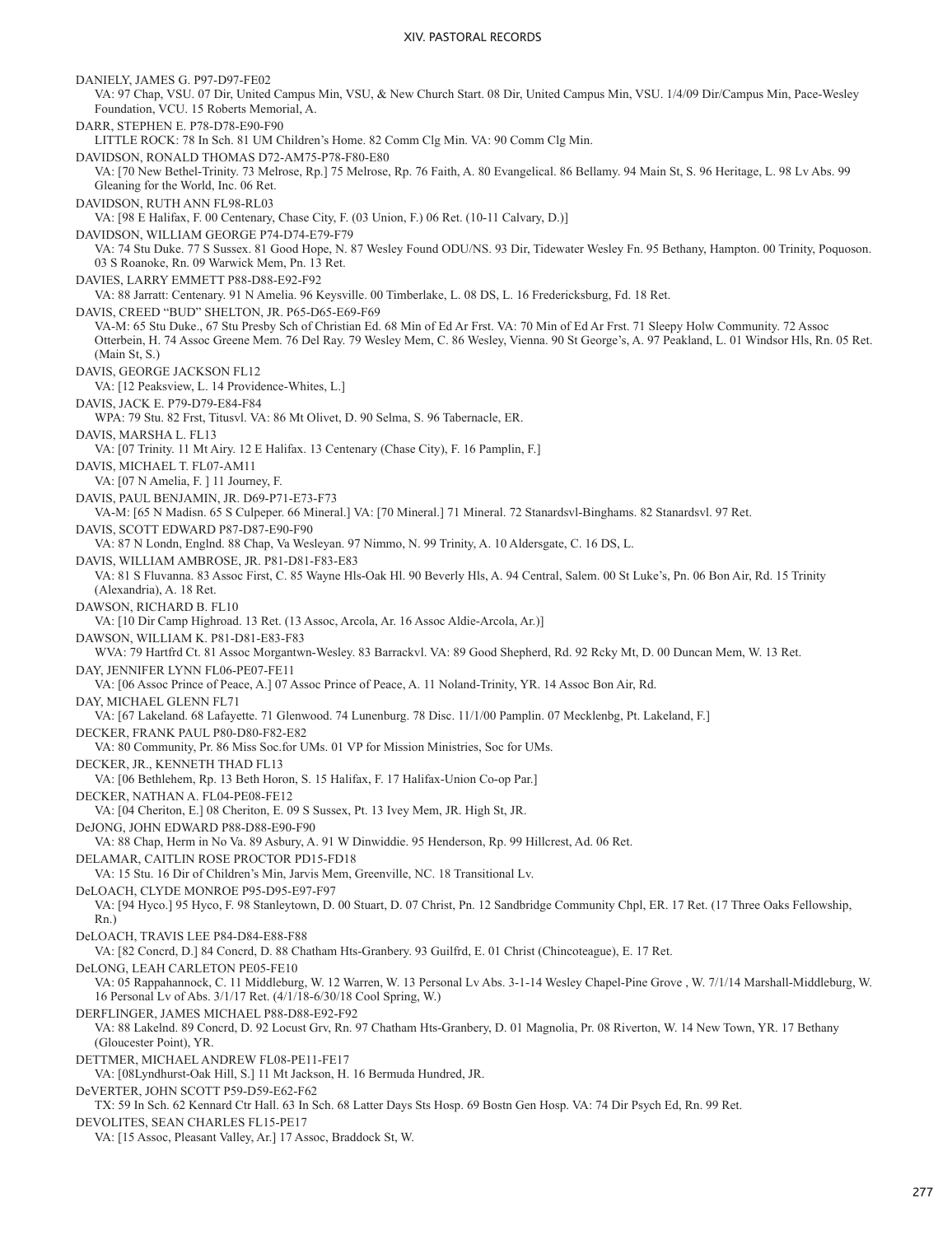DIETZ, JOANNA SUZANNE PD07-FD10 VA: 07 Min of Music & Outreach, Sterling, Ar. 13 Transitional Lv. 7/21/13 Min of Music, St George's, A. 3-2-15 Min of Mission & Service, Braddock Street, W. DIXON, ROGER LINWOOD P61-D61-E63-F63 VA-M: 61 Stu Drew. 63 Montvale. 64 Overseas Miss. VA: 70 Miss Fellowship of Evan, Inc. 98 Bedford Circuit, L. 00 Consultant, Pioneers Mission Agcy. Missionary, Pioneers. 04 Ret. DONALD, CHRISTOPHER ROSS PE06-FE09 VA: 06 Assoc Reveille, Rd. 10 Student/Chap., UVA Health Systems. 12 Proj Dir, Compassionate Care, UVA Sch of Nursing. 1-10-13 Chap & Dir Religious Life, Millsaps College. 16 Transitional Lv. 17 Calvary-Kerns Mem, D. DONAT, WARD LINN P49-D50-E51-F51 VA-M: 49 Stu Duke. 50 Collinsvl. 53 Providence-Woodlnd. 59 Mt Carmel, S. 60 Beverly St. 64 Woodlawn, Rn. 68 Beulah, Rd. VA: 70 Beulah, Rd. 71 Thalia. 8-1-74 St John's, N. 79 Wesley, Vienna. 84 DS, Rn. 89 Ret. DONNELLY, ROBERT JOSEPH P63-D63-E66-F66 VA-M: [59 Wrights Chpl. 62 Eastlnd-Zion.] 63 Eastlnd-Zion. 65 Crawfrd Mem. 69 Assoc Braddock St. VA: 70 Assoc Brad dock St. 76 Assoc Clarendn. 78 Hintn Ave. 82 Trinity, NN. 85 Wesley Mem, Martinsvl. 91 Culpeper. 01 Ret. DORE, LIVINGSTONE S. (05 Transferred in from CPA Conf) FE VA: 05 Assoc Ramsey Mem, Rd. 07 Chamberlayne Heights, Ad. 14 Charles Wesley, Ar. 16 Great Falls, Ar. DORSEY, JEFFREY LAING P84-D84-F87-E87 VA: 84 Stu Vanderbilt. 85 Assoc Spgfld. 87 Relief-Hites. 88 Brooklnd, Rd. 92 Lv Abs. 93 Assoc Greene Mem, Rn. 97 Assoc First, Rn. DOUCE, TONYA M. FL02-PE06-FE07 VA: [02 Philadelphia, Pt.] 06 Assoc Fairlington, A. 10 Family Lv Abs. 13 Assoc Fairlington, A. 15 Family Lv of Abs. 16 Clinical Mental Hlth Cnsling, U of N FL. DOUGLAS, DELANO FL14 VA: [14 Dir, United Campus Ministres, VSU.] DOUGLASS, LAURA B. FD00 VA: 00 Dir, Music Min, Asbury, H. 1/1/17 Ret. DOWDY, ROGER CLAY FD98 VA: 98 Dir, Cross-Paths Ministries, Rd. 06 Dir, Cross-Paths Ministries/SEJ Event Development. 15 Ret. DOWNS, BETH C. FD97 VA: 97 Reveille, Rd. 98 Dir of Ministerial Services, Rd. 14 Ret. DRAINE, WESLEY DAVIS, JR P59-D59-E63-F63 VA-M: 59 In School. 61 Lancaster. 65 Tappahannock. 69 N. Garden, Trinity. VA: 70 N. Garden. 72 Sabbatical. 73 Hon Loc. 74 Willis, Rd. 76 Hon Loc. 00 Ret. DRAPER, JAMES WALLACE P61-D61-E64-F64 VA-M: 61 King & Queen. 63 Colonial Bch. 65 Hickory. 69 Mem, Va Bch. 73 Trinity, Pt. 75 Dumfries. 79 Trinity, Lexingtn. 84 St John's, N. 88 Lower, Rp. 92 Friendship, Ar. 93 Lakeside, Ad. 97 Magnolia, Pr. 98 Emmanuel, C. 00 Ret. (01 Shackelford's Chapel, Rp.) DRINKARD, DAVID ROGER P78-D78-E81-F81 VA: 78 Stu Candler. 80 Assoc Ft Hl. 83 Bellevue, L. 87 Assoc Dir COM, Youth Min. 91 St Matthew's, Rd. 01 DS, L. 08 New Creation, ER. 15 Harmony (Hamilton), W. 18 Ret. DRISCOLL, JAMES RAY P83-D83-E87-F87 VA: 83 Stu Wesley. 84 Burnt Factory. 88 Hamiltn: Harmony. 98 Great Bridge, N. 05 Annandale, A. 08 Williamsburg, Pn. 10 Baylake, ER. 14 Dpty Command Chaplain, US Cntrl Cmmnd, Army. DULANEY, BRADLEY S. PE00-FE03 VA: 00 Assoc Great Bridge, N. 04 Gogginsl, D. 09 Redwood, D. DULEY, JASON B. P97-D97-E00 VA: [95 Lunenburg.] 97 Lunenburg. 99 Assoc Centenary, Pr. 01 Macedonia-Montague Ave, W. 02 Macedonia, W. 14 Galilee, Ar. DUNCAN, JR., ALEXANDR FL13 VA: [10 Jackson St-Trinity, L. 13 Mead Mem, L. 14 Heritage, ER. 16 Arlington Forest, Ar.] DUNCAN, CARL RANDOLPH P93-D93-E95-F95 VA: [92 Assoc, First, W.] 93 Assoc, First, W. 95 Wakefield, Pr. 00 St. Luke's, D. 04 Sterling, Ar. 15 New Creation, ER. DUNCAN, DeWAYNE A. FE07 (Transferred in from Kentucky) VA: 05 Cape Charles-Capeville, E. 09 Ebenezer, Rp. 13 Sycamore, JR. DUNCAN, MELODY A. FL17 VA: [18 Kenwood (Dinwiddie), JR.] DUNKUM, JEANE JOHNSON PM99-FE03 VA: [95 W Buckingham] 99 Callaghan, S. 04 Highland, D. 07 Scottsville, C. 10 Southern Albemarle, C. 11 Warsaw, Fd. 13 Epworth (Thaxton), L. 16 Ret. (16 Lafayette, Rn.) DUNKUM, THOMAS RAY P69-D69-E73-F73 VA-M: [67 W Buckingham.] 69 W Buckingham. VA: 70 W Buckingham. 71 Enon. 76 Asbury-Pkside. 78 Lv Abs. 80 N Brunswick. 83 Hopewell, Chesterfld. 02 Wesley, Colonial Hts. 08 Ret. DUNLAP, MELISSA MACOMBER P94-D94-F99-E99 VA: 94 Assoc, Trinity, Ar. 95 Lv Abs. 96 Assoc, Trinity, Ar. 97 Dist Program Dir, A. 00 Assoc, Christ, A. 03 Assoc, St Stephen's, A. 05 Bi-Dist Program Coord for Church Development, Ar. 1/1/0 Personal Lv Abs. 9/1/12 A-Ar Church Development Coordinator. 1/1/18 Family Lv of Abs. DURRANCE, THOMAS EDWARD FL05-PE10-FE16 VA: [05 Painter-Quinby, E.] 10 Fieldale, D. 16 Main Street (Emporia), JR. EAKES, M. GAREY PE09-FE12 VA: 09 Faith, A. 10 Assoc Sydenstricker, A. 14 Silverbrook, A. EAKIN, HAZEL CHRISTINA B. P80-D80-F85-E85 VA: 80 Assoc Spgfld. 81 Rapidan. 85 E Culpeper. 86 Lv Abs. 87 Assoc Culpeper. 97 Lv Abs. 98 Ret. Hon Loc. EARLE, DEVON MAUST PE15-FE18 15 Assoc Fairlington, A.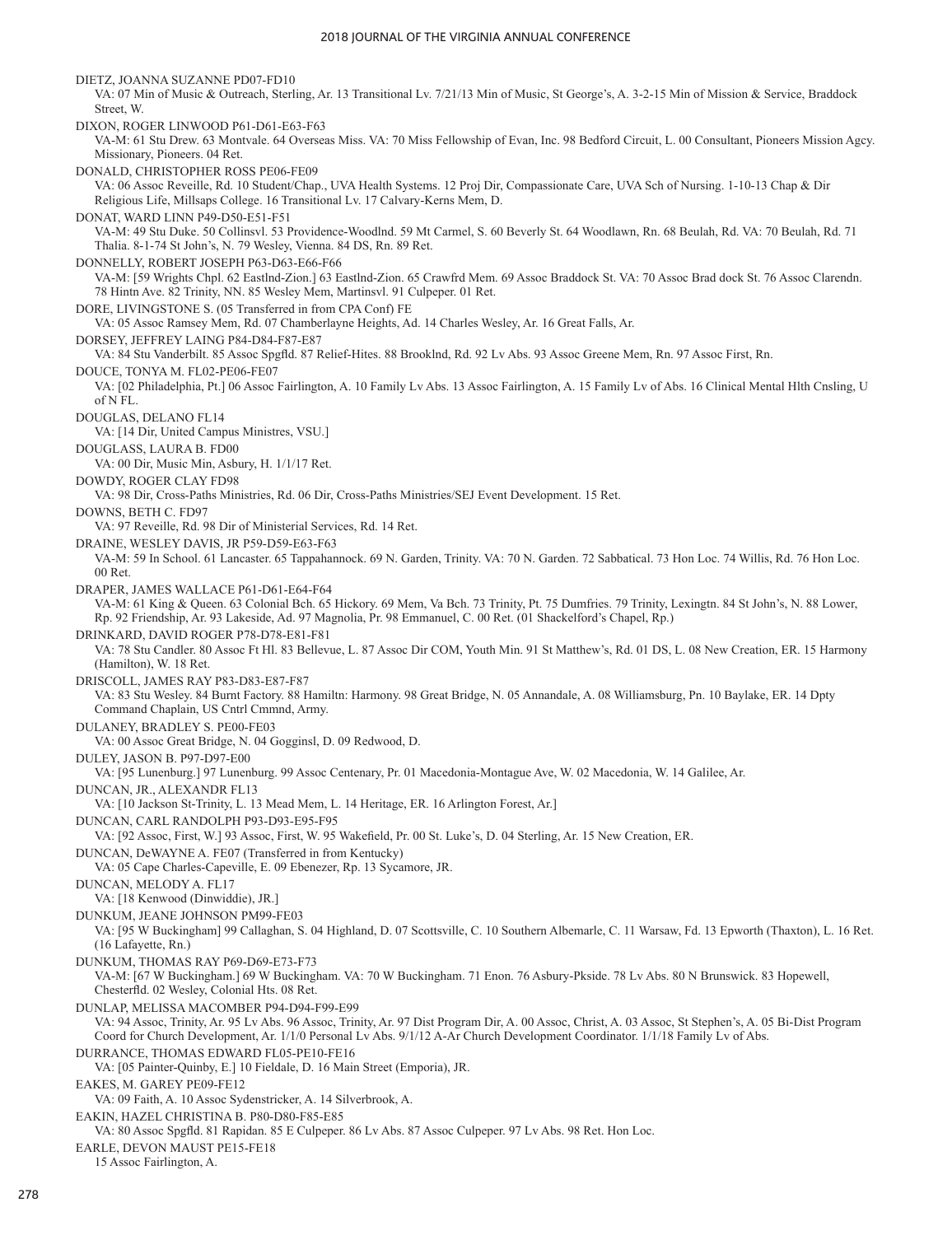EARLEY, JAMES NORFLEET, II P79-D79-F82-E82 VA: [75 Good Hope.] 77 No Apmt. 79 Stu Candler. 80 St. Mark's, Pr. 85 Chase Cy: Centenary. 89 Tabernacle, N. 90 Bruen Chpl, Ar. 97 Lincolnia, A. 99 Nimmo, N. 02 Park Place, N. 10/1/06 Walker Chapel, Ar. 15 Tabernacle, YR. EARLEY, PHYLLIS RUCKLE P94-D94-E97-F97 VA: 94 Assoc, St Mark's, Ar. 96 Assoc, Trinity, Ar. 99 Epworth, N. 07 Alexandria Dist Program Coord. 10 Trinity (Alexandria). 1/1/15 Clergy Med Lv. EARLY, REGINALD A. FL05 VA: [05 Willisville-Hamilton Cooperative Parish, W. (15 Shenandoah, S.)] EARLY, WILLIAM GLEN FL06-AM12-FL13-AM15 VA: [06 Mt Pleasant, H.] 12 Mt Pleasant, H. 15 Columbia Furnace-Union Forge, H. EARNHARDT, TIMOTHY R. P96-D96-FL05-PE07 (Readmit) VA: [91 Sardis, C. 92 Lancaster, Rp.] 96 McKendree-Asbury, F. 99 Fairview, L. [05 Bethlehem (Concord), L.] 07 Bethlehem (Concord), L. 10 Moseley Mem-Stokesland Cooperative Par, D. [13 Chesapeake Ave, ER. 15 Middlesex, YR.] ECCARD, EMMITT WILLIAM, JR. P70-D70-F72-E72 OH-W: 70 In Sch. VA: 71 Parrish Ct. 79 Glovier Mem. 83 Leesbg. 89 Ft Hl, L. 95 Otterbein, H. 99 Andrew Chapel, Ar. 02 Ret. ECKLUND, ELIZABETH WALTER PE99-FE03 VA: 99 St Mark's, S. 02 Fletchers Chapel, Ad.06 Rustburg, L. 12 Marsh Mem, L. 13 Fort Hill, L. 14 Main Street, L. 16 Chestnut Hill, L. ECKLUND, RICHARD H. P93-D93-E96-F96 VA: [90 Floyd Parish.] 93 Floyd Parish. 94 Nelsn, C. 99 St John's, S. 02 Trinity, Ad. 06 Centenary, L. EDEN, SHARON ELAINE PM VA: 05 Clergy Med Lv. EDINGER, DAVID P. FL10 VA: [10 Poplar, C. 13 Brookneal, L. 15 Zion, L.] EDMONDS, LARRY JOE P79-D79-E83-F83 HOLS: 79 In Sch. 81 Wesley. 82 Ridgedale. 85 Harneds. VA: 87 E Halifax. 90 Smith Mem, D. 94 Fairvw, D. 98 St John's, 17 ReA. 05 Chestnut Mem, Pn. 10 Southview, Rn. 14 Memorial, ER. EDMONDS, RAYMOND HARRISON, JR. P59-F67-E67 VA-E: 59 Mtnsbg. 62 No Recd of Apmt. 64 In Sch. 67 Prof Shen. VA: 1-1-70 Prof Shen. 70 In Sch. 71 Prof & Chap Shen. 72 Dir Rel Act & Prof Shen. 73 Prof & Chap Shen. 74 Mt Tabr, Lacey Spgs. 77 Grace-Calvary. 81 Kilmarnock. 87 Otterbein. 91 Warwick Mem, Pn. 94 Monumental, Pr. 01 Assoc Council Dir, Higher Ed & Campus Min. 06 Ret. (10/31/09-13 Park View, Pr.) EDWARDS, DARWIN GLENN FL07-PE12 VA: [07 Newsoms, Pr.] 12 Newsoms, JR. 16 Mt Jackson, H. EDWARDS, JAMES A. FL11 VA: [11 Bowling Green, Fd.] EDWARDS, SR., KELVIN A. FL16 VA: [06 Kelly Circuit. 16 HERO Co-op Par, D.] EDWARDS, ROBERT ANDREW P75-D75-E79-F79 VA: [73 N Brunswick.] 75 Philadelphia. 79 Beaverdam: W Hanover. 81 Assoc First, Salem. 84 Ebenezer, Garrisonvl. 90 Benns, Pr. 93 First, N. 97 Memorial (Tappahannock). 04 Rocky Mt, D. 08 Christ, S. 14 Ret. (11-1-14 to 6-30-15 Smith Mem, D.) EISENMAN, MICHAEL AARON FL05-PE09-FE13 VA: [05 Pleasant Grove, D.] 09 Pleasant Grove, D. 12 Hopewell, D. 14 First, ER. 16 Personal Lv of Abs. 18 Hon Loc. ELDER, GILBERT M. FL09 VA: [09 E Henrico Cooperative Par, Rd. 13 Prince George, JR. ELDRIDGE, JOSEPH THOMAS P69-D69-E72-F72 VA: 70 Miss Chile. 87 Miss Honduras. 89 Staff Asst, CODE. 95 Lawyers Comm for Human Rights. 97 Chap, American U. 17 Ret. ELMORE, DANIEL EDWARD PE07-FE10 VA: 07 Parkview, Pn. 10 Assoc Pender, Ar. 12 Restoration, C. 13 Pembroke, Rn. 15 Assoc Pender, Ar. 18 Trinity (Isle of Wight), YR. ELMORE, KEVIN FITZGERALD FL15 VA: [15 Andrew Chapel (Westmoreland), Fd.] ENNIS, RICHARD CARL P58-D58-E60-F60 VA-M: 58 In Sch. 60 Assoc Cherrydale. 61 St George's, Fairfax. 69 Sab. VA: 70 St Matthew's-St John's, Chesapke. 71 St. John-Pinners Pt, Chesapke. 72 Covenant. 73 Staff Mbr Ec Inst. 85 Mt Crawfrd. 86 Crossman. 90 Cokesbury, A. 99 Ret. (99 Grace: Hartwood.) ENSZ, ANDREW STANTON PE14-FE18 VA: 14 Trinity (Isle of Wight), YR. 16 Dir of Arise, United College Min in NOVA. EO, YUNHO E94-F94 VA: 94 Emmaus Korean, Ad. 97 Emmaus at Stratford Hill. 8-10-10 Family Lv of Abs. 11 Colonial Beach, Fd. 17 Christ Crossman, Ar. 18 Laurel Hill, Rd. ERBACH, WILLIAM W. P59-D59-E61-F61 N JER: 59 In Sch. 60 Garnervl. 65 Lebann-Allertn. 67 Div of Chaplains. VA: 91 Strasbg-Woodstck. 92 Pleasant Vw, W. 02 Mt Olive-Shiloh, W. 06 Ret. (Mt Olive-Shiloh.) ERBIN, LAWRENCE ARTHUR P91-D91-E95-F95 VA: 91 Stu, Wesley. 92 Mt Olive-Shiloh, W. 95 Central, Rd. 00 Aldersgate, Pn. 04 Middleburg, W. 08 Shiloh, Ad. 14 Amelon, L. 18 Ret. ERICKSON, WILLIAM DAVID, JR. P72-D72-E78-F78 VA: 72 Stu Wesley. 75 Hartwood. 79 Assoc Wesley, Vienna. 81 Harmony. 86 Forest. 88 Hickory, N. 89 Tappahannock Mem. 92 High St, Pr. 95 Crenshaw (Blackstone). 99 Prince George, Pt. 03 St Luke's, Rd. 05 Peace, Fd. 14 Ret. ESPINOZA, SAMUEL JOEL P72-D72-E75-F75 VA: 72 Rivertn. 77 Laurel Hl. 81 Culmore. 87 Sterling. 92 St Stephen's, A. 03 Ret. ESTEP, TAMMY LYNN P84-D84-E90-F90 VA: 84 Assoc First, NN. 87 Smiths Grv. 90 Assoc Windsr Hls, Rn. 94 Lv Abs. 96 Epworth (Exmore). 06 DS, E. 14 Haygood, ER. EUM, TERRY KWANGHYUN FL17 VA: [17 Assoc, Brandermill.]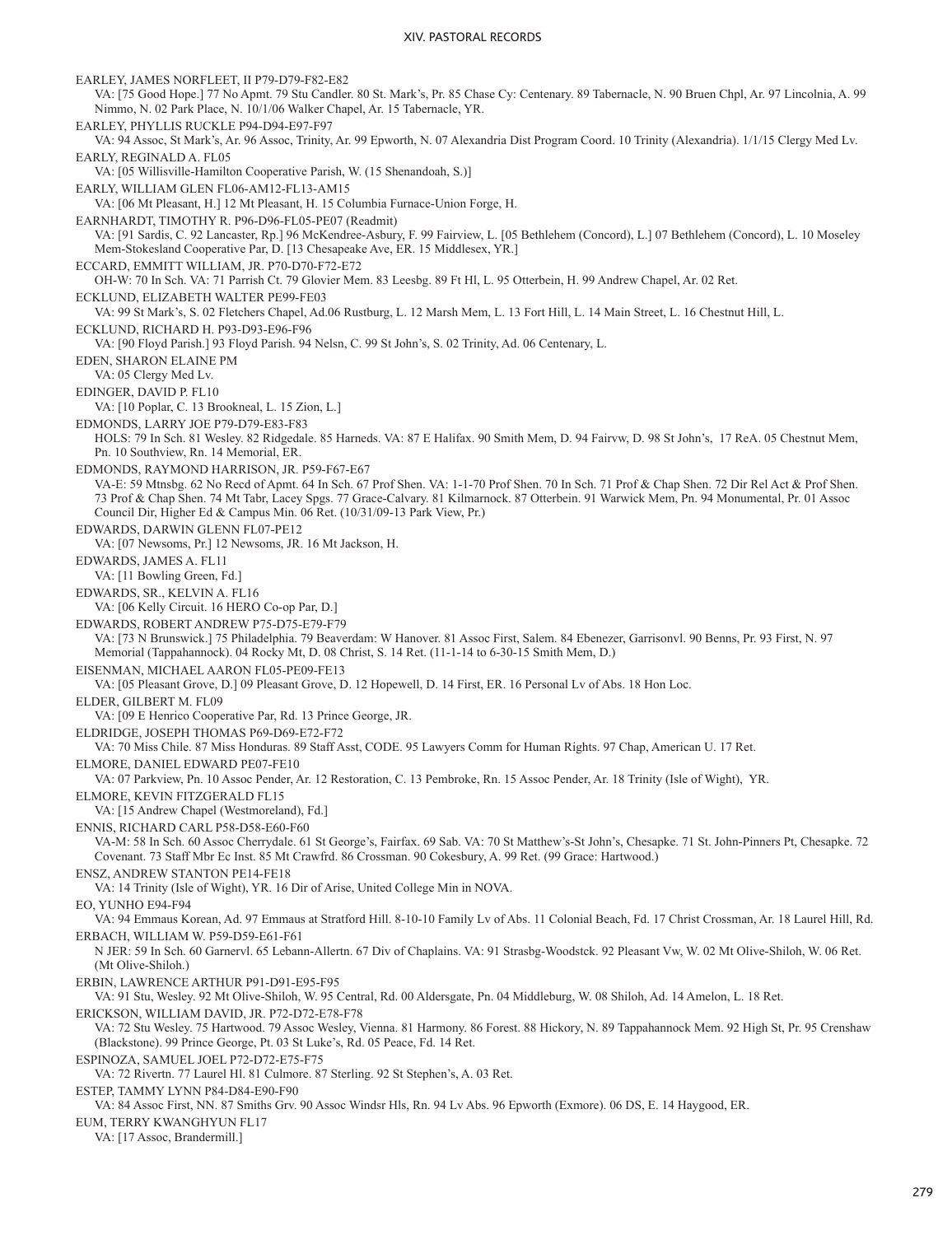ESTES, SHAYNE VICTOR PE11-FE15 VA: 11 Andrew Chapel-Edgewater, Fd. 15 Shady Grove, F. EUTSLER, RALPH KERN P41-D42-E44-F44 VA-M: 41 Stu UTS, NY. 43 Greenvl-Mnt Spg. 45 Elktn. 49 Luray. 53 S Rn. 60 Ginter Pk. 65 Washingtn St, A. 66 Ex Dir VA Meth Homes, Inc. VA: 70 Ex Dir VA Meth Homes, Inc. 73 DS, A. 78 Reveille. 82 Dir Conf COM. 84 Bishop Holston Conf. 89 Ret. (9/88-6/89 Reveille.) EVANCHO, SARAH RUTH WASTELLA PE12-FE16 VA: Assoc Larchmont, ER. 16 Crozet, C. EVANS, GLEN CLARENCE, JR. P74-D74-E78-F78 VA: 74 Stu Asbury. 77 Carsn. 83 New Hope, H. 86 St Mark's, Rd. 93 Calvary, Ar. 11/1/00 Clarendon, Ar. 06 President, Art for Humanity. 11 Ret. EVANS, WILLIAM MICHAEL FL17 VA: [17 E Culpeper, C.] FAILES, WALTER BRITT, JR. P84-D84-E87-F87 VA: 84 Stu Candler. 85 Natural Brg. 89 Prog Dir, A. 91 Dumfries, A. 95 Granbery Mem, S. 00 Calvary, S. 11 Thrasher Mem, Rn. FAIR, DEBORAH R.B. P96-D96-F99-E99 VA: 96 Stu, Wesley. 97 Assoc, Messiah, A. 98 Assoc, Grace, A. 00 Fletchers Chapel, Ad. 02 Assoc Annandale, A. 05 Charity, N. 07 Lv Abs. 08 Main St, Pt. 10 Wesley (Colonial Heights), Pt. 13 Smiths Grove, JR. 14 Personal Leave of Absence. 16 Ret. FAIR, JOHN ALEXANDER P97-D97-E00 VA: 97 Assoc, Fairlington, A. 00 New Hope, Ad. 02 Lv Abs. 06 President, P2:Planning for Peace. 08 Monumental, Pt. 10 N Brunswick, Pt. 12 Dinwiddie, JR. 13 Lebanon (Dinwiddie), JR. 15 Ret. FARABAUGH, TIMOTHY M. (Transferred in from WPA 04) VA: 04 Ex Dir, The Hermitage in N Va. 09 COO Vinson Hall Retirement Community. 1-2-13 Pres/CEO GlenWoodPark UM Retirement Comm. 1-1-15 Wallace Mem, YR. 7-1-15 Calvary, Rd. 16 Ret. FARIS, RICHARD BUCHANAN P58-D58-E62-F62 VA-M: 58 Stu Drew. 60 Assoc Centenary, L. 62 Andersn Mem, L. 65 Bermuda Hundred. VA: 70 Corinth. 75 Assoc Aldersgate, A. 78 Main St, D. 81 Foundry. 89 Sab Lv. 90 Wesley Mem, C. 98 Ret. FATHBRUCKNER, ALEXIS ANN STEPHENS P83-D83-F86-E86 VA: [82 Assoc Leesbg.] 83 Assoc Leesbg. 2-1-84 Stu Wesley. 84 Cartersvl. 87 Nottoway. 9-1-88 Chase City: Centenary. 9-1-89 Pleasnt Grv Ret Ctr. 9-1- 90 Cartersvl. 92 Pleasnt Grv Ret Ctr/Oakwood. 01 Crewe, F. 04 Retired (04 St James, L. 11/1/06 Prospect, Pt. 4/1/07 Washington St, Pt. 12 Co-pastor, N Brunswick, F. 13-14 Assoc, Petersburg Co-op Par, JR.) FELUMLEE, ALAN ROGER P76-D76-E79-F79 VA: 76 Stu Asbury. 78 LaCrosse. 81 Assoc Spgfld, A. 83 Bethlehem, Rp. 93 Main St, Pr. 00 Braddock St, W. 06 Centreville, Ar. 16 Ret. FENDER, JUDITH GILKISON PD00-FD03 VA: 00 Stu Wesley. 9/21/00 Min of Christian Ed-Outreach, Burke, A. 07 Min of Missions, Burke, A. 15 Ret. FERRELL, DWALA JANE P90-D90-E93-F93 VA: 90 Assoc Welborne, Rd. 91 Bethany, L. 93 High St, Pr. 95 Dist Dir, Community Dev. 99 Petersburg Urban Min. 9/21/00 Church & Community Worker, GBGM (Ex Dir, Pathways-VA, Inc.) 13 Chief Executive Officer, Pathways-VA, Inc. 15 Family Lv of Abs. 4/1/18 Ret. FINK, RUFUS BLACK P56-D56-E60-F60 BAL-M: 56 Bowie Perkins. VA-M: 57 In Sch. 58 Community, Ar. 59 Hlsboro. 60 Chap Navy. VA: 70 Chap Navy. 79 Ret 20 Yr Rule. FINLEY, JEANNE TORRENCE P76-D76-E77-F77 TENN: 76 Stu. 78 Faculty Averett Clg. VA: 81 Co-pastor Christiansbg Par. 83 Campus Min, James Madisn U. 92 Sab Lv. 93 Cascade-Harmony, D. 95 Newport-Mt Olivet, Rn. 97 New River Parish, Rn. 99 Co-dir, Collegial Communications. 12 Ret. FINLEY, WILLIAM McCALLUM, III P74-D74-F76-E76 SW TEX: 74 Stu. TENN: 75 Rover-Unionvl Par. 76 Friendship. 77 Stu. VA: 80 Assoc Mt Vernn, D. 81 Co-pastor Chris tiansbg Par. 83 Clover Hl, H. 86 Keezletwn. 88 Sab Lv. 89 Dir, Shepherd's Ctr of Harrisonbg & Rockingham Cty. 92 Mt Olivet, D. 95 Incapacity Lv. 11 Ret. FINN-McKENZIE, EUGENIE LUCILLE P79-D79-F82-E82 VA: 79 Stu Wesley. 80 Mt Soln. 81 Blue Grass Vly. 83 Lv Abs. 84 Lakelnd. 85 Lv Abs. 10-1-85 Franklin Co Soc Serv. 86 Assoc, Greene Mem. 89 Calvary-Garber-Park, Rn. 90 Mt Horeb, H. 92 Paran-Mtn Vw, C. 96 Lv Abs. 02 Mt Zion, C. 06 Fletchers Chapel, Ad. 12 Lovettsville, W. 17 Edinburg, H. FINN-McKENZIE, MICHAEL DAVID P77-D77-F82-E82 VA: 77 Stu Wesley. 80 Parnassus. 81 Redwood. 86 White Mem. 90 Mt Clintn, H. 92 N Fluvanna, C. 06 Trinity, Ad. 12 Bethany (Purcellville), W. 17 Ret. FISHER, DAVID P. FL96 VA: [96 Highland Park, Rn. 02 Ret.] FISHER, JOHN ALEXANDER, JR. D74-P77-E86-F86 VA: [73 Horntwn.] 77 Horntwn. 84 Jacksn St. 93 W Staunton, S. 06 Ret. FISHER, WILLIAM RICHARD D71-AM92 VA: [70 Brkneal.] 71 Brkneal. 72 Keezletwn. 76 Hlcrest. 78 Page. 80 Massanutten. 81 No Apt. 82 Monterey. 83 Jollivue. 86 Carsn. 90 King Wm.] 92 King Wm. 94 Keysvl, F. 96 Boonsboro, L. 04 Toms Brook, W. 09 Ret. FITCH, AARON WINSLOW FL00-PE05-FE10 VA: [00 Belview, Rn.] 05 Belview, Rn. 10 Relief-Hites, W. 14 Kernstown, W. FLEISCHER, MORRIS V. FL97 VA: [97 Prospect, F. 99 Pamplin, F. 00 Pleasant Grove, D. 05 Assoc Blacksburg, Rn. 08-13 Newport-Mt Olivet, Rn.] FLETCHER, BART A. FE16 (Transfer in from Dakotas-Minnesota Area) VA: 1/15/16 Mount Vernon, D. FLETCHER, JENNIFER L. PE13-FE16 VA: [12 W Brunswick, F.] 13 W Brunswick, F. 17 Assoc Blacksburg, Rn. FLOOD, SR., JOHN E. FL13 VA: [08 S Halifax. 10 Prospect (Prince Edward). 13 Swain Mem (Tangier), E. 18 Appomattox Cir, L.] FOERSTER, ABIGAIL ELIZABETH P97-D97-FE02 VA: 97 Stu, Wesley. 98 Assoc, Christ, A. 00 Dist Prog Coord, A. 03 Arlington. 8/16/10 Family Lv of Abs. 13 Assoc St Stephen's, A. 18 St Thomas (Manassas), A.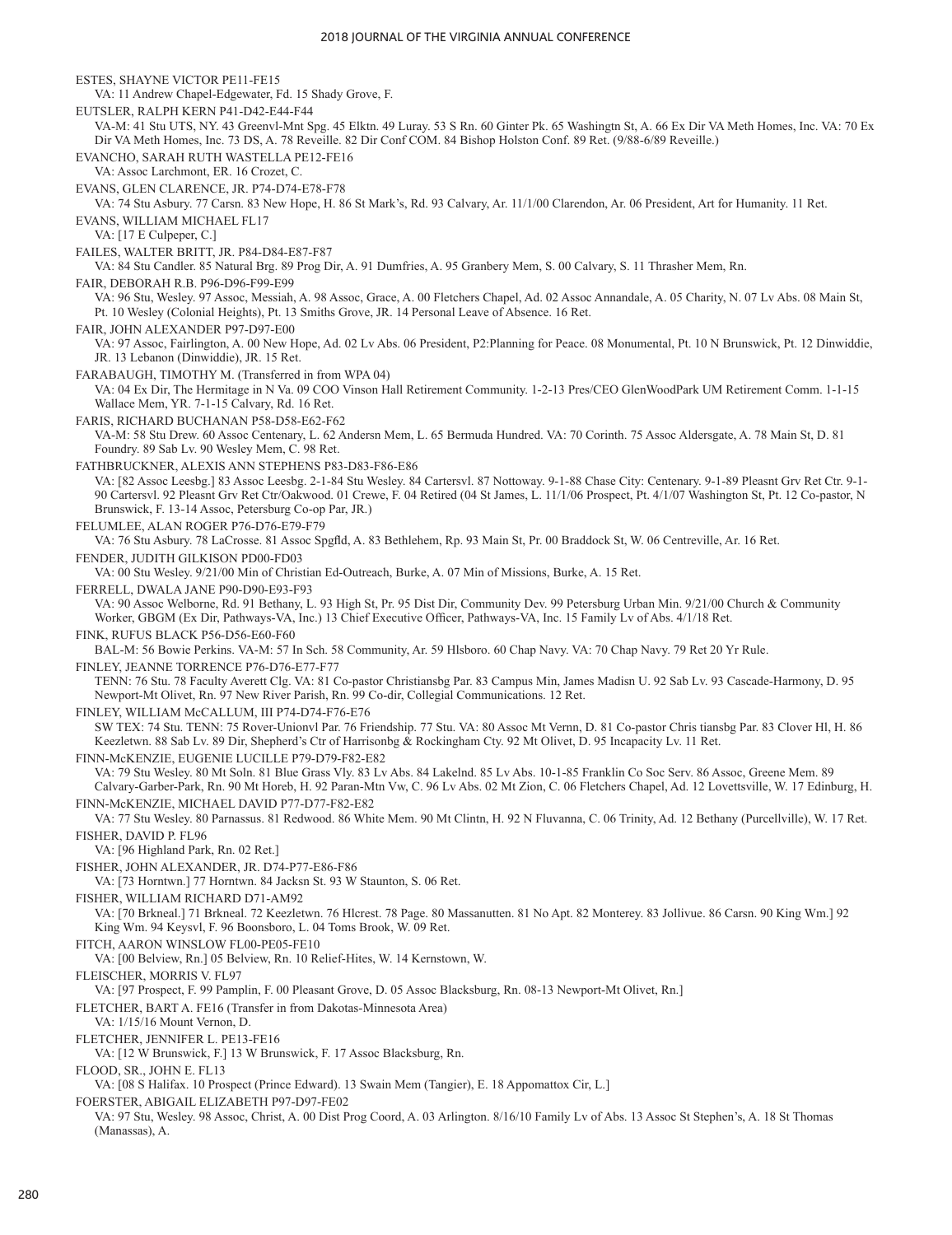FOLLETT, ALAN R. FL02 VA: [02 Bassett Mem, D. 06 Lyndhurst, S. 08 Rapidan, C. 17 Mt Moriah, C.] FORBES, SHARON L. FE 07 (Transfer in from UCC) VA: [05 Reliance-Ridings Chapel, W.] 07 Reliance-Ridings Chapel, W. 08 Little Fork Circuit, C.Anderson Mem (Gretna), L. FORD, ROBERT WALTER PM99-FE01 VA: [94 Bath. 98 Mt Pleasant, S.] 99 Mt Pleasant, S. 01 S Covingtn, S. 04 Linden-Markham, W. 1/1/09 Lv Abs. 09 James River, F. 11 Concord, D. 13 Concord-Mt Pleasant Co-op Par, D. 15 Brookneal, L. 16 Ret. FORREST, DAVID TAYLOR P73-D73-F76-E76 VA: 73 Stu Emory. 75 Rehoboth, Ad. 79 William Watters. 80 Hlcrest. 86 Miss, Sierra Leone AC. 90 Providence, Pn. 99 Main Street, L. 04 DS, W. 10 St Thomas (Manassas), A. 18 Ret. FORRESTER, JOSEPH DOUGLAS P96-D96-FE01 VA: 96 Stu. 97 Warwick Mem, Pn. 03 Prince George, Pt. 05 Crozet, C. 14 Reveille, Rd. FORSTALL, WALTON CLARK, II P89-D89-E93-F93 VA: 89 W Mecklenbg. 91 Potomac, Ad. 95 Noland Mem, Pn. 98 Susanna Wesley, Rp. 04 Wesley, A. 10 Aldersgate, ER. 16 Mt Olivet, W. 17 Mt Olivet-Mt Pleasant, W. FOSS, ELIZABETH ANN P89-D89-E91-F91 VA: 89 Hallwd-Sanfrd-Saxis. 91 Assoc First, C. 94 Gordonsvl, C. 00 Mt Vernon, A. 04 Wesley Mem, C. 11 Cherrydale, Ar. FOSTER, BARRY SCOTT P91-D91-E95-F95 VA: 91 Stu Wesley. 93 Staples Mill Par, Rd. 95 Chap, Shenandoah U. 04 Raleigh Ct, Rn. 08 Mt Vernon, D. 16 Pastor, Moravian Church in America, S Province. FOSTER, KEIKO TANI PE12-FE15 VA: Assoc Good Shepherd, A. 15 Bi-District Program Coord., A. 16 Market Street, W. FRANK, MICHAEL TERRY P92-D92-E95-F95 VA: [88 Blue Rdg.] 92 Blue Rdg. 93 Mt Crawfrd, H. 95 Dir, Wesley Foundation, JMU. 96 Singers Glen, H. 01 Strasbg, W. 06 Incapacity Lv. 08 Mt Tabor, H. 14 Bethany (Isle of Wight), YR. FRANKLIN, ARTHUR HOWELL P67-D67-F70-E70 VA-M: 67 Stu UTS, Rd. 69 W Campbell. VA: 70 W Campbell. 71 Powhatan. 75 Forest Rd, L. 80 St Andrew's, N. 82 Main St, F. 86 Crenshaw. 91 Central, Salem. 94 South Hl, Pt. 99 St John's (Buena Vista), S. 03 Ret. FRANKLIN, JOHN B. FL06 VA: [06 W Campbell, L. 12 Salem, D.] FREDERICK, LOU ANN PE01-FE05 VA: 01 Andrew Chapel, Ad. 04 Orange Cir. 08 Lv Abs. 09 Assoc St John's, A. 10 Henderson, Rp. 13 Ret. FREEMAN, GEORGE HOWARD P69-D69-F73-E73 VA: 69 Stu Emory. 72 Bonsack. 76 Woodlawn. 82 River Rd. 95 DS, C. 01 Gen Scy, World Methodist Council. 11 Ret. FREEMAN, WILLIAM R. FL01-PE02-FE05 VA: [01 Sherando, S.] 02 Sherando, S. 07 Aldersgate, Ad. 09 Boulevard, Rd. 12 Ret. (13 Dunns Chapel, Rd.) FREUND, ELIZABETH FL00-PM01-FE03 VA: [00 Red Valley, D.] 01 Red Valley, D. 06 Epworth (Exmore), E. 08 Ret. (11-13 to 6/30/15 Calvary, E.) FRIEND, ROBERT EDWIN, JR. P77-D77-F81-E81 VA: [74 Knotts Is. 76 Stu Duke.] 77 Stu Duke. 80 Wesleyan Acres. 85 Chap Army. 93 Charles Wesley, Ar. 00 Del Ray, A. 03 Mt Vernon, D. 06 Monumental, Pr. 11 Ret. (9-22-13 to 6/30/14 Haygood, ER.) FROST, THOMAS E. PE09-FE12 VA: 09 Cunningham, C. FRYE, CYNTHIA LEE AM02 VA: [98 Crimora-Mount Bethel, H.] 02 Crimora-Mt. Bethel, H. 04 Ret. FULLER, JESSICA LEIGH PD07-FD10 VA: 07 Youth Min., Grace, A. 9/1/10 Youth Min, Crozet, C. FUSS, CHRISTOPHER S. FL15 VA: [15 Greene, C.] GABLE, PAMELA JO PE03-FE06 VA: 03 St. Mark's, A. 04 Assoc. Great Bridge, N. 08 On Loan, Pastor in Charge, First UMC, Lisbon, OH. 18 Ret. GALBREATH, RICHARD N. P96-D96-AM96 VA: [91 Nottoway. 93 Nottoway-Lunenbg, F.] 96 Nottoway-Lunenburg. 01 Ret. GALLOWAY, JEREMY QUINN D55-P61-E63-F63 VA-M: [53 Daytn. 56 Christiansbg Circ. 58 Battleboro, NC.] 61 Stu SE Bapt Sem. 63 Crooks Mem. 67 St Andrew's, Pr. VA: 80 St Andrew's, Pr. 71 Christ, Covingtn. 75 Trinity, Lexingtn. 79 High St, Franklin. 82 Leesbg. 83 Warwick Mem. 87 Kilmarnock. 89 Ginter Pk. 92 St John's, N. 93 Ret. GANT, EDWARD PEARL (Ch of Nazarene) D62-E64-P69-F71 WV: [59 Tunneltn. 62 Cheat Neck.] VA-M: [63 Mt Zion-Singletn. 67 Axtn.] 69 Oaklnd, Dry Frk. VA: 70 Franklin, Wirtz. 73 Forest Road, L. 10-12-74 Assoc Fredericksbg. 75 Dranesvl. 80 Whitmell. 83 Epworth, L. 86 New Castle. 88 Richmnd, Rp. 93 Madisn, C. 95 Ret. GARBER, AMANDA MILLER PE03-FE06 VA: 03 Assoc., Warwick Mem, Pn. 06 Brosville, D. 07 Dir, Wesley Foundation, JMU. 10 RISE, H. GARDNER, WILLIAM PERRY P63-D63-F66-E66 VA-M: 63 Stu Wesley. 64 Assoc. Miles Mem. 65 Bonsack. 68 Whites Mem. VA: 70 Whites Mem. 71 Princess Anne Plz. 76 Crossman. 81 Grace, Man. 86 St George's. 90 First, D. 92 Lv Abs. 96 Ret. GARNER, STEPHEN A. FL10 VA: [10 Mount Bethel, D.] GARRETT, DANIEL LEE P68-D68-F72-E72 VA-M: 68 Stu. Yale. VA: 70 Stu Yale. 71 Regester Chpl. 74 Fincastle. 78 Assoc Aldersgate, A. 79 Strasbg. 8-15-82 Duncan Mem (Berryvl). 96 Central, S. 01 UM Teaching Project.4/1/03 Ret.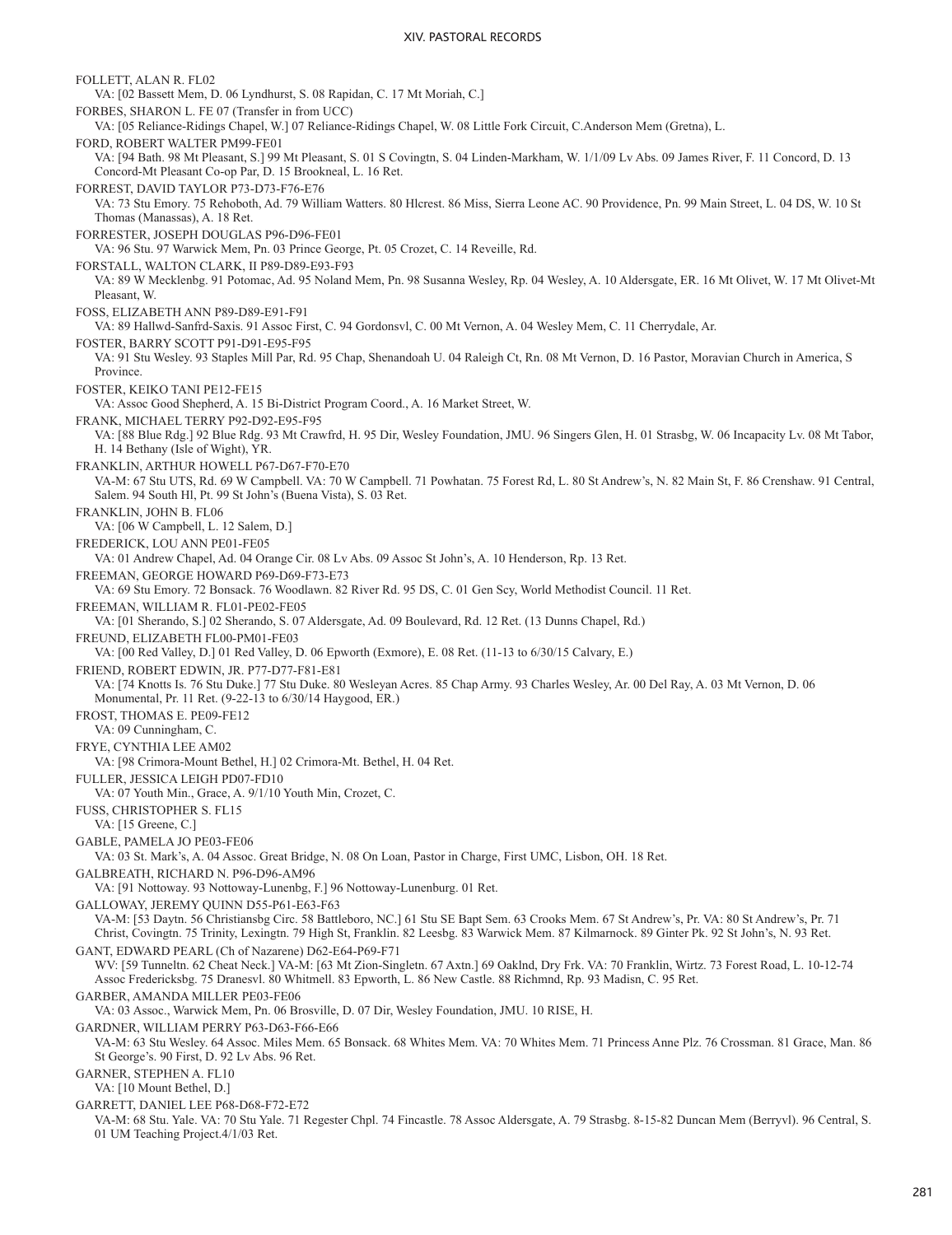GARRETT, EDWARD MANN, JR. P65-D65-F69-E69 VA-M: 65 Stu. Duke. 67 Stu Presby Sch of Christian Ed. 68 Wesley, W. Va: 70 Wesley, W. 72 Benns. 77 Cradock.84 Providence, Rd. 88 Haygood. 92 Herndon, Ar. 99 Sydenstricker, A. 04 Corinth, Rd. 07 Ret. GARRETT, SUSAN SCHWEITZER P79-D79-F82-E82 VA: 79 Stu. Wesley. 81 Grace, Middletwn. 96 DS, H. 03 Council Dir, COM. 06 Conference Director of Connectional Ministries. 08 Ret. GEARHART, TIMOTHY WAYNE FL08 VA: [08 Calvary (Salem), Rn. 15 Wesley Mem, D.] GEETING, ROBERT DOUGLAS P89-D89-E92-F92 VA: 89 Stu., Boston U. 90 Fulks Run. 91 First, L. 93 Cranfrd, A. 95 Dir, Campus Min, ODU, TCC. 98 Heritage, N. 00 Benns, Pr. 01 St Mark's, Pn. 04 Haygood, N. 07 Dumfries, A. 13 Duncan Mem (Berryvl), W. 14 Wesley, W. 16 John Mann-Wesley Co-op Par. 17 Ret. GENTRY, KAY ANN BARSTOW P98-D98-FE03 VA: 98 Isle of Wight, Pr. 01 Courtland, Pr. 06 Providence, Pn. 10 Watson Mem, D. 14 Mt Tabor, H. 18 Ret. GEOFFRION, ERIN AUBREY FL12-PE16 VA: [12 Monterey, S. 14 Glossbrenner, S. 15 Mineral-Mt Pleasant, C.] 16 Mineral-Mt Pleasant, C. GEOFFRION, PETER FL15 VA: [15 Orange Circuit, C. 17 MQ20] GEOGHEGAN, RICHARD JOSEPH, JR. P70-D70-E73-F73 VA: 70 Stu Emory. 72 Stokeslnd. 75 Stuart. 78 Assoc Spgfld. 80 Oaklette. 85 Chamberlayne Hts. 88 Welborne. 90 St Paul, Christiansbg. 93 Mt Pisgah, Rd. 01 Cave Spring, Rn. 7/02 Suspended by trial court. 07 West End, Pr. 10 Ivey Mem, Pt. 13 Ret. GERDE, TIMOTHY RICHARD P80-D80-F83-E83 WIS: 80 Stu. N.Dak.: 81 Minot: Vincent. 84 Stu. VA: 85 Mineral. 89 Galilee, Ar. 96 Arlington. 00 Wesley, Ar. 01 Peakland, L. 10 Fairfax, A. 15 Duncan Mem (Ashland), Rd. 17 Ret. GESS, W. TODD FL12 VA: [12 Cumberland, F.] GESTWICK, CLARA P90-D90-E92-F92 VA: 90 Assoc. Centenary, Pr. 95 Family Lv. 4/1-6/30/00 St. Mark's, Pt. 00 Fam Lv. 03 Assoc Bridgewater, H. 06 Assoc St Luke's, Pn. 18 Chester, JR. GESTWICK, DOUGLAS D. P88-D88-E92-F92 WNY: 88 Stu. VA: 90 St. Mark's, Pr. 96 Bermuda Hundred, Pt. 00 Bridgewater, H. 06 St Luke's, YR. 18 Clergy Medical Lv. GIBBS-MORRIS, CONNIE J. FL00-PE02-FE08 VA: [00 Woodland, Pr.] 02 Woodland, Pr. 05 Waverly, Pr. 11 Ret. GIBSON, DONALD DWAYNE FL04-PE12-FE15 VA: [04 Basic, S.] 12 Basic, S. 17 Beulah, Rd. GIBSON, ROBERT GORDON P77-D77-F83-E83 VA: [75 Nottoway-Lunenbg.] 77 Nottoway-Lunenbg. 79 Stu United. 81 Prospect. 83 W Dinwiddie. 87 Clergy Med Lv. 17 Ret. GIBSON, SUZANNE DENISE PE06-FE09 VA: 06 N Frederick, W. 09 Central (Mathews), YR. 15 Bethany (Hampton), YR. 18 Clergy Medical Lv. GIESSLER, FREDERICK WILLIAM, II P93-D93-E95-F95 VA: 93 Parkvw, Pn. 99 Evergreen, W. GILFILLAN, DOUGLAS YOUEL P76-D76-E81-F81 VA: 76 Mt Airy. 77 Stu Southeastern. 78 Mt Hermn, L. 81 Dillwyn. 88 Crewe. 94 Mem (Appomattox). 02 Keysvl, F. 05 Woods, Pt. 10 Ret. GILLESPIE, PAUL FL04 VA: [04 Providence-Whites, L. Gloucester-Mathews, YR. 12-1-17 Clergy Med Lv.] GILLIS, DALE EUGENE P83-D83-E87-F87 VA: 83 Stu Perkins. 85 Oilvl. 9/1/86 Mt Hermn, L. 90 Singletn, Rp. 94 Covenant, Pr. 98 Lv Abs. 99 Scottsville, C. 07 Wesley Chapel, Pt. 10 Jamieson Mem, F. 13 Dumfries, A. GILLIS, RAYMOND FRANKLIN, JR. P64-D64-E67-F67 VA-M: [62 St Luke's, Rd.] 64 Stu Duke. 65 Dranesvl. 67 Stu U Cincinnati. 69 Pkvw, NN. VA: 70 Pkvw, NN. 71 Campus Min W & M. 74 Assoc Mt Olivet, Ar. 78 Ar Dist Prog Coord. 81 Monumental, Pr. 90 Bon Air, Rd. 97 DS, Rd. 01 Ret. GILMER, EILEEN, F. FL13 VA: [13 Assoc, Trinity, Ar.] GILMORE, BRANDON PE09-FE13 VA: 09 Assoc St Andrew's, N. 11 St John's, ER. 15 Nimmo, ER. GILMORE, RACHEL PE09-FE12 VA: 09 Assoc Courthouse Community, N. 1/1/11 The Gathering, ER. GINTHER, JAMES ANTHONY PE18 VA: 18 Student. GIVENS, FRANCES ELIZABETH P95-D95-E97-F97 VA: 95 New Kent, Pn. 97 Assoc, Reveille, Rd. 04 Kenwood, Ad. 12 Welborne, Rd. GLASS, ELIZABETH S. FE17 (Transfer in from CPA Conf) VA: 10 Assoc Ebenezer (Stafford). 14 Morrisville. RR. GLISSON, HANNAH T. FL01 VA: [2/4/01 Mt Bethel, D. 02 Greenbackvl, E. 06 Ret.] GOCHENOUR, KATHY ANNE BENNETT P91-D91-E95-F95 VA: 91 Prospect. 93 Trinity Cir, Pr. 95 Forest, L. 00 Monroe, L. 02 Assoc Trinity, Rd. 07 Grace Design, D. 09 Wesley Mem, D. 10 Zion, YR. 14 Assoc Sydenstricker, A. 16 Melrose, Rd. GOCHENOUR, ROBERT WILLIAM P86-D86-E88-F88 VA: [85 New Faith.] 86 New Faith. 87 Assoc Otterbein. 89 McKenney. 93 Boykins, Pr. 95 Bellevue, L. 02 West Point, Rp. 05 Stratford Hills, Rd. 06 English Pastor, Emmaus at Stratford Hills, Rd. 07 Fairview, D. 10 Chestnut Mem, YR. 14 Stephens City, W. 16 Carmel-Coles Point. GODWIN, JAMES BADGER P69-D69-E75-F75 VA-M: [64 Charlottesville Gentry. 65 N Fluvanna. 68 No Rcd of Appt.] 69 Stu Duke. VA: 70 Stu Duke. 74 Assoc Fairfax. 77 Berryvl. 82 Berryvl Duncan Mem. 8-15-82 Wesley, A. 88 Trinity, A. 96 Ret. (99-09 Heathsville, Rp. 16 Tappahannock Mem, Fd.)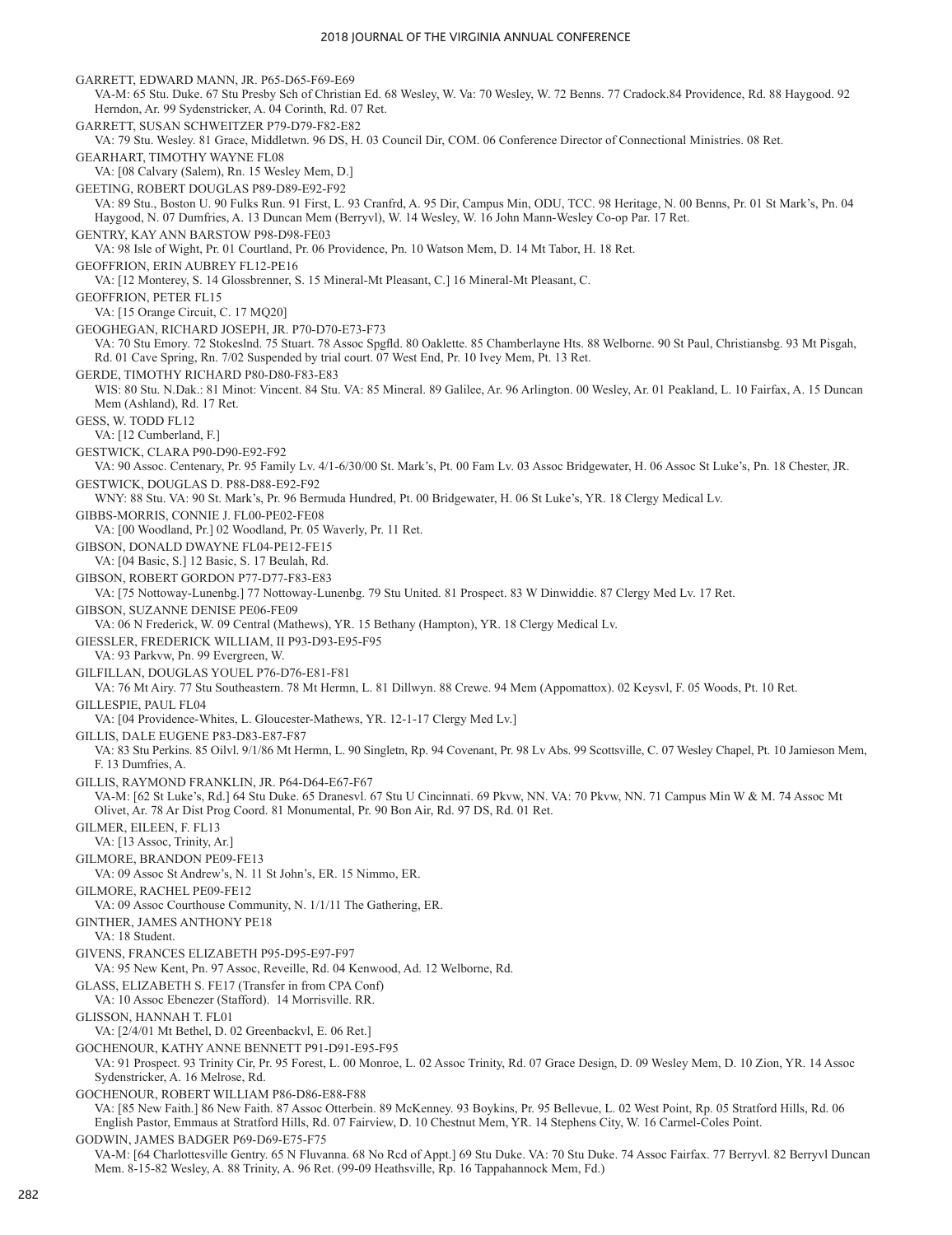GODWIN, PHILLIP G. FL VA: [94 Greenbackvl. 98 Onley, E. 00 Ret.] GOMEZ, VICTOR R. FL02-PE03-FE07 VA: [02 Assoc Fredericksburg, Ad.] 03 Assoc Fredericksburg, Ad. 1/1/06 Exec Dir, Rural Family Devel Pro, VCC. 2/1/10 Transitional Lv. 11 Mt Bethelview, W. 15 Amor y Paz-Mt Olive Co-op Par, W. 17 Mt Olive-Relief, W. 18 DS, H. GOOCH, KATHERINE BEELER ANTHONY PE12-FE15 VA: 12 Assoc, Reveille, Rd. 16 Director, Pace Center at VCU. GOODE, LESLIE G. FL08 VA: [08 Middlesex, Rp. 11 Ret.] GOODMAN, RALPH BENTLEY, JR. P78-D78-E81-F81 VA: 78 Stu Duke. 80 Singletn. 88 Westhamptn, Rd. 93 Providence, Rd. 02 Sterling, Ar. 04 Ret. GOODPASTURE, DAVID ANTHONY P87-D87-E89-F89 VA: [86 Zion-Olivet.] 87 Zion-Olivet. 88 Assoc Braddock St. 93 Kilmarnock, Rp. 01 Pleasant Vly, Ar. 04 St Paul (Christiansburg). 10 Thalia, ER. 9/30/15-6/30/16 Clergy Med Lv. 16 Miles Mem, ER. GORDON, RICHARD SCOTT P91-D91-E95-F95 VA: 91 New Faith, C. 93 McKenney, Pt. 98 Amissvl, C. 00 Forest, L. 01 Grace, Rn. 03 White Stone, Rp. 06 Courtland, Pr. 11 Matoaca, JR. GORMAN, GEORGE E. FL02-AM07 VA: [02 Mt Bethel, D.] 07 Mt Bethel, D. 08 Shady Grove, F. 13 Haden Chapel & Palmyra, C. GOSNELL, HOWARD MILFORD P64-D64-E66-F66 W OH: [58 Rocklnd. 59 Athens-Richlnd. 61 Christiansbg.] 64 Tremnt. 67 Arcadia. 70 Briggsdale, Columbus. VA: 74 Loudoun. 78 Shenandoah. 81 Andrew Chpl-Edgewtr. 84 Smith Mem, Collinsvl. 88 Zion-Grace, N. 92 Franktwn-Johnsns, E. 93 Mt Tabor, H. 95 Warsaw. 98 Matoaca, Pt. 00 Ret. GRANT, AMY ELIZABETH PE15-FE18 VA: 15 Assoc Fairfax, A. GRANT, ARTHUR ELWOOD P53-E58-F58 VA-E: [51 In Sch.] 53 Pleasant Vly. 55 In Sch. 58 Berkeley-Morgan. 62 First, W. 63 Cherryvale. VA: 70 Cherryvale. 76 Kernstwn. 81 Grace, Rn. 86 Woodlawn, Rn. 01 Ret. GRAVELY, JAMES LEWIS, III P60-D60-E62-F62 VA-M: 60 Stu Perkins. 61 Mtn Vw, Stuart. 63 Miss To Brazil. VA: 70 Miss to Brazil. 87 Lv Abs. 90 Moseley Mem, D. 95 Mt Jackson, H. 00 Bassett Mem, D. 02 Ret. (02 Mt Pleasant, D.) GREEN, ALFRED MILTON D72-AM76 VA-M: [68 Greene. VA: 70 Rodes. 4-1-71 No Apmt. 72 Philadelphia. 75 S Brunswick.] 76 S Brunswick. 81 S Sussex. 86 Charlotte. 90 Brunswick. 99 Lunenburg, F. 06 Charlotte, F. 10 Clergy Med Lv. 15 Ret. GREEN, ROBERT E. FL01 VA: [01 Knotts Island, N. 07 Pamplin, F. 11 Oakland, D. 13 Ret. (13 Oak Grove, E.)] GREER, JONATHAN STEVEN FL18 VA: [18 Epworth-Mountain Valley, S.] GREER, STEVEN WAYNE P81-D81-F85-E85 VA: 81 Assoc Huntingtn Ct. 83 N Franklin. 88 Lafayette, Rn. 94 Mt Pleasant-St John's, D. 02 St John's, S. 08 Mt Olivet, D. 10 Wesley Mem, D. 15 Ret. GREER, WILLIAM A. FL06 VA: [06 Pembroke, Rn. 09 New Hope-Southall Mem, F. 11 Mt Hermon, L. 15 Accomack Co-op Parish, E.] GREER, WILLIAM PAUL FL00 VA: [00 Bedford Circuit, L. 05 Emmaus, L. 13 Ret. (16 Assoc Main St, L.)] GREER, WILLIAM T. P66-D66-E70-F70 S GA: 66 In Sch. 68 Centerville. 70 Assoc, St Luke. 73 Assoc, Columbus Luke. 74 Cuthbert. 76 Woodland. 77 Cuthbert. 79 Forest Hills. 80 Pres, Andrew College. 86 Brevard College. VA: 93 Pres, Va. Wesleyan Clg. 15 Ret. GRENDAHL, RICHARD PAUL FL17 VA: [17 Rapidan, C.] GRESHAM, BRET-ASHTON GOODWIN FL05-PE06-FE09 VA: [05 Enon, Ad.] 06 Enon, Ad. 08 Assoc Asbury, H.09 Dir Wesley Foundation, Va Tech. GRESHAM, EDGAR RUSSELL, IV PE05-FE10 VA: 05 Ridgeway, D. 10 Hopewell, D. 12 Bassett Mem, D. 16 Henry County Co-op Par. 18 Pembroke, Rn. GRIFFIN, CALVIN JOEL FL02-PE07-FE11 VA: [02 Collierstown, S.] 07 Collierstown, S. 10 Singleton, YR. GRIFFIN, KOTOSHA D.SEALS FL08-PE09-FE17 VA: [08 Cunningham, C.] 09 Concord, D. 11 Pleasant View, S. 13 Galloway, Ar. 14 On Loan: Pastor, Matthews UMC, Metairie, LA Conf. GRIMES, KENDRA DENISE FE 06 Transferred in from NGA Conf. VA: 06 Caroline, Ad. 7/1/10, Family Lv. 11 Mount Hope, Rd. 12 Assoc Duncan Mem (Ashland), Rd. 15 Chaplain, R-MC. GRISSETT, JANET F. PE07-FE10 VA: 07 Accomac, E. 10 Melrose, Fd. 16 Fieldale, D. 17 Fieldale-Mt Bethel Co-op Par, D. GROGAN, LOUIS JAMES, JR. P76-D76-E79-F79 VA: 76 Nottoway. 80 Trinity, E. 83 Cumberlnd. 87 Macedonia-Montague Ave. 92 St James (Pleasant Vly). 94 Schoolfld-Westover Hls, D. 96 Middlebg, W. 04 Central, Clifton Forge. 08 Otterbein, H. 12 Ret. GROOVER, BRIAN HODSON P85-D85-E89-F89 VA: 85 Stu Duke. 86 Assoc Wesley, Vienna. 88 Gainesboro, W. 92 Lovettsvl, W. 97 Bruen Chapel, Ar. 99 Lv Abs. 03 Hon Loc. GROSS, BARBARA L. FL00-AM01 VA: [97-99 Mountain Vw. 00 Otter, L.] 01 Otter, L. 02 Parnassus-Sangervl, H. 06 Parnassus, H. 09 Grottoes, H. 13 Mineral-Mt Pleasant (C). 15 Ret. GROW, RALPH H., JR. P90-D90-E95-F95 VA: [86 Hurt-Trinity.] 90 Hurt. 93 Mt Bethel, D. 98 St James-W Augusta, S. 03 St James, S. 07 Ret. GUE, ROBERT LYELL P59-D59-E61-F61 NNJ: [57 Tranquility. 60 Barryvl and Eldred.] 61 Patersn. 9-15-65 Stony Pt: Trinity. 67 Flemingtn. 75 Hillsdale. 81 Lv Abs. 82 Ret. VA: 1-1-88 Monterey. Transfer 6-8-88. 88 Monterey, S. 90 S Franklin, D. 91 Craddockvl-Belle Haven. 95 Mathews Chapel. 01 Ret.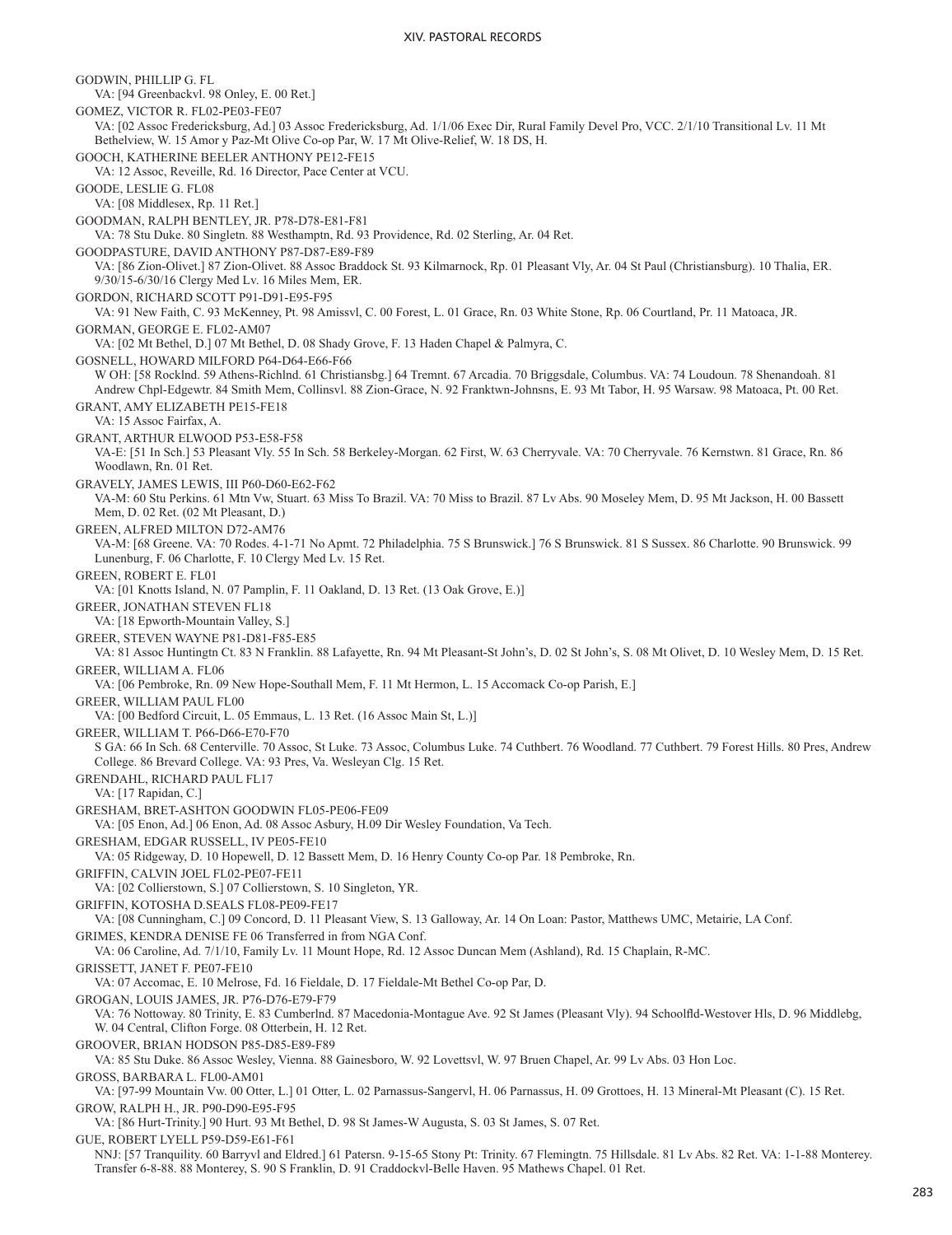GUEST, CATHERINE TIDBALL PE05-FE08 VA: 05 Assoc Leesburg, W. 08 Stanardsville, C. 12 Franconia, A. 17 Andrew Chapel, Ar. 18 Pender, Ar. GUILL, WILLIE BOOKER, JR. P83-D83-F85-E85 VA: [82 Otter.] 83 Otter. 84 Pungoteague. 86 Clarksbury. 89 Salem-Olive Branch, Rp. 96 Melrose. 03 Rustbg, L. 06 Hillcrest, Ad. 10 Wakefield, Pr. 13 New Castle, Rn. 17 Ret. (17 Brookneal, L.) GUNDRY, SEAN D. FL15 VA: [15 Assoc Gainesville, A.] GUNN, ALDA VANHARTSKAMP P88-D88-E92-F92 VA: [87 Boydton.] 88 Boydton, F. 90 Glenwood, F. 92 Mt Clintn, H. 00 Evangelical, H. 05 Ret. GUNSALUS, RICHARD DOUGLAS FE00 VA: [95 Fairfield, S.] 00 Fairfield, S. 01 New Hope, H. 14 Centenary, L. GUNTHER, ALLEN EDWIN, JR. FL00-PE03-FE07 VA: [00 Assoc, Manassas St Thomas, A. 02 Stokesland, D.] 03 Stokesland, D. 04 Dir, Pace Student Center/VCU. 1/4/09 Army Chaplain. GUYTON, MORGAN A. FL10-PE11-FE15 VA: [10 Assoc Burke, A.] 11 Assoc Burke, A. 14 On Loan: NOLA Wesley Fndtn, Tulane & Loyola. HACKMANN, IAN JAMES PE12 VA: 12 Pleasant Grove, D. 16 Newsoms, JR. 17 Clergy Med Lv. HADLEY-GOGGIN, ROBERT BENNIE P89-D89-E91-F91 VA: 89 Jolliff. 94 Community, N. 96 Mt Pleasant, N. 01 Boulevard, Rd. 02 Family Lv. 03 Clergy Med Lv. HAGSTROM, JOSHUA MARTIN FL18 VA: [18 Assoc Fredericskburg, RR.] HAIN, JAMES ALBERT P72-D72-E75-F75 VA: 72 Piankatank Par. 80 Westover Hls. 85 First, Martinsvl. 90 S Rn. 94 Ret. HALE, JEFFREY H. P 97-D97-FE02-HL10 VA: 97 Assoc, Manassas/St Thomas. 98 Assoc, St Stephen's, A. 00 Grace Design, D. 01 Cedar Run, A. 11-1-05 Lv Abs. 7/1/10 Hon Loc. HALEY, ROBERT LOUIS P86-D86-E90-F90 VA: 86 Caroline. 90 Accomac, E. 93 Monterey, S. 99 St. James (Pleasant Valley), H. 05 Louisa, C. 12 First (Newport News), YR. 17 Ret. (9/15/17 Grace, Rn.) HALL, GAY BROWN PE05-FE08 VA: [St John's, D.] 05 St John's, D. 06 Stanardsvl, C. 08 Sherando, S. 09 Amissville, C. 11 Epworth, ER. 14 St Mark's, YR. 16 Ret. (16 Huguenot, Rd.) HALL, JAMES THOMAS D52-P52-E55-F55 WNC: 52 In Sch. 53 Ashevl Cent Asc. 55 Bald Creek. 58 Linewood Tyro. 61 Chap, Sibley Mem Hosp. BALT-WASH: 65 Chap, Sibley Mem Hosp. 70 Pastoral Counseling PC. 88 Washingotn Pastoral Associates. VA: 94 Director of Washington Pastoral Associates. 99 Ret. HALL, JOHN ROBERT, SR. AM06 VA: 06 Bethel, Rd. HALL, JUDITH T. PD08-FD11 VA: 08 Pastoral Counselor, Pastoral Counseling of NoVa, A. 15 Ret. HALL, STEPHEN M. FL13 VA: [13 Macedonia, C.] HALL, WILLIAM PEMBROKE LP VA: [82 Mount Carmel. 85 No Apt. 86 Rckbrdg. 90 McKinley. 94 Assoc, Central, S. Ret. (96 McKinley). (Alleghany)] HALL, WILLIAM POLLARD, JR. P55-D55-F58-E58 VA: [53 Cascade. 54 Stu.] 55 Stu., Duke. 56 Craigsvl. 58 Selma. 62 Guilfrd. 66 Wallace Mem. 68 Assoc Vienna: Wes to Vol Loc. 85 Reinst, Staff Chap, Tn State Pen. 8-91 Riverbend Max. Security Inst., Nashville. 97 Ret. HAMILTON, FREDERICK CHANCELLOR P69-D69-E75-F75 VA-M: 69 Stu. UTS, Rd. VA: 70 W Hanover. 72 New Kent. 76 Assoc Wesley, Vienna. 79 Mt Pisgah, Rd. 87 Good Shepherd. 93 Welborne, Rd. 97 St Luke's, Pn. 00 Walker Chapel, Ar. 06 Ret. HAMMOND, JOSEPH ELMER, JR. P96-D96-AM96 VA: [87 Collierstwn. 91 Laurel Park, Ad.] 99 Rehoboth Parish, Rp. 04 Gloucester-Mathews. 10 Carson, JR. 18 Ret. (18 Centenary-Chesterfield, JR.) HAMPTON, DAVID TILLMAN P76-D76-F80-E80 N GA: 76 New Hope-Marietta. VA: 78 Cedar Grv. 80 Assoc Braddock St. 83 Fieldale. 88 Forest. 91 St Mark's, Pn. 96 Crooks Mem, Pn. 04 Ret. HAN, GRACE SUN-KHIL PE14-FE17 VA: 14 Assoc St Matthew's, A. 18 Trinity (Alexandria). HANAK, CHRISTINE G. P95-D95-E00-F00 VA: 95 Missionary Training, Paraguay. 00 Dir Theo. Ed, Meth Ch of Peru. 01 On Loan, Assoc Pastor, Wheatland-Salem UMC, N IL. 04 Family Lv. 05 Rehoboth, W, and Women's Ministry Coordinator, Ambassadors for Christ International. 12 Ret. HANAK, PAUL ALLEN P76-D76-E78-F78 VA: 76 Assoc Huntingtn Ct. 79 Hamiltn: Harmony. 3-1-81 Eng Speak Chr, Vienna, Aus. 87 Lv Abs. 90 Interntl Dir, Ambassadors for Christ Interntl. 15 Ret. HANCOCK, MAURICE G. P90-D90-E93-F93 VA: 90 N Amelia. 91 Halifax. 93 Cartersvl, F. 95 McGuire Park, Rd. 98 Kenwood, Ad. 99 Wayne Hills-Oak Hill, S. 00 W Dinwiddie, Pt. 04 Middlesex, Rp. 06 Ret. HANKE, JAY MARTIN P69-D69-E72-F72 VA-M: 69 Stu Bostn. VA: 70 Stu Bostn. 71 Assoc Wesley, Vienna. 74 Strasbg. 78 New Chr (named Wellspring 1980). 1-1-86 Proj Dir, Ch Ext, No Va Bd of Miss. 89 Ch of the Gd Shepherd, Ar. 98 DS, W. 04 Mt Olivet, Ar. 08 Ret. (9/2/13-6/30/14 St Matthew's, A. 11/1/17-6/30/18 Pender, Ar.) HANKINS, JEAN McGRAW PD07-FD10 VA: 07 Min of Congregational Care, Dranesville, Ar. 09 Dir of Congregational Nurture, Crossroads, Ar. 10 Dir of Congregational Nurture, Crossroads, Ar.

16 Ret.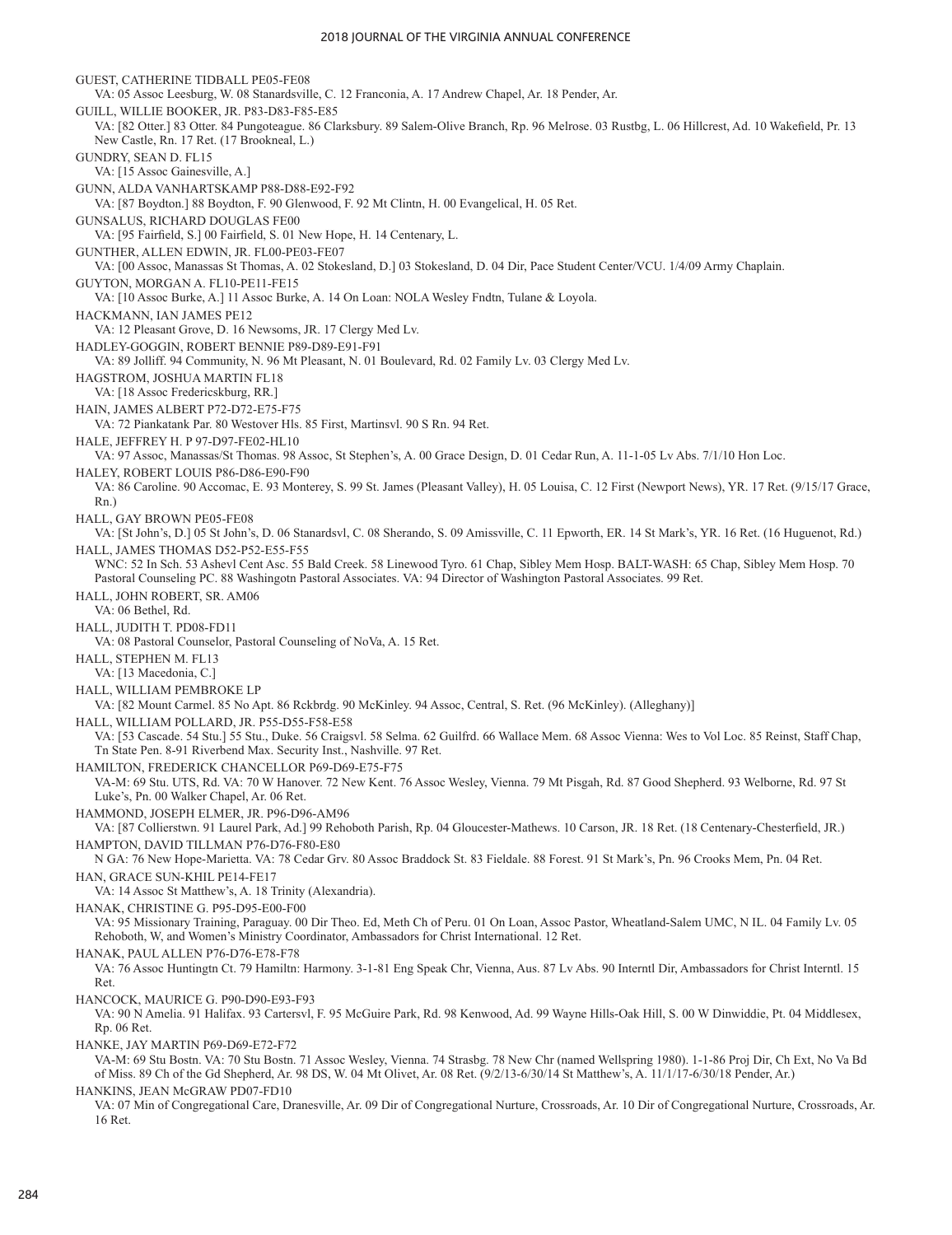HANNAH, SUSAN CHRISTINE MILAM P82-D82-E88-F88

VA: [81 Wrights Chpl, Ad.] 82 Assoc Roanoke Yoked Par. 85 Lv Abs. 86 Eagle Rock. 88 Chap, MCV. 93 Chap, St Mary's Hosp, Rd. 01 Bereavement Coord, Bon Secours Hospice. 05 Staff Chap and Parish Nurse Coord, Danville Regional Medical Center. 06 Whitmell, D. 08 Whitmell-St John's Co-op Par, D. 15 St Luke's, D.

HARDING, LYNDA WHITLEY PD04

VA: 04 Min of Congregational Life, Shady Gr, Ad. 10/17/09 Transitional Lv. 10-18-10 Vol Coord/Chaplain, Crossover Min. 13 Clinic Manager/Chaplain, CrossOver Ministry. 12/19/16 Chaplain, Hospice of Virginia.

HARDMAN-CROMWELL, YOUTHA CORDELLA P87-D87-E89-F89

VA: [86 Woodlawn.] 87 Woodlawn. 89 Stu, American U. 93 Prof Howard U Div Sch. 98 Assoc Dir, Practice in Ministry & Mission, Wesley. 03 Dir, PMM, Wesley Sem.08 Asst Dead/Mt Vernon Place Project, Wesley Sem. 12 Ret.

HARDY, IV, DAL TEER FL17

VA: [17 Assoc, Mt Olivet, Ar.]

HARDY, ROBERT F., IV FL09

VA: [09 Harmony, D.]

HARGRAVES, JAMES STANLEY P84-D84-E88-F88

VA: 84 Stu Duke. 85 Assoc Trinity, McL. 87 Emmanuel, W. 89 Toms Brook. 91 Assoc Warwick Mem, Pn. 97 Washington St, Pt. 01 Community Ministries Coord, UMFS. 03 Assoc Dir, Ctr of Min. & Leadership Dev. 09 Dir Program Development CMLD; Union-PSCE. 10/4/10 Registrar, Union Presbyterian Sem.

HARGROVE, JESSICA L. FD2010

VA: 07 Grace, A. 9/1/10 Pastor of Family Min, Crozet. 1/1/17 Deacon of Youth/Young Adult Min, Shady Grove (Mechanicsville). 9/1/17 Pastor of Discipleship Ministries, Great Bridge, ER.

HARLESS, CHARLES HERBERT D64-E66-P69-F71

WV: [59 Halleck. 61 Monongalia Circ.] VA-M: [62 N Frederick.] 66 Kernstwn. VA: 70 Kernstwn. 76 Mt Pisgah. 79 Parrish Ct. 81 Providence-Woodlnd. 85 St Andrews, Rd. 88 Hintn Ave. 93 Ret. (02 Montague Ave, W. 12/1/05 N Frederick, W.)

HARLOW, CARL RANDALL P74-D74-E77-F77

VA: 74 Stu SE Bapt. 76 Amherst Circ. 84 Monroe. 91 Chap, UVA Med Ctr. 92 Jollivue, S. 99 Ex Dir, Christmas in April, Gtr Augusta. 01 Rebuilding Together Gtr Augusta. 02 Bethlehem, C. 08 Marsh Mem, L. 12 Ret.

HARRELL, MANNING BERRY D71-AM79-P83-F85-E85

VA-M: [68 James Riv.] VA: [70 James Riv. 73 Marsh Mem.] 79 Aldersgate, N. 86 Central, Ar. 88 Gloucester Pt-Bethany. 89 Lakeside. 93 Scott Mem, N. 97 Ret. (97 Willis, Rd.)

HARRINGTON, MICHAEL W., SR. FL99

VA: [99 Hallwood-Sanford-Saxis, E. 02 Painter-Bethel, E. 05 Woodland, YR. 14 Magnolia, JR.]

HARRIS, CHARLES EDWARD E94-F94

VA: 94 YMCA of S Hamptn Roads. 12 Ret.

HARRIS, HUGH TOWNSEND P65-D65-F68-E68

VA-M: [60 Blue Rdg. 63 Keezletwn-Blue Rdg. 64 Rectortwn.] 65 Rectortwn. 66 Assoc Franconia. 68 Colonial Bch. VA: 70 Colonial Bch. 72 Bethany, Gloucester Pt. 75 Asst Adm Herm No Va. 76 Asbury, NN. 79 Rustbg. 80 Hon Loc. 83 Readmit, Mechanicsvl. 86 Belmont, Rd. 91 Deep Creek, Pr. 93 Central, S. 96 Ramsey Mem, Rd. 99 Ret. (05-08 Willis, Rd. 10 S Halifax, F.)

HARRIS, JAMES ALAN P79-D79-F84-E84

VA: [76 Burketwn.] 79 Burketwn. 80 Stu Oral Robts. 83 Blue Rdg. 85 Grottoes. 90 West End, Pr. 94 Fishersvl, S. 04 Ret. (09 Wellspring, Pn. 10 Assoc Bridgewater, H.)

HARRIS, KELSEY HERSEL P65-D65-E68-F68

THE METH CH IN CAR & AMER: 65. VA: 79 Leemnt. 82 W Stauntn. 89 Woodlawn, A. 91 John Wesley, H. 00 Lincolnia, A. 02 Ret.

HARRIS, RALPH, JR. P95-D95-F99-E99

VA: [92 Kelly Circuit, L.] 95 Kelly Circuit, L. 97 Randolph St, S. 98 Staunton-Grottoes, S. 05 Calloway, Ar. 5/1/11 Incapacity Lv. 13 West End, Rn. 15 Bowling Green, Fd. 16 Ret.

HARRISON-DAVIDSON, CHERYL P77-D77-E79-F79

VA: 77 Min to Ch in Trans. 1-1-78 Sussex. 81 Assoc Thalia. 82 Chap Va Wesleyan. 88 Assoc Park Pl. 89 Lv Abs. 90 Eastern Va Med Sch. 92 Lv Abs. 93 Campus Min, Christopher Newprt U. 03 Family Lv. 07 Fairview, Rn. 09 Central (Hampton), Pn. 13 Ret.

HARRISON-McQUEEN, SARAH MAY PE07-FE10

VA: 07Assoc Warrenton, W. 14 Central, Ar.

HART, JOLYNN B. FL13

VA: [13 Cashville, E. 17 MQ20]

HART-PERKINS, CHRISTINA MARIE PE07-FE12

VA: [04 W Mathews, Rp.] 07 W Mathews, Rp. 10 On Loan, N Central District, Iowa Conf. 14 Crewe, F. 18 Washington Farm, A.

HARTMAN, GARY W. EP01-FE03 (Ordination Recognized)

VA: 01 Transfrd in from American Baptist. 01 Newsoms, Pr 05 Morrisville, A. 07 Lv Abs. 11 Ret.

HASSELBACH, MAGGIE LEE FL17

VA: [17 Assoc, Highland, JR.]

HASSMER, JAMES WILLIAM P80-D80-F82-E82

VA: 80 Pleasant Vly, H. 81 Hurt-Trinity. 86 Prt. Republic. 89 Grace-Design. 92 Atlantic-New Church, E. 97 St Peter's, Ad. 00 Huguenot, Rd. 02 Nelson, C. 06 Gordonsville, C. 08 Parrish Court, S. 10 Ret. (10 Mountain View, C.]

HASSMER, STEPHEN BRUCE P72-D72-E74-F74

VA: 72 Stu Emory. 73 Lovettsvl. 76 Assoc First, C. 79 Trinity, L. 85 Standstn: Corinth. 95 Grace, Pn. 3/1/01 Calvary, Ar.14 Ret.

HASTINGS, ROBERT CARROLL P56-D56-E59-F59

NC: 56 Wake First 57 Coats. VA-M: 58 E Pittsylvania. 59 Epworth, Rd. 60 King William. 63 St Peter's, Mont. 67 St Mark's, Rd. VA: 70 St Mark's, Rd. 73 Covenant. 80 First, Fox Hl. 85 Ginter Pk. 89 Ghent. 92 Grt Bridge, N. 98 Ret.

HATMAKER, GEORGE FL02

VA: [02 Assoc Timberlake, L. 03 Mead Mem, L. 13 Ret. (7/1/13-6/30/15 Payneton-Siloam, L.)]

HATTLE, GEORGE ROBERT P62-D62-E64-F64

MEMP: 62 Saltinno Circ. 64 In Sch. VA-M: 65 Min Ed Ft Hl. 66 Chap Army. VA: 70 Chap Army. 90 Ret.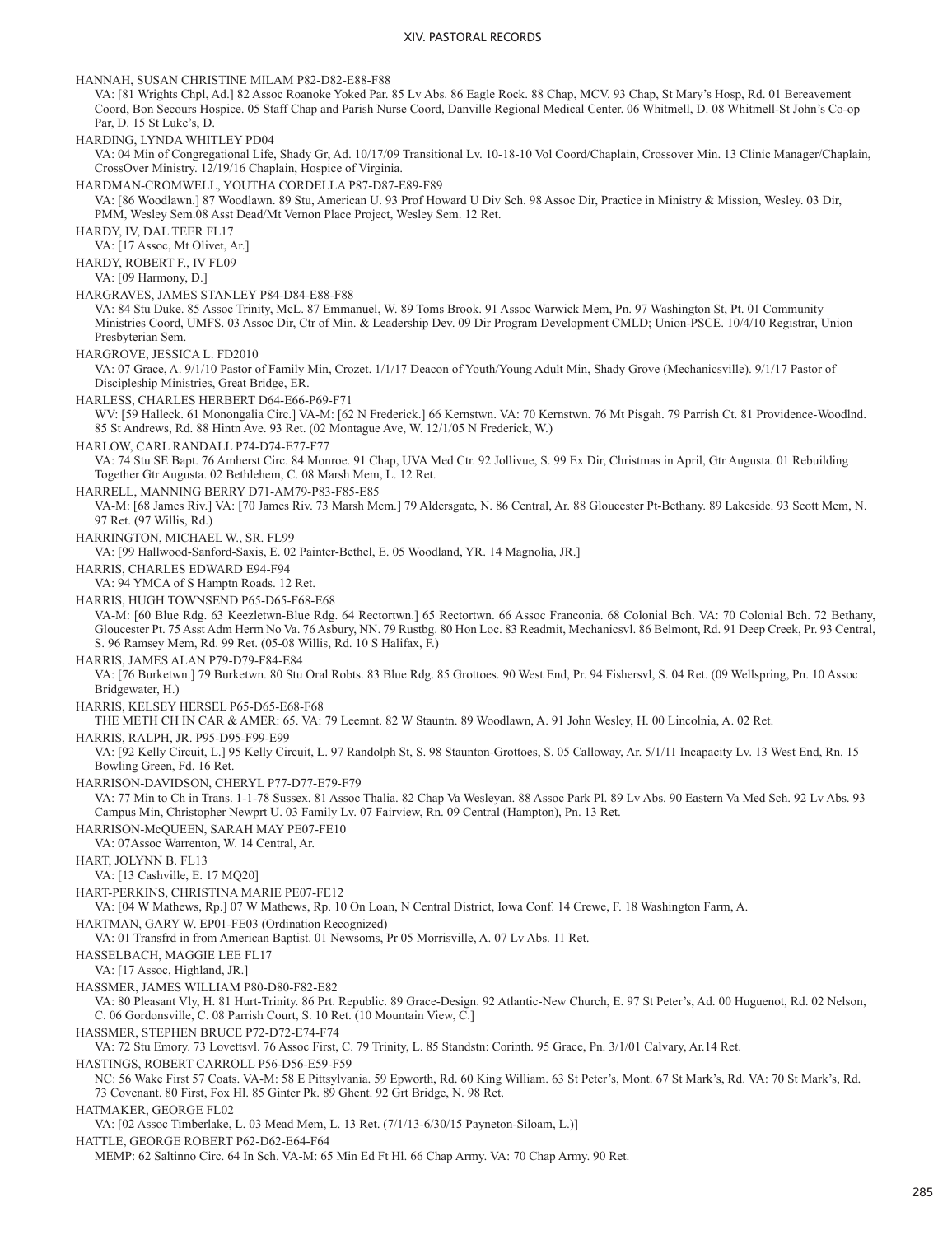HAUCK, ROBERT LYNN P98-D98-FE02 VA: [95 Dillwyn.] 98 Dillwyn, F. 99 Prospect, Pt. 04 St Mark's, Pt. 09 Ret. (11-13 Shepherds, Fd.) HAUGH, JEFFREY JOSEPH PE00-FE04 VA: 00 Mt Vernon, Pn. 04 Gum Spring, Rd. 14 Vale, Ar. HAUSHALTER, JULIE ANN PE03-FE06 VA: 03 Campus Pastor, Eastern Mennonite. 12 Dir, Lavender Ctr for Education & Retreats. HAWKINS, JANET FD00 VA: 00 Organist, Timberlake, and Min of Vis, Fort Hill, L. 2/18/02 Min of Music and Congregational Care, Fort Hill, L. HAWKINS, RALPH K. PE15-FE18 (Transferred in from Disciples of Christ) VA: 15 Calvary-Kerns Mem, D. 17 Assoc Prof & Chair, Dept of Religion, Averett University. 18 Prof & Chair, Dept of Religion, Averett University HAWKINS, ROBERT EUKER P67-D67-E70-F70 VA-M: [65 Wrights Chpl, Ladysmith.] 67 Gum Spg. VA: 70 Gum Spg. 71 Victoria. 74 Blackstone. 76 Culpeper. 79 Pace Mem & Campus Min VCU. 82 St Matthew's, Rd. 12-1-85 Lawrencevl. 89 St John's, S. 94 West End, Pr. 95 Mt Tabor, H. 97 Ret. (98 Weyers Cave, H.) HAWKS, HAROLD DONALD P87-D87-E90-F90 ALA-W FL: [82 Poplar Head. 83 Bethlehem-Red Hl.] VA: [85 Pleasant Grv.] 87 Pleasant Grv. 88 Keezletwn. 95 Scottsvl, C. 96 Bethany, H. 06 Bridgewater, H. 08 Oakton, Ar. 12 Sunset Dr (Broadway), H. 16 Ret. HAY, STEPHEN DALE P84-D84-E87-F87 VA: 84 Stu Princetn. 85 Assoc Fairfax. 87 Providence-Whites. 91 Dist Prog Coord, A. 96 Sandbridge. N. 00 Tabernacle, Ad. 13 Asbury, H. HAYNES, IVA 'KATHLEEN' WELBORN PE05-FE08 VA: 05 Assoc Annandale, A. 08 Heritage, ER. 14 Mt Olive-Shiloh, H. HAYNES, JOHN BERRY, JR. PE05-FE08 VA: 05 Bruen Chapel, Ar. 08 Dir, Wesley Foundation at ODU. 14 Strasburg, H. HAYNES, JOHN BERRY, SR. P96-D96-FE01 VA: [94 Mt Zion, S.] 96 Mt Zion, S. 98 Portlock, N. 02 Amissville, C. 04 Aldersgate, Pn. 07 Zion, Pn. 10 Miles Mem, ER. 16 Ret. HAYNES, KEVIN WILSON P97-D97-FE01 VA: [95 Stanley, H.] 97 Stanley, H. 04 Greenville, S. 18 Saint Mark's, S. HAYS, BRANT KYLE P83-D83-E87-F87 VA: 83 Lunenbg. 88 Halifax. 91 Cumberlnd. 96 S Covington. 01 Carmel-Coles Pt, Rp. 05 Northumberland, Rp. 09 Colonial Beach, Ad. 11 James River, F. 14 Ret. (4/9/18-6/30/18 Irvington, RR.) HAZLETT, TIMOTHY D. Transferred in from WNY 04 VA: 04 Patrick, D. 05 Emmanuel, C. 11 Oaklette, ER. HEACOCK, JOHN G., JR. P95-D95 VA: [94 Arcola, Ar.] 95 Retired (Arcola, Ar) HEADLEY, GERALD C. III PE09-FE12 VA: 09 Chaplain, Calvert Hospice, Prince Frederick, Md. 14 Transitional Leave. 2/1/15 Student. 9/1/17 Chap, Hospice of Charles County, Maryland. HEATH, HARRIET CELESTE P92-D92-E95-F95 VA: 92 Stu. 93 Chap, R-MA, W. 95 Centenary, Pr. 99 Aldersgate, N. 04 Mt Vernon, A. 15 Crenshaw (Blackstone), F. 18 Monumental, ER. HEATON, GARY EDWARD P86-D86-E91-F91 VA: 86 Rivertn. 89 Crockett Spgs. 93 Tabernacle, N. 96 Round Hill, W. 01 Front Royal, W. 13 Greene Mem, Rn. 18 First, C. HEATWOLE, ELLEN S. FL10 VA: [10 Bethel, Fd. 16 Not Appointed.] HECKSTALL, MARILYN ARMSTEAD EP00-FE03 (Orders recognized) VA: 00 New Ch. Dev, Rd. 01 New Hope Community, Rd (name change). 05 Asbury (Church Hill), Rd. HEINZMAN, WILLIAM E. P96-D96-F99-E99 VA: 96 Stu, Duke. 97 Assoc, Springfield, A. 02 Lincolnia, A. 12 Dranesville, Ar. HELMBRECHT, BETH MARIE ROWE P79-D79-F85-E85 VA: 79 Stu Duke. 81 Rehoboth, Ad. 82 Prospect & Campus Min VCU. 83 Prospect-Pamunkey. 84 Zion, Ad. 86 Assoc Shady Grv, Mechanicsvl. 87 Memorial, Rd. 93 Lv Abs. 94 Garys, Pt. 98 Salem-Olive Branch, Rp. 00 Capron, Pr. 05 Shiloh, Ad. 08 Colonial Beach, Ad. 09 Sabbatical Lv. 10 Ret. HELVESTON, RICHARD RANDOLPH (So Bapt) P77-D77-F80-E80 VA: [76 Linden.] 77 Linden. 78 Providence, D. 81 Ebenezer, Pr. 84 St Mark's, A. 88 Mt Vernn, A. 94 Tabernacle, Pn. 99 Ret. HEMMING, JOHN THOMAS PE08-FE12 VA: 08 Assoc Cave Spring, Rn. 12 Powhatan, Rd. HEMPHILL, EUGENE RICHARD P79-D79-F83-E83 VA: 79 Trinity-Providence. 80 Dinwiddie. 83 Montross Charge. 97 Shady Grove-Olivet, Ad. 00 Ret. HENDRICKS, TERRY LEE FL11-PE16 VA: [11 Shenandoah Vly. 15 Linden-Markham.] 16 Linden-Markham-Marshall Co-op Par. HENLEY, BOBBIE JO PE10-FE14 VA: 10 Craddockville, E. 12 Belview, Rn. 17 Trinity, D. HENRY, JAMES EDWARD P92-D92-F98-E98 VA: 92 St James, A. HENSLEY, HOLLEY MONROE D54-E56-AM69 WV: 54 Newtn Circ. 55 Cowen Circ. 58 Clendenin Circ. 61 Cliftn Circ. VA-M: [65 Prince Edward. 66 Phenix. 67 Lunenbg.] 69 Lunenbg. VA: 70 Lunenbg. 71 Lafayette. 73 E Franklin. 74 Floyd Par. 75 Mt Tabr, Monroe. 77 Potts Vly. 79 Goshen-Rockbrg Baths. 80 Fairfld, S. 82 Philadelphia. 84 Ret. HERNDON, CHAD MICHAEL PE04-FE07 VA: 04 Assoc Pender. 07 Assoc Christ, A. 09 New Song, Rd. HERNDON, ERNEST THOMPSON, JR. P74-D74-E78-F78 NC: [73 Moncure.] 74 Moncure. VA: 78 W Frederick Hls. 83 Ivey Mem. 92 First, Mrtnsvl, D. 00 DS, Pr. 05 Manassas St Thomas, A. 10 DS, H. 18 Ret. HETHERINGTON, JO ELLEN P91-D91-E93-F93

VA: [89 Mt Zion, S.] 91 Mt Zion, S. 93 Rockingham Ct, Rn. 05 Matoaca, Pt. 11 Clergy Med Lv. 17 Ret.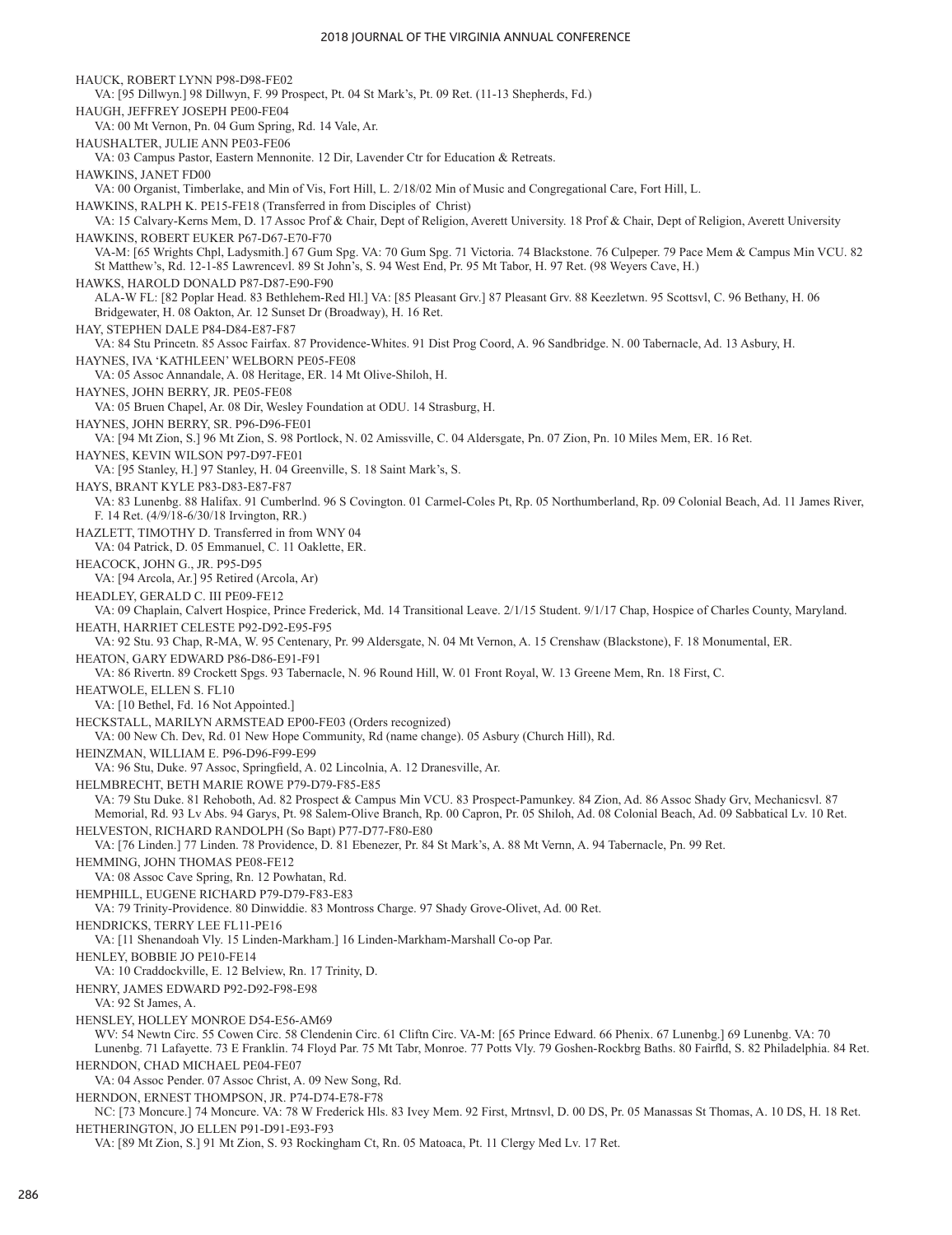HEWITT, JAMES ALBERT, III P76-D76-E79-F79 VA: 76 Stu Duke. 78 Rk Spg. 8-15-82 Cherryvale. 91 Old Bridge, A. 00 DS, E. 06 Braddock St, W. 1/1/12 Clergy Med Lv. 17 Ret. HICKS, HAROLD LEE P63-D63-E65-F65 VA-M: [55 Assoc Culpeper Circ. 56 S Culpeper. 58 Fairmount.] NC: [62 Louisbg Circ.] 63 Louisbg Circ. 64 Macedonia, Raleigh. VA-M: 66 First, L. VA: 70 Trinity, Poquosn. 76 Belmnt, Rd. 81 Pender. 01 Ret. HICKS, JUSTIN ANDREW FL15-PE18 VA: [15 Charlotte, F.] 18 Campus Min of Longwood/Hampden-Sydney Wesley Fndt. HILL, LEONARD DOUGLAS, JR. P63-D63-E66-F66 VA-M: 63 Stu UTS, Rd. 64 Bethel, Han. 66 Fairmount. VA: 70 Fairmount. 71 Assoc Ar Frst. 75 Bethel-Emmanuel. 11-1-87 Beulah, Rd. 92 DS, Pt. 97 Asbury, H. 05 Ret. HILL, LORENZO DOW P89-D89-E93-F93 VA: 89 Leesvl. 90 Fowler Mem, L. 92 Asbury, Christiansbg. 96 John Mann-John Wesley. 03 John Mann, W. 05 Cranford, A. HINDMAN, DAVID MEREDITH P73-D73-F80-E80 VA: 73 Stu UTS, Rd. 76 Assoc Westhamptn. 78 Asbury-Pkside. 81 Lebann, Ad. 84 Stu PSCE, Rd. 87 Asbury, NN. 88 Campus Min, W&M. 10 Duncan Mem, Ad. 15 Ret. (2/14/18-6/30/18 Gloucester-Mathews, YR.) HINER, SHAWNA NICOLE FL18 VA: [18 Assoc Verona, H.] HINES, GARLAND KNIGHT JR. P89-D89-E93-F93 VA: [87 Culpeper Cir.] 89 Culpeper Cir. 91 Trinity Cir, Pr. 93 Beech Grv, Pr. 04 Messiah, N. 06 Asbury, Pn. 08 St James, Pn. 10 Ret. (10-13 Providence, JR) HITTEL, KAREN B. VA: 02 Transferred in from WNC; Min of Pastoral Care, Brandermill, Rd. 06 Brookland, Rd. 08 Assoc for Discipleship Ministries, St Mark's Rd. 14 Christ, Rd. HOBBS, HERBERT GRAY P58-D58-E61-F61 VA-M: 58 In Sch. 59 White Stone. 63 Princess Anne Plz-Lynnhaven. 68 Chap Ferrum. VA: 70 Chap Ferrum. 79 Chap Ferrum & St James, Ferrum. 86 Baylke. 92 Blacksbg, Rn. 00 Ret. HOGGE, WILLIAM ERNEST P54-D54-E56-F57 VA-M: 54 Stu Candler. 56 Lancaster. 60 Mt Olivet, D. 64 Smith Mem. 67 Design. VA: 70 Design. 71 Oaktn. 77 Welborne. 81 Centenary, Pr. 86 DS, D. 91 Manassas/St Thomas. 94 Westhamptn, Rd. 97 Ret. (11/97-98 Kenwood, Ad. 99 Laurel Park, Ad.) HOLBERT, DAVID ALLEN P89-D89-E94-F94 VA: 89 Willis, Rd. 90 Fairmount, Ad. 96 Lv Abs. 97 Batesvl, C. 00 Main St, Emporia. 05 Wesley Chapel, Pt. 07 Oak Grove, Pt. 8/15/08 Ret. (08-13 Oak Grove, JR.) HOLDER, DONNA C. PE01-FE04 VA: 01 Min of Outreach, Woodlake, Rd. 06 Assoc Woodlake. 10 Westover Hills, Rd. HOLLAR, BARRY PENN P78-D78-F80-E80 VA: 78 Stu Duke. 79 Rapidan. 80 Intern BOGM. 82 Jolliff. 8-15-82 Orange Circ. 84 Stu UVA. 89 Prof, Shenandoah U. HOLLENBECK, DOUGLAS EUGENE FL02 VA: [02 Mt Carmel, S.] HOLLEY, HOWARD FRANK P82-D82-F84-E84 VA: 82 Assoc Haygood. 85 Chap, Navy. 01 Chap, Commander, US Navy. 04 Sandbridge Community Chapel, N. 12 Oak Grove, ER. HOLLY, CHRISTINE LYNN FL18 VA: [18 Charlotte, F.] HOLMES, RANDY FL09 VA: [09 Mt Cana, F.] HOLTON, MARGARET JANNIE P98-D98-FE05 VA: 98 Stu, Union. 99 Stu. Vanderbilt. 01 Refugee Resettlement, Catholic Charities, Nashvl. 04 Chaplain, Vanderbilt University Hospital. 06 Asst Prof of Pastoral Care, Yale Divinity School. 16 Personal Lv of Abs. 7/5/16 Intergrated Refugee and Immigrant Services. 18 Assoc Prof in Prctc of Pstrl Theo & Care, Duke. HONEYCUTT, JANE DENISE P89-D89-E93-F93 VA: 89 Bedford Spgs-Campbell. 94 Lv Abs. 95 Missionary, Nigeria. 00 Assoc Council Dir of Mission. 09 Conf Dir of Mission and Global Justice. 10 St Matthew's, A. 9-2-13 Deputy General Secretary UMCOR at GBGM. 4/8/16 Ex Dir, Ctr for Mission Innovation, GBGM 17 Sr Connectional Engagement Spclst, GBGM. 18 On Loan: Merrit's Chapel UMC, NC Conf. HONG, JUNG PYO P98-D98-E00 VA: 98 Assoc, Korean of Grtr Washington, Ar. 01 Lv Abs. 06 Culmore, Ar. 16 Charles Wesley, Ar. HONG, SHIN WOO FL10-PE12-FE15 VA: [10 Bethany-Sardis, C.] 12 Bethany-Sardis, C. 16 New Hope, H. HOPKINS, EDWARD ALLMAN P82-D82-F85-E85 VA: 82 Stu Duke. 83 Assoc First, Mtnsvl. 86 Scottsvl. 91 Forest, L. 93 Hintn Ave, C. 09 Sabbatical Lv. 10 Wellspring, YR. HOPKINS, SCOTT D. FL93-PM95-FE97 (03 Received by transfer from KY) KY: [93 Bethel, Warren Co.] 95 Bethel, Warren Co. 97 Wesley Foundation. 98 Dixon VA: 02 Huguenot, Rd. 07 Crenshaw, F. 12 Andrew Chapel, Ar. 17 Peace, RR. HORNE, KENNETH CHESTER, JR. P74-D74-E77-F77 VA: [73 Boydtn.] 74 Boydtn. 77 Blue Grass Vly. 79 Dir Soc St Andrew. 99 Ex Dir, Soc St Andrew. 5/1/08 Ret. HORNER, DANIEL P96-D96-E00 VA: 96 Stu, Wesley. 97 Assoc, Sydenstricker, A. 02 Co-pastor, Springfield, A. 07 Lv Abs. 12 Hon Loc. HORNER, PATRICIA 'PAM' P96-D96-E00 VA: 96 Stu, Wesley. 97 Assoc, Annandale. 00 Assoc, Burke, A. 02 Co-pastor, Springfield, A. 07 Ret. HORROCKS, BENJAMIN E. FL08-PE09-FE15 VA: [08 Assoc Buelah, Rd.] 09 Assoc Beulah, Rd. 12 Asbury Mem, Rd. 16 Lane Mem, L. HORTON, ALVIN JAMES P75-D75-E79-F79 VA: 75 Stu Duke. 78 St Luke's, Fls Ch. 86 Dir Comm & Ed Va Advocate. 01 Mt Pisgah, Rd. 98 First, C. 18 Ret.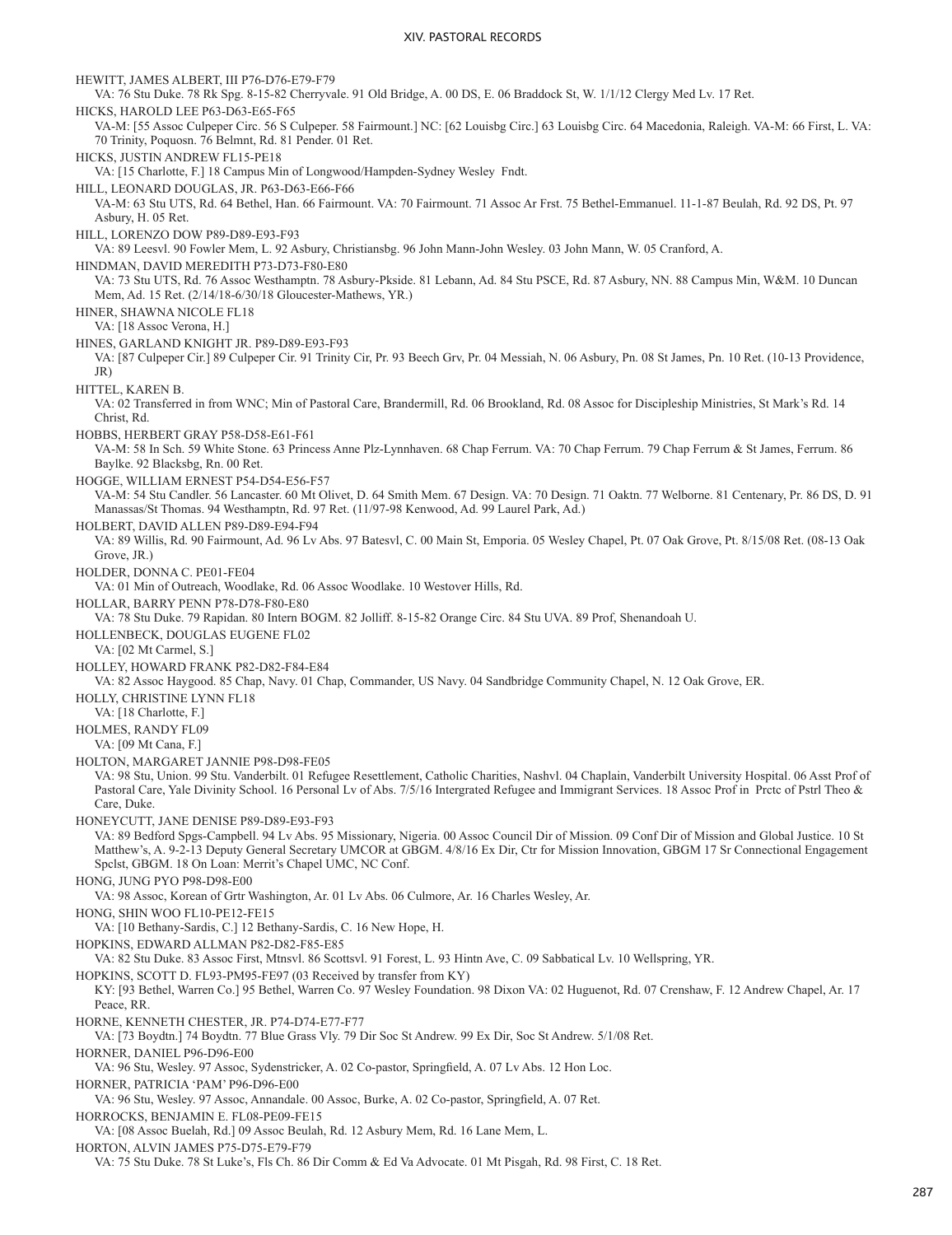HOSKINS, ROBERT N. P96-D96-F99-E99 VA: [94 Eagle Rock, Rn.] 96 Eagle Rock, Rn. 98 McKenney, Pt. 4/1/02 Clover Hl, H. 13 Woodstock, H. HOTTLE, LUCY B. MARSDEN P92-D92-E94-F94 VA: [91 Assoc Messiah, A.] 92 Assoc Messiah, A. 97 Assoc Council Dir, LDI. 00 Pastoral Dir, Barnabas Min. Fndtn. 03 Ret. HOUFF, DENNIS MICHAEL P73-D73-E78-F78 VA: [72 McKinley.] 73 Stu E Mennonite. 74 Stu Wesley. 75 Blue Rdg. 77 Assoc Chestnut Mem. 79 Hickory. 82 LeKies. 85 LeKies-Wesleyan Acres. 90 Warrentn, Ar. 94 Sydenstricker, A. 99 First, Rn. 10 DS, S. 13 Ret. HOUGH, ELIZABETH ANNE P93-D93-E96-F96 VA: 93 Stu, Wesley. 94 Fellowship-Linvl-Edom. 98 Assoc, Asbury, H. 01 Lv Abs. 02 Grace (Middletown), W. 09 St James, S. 10 Personal Lv Abs. 15 Ret. HOUGH, NEIL ROBERT P93-D93-E96-F96 VA: 93 Stu Wesley. 94 Mt Sinai, H. 02 Emmanuel, W. 09 Main St, S. 14 St Matthew's, A. HOUSE, ROBERT LAWRENCE P90-D90-E94-F-94 VA: [88 Philadelphia.] 90 Philadelphia. 93 Fieldale, D. 00 Rocky Mt, D. 04 St Luke's, D. 09 Ocran, JR. HOWARD, JANINE P96-D96-E00 VA: [93 Calvary, E. 94 Calvary-Greenbush, E.] 96 Calvary-Greenbush, E. 97 New Hope, Rp. 00 Warsaw, Rp. 09 Lower Church, Rp. 11 DS, D. HOWELL, DAVID HUNTER P52-D53-E56-F56 VA-M: 52 In Sch. 54 Assoc Central, Hamp. 55 Waverly. 59 Mem, N. HOLS: 61 Emory. VA-M: 62 Market St, Onancock. 66 Wesley Mem, C. VA: 70 Wesley Mem, C. 71 Windsor Hls. 75 Braddock St. 77 Ghent. 81 Baylke. 86 Trinity, McL. 90 Centenary, Pr. 92 Lincolnia, A. 93 Ret. HRBEK, D. CHADWICK FL02-PE03-PD08 VA: [02 Newport-Mt Olivet, Rn.] 03 Newport-Mt Olivet, Rn. 06 Assoc Highland, Pt. 08 Chaplain, Randolph-Macon Academy. HUBBARD, CHARLES WALTER, JR. P84-D84-E87-F87 VA: 85 New Bethel-Motley, L. 87 Christ, A. 92 Zion-Grace, N. 96 Ret. HUDGINS, LINDA DIANE FL18 VA: [18 N Amelia, F.] HUDSON, SARA LOU D72-P74-E77-F77 VA: [70-72 Assoc Bath Lgr Par.] 74 Stu Perkins. 76 Assoc First, Hopewell. 78 Hot Spgs. 80 Hillsboro-Bluemnt-Roszell. 82 Lv Abs. 83 Craigsvl. 3-1-86 Incapacity Lv. 90 Nelsn, C. 94 Mountain Vw, Rn. 97 Incapacity Lv. 06 Ret. HUFFMAN, DENISE ROTIVAL AM97 VA: [88 No Recd of Appt. 90 Lawrence Mem. 96 Trinity, Rn.] 97 Trinity, Rn. 01 Dir, Rn District Hispanic Min. 06 Ret. HUFFMAN, GARLAND MICHAEL FL03 VA: [03 Buchanan, Rn. 13 Forest Rd-Fairview, L. 14 Charlotte, F. 15 Cumberland, F. 10/1/15 Clergy Med Lv.] HUGHES, DWIGHT Received by Transfer from KY 7/1/10 FE VA: 10 St James, YR. 16 Clinical Pastoral Therapy, Belmont Univ TN. HUGHES, HAROLD HASBROUCK, JR. P56-D56-E59-F59 VA-M: [51 Lawrence Mem. 52 Grendell Crk Pk. 53 Walmsley Blvd. 55 Mt Olivet, D.] 56 Mt Olivet, D. 59 Stanleytwn. 62 Cokesbury, Woodbrg. 67 Front Royal. VA: 70 Front Royal. 71 Asbury, Harrisnbg. 77 DS, L. 82 Reveille. 9-1-88 Bishop, FL. 96 Ret. HUGHES, SUSAN M. PD13 VA: 13 Min of Community Outreach, Redwood, D. 1-1-18 Comm Otrch, Redwood (D) & Asst Pstr, Bthlhm (L). HUH, KEON FL11-PE14-FE18 VA: [11 Assoc Korean of Grtr Wash.] 14 Assoc Korean of Grtr Wash. 17 Mead Mem, L. HULL, JOHN FRANCIS P83-D83-F85-E85 VA: 83 Mt Sinai, H. 88 Buckhall, A. 11 Ret. HULME, GARY LEE P80-D80-F83-E83 VA: 79 Stu Wesley & Buckhall. 82 Buckhall. 88 PC&CC. 96 Center for Pastoral Counseling of Va. 9/1/02 Pres/CEO Pastoral Counseling of Northern Va. HUNDLEY, JOHN MICHAEL FL06 VA: [06 Co-Pastor, Patrick, D. 13 Ret.] HUNDLEY, LYNNE M. P81-D81-E84-F84 CAL-PAC: 87 Wesley. 94 St. Mark's. 96 on loan to VA, Oak Grove/Riverview Charge, Pr. 99 Trans To VA, Oak Grove/Riverview, Pr. 00 Cottage Place, Pr. 09 Cottage Place-Martin Luther King Jr Mem, Pr. 13 Ret. HUNDLEY, STEPHEN CARY P78-D78-F82-E82 VA: 78 Stu Wesley. 80 Director of Downtwn Min, A. 81 Cedar Grv. 85 Shady Grv, Rd. 89 Assoc, First, Pn. 92 Sleepy Hollow, Ar. 95 First, W. 98 Heritage, L. 05 DS, Rn. 13 On Loan, Ex Dir of Connectional Min, Cal-Pac Conf. 16 President, UM Insurance, Inc. 17 Ret. HUNSICKER, PHILLIP N. P59-D59-E62-F62 VA: 59 In Sch. 60 Assoc Springfld. 62 St Francis. 63 Faith. 67 Dumfries. 71 Lexingtn-Trinity. 75 Worker Priest-Lexingtn. 77 Hon Loc. 91 Epwrth, Thaxtn. 95 Madison. 00 Ret. HUNTER, RODNEY McKINLEY P81-D81-F84-E84 VA: [81 Leesvl, L.] 81 Leesvl, L. 86 Wesley Mem, Rd. 12-1-12 Ret. (13 Wesley Mem, Rd.) HUNTSMAN, MARCIA KLEIN PE11-FE17 VA: 11 Assoc Centreville, Ar. 15 W Campbell, L. HURLEY-BROWNING, LUCRETIA A. P74-D74-E76-F76 VA: 74 Stu Garrett. 75 Assoc Aldersgate, A. 77 Miss AK. 78 Stu Presby St Luke's Hosp, Chicago, CPE Prog. 79 Stu Wake Frst. 80 Chap Bapt Hosp, Winstn-Salem. 90 Stu, Memphis St U. 91 Holston Conf. 00 Dir Juniper Tree Past Couns Cntr, Mechanicsburg, PA. HWANG, EOI KYUNG (KAY) PD03-FD07 VA: 03 Assoc, Korean of Gtr Washingtn, Ar. 10/30/06 On Loan, Holliston UMC, Pasadena, CA. 09 Transitional Lv. 13 Min of Young Adults, Korean UMC of Grtr Wash, Ar. 8/1/17 Trans Lv. 11-1-17 Generational Ministries Director, Vine. HYEON, SEONG YOON FM VA: 94 Korean UMC, Rd. 99 Virginia Korean, Pr. 01 Incapacity Lv. 06 Ret. INSLEY, GEORGE THOMAS, JR. P86-D86-E90-F90

VA: [79 Mt. Sinai. 83 Heathsvl.] 86 Remingtn. 90 Central (Fx Hl). 97 First, N. 03 Ret.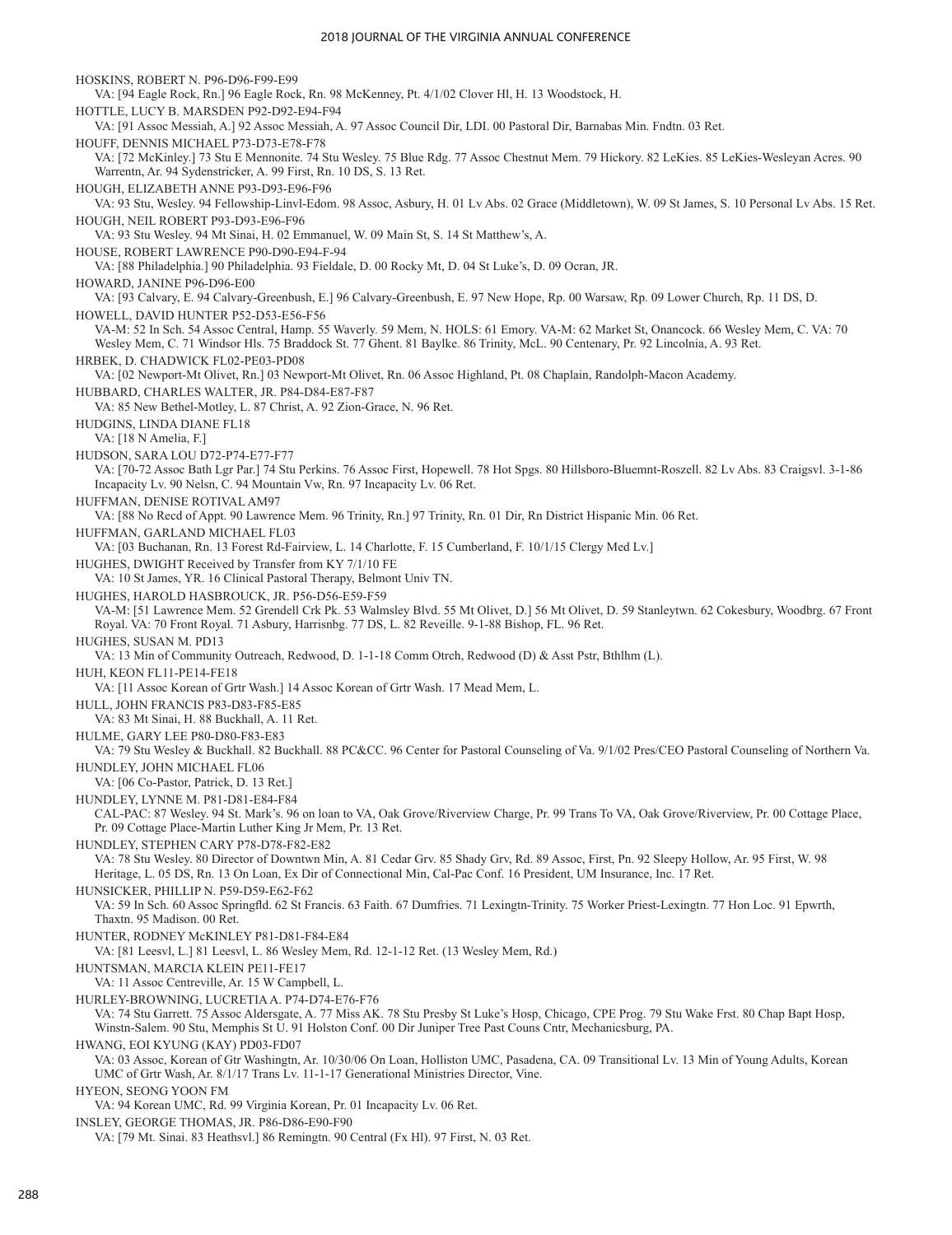IRVING, ALPHONSO L. FL07 VA: [07 Purcellville Circuit, W. 17 Agape, W.] ISERNHAGEN, BRETT DESLEY PE16 VA: 16 Epiphany, Ar. IVEY, DANIEL KEITH P63-D63-E66-F66 VA-M: 63 Stu Duke. 66 Boykins. VA: 70 First, Fx Hl. 75 Zion, York Co. 79 Friendship. 86 Arl For. 91 Miles Mem, N. 94 Warwick Mem, NN. 97 Walker Chpl, Ar. 00 Ivey Mem, Pt. 03 Ret. JACKSON, CHARLES VERNON, II P84-D84-E88-F88 VA: [82 Goshen-Rockbrg Baths.] 84 Goshen-Rockbrg Baths. 85 Mt Carmel-Mt Pleasant. 89 Mt Pleasant, S. 96 Missionary to Paraguay, Mission Soc for UMs. 04 International Dir, Each One Feed One.09 International Dir, Generous Hands Ministries, Inc. 14 Ret. JACOBS, BARBARA M. PD99-FE05 VA: 99 Dir, Chr Ed & Youth Min, Fredericksburg, Ad. 02 Zion, Ad. 15 Family Lv of Abs. 18 Ret. JAMES, FRANK DAVID P52-D52-E56-F56 VA-M: 52 Stu. 54 Iron Gate. 58 Montross. 62 Princess Anne. 65 Hendersn. 69 Lane Mem. VA: 70 Lane Mem. 73 Woodlawn. 76 Grt Fls. 80 Moseley Mem. 83 Madisn Hts. 87 Francis Asbury. 88 Norvw. 92 Ret. JAMES, KENNETH STEPHEN D88-AM88 VA: [79 Collierstown. 85 Bath.] 88 Callaghan, S. 91 Ret. JAMES, THOMAS GLENN PE11-FE14 11 Res Mgr Lewis Center for Church Leadership, Wesley/Assoc, Centreville, Ar. 13 Assoc Centreville, Ar. JAMES, WILLIAM A. FL AM00 VA: [Prospect, F. 97 Aldersgate, Ad.] 00 Aldersgate, Ad. 07 Skipwith, Rd. 14 Ret. (1/1/15-4/6/15 Chamberlayne Heights, Rd.) JAMISON, DONALD A. FL06-PE07-FE11 VA: [06 Nottoway-Lunenburg, F.] 07 Nottoway-Lunenurg, F. 11 Grace, E. 16 Sydenstricker, A. JAMISON, LEE ROY P51-D51-E52-F52 VA-M: 50 Stu Asbury. 51 New Castle. 55 Trinity, Buchanan. 57 Gordonsvl. 61 Farivw, D. 65 Central, Rn. VA: 70 Cradock. 74 Wesley, Colonial Hts. 78 Calvary, Rd. 81 Daytn. 82 CPE, Rn Vly Mental Health Assoc. 83 Ret. (83-84 Boones Ml. 96-98 Chaplain, VA Med Ctr, Salem.) JARVIS, DAVID FRANKLIN, II P60-D60-E64-F64 VA-M: [56 Assoc Centenary, Rd. 59 In Sch.] 60 Stu Duke. WNC: 62 Assoc Wesley Mem. VA-M: 65 Assoc Laurel St. 66 Lebann, Han. 69 Assoc Centenary, Rd. VA: 70 Assoc Centenary, Rd. 71 Fairmount Pk. 75 Camern. 79 Centenary, Rd. 84 First, Salem. 88 DS, Rd. 92 Fairfax, A. 97 DS, Ar. 00 Ret. JENKINS, GROVER P50-D50-E52-F52 VA: 50 Gainesboro. 52 N Mecklenbg. 56 Schuyler. 59 Westmorelnd. 62 W Brunswick, Pt. 66 Office of Econ Oppor. 69 Hon Loc. 99 Ret. JENNINGS, FRANKLIN THOMAS P89-D89-E91-F91 VA: [84 Brunswick.] 89 Brunswick. 90 Knotts Is, N. 1/1/00 Disater Relief Coord, UMCOR. 01 Covenent & Community, Pr. 03 Covenant, ER. JENNINGS, THOMAS EARL P59-D59-E62-F62 VA: [56 Mt Pisgah.] NC: [58 Roxboro-Ca-Vel.] VA: 59 Stu. 62 McGaheysvl. 64 Gainesvl. 67 Chesterbrk. 72 Vol Loc. 74 Withdrew. 81 Readmit. Lovettsvl. 84 Loudoun. 88 Hendersn. 93 Colonial Bch, Rp. 98 Ret. (11 Grace [Oak Grove], Fd.) JENT, LARRY VA: [01 New Castle, Rn.] 02 Transferred in from WNC; New Castle, Rn. 03 Editor, Va Advocate, Dir of Print Media. 06 Amelon, L. 09 Fishersville, S. 15 Prince of Peace, A. 18 Evangelical, H. JETER, KENT L. FL VA: [95 Leesburg-Hamilton. 01 Norfolk, N. 04 St Paul, Rn. 9/1/07 Ret. (08 John Wesley, W.)] JOHN, JAMES McCULLOCH P51-D53-F56-E57 WV: 51 In Sch. VA-M: 54 Assoc Clarendn. 58 Onley. 61 Main St, Emporia. 66 Ivey Mem. 68 Trinity, NN. VA: 70 Trinity, NN. 77 Asbury, H. 79 Dir Indus Comm Min. 87 Court St. 95 Ret. JOHN, WILLIAM H., JR. FL00-PE02-FE07 VA: [00 Mt Horeb-Ottobine, H.] 02 Mt Horeb-Ottobine, H. 05 Salem (Mathews), YR. 14 Providence (New Kent), Rd. JOHNSON, AMY DAWN PE06-FE12 VA: 06 Family Leave. 07 In School, Norfolk Sentara. 09 Assoc Chaplain, Sentara Hosp & Children's Hosp King's Daughters. 13 Staff Chaplain, Sentara Norfolk General Hospital. 14 Staff Chap, INOVA Fairfax Hospital. 16 Staff Chaplain, Sentara Norfolk General Hospital. 17 Central, Rd. JOHNSON, BILLY GENE AM87-D87-P90-E92-F92 VA: [79 Axtn. 82 Design. 85 Schoolfld.] 87 Schoolfld. 88 Noland Mem. 90 Grottoes, H. 92 Stephens City, W. 96 Mt Pisgah, H. 99 Clover Hill, H. 1/31/02 Ret. (09-10 Calvary, D.) JOHNSON, BRIAN WILLIAM PE11-FE14 VA:11 Assoc St Matthew's, A. 14 Salem (Mathews), YR. 9/11/15 St Thomas (Haymarket Campus), A. JOHNSON, CHARLES MITCHELL P53-D54-F57-E57 SC: 53 In Sch. 55 Prt Royal. 57 Chap Army. VA: 80 Chap Army. 9-1-80 Adm in Trng, VUMH, Inc. 82 Assoc Admin, VUMH, Inc. 94 Ret. JOHNSON, DARCEY GRITZMACHER FE09 Transfer in from Or-Id Conf. VA: 09 Memorial (Charles City), YR. 15 River Road, Rd. JOHNSON, EDWARD HARVEY P81-D81-F84-E84 VA: 81 Stu Asbury. 82 Resurrection. 88 Schoolfld, D. 94 St John's, S. 99 South Hill, Pt. 05 Lv Abs. 06 Dahlgren, Fd. 15 Ret. JOHNSON, III, JAMES L. FE07 (Transferred in from N ALA) VA: [05 Cedard Grove, W.] 07 Cedar Grove, W. 08 St Mark's A. 13 Nokesville, A. 17 St Andrew's, A. JOHNSON, JANET (05 Transferred in from SGA Conf) FE VA: 05 Prince Edward, F. 07 On Loan, Memorial UMC, Elizabethtown, KY. 12 Ret. JOHNSON, JOYCE ELEANOR P87-D87-E91-F91 VA: [86 Westover Hls-Harmony.] 87 Westover Hls. 88 Tyler Mem. 90 Jollivue, S. 92 Macedonia-Montague Ave, W. 96 St James (Pleasant Vly.) 99 Ret. JOHNSON, MICHAEL A. FL13 VA: [11 Providence-Trinity, F. 13 Nottoway-Lunenburg, F.]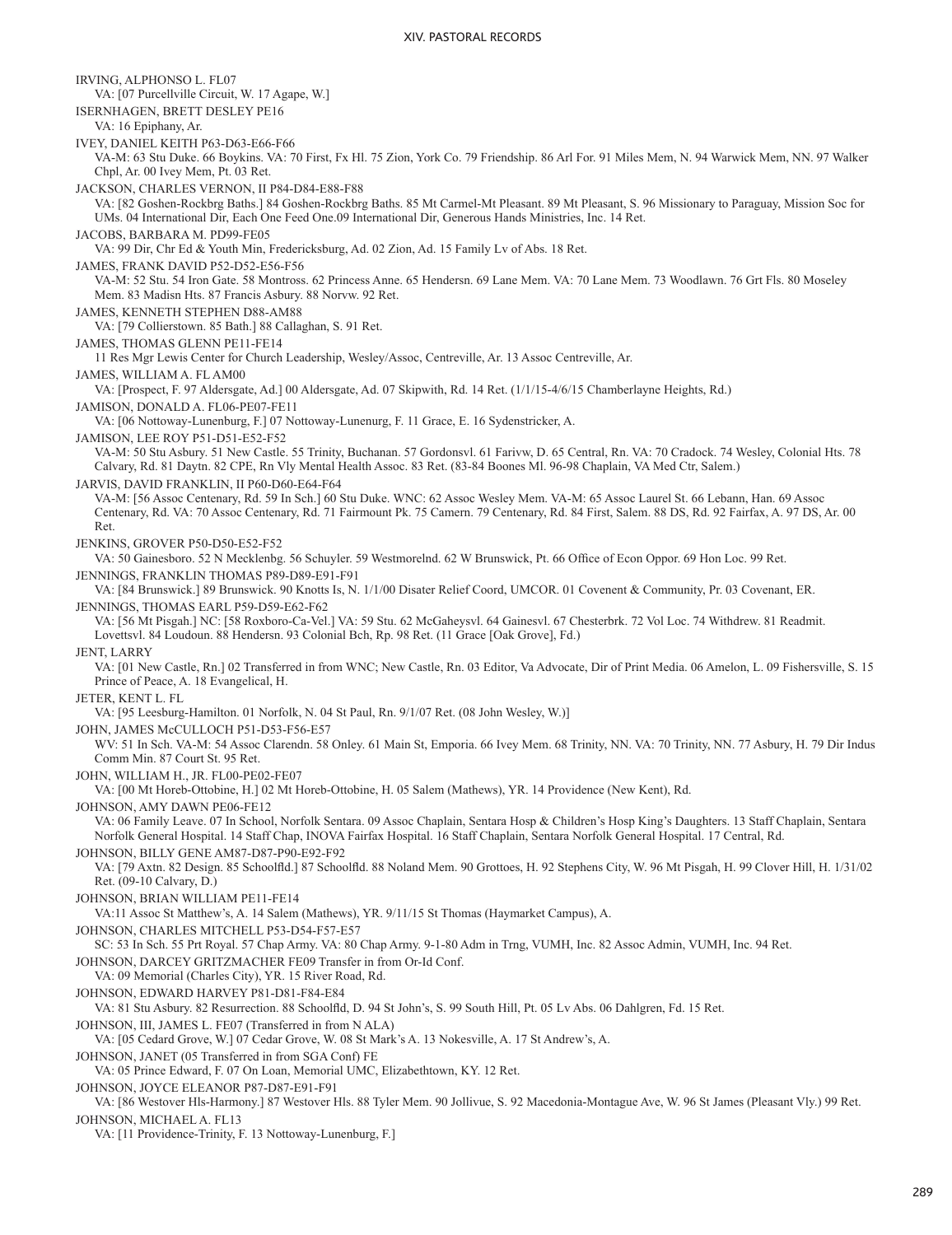JOHNSON, NANCY COLEMAN FL13 VA: [10 St James-Beulah Retreat Ctr. 13 Emmanuel, L.] JOHNSON, ROBERT BRUCE P97-D97-E00 VA: [96 Franklin, Pr.] 97 Franklin, Pr. 02 Memorial (Appomattox), F. 10 Manor Mem, H. 17 Urbanna, YR. JOHNSTON, ROBERT F. P73-D73-E76-F76 VA: 73 Stu, Wesley. 74 Fauquier. 75 Cedar Run. 76 Assoc, Fairlington. 78 Bermuda Hundred. 80 Middlebg. 83 Sledd Mem. 2/1/84 Lv Abs. 84 Hon Loc. [95 Reinst, McKendree-Asbury, F.] 96 Bethia, Pt. 98 McGuire Park, Rd. 00 St Mark's, Pt. 04 Main St, F. 06 Ret. (13 Co-Pastor, Amelia.) JONES, CLARENCE BAILEY (So Bapt) P65-D65-E67-F67 VA-M: 65 Trinity, Pt. VA: 70 Community, Ar. 75 Ginter Pk. 79 Fredericksbg. 85 Windsor Hls. 89 St Mark's, Pt. 91 Ret. (02 Centenary (Jarratt) Pt.) JONES, FINLEY O'NEAL P82-D82-E84-F84 E PA: [81 Trevose.] 83 Trevose. 86 Tindley Temple. VA: 87 Norfolk. 01 St Paul's, N. 12 Ret. JONES, HARRY BYRD D72-AM75-P77-E79-F79 VA: [70 Carsn-Smith Grv. 72 E Dinwiddie. 74 Ocran.] 75 Ocran. 79 High St, Pt. 83 Mt Tabor, H. 87 Nokesvl. 94 Incapacity Lv. 97 Ret. JONES, JOHN ROBERT, SR. P97-D97-E00 VA: [95 Isle of Wight, Pr.] 97 Isle of Wight, Pr. 10/97 Cheriton, E. 00 Christ, Covngtn. 05 Swain Mem (Tangier), E. 09 Northumberland, Rp. 12 Lawrenceville, F. JONES, LeROY VADEN P61-D61-E64-F64 OH: 61 Reesvl. VA-M: 64 Halifax. 67 First, Covingtn. 68 Nokesvl. VA: 70 Nokesvl. 72 Belmnt, Rn. 79 Bruen Chpl. 81 Main St, D. 82 Ferebee-Halstead. 86 Aldersgate, N. 89 Conf Evangelist. 93 Gen Evangelist. 99 Ret. JONES, MATTHEW WILLIAMSON, IV P77-D77-F80-E80 VA: 77 Stu Wesley. 79 Toms Brk-Mt Olive. 85 Blvd. 92 Pleasant Vly, Ar. 01 Aldersgate, C. 10 Williamsburg, YR. JONES, PATRICIA ANN P92-D92-E95-F95 VA: 92 Asbury, Pn. 94 Willisvl, W. 95 Galilee, Rp. 4/1/00 Roberts Mem, A. 12 Ret. (14 Park, Rn.) JONES JR., ROBERT O. P94-D94-F99-E99 VA: [92 Paw Paw Charge, WV] 94 Stu., Wesley & Paw Paw Charge. 96 W Franklin. 99 Asso, Front Royal, W. 01 Phoebus, Pn. 04 Bethel-Emmanuel, Rp. 12 Edinburg, H. 17 On Loan: Fairbanks UMC, Alaska Missionary Conf. JONES, ROBIN C.M. FL07 VA: [07 Chaplain, Jackson-Feild Homes. 12 Chaplain, Jackson-Feild Homes & Salem, JR.] JONES, STEVEN REILLY P73-D73-E76-F76 VA: 73 Stu Yale. 75 Assoc Trinity, A. 77 Burke. 87 Warrentn. 90 Peaklnd, L. 94 Reveille, Rd. 00 DS, Ar. 05 Williamsburg, Pn. 08 DS, Rd. 15 Ret. JORDAN, PRESTON LEE, SR. P89-D89-E91-F91 VA: 89 John Wesley, H. 91 Purcellvl Cir. 95 Ret. JOYCE, THOMAS LEE P69-D69-E73-F73 VA-M: 69 Stu Duke. VA: 70 Stu Duke. 72 Assoc Trinity, Rd. 76 Warsaw. 81 Chamberlayne Hts. 85 Heritage, L. 91 First, Salem. 99 DS, Rn. 05 Asst to Bishop and Dean, LDI. 09 Asst to the Bishop. 13. Ret. JOYNER, ALEXANDER BARHAM P89-D89-E93-F93 VA: 89 Stu, SMU. 92 Orange Ciruit, C. 98 Dir Wesley Fndn, UVA. 05 Franktown, E. 14 DS, E. JOYNER, COURTNEY CARTER PE07-PD09 -FD14 VA: 07 Macedonia, C. 09 Family Lv. 10 Student. 8/29/10 Min of Music, New Hope. H. 10/15/15 Min. of Worship Arts & Music, St Paul's, S. 8/1/17 Family Lv of Abs. JOYNER, JAMES WILLIAM PE07-FE10 VA: 07 Byrd Chapel, C. 10 Mt Clinton, H. 14 Port Republic, H. JULCHER, JOHN G. P97-D97-FE02 VA: [95 Bethel, W.] 97 Bethel, W. 98 Brucetown-Welltown, W. 00 Redland, W. 06 Ret. JUN, SEUNGSOO PE08-FE11 VA: 08 Assoc Korean of Grtr Wash. 11 Assoc, Holy Flames MC, Joongang AC, Korean Conf. 15 Raleigh Court, Rn. JUSTIS, ROBERT FRANKLIN P83-D83-F86-E86 VA: 83 Stu Candler. 84 Good Shepherd, Rd. 88 Assoc Trinity, Rd. 89 St. James (Pleasant Vly), H. 92 Mathews Chpl, Rp. 95 Urbanna. 99 Tabernacle, Pn. 01 Bellamy, Rp. 2/1/05 Incapacity Lv. 06 Christ, Pn. 12/1/06 Clergy Med Lv. 15 Ret. KANG, TAEWON FE18 (Transfer in from Korean Methodist) VA: 16 Bethel-Emmanuel, RR. KANNEY, DOUGLAS WAYNE P69-D69-E72-F72 VA-M: 69 Stu. VA: 70 Stu. 71 Little Frk. 75 Browns Cv & Mt Moriah. 76 Mt Moriah. 80 Lower Chr. 86 Wesley Mem, Chr. 90 St Luke's, Pn. 93 St Paul, Christiansbg. 04 Ret. KANTEN, RITA FL00 VA: [00 New Hope, E. 10 Trinity Circuit, JR. 16 Grace Mem, JR.] KEELING, SARA PORTER PE08-FE11 VA: 08 Assoc Washington St, A. 11 Rappahannock, C. 18 Good Shepherd, A. KEEN, SUSAN W. FL18 VA: [09 Big Island-Cove, L. 11 Bethesda, L. 17 Forest, L. 18 Forest-Forest Road Cooperative Parish, L.] KEEVER, EVELYN GRAVESEN P69-D69-F82-E82 N IL: 69 Stu. 70 Disc. 76 Readmit. VA: 77 Stu Wesley. 79 Res CPE MCV. 81 Chap Couns MCV. 7-1-82 Chap Children's Hosp, N. 13 Ret, KEEZEL, TERESA ANN MEADOWS P86-D86-E90-F90 VA: 86 N Amelia. 89 Dinwiddie. 01 Wesley, Hopewell. 05 St Luke's, Rd. 11 Trinity (Chesterfield), JR. KEITHLEY, THOMAS HOYT P84-D84-E92-F92 VA: [82 Accotink-Silverbrk. 83 Marvin.] 84 Marvin. 88 Lovettsvl, W. 92 Short Hl, W. 94 Callaghan, S. 95 Loudoun, W. 03 Assoc, Braddock St., W. 09 Grace (Middletown), W. 16 Ret. KELCHNER, JOHN J., JR. P96-D96-F99-E99 VA: [92 Boyce-White Post, W. 95 Brucetown-Welltown.] 96 Brucetown-Welltown. 98 Assoc, Braddock St, W. 03 Round Hl (Frederick), W. 10 Shady Grove (Mechanicsvl), Rd.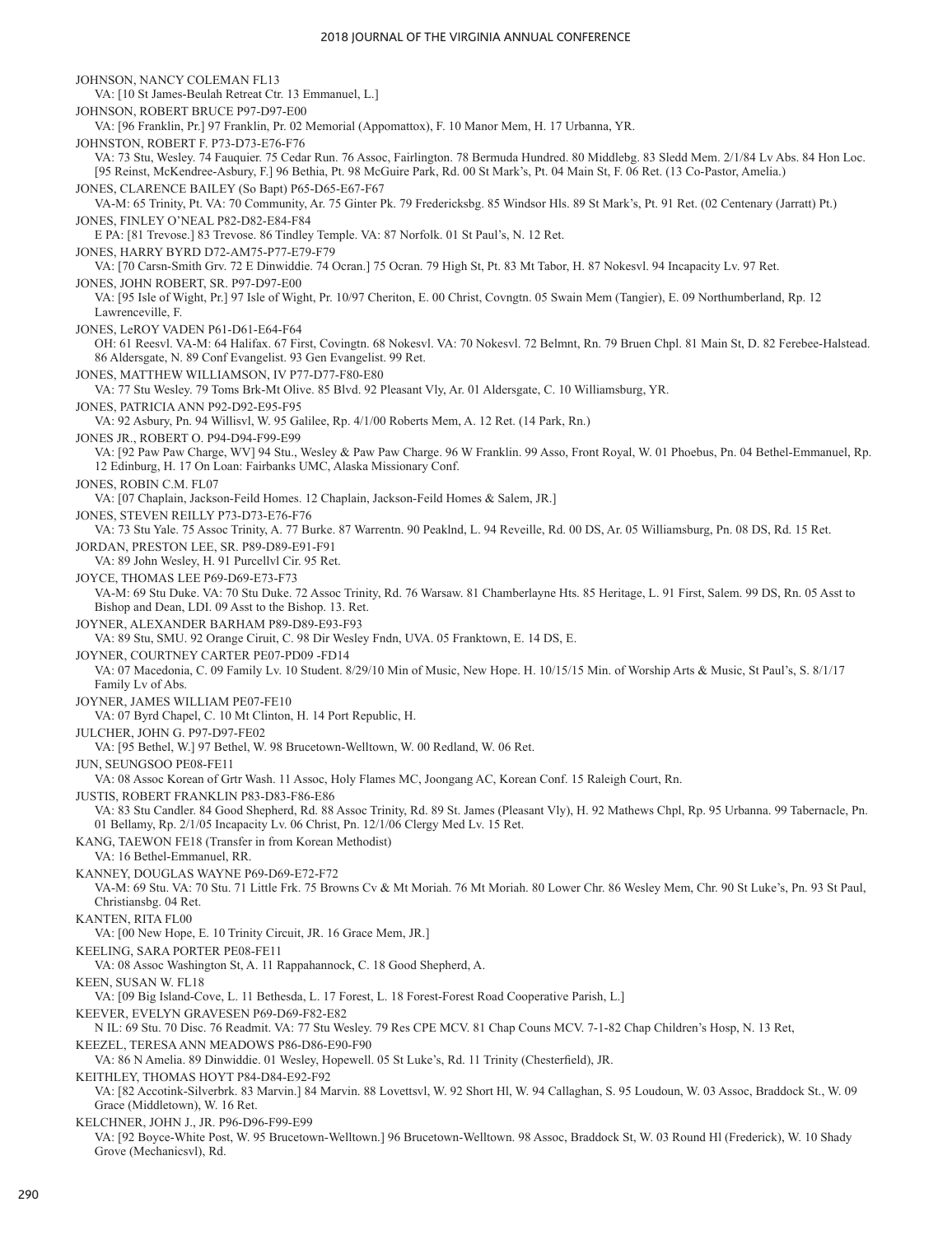KELLER, RICHARD SHIREY P75-D75-E78-F78 VA: 75 Stu Wesley. 77 Assoc Mt Olivet. 78 Watsn Mem. 82 Assoc Annandale. 85 Mem, N. 1-1-88 Front Royal. 91 Ar Forest, Ar. 96 Grt Falls, Ar. 06 Ret. KELLY, ANNE BROWN FL15 VA: [15 Assoc Shady Grove (Short Pump), Rd.] KELLY, ROBERT IRVIN FL12 VA: [12 Craddockville, E.] KENDALL, MICHAEL PATRICK P95-D95-E97-F97 VA: 92 Stu Emory. 95 Carson, Pt. 00 Gum Spring, Rd. 04 Assoc Reveille, Rd. 06 Redland, W. 13 Farmville, F. KENNEDY, III, LESTER FL10 VA: [10 Iron Gate, S. 15 Churchville Cooperative Parish, S.] KENNON, HARRY GARLAND P85-D85-E88-F88 VA: [82 Greene.] 85 Assoc First Chr, C. 88 Pace Mem. 92 Asbury Mem, Rd. 99 Larchmont, N. 03 First, C. 09 Ret. KESLER, DANNY L. FL08 VA: [08 Foothills, Rn. 14 Ret.] KESNER, ANNE WEST PD14 VA: 14 Chap, Children's Hospital of the King's Daughters. 6-1-18 Transitional Lv. KESNER, DANNY JAMES P82-D82-F85-E85 VA: 82 Stu Wesley. 83 Assoc Ft Hl. 85 Faith, A. 90 Vale, Ar. 95 St Andrew's, N. 99 Deep Creek, Pr. 05 Great Bridge, N. 13 DS, C. KHOKHAR, NADEEM A. FL14 VA: [14 Assoc Floris, Ar. 18 Crenshaw, Blackstone, F.] KIDD, TIMOTHY WAYNE P85-D85-E87-F87 VA: 85 Brucetwn-Welltwn. 88 Stu. 90 Mt Bethel Vw, W. 94 Mint Spg, S. 98 Prof, Mary Baldwin. 99 Prof., John Brown Univ. 12/1/11 Transitional Lv. 13 Personal Lv of Abs. 17 Hon Loc. KIEL, J. RANDALL FL10-PE13 VA: [10 Charlotte, F. 12 Fulks Run, H.] 13 Fulks Run, H. 14 E Nottoway, F. 18 Victoria, F. KIM, ARUM FL15-PE18 VA: [15 Atlantic-New Church, E.] 18 Graham Rd, Ar. KIM, CHINHYO 'DAN' FL13-PE15-FE18 VA: [13 Assoc, River Road, Rd.] 15 Kenwood, Rd. KIM, CHUL KI FE05 (Transferred in from Korean Methodist) VA: 05 Virginia Korean, Pr. 13 Emmaus at Stratford Hills, Rd. KIM, EUGENE FE15 (Tranfer in from Korean Methodist) VA: 13 Assoc Korean of Grtr Washington, Ar. 17 Pleasant Valley, Ar. KIM, HAN SUNG FE16 (Transfer in from New England) VA: 16 Assoc, Korean of Greater Washington, Ar. KIM, HODAE TIMOTHY FL18 VA: [18 Coastal, E.] KIM, JEONGIN PE14 (Transfer in from Korean Methodist 2016) VA: 14 W Mathews, YR. KIM, JIYEON FL12-PE15 VA: [12 Charlotte, F. 14 Assoc Warrenton, A.] 15 Warrenton, A. 17 Assoc Korean of Greater Washington, Ar. 18 Assoc St Stephen's, A. KIM, MICHELLE MEE-HYE PE08-FE12 VA: 08 Assoc Korean of Grtr Wash, Ar. 13 St Mark's, Ar. 17 Bethel (Loudoun), W. KIM, MIKANG PE13-FE16 VA: 13 Epworth (Exmore), E. KIM, MINOO WILLIAM FL15-PE17 VA: [15 Assoc Good Shepherd, A.] 17 Assoc Good Shepherd, A. 18 Assoc Fairfax, A. KIM, M.J. (MYUNG JOHNG) P63-D63-E66-F66 VA-M: 63 Stu Duke. 8-23-64 Mt Airy. 68 Assoc First, NN. VA: 70 Assoc Greene Mem. 72 Colonial Bch. 80 Park Pl. 86 Dulin. 90 DS, Ad. 97 Aldersgate, A. 02 Ret. (Dir, Asian American Ministries) KIM, OHHWAN FREEDMAN FL17 VA: [17 Keysville, F.] KIM, SANGKEUN PM01-FE03 VA: 01 Transfrd in from SC. 01 Assoc, Korean of Gr Wash, Ar. 04 Asst Prof of Missiology and Comparative Religions, Divinity School at Yonsei University. 13 Prof of Mission Study, Div Sch at Yonsei University. KIM, SEONYOUNG PM99-FE03 VA: 99 Buchanan, Rn. 03 Zion-Grace, N. 10 Lawreceville, Pt. 12 Northumberland, Fd. 14 DS, YR. KIM, YOUNG BONG FE07 (07 Transfer in from Korean Methodist) VA: 05 Korean of Grtr Wash, Ar. 16 Korean of Koinonia, Ar. KIM, YUN CHOL FL11-PE13-FE17 VA: [11 Brucetown, W.] 13 Brucetown, W. 17 Assoc Korean of Greater Washington, Ar. 18 St Peter's, Rd. KINCANNON, KARLA MURICE P80-D80-F82-E82 VA: 80 Assoc Leesbg. 82 Jollivue. 83 Chap Shen Clg & Cons Music. 87 Assoc Wesley Fn, Iowa State. 90 Stu. 93 Dir SpiritArt, Ctr for Arts and Spirituality. 13 Dir., Field Ed & VFCL, Garrett Theo Seminary. 16 Assoc, Aldersgate, A. 18 Ret. KINCANNON, KEARY P89-D89-E94-F94 VA: 89 Church Coord of Shelter Housing. 93 Lv Abs. 94 Housing Counseling Serv, Wash, DC. 95 Route One Corridor Ministry. 96 Rising Hope, A. KING, CHARLES BENJAMIN P65-D65-E69-F69 VA-M: 65 Stu Duke. 67 St Peter's, Mont. VA: 70 Assoc Trinity, Rd. 72 Courtlnd. 76 Westover Hls. 80 Christ, N. 84 Assoc Dir COM Prog Planning & Local Chr. 94 DS, F. 00 Asst to Bishop & Assoc Coun Dir, LDI. 05 DS, Ad. 06 Ret.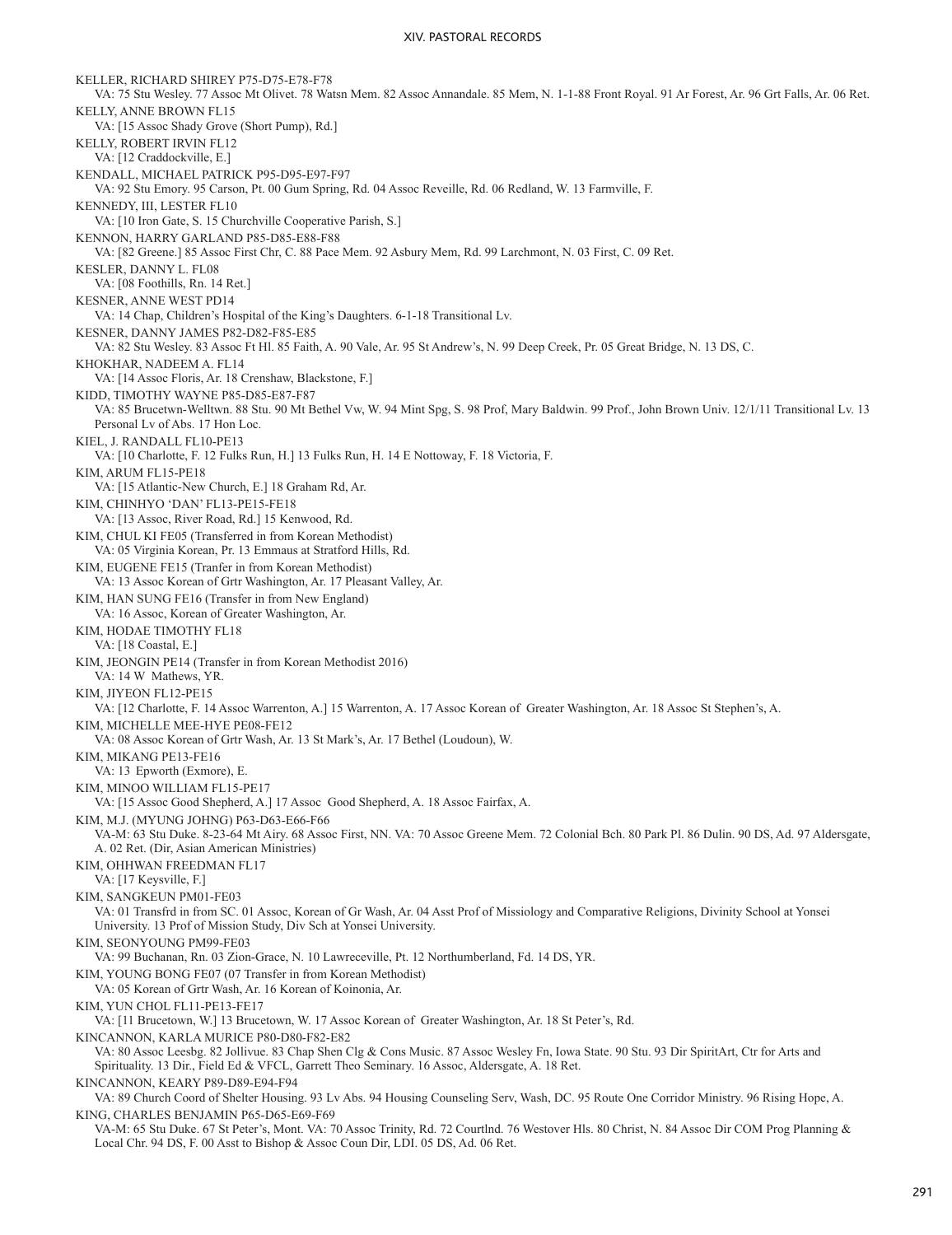KING, GEORGE EUGENE P69-D69-E73-F73 VA-M: [66 Mt Pleasant, Amherst. 68 In Sch.] 69 Stu Crozer Sem. VA: 70 Stu Colgate. 72 Nelsn. 73 Isle of Wight. 74 Conf Evang. 93 Gen Evangelist. 97 Ret. KING, JOSHUA SEAN PE13-FE16 VA: 13 Red Valley, D. 17 Bethany (Purcellville), W. KING, STEPHEN PARKER P84-D84-E87-F87 N IND: [82 Culuer Emmanuel. 83 Erie.] 84 Erie. 85 Congress St. VA: 87 Columbia-Union Frg. 92 S Covingtn, S. 96 White Mem, Rn. 99 Bethany (Purcellvl), W. 04 Glovier Mem, S. 08 Madison, C. 14 Trinity (Disputanta), JR. KING, WILLIAM McGUIRE P69-D69-F80-E80 N IL: 69 In Sch. 76 Disc. 6-15-78 Readmit. VA: 78 Prof UVA. 83 Prof., Albright Clg. 12 Ret. KIRKLAND, MILTON DAVIES P90-D90-E92-F92 VA: 90 Assoc Asbury, H. 94 Del Ray, A. 00 Dulin, Ar. KIRVEN, TIMOTHY FL11 VA: [11 Worship and Praise, Rd.] KITCHEN, THEODORE JACKSON P51-D51-E53-F53 NY: 51 In Sch. 53 Miss Japan. VA-M: 56 Miss Japan. VA: 70 Miss Japan. 95 Ret. KLOTZ, JOSEPH H., JR. P81-D81-F84-E84 VA: 81 Craigsvl. 83 Monterey. 86 Kenbrg. 90 Epwrth, E. 92 Ebenezer, Rp. 97 Nokesvl, A. 06 Lower Church, Rp. 09 Toms Brook, W. 11 Northview, Rn. 17 Ret. KNICK, WILLIAM CLAY P88-D88-E92-F92 VA: 88 Floral Hls-Calvary. 91 Chap Res I, CPE, Univ of NC Hospitals. 92 Hopewell, D. 05 Kernstown, W. 14 Main St, S. 16 Grace (Middletown), W. KNOTT, JANET BANKS AM04 VA: 04 Bethlehem, S. 08 Bethlehem, S & Assoc for Congregational Care, Main St, S. 11 Bethlehem-Jollivue, S. 17 Ret. KNOX, ROBERT TOWNSEND P60-D60-E63-F63 VA-M: 60 Stu Duke. 61 Assoc Fairfax. 64 Messiah. VA: 70 Messiah. 71 Main St, Wayne. 76 First, Salem. 80 Washingtn St, A. 89 Cherrydale, Ar. 99 Ret. KOOLMAN, DEREK P. P94-D94-F99-E99 VA: 94 Stu. 95 Newsoms, Pr. 98 Covenant, Pr. 01 Lyndhurst, S. 03 Batesvl, C. 12 Christ, ER. KOONTZ, DEBORAH A. PE05-FE08 VA: 05 St John's (Buena Vista), S. 08 Gordonsville, C. 13 Ramsey Mem, Rd. 18 Zion, C. KUBAT, JOSEPH MICHAEL P75-D75-E78-F78 VA: 75 Stu Emory. 77 Assoc Trinity, McL., 78 Oaklnd, Rd. 80 CPE Res UVA. 81 Bethlehem, C. 85 Fairview, L. 88 Chap Lynchbg Gen Hosp. 90 Bridgewtr, H. 95 Court St, L. 96 Market Street, E. 98 Memorial, N. 01 Louisa. 04 Clergy Med Lv. 17 Ret. KUTZ, MARGARET TACK P74-D74-E77-F77 VA: 74 Stu Wesley. 76 Round Hl. 78 Assoc Trinity, McL. 82 Sleepy Holw, Ar. 86 St Luke's, Fls Chr. 93 Wellspring, Pn. 03 Chester, Pt. 13 Ret. (14-15 St Stephen's, A.) KWON, PETER BANSEOK FL17 VA: [17 Assoc, Annandale, A.] LaBELLA-FOSTER, ELIZABETH FE18 (Transfer from N Texas) VA: 14 Assoc Community of Faith, Ar. 18 Intentional Community LaCROIX FILLETTE, ELLEN ALEXANDER PE16 VA: 16 Assoc, Centreville, Ar. LAGERVELD, DAVID C. P97-D97-E00 VA: [94 Lafayette, Rn.] 97 Lafayette, Rn. 98 Epworth (Thaxton), L. 02 Mt Sinai, H. 06 McGaheysville, H. 13 Zion, C. 18 Ret. (18 Montross, RR.) LALKA, BENJAMIN C. FL14 VA: [14 Fulks Run, Fd.] LAMB, BOBBY HARTWELL AM 72 NC: [62 Ocean Vw. 63 Brite Mead. 66 Perkins. 69 Pittsboro.] 72 Pittsboro. 73 Smyrna. 77 Lv Abs. 78 Withdrawn. VA: [81 W Dinwiddie.] 82 (Readmit NC, tr to VA) W Dinwiddie. 83 Blandfrd-Salem. 90 Madison Hts, L. 93 Mt Pisgah, H. 96 Walmsley Blvd, Rd. 07 Ret. (07-09 N Brunswick, Pt. 10-13 Ettrick, JR.) LAMB, BRIAN CHARLES FL18 VA: [18 Southern Albemarle, C.] LAMB, JONATHAN J. PE17 VA: 17 Shenandoah, H. LANASA, RUTH KAY FL PM00-AM03 VA: [95 Fulks Run, H.] 00 Fulk's Run. 05 Ret. LANDON, EDWARD DARREN FL08 VA: [08 Floyd Parish, Rn.] LANE, KELLEY PD12-FD16 VA: 12 Min of Christian Ed & Spiritual Formation, Bon Air, Rd. 14 Dir of Adult Min, Reveille, Rd. LANGILLE, PEGGY FL16 VA: 16 Assoc, Warwick Mem, YR. LANGLEY, CHARLES L. FL VA: [94 Craigsvl. 95 Sherando. 98 Newsoms. 01 Calvary, L. 04 Calvary-Forest Cooperative Parish. 07 Ret. (07 Forest, L.)] LANGSTON, DAVID GLEN P77-D77-F80-E80 VA: 77 Stu Wesley. 79 Sleepy Hlw. 82 Dist Prog Coord, Ar. 83 Caprn. 87 Ex Dir Indust & Commer Min. 90 Ferebee-Halstead-St Luke's, N. 94 Main St, Bedfrd. 99 Otterbein, H. 04 Ret. (09-11 Parnassus, H. 13 Grottoes, H.) LANMAN, RONALD T. FL01

VA: [01 Atlantic-New Church, E. 06 Ret. (09 Assoc Old Bridge, A.)]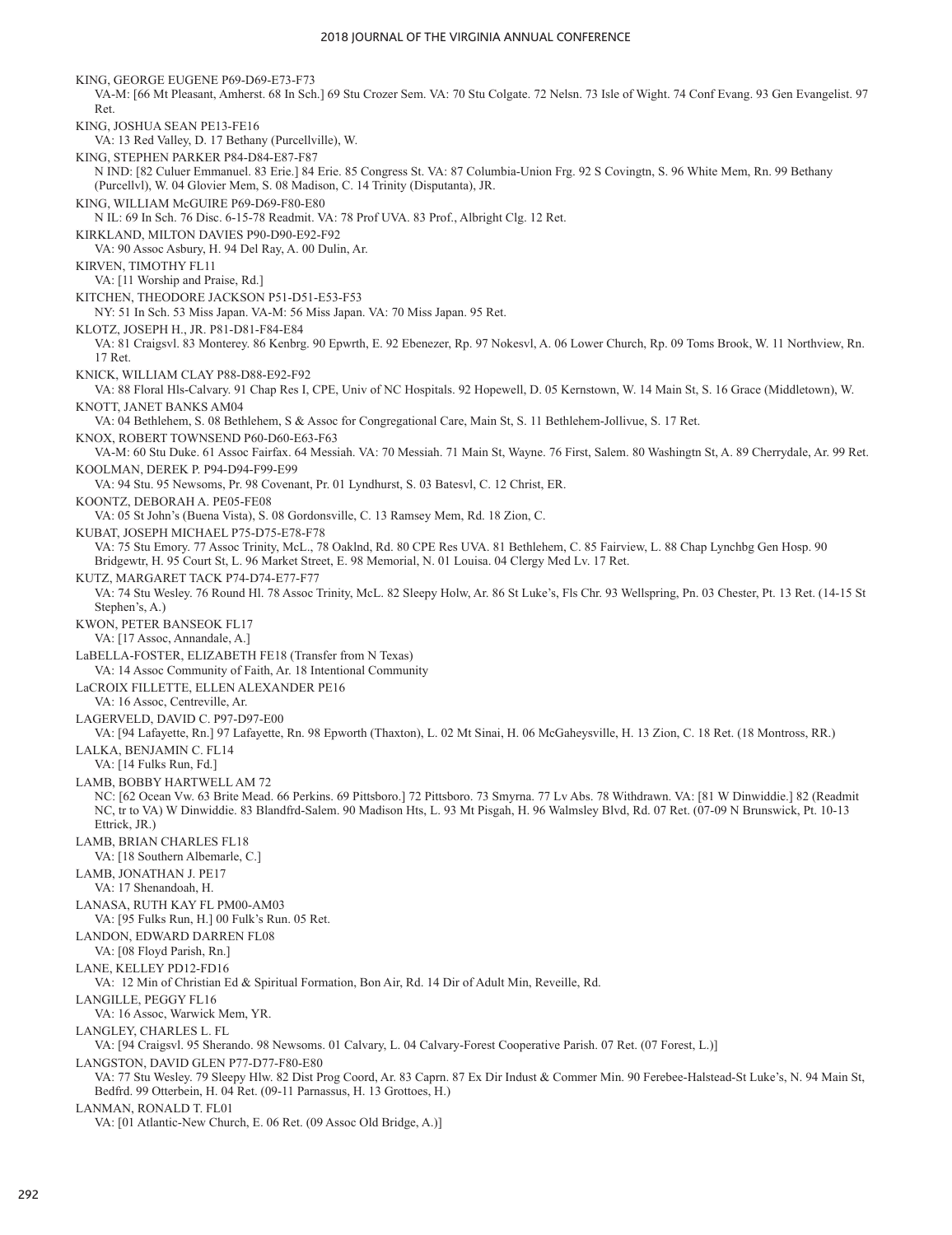LARKIN, RUSSELL EUGENE P64-D64-E67-F67 N AL: [62 Meridianvl. 63 New Market.] 64 New Market. 66 Turkeytwn. 67 Ga Men Health Inst. 68 Frst Hls. 70 Stu Bapt Med Ctr. 71 In Sch. 73 Div Alc Serv, Pr, Va. VA: 5-7-79 Coord Pr Alcoh Serv. 84 Salem-Olive Branch. 89 Crittenden-Ebenezer. 93 McKendree, N. 95 Oakland, D. 96 Park Vw, L. 00 Charles Wesley, Ar. 07 Ret. (11/13-6/16 Chesterbrook, Ar.) LaROCK, RYAN SCOTT PD16 VA: 16 Assoc, Christ, LAVENDER, JAMES EDWIN, JR. P76-D76-E81-F81 N MS: 76 In Sch. VA: 9-1-78 Stu Duke. 12-15-78 S Franklin. 81 Assoc First, Martinsvl. 83 Discovery. 16 Ret. LAWS, BRENDA LEE FD03 VA: 03 Eastern Shore Community Services Bd, Early Childhood Special Educator. LAWSON, HAE RIN HYEON SLP99-PE00 (03 Received by transfer from B-W)-FE05 BALT-WASH: [99 Conf Office. 00 Magothy Church of Deaf.] 00 Magothy. VA: 01 Mecklenbg, Pt. 07 Morrisville, A. 12 Shady Grove-Olivet, Fd. LAYMAN, C. ALAN PE14-FE17 VA: 14 Lunenburg, F. 17 Grace, E. LAYMAN, WILLIAM ANTHONY P67-D67-E70-F70 Va-M: [63 Mt Tabr, Monroe. 66 Little Frk.] 67 Little Frk. VA: 70 Little Frk. 71 Mem, Tappahannock. 74 W Pt. 79 Leesbg. 82 Braddock St. 88 First, C. 92 Thrasher Mem, Rn. 97 DS, Pt. 05 Ret. (12/1/05 Bethany (Purcellvl, Strasbg. 07-08 Interim Chaplain, Randolp-Macon Academy. 1/1/09-6/30/09 Linden-Markham. 9/1/12-13 Interim DS, Ar. 16-17 Gainesboro, W.) LAZENBY, ELIZABETH H. FL04 VA: [03 St James (Ferrum). 06 St James (Ferrum) & Pleasant Hill, D. 08 Pleasant Hill, D. 14 Ret.] LEAVITT, CHARLES HUMPHREY, JR. P73-D73-E75-F75 VA: 73 Stu Candler. 74 Glenwood. 76 Rehoboth Par. 79 Chap Navy. 00 Chap Vet Hosp, Hampton 01 Chap, Bon Secours Maryview Nursing Care Ctr, Suffolk. 14 Ret. LEE, CHENDA INNIS PE12-FE16 VA: 12 Assoc Mt Olivet, Ar. 14 Calloway, Ar. 17 Assoc for Adult Discipleship, Annandale, A. LEE, CYNTHIA ANNE FD00 VA: 00 Dir Chr Ed, Good Shep, Rd. 01 Dir of Chr Ed, St Luke's, Pn. 05 Min of Discipleship, Shady Grove (Mechanisvl), Rd. 8/1/15 Transitional Lv. 9/12/16 Dir of Discipleship, New Song, Rd. LEE, GI IL PE18 (Transfer in from Korean Methodist) VA: 16 Pleasant Grove, D. LEE, HYEON HO Received by Transfer from Korean Methodist 7/1/10 FE VA: 10 New Light, A. 15 Guilford, E. LEE, HYO JOONG FE00 VA: 7/1/00 Trnsfrd in from TN Conf, Assoc Korean of Gr Wash. 01 Stu, Vanderbilt. 02 Franklin, D. 06 Crums, W. 15 Sudley, A. LEE, KANG UK FL04-PE08-FE14 VA: [04 Dunn Loring.] 08 Enon, Ad. 11 Oakdwood, F. 14 Little Fork, C. LEE, KI CHEON PE09-FE13 VA: 09 Assoc Korean of Grtr Wash, Ar. 15 Assoc Trinity, Ar. LEE, STEPHEN KWANG-HOON FE07 (Transferred in from Arkansas) VA: 05 St Mark's, Ar. 13 Virginia Korean, ER 17 Colonial Beach, RR. LEE, THOMAS GORDON P80-D80-E87-F87 VA: [79 Mt Jacksn.] 80 Mt Jacksn. 81 Brkneal. 84 Burketwn. 88 Courtlnd. 93 Zion, Pn. 98 Amelon, L. 00 Bethany, Gloucester Pt. 05 Windsor Hills, Rn. 15 Dahlgren, Fd. LEE, UN JU TARAH FL18 VA: [18 Assoc Korean of Grtr Washington.] LEE, VIRGINIA A. FD97 VA: 98 Shady Grove, Rd. 99 Instr, Christian Ed, Memphis Theo Sem. 02 Assoc Prof of Christian Ed, Memphis Theo Sem. 12 Assoc Prof in Christian Ed/ Dir of Deacon Studies, Garrett-Evangelical Sem. LEE, WON GYU PE07-FE10 VA: 07 Cumberland, F. 12 Assoc Fredericksburg, Fd. 16 Ebenezer, ER. LeFON, DAVID ALLEN FL01-PE07-FE11 VA: [01 Floral Hills-Calvary, D. 06 Salem, C.] 07 Salem, C. 11 Chaplain, US Navy. 1-1-13 N Madison, C. LeGAULT, JOHN THIEME, JR. P68-D68-E72-F72 VA-M: 68 Stu, Wesley. VA: 70 Marvin Chpl. 74 Assoc Clarendn. 76 Andrew Chpl-Edgewtr. 81 Scott Mem. 87 Timberlke. 92 Mt Vernn, D. 97 Braddock St, W. 98 Lv Abs. 99 First (Newport News), Pn. 12 Ret. LEGG, FLOETTA G. P89-D89-E95-F95 VA: [84 Fransic Asbury. 86 Greenwood. 87 Ebenezer, W.] 89 Ebenezer, W. 92 Oakwood. 93 Parnassus-Sangersvl, H. 99 Mt Olive. 04 Andrew Chapel-Edgewater. 06 Mt Jackson, H. 07 Ret. LeMON, CARL JAMES P88-D88-E93-F93 VA: 88 High St, Pt. 93 Ebenezer, ER. 16 Ret. LeMON, JOEL M. PE08-FE11 VA: 08 Asst Prof of Old Testament, Candler Sch of Theology. LENOW, AMY V. FD00 VA: 00 Fam Lv. 1/1/01 Youth Min, Fredericksburg, Ad. 13 Transitional Lv. 14 Pastoral Counselor VIPCare. 17 Family Lv of Abs. LENOW, LARRY EARL P84-D84-E86-F86 SW TX: 85 Los Fresnos. VA: 87 N Garden: Trinity. 90 Assoc Messiah, A. 93 Courthouse Community, N. 00 Fredericksburg, Ad. 13 Trinity, Rd. LEONARD, PAUL EDWARD, JR. P61-D61-E64-F64 VA-M: 61 Stu Duke. 64 Botetourt. 67 Assoc Raleigh Ct. 69 E Franklin. 71 Kenbrg. 76 Appomattox. 84 Cradock. 88 Culpeper. 91 First, Pn. 95 Chester, Pt. 03 Ret.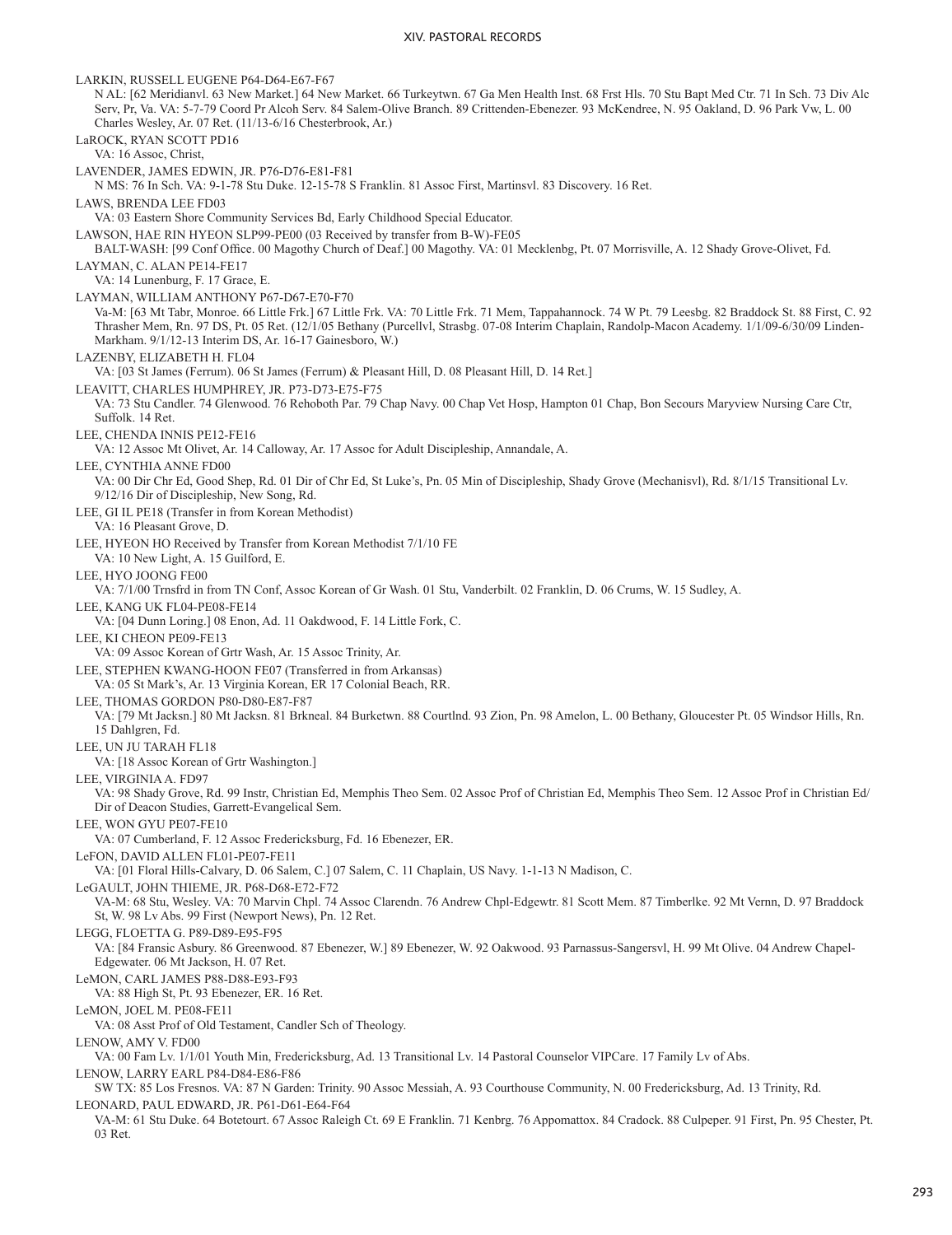LEVY, DAVID BRENT PE15-FE18 VA:15 On Loan Christ UMC, Chapel Hill. LEWANDOWSKI, ROBERT P98-D98-FE01 VA: 98 Philadelphia, Pt. 01 Rehoboth, Ad. 9/1/09 Clergy Med Lv. 15 Ret. LEWIS, BARBARA DENISE FL01 VA: [01 Buckingham, F. 05 Greensville, Pt.] 09 Greensville, Pt. 10 Brunswick, Pt. 12 Greenwood-Laurel Park, Rd. LEWIS, DEBORAH ELLEN PE04-FE07 VA: 04 Asst Dir, Wesley Foundation, UVA. 05 Dir, Wesley Foundation, UVA. LEWIS, ROBERT D. FE14 Transfer in from British Methodist VA: [98 Hyco, F.] 01 Oakwood, F. 02 Student, Duke. 03 British Methodist Church. 12 Hinton Ave, C. LEWIS, STEVE JACKSON AM86-D86 VA: [80 Cashvl.] 86 Cashvl. 87 Greenvl. 99 Oakland, D. 04 Parrish Ct, S. 06 Incapacity Lv. 11 Ret, LIM, HUNG SU PE09-FE12 VA: 09 Pleasant View, W. 14 Stu, Princeton. 15 Assoc, Korean of Grtr Washington, Ar. 17 Nelson, C. LINDSEY, LORI MICHELLE EDMONDS P97-D97-FE01 VA: 97 Assoc, St Luke's, Pn. 02 Amelia, F. 10 Wesley Chapel, JR. LIPKE, DENNIS CHARLES (Methodist Church of S Africa) P87-D87-E89-F89 VA: 87 Cartersvl. 89 Epwrth, Ar. 90 Sleepy Hlw Par, Ar. 92 Ginter Park, Ad. 97 Highland, Pt. 01 Chestnut Mem, Pn. 05 Heritage, L. 9-1-06 GBGM Missionary to Mozambique. 2/1/06 Lv Abs. 07 Sudley, Ar. 12 Ret. (2-15-13 Ginter Park, Rd.) LITTEN, RONALD ALLEN P85-D85-E89-F89 VA: [83 Grnwood-Carpers Vly. 84 Mt Bethel Vw.] 85 Mt Bethel Vw. 87 N Louisa. 88 Forest Rd, L. 93 Providence-Whites. 02 Bethany, L. 11 Boonsboro, L. 16 Fort Hill, L. LITTLE, JR., J. STEPHEN FL11 VA: [11 Cedar Run, Fd.] LIVERMON, JOHN GARRETT FL01-PE09-FE13 VA: [01 Ebenezer, Rp.] 09 Susanna Wesley, YR. 17 New Town, YR. LLOYD, ROBERT B., JR. PE06-FE12 VA: 06 Lv Abs. 8/1/06 District Coord, Elizabethtown District, KY Conf. 09 Kapolei UM Mission: Hawaii Cal-Pac Conf. 12 Epiphany, Ar. 16 Grace, E. 17 On Loan, Aiea UMC, Cal-Pac Conf. LOBENHOFER, LAUREN ELAINE PE09-FE12 VA: 09 Assoc Bon Air, Rd. 14 Gum Spring, Rd. LOCK, JOHN E. FL00-PE02-FE06 VA: [00 Boyce-White Post-Millwood, W.] 02 Assoc, Riverton, W. 06 Fairview-Refuge, W. 16 Bethany, H. LOCK, MARY JANE PE00-FE04 VA: [97 Paris Mountain.] 00 Brucetown-Welltown, W. 04 Wesley, W. 05 Relief-Hites, W. 10 Personal Lv Abs. 13 Reliance-Ridings Chapel, W. 14 Personal Leave of Absence. 17 Mountain Valley-Cedar Grove, H. LOCKE, SARAH DUMAS FL10-PE11-FE15thr VA: [10 Assoc Calvary, S.] 11 Assoc Calvary, S. 14 Christ (Staunton), S. LOEHR, JUDY LEE WHEELER Transferred in from TN 04 VA: 04 St Andrew's, A. 06 Bethany, H. 09 Clergy Med Lv. 14 Ret. LOGAN, WILLIAM CURTIS P63-D63-E66-F66 VA-M: 63 Assoc Aldersgate, A. 66 Stu Wesley. 67 Sydenstricker. 69 Cranfrd. 73 Zion-Grace. 79 Community, N. 84 DS, S. 91 Cave Spg, Rn. 01 Ret. (04- 13 Trinity, Rn.) LONG, DONALD LEE D67-P69-E73-F73 VA-M: [65 Cumberlnd.] 69 Lebann, Han. VA: 70 Lebann, Han. 74 Victoria. 78 Basic. 87 Crooks Mem. 93 Christ, S. 00 Ret. (00-13 McKinley, S.) LORD, DAVID W. P82-D82-E85-F85 VA: 83 Nottoway-Lunenbg. 87 Ivey Crk. 94 Assoc, Reveille. 96 Luray. 00 St Paul's, S. 07 Bethlehem (Moneta), L. LOTT, MICHAEL THOMAS FL12 PE14-FE17 VA: [12 Assoc Trinity, Rd.] 14 Assoc Trinity, Rd. 16 Friendship, Ar. LOTTS, JOSEPH LEE D65-E67-P67-F72 VA-M: [60 Page. 61 Cambria. 65 S Covingtn & Alleghany.] 67 S Covingtn & Alleghany. 69 Grottoes. VA: 70 Grottoes. 73 Louisa. 79 Zion, Seafrd. 82 Norvw. 84 Belmnt, Rn. 88 Appomattox Mem. 94 Ret. (01 W Mecklenbg, F. 1/1/06 Poplar and Wesleyan, C.) LOUGH, DAVID EARL P78-D78-E81-F81 C NY: 78 Assoc N Syracuse. VA: 79 W Franklin. 82 St Mark's, S. 85 Epworth, Fls Chr. 89 Assoc Mt Olivet, Ar. 92 Epiphany, Ar. 03 Graham Rd, Ar. 9/7/08 Ret. LOUGH, ROBERT DeWAYNE FL09-PE10-FE13 VA: [09 Pembroke, Rn.] 10 Pembroke, Rn. 13 St Mark's, Rn. 17 Ebenezer (Stafford), RR. LOUK, MICHELLE D. FL09-PE15-FE18 VA: [09 McKendree, ER.] 15 McKendree, ER. 16 Heritage, ER. LOWE, LINDA H. PE09-FE14 VA: 09 E Nottoway, F. 14 Reliance-Ridings Chapel, W. 17 Cape Charles-Capeville, E. LOYD, HARRY R. FL04 VA: [04 N Amelia, F. 07 Mathews Chapel, YR. 14 Ret.] LUCAS, DEBRA RUTH P95-D95-F99-E99 VA: 95 Stu, Emory. 97 Assoc, Bon Air, Rd. 02 Three Oaks Fellowship, Rn. 09 St Peter's, Ad. 18 Harmony(Hamilton), W. LUCY, CURTIS DEARMAN FL13 VA: [13 Wakefield, JR. 16 Seaside, E.] LUGN, BRUCE NELSON FL11-PE12-FE16 VA: [11 Southern Albemarle, C.] 12 Southern Albemarle, C. 18 Ret.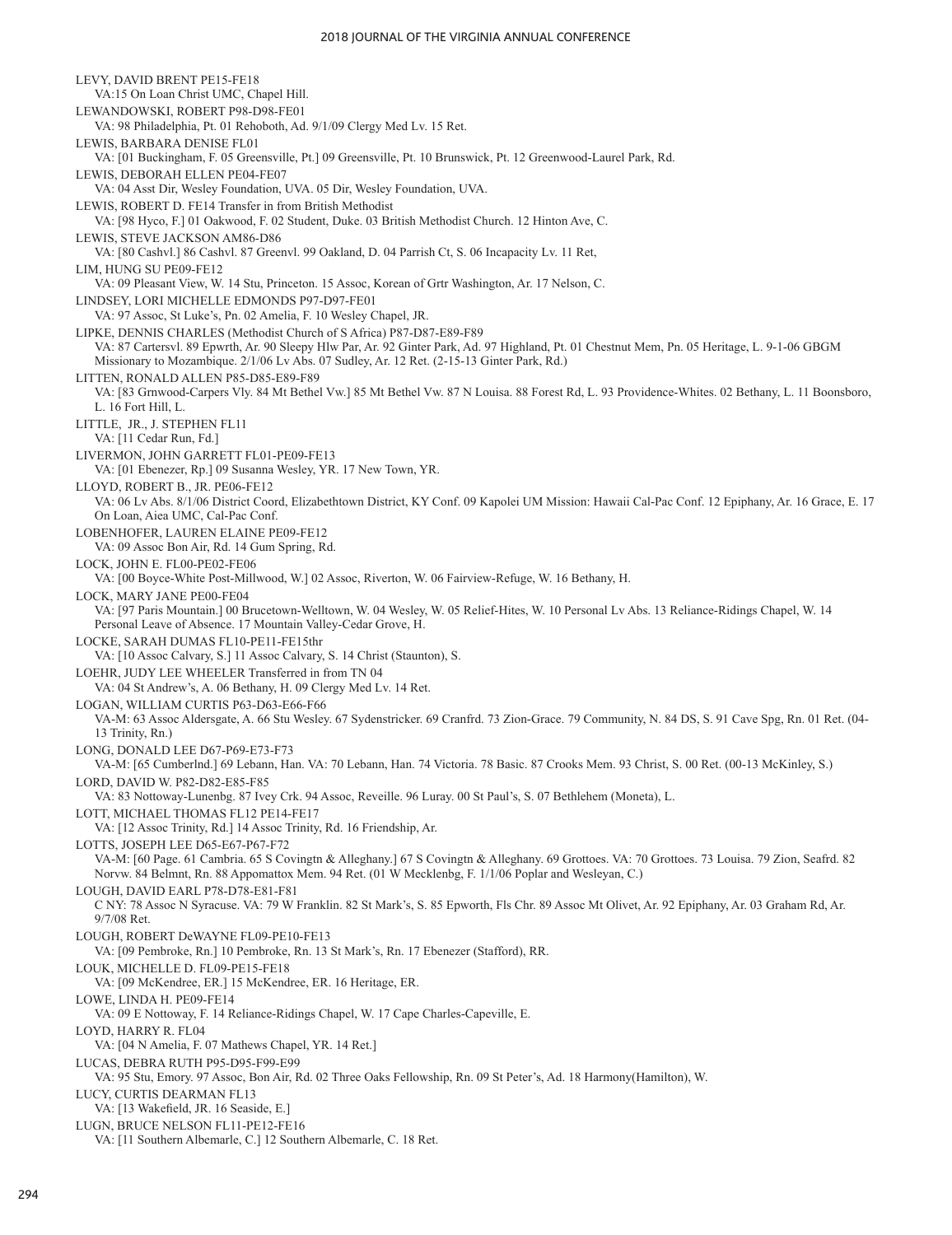LUKER, MAURICE SYLVESTER, JR. P60-D60-E63-F63 LOUISVL: 60 In Sch. VA-M: 61 Assoc Lakeside. 62 Stu Drew. 66 Prof Emory & Henry Clg. VA: 70 Prof of Religion, Emory & Henry Clg. 04 Ret. LUTZ, ELIZABETH ANN GROUPIÉ PE06-FE10 VA: 07 Assoc Chestnut Mem, Pn. 09 Cape Charles-Capeville, E. 17 First (Newport News), YR. LUTZ, TOBIAS FL15 VA: [15 Concord-Mt Pleasant Co-op Par, D.] LYLE, MICHAEL LEROY P84-D84-E88-F88 VA: [82 Ebenezer, W.] 84 Ebenezer, W. 85 Assoc Braddock St. 88 Madisn. 93 Fincastle, Rn. 01 Greene Mem, Rn. 05 Washington St, A. 15 Ret. LYNCH, HERSCHEL JACKSON P58-D59-E61-F61 VA-M: 58 In Sch. 59 Burke-Vale. 60 Vale. 61 Ephiphany. 68 St Paul's, N. VA: 70 Sab. 71 Christ, NN. 74 Wesley, Hamp. 81 Crooks Mem. 87 St Mark's, Hamp. 91 Morrisn, Pn. 96 Ret. MAAS, ROBERT E. AM97-RA02 VA: [90 Bethesda. 94 Ephesus. 95 Hebron.] 97 Charlotte, F. 98 Bath, S. 01 Potts Vly, S. 02 Ret. (03 Marvin, S.) MacNICOLL, DONALD CLAYBORN P98-D98-E00 VA: 98 Assoc, Blacksburg, Rn. 05 Lv Abs. 06 Campus Min, Community College Ministries. 10 Ret. MADDOX, JAMES ROGER P76-D76-E81-F81 VA: [74 Melfa.] 76 Melfa. 79 Atlantic-New Chr. 83 Ebenezer, Ad. 84 Beulah-St Paul. 89 Hot Spgs. 91 Blandfrd, Pt. 97 Wesley Mem, D. 03 Colonial Bch, Rp. 07 Colonial Beach, Ad. 08 St John's, N. 11 Ret. (12-13 Hallwood, E.) MADDREY, THOMAS DeFORD P82-D82-F84-E84 VA: [81 Mt Pleasant, H.] 82 Mt Pleasant, H. 83 Madisn. 88 Locust Grv, Salem. 6/19/91 Crozet, C. 97 Lynnhaven, N. 07 Ret. MAGRUDER, DAVID CHRISTIAN PE10-FE17 VA: 10 W Mathews, YR. 14 Zion, YR. MAHAFFEY, JAMES LAWRENCE D69-P86-E74-F74 VA-M: 69 Stu Yale. VA: 70 Stu Yale. 71 Stu Oxfrd, Eng. 11-15-72 Prt Republic. 78 Withdrew. [84 Salem, N.] 86 Reentered, Salem, N. 87 Full Membership Restored. 94 Foundry. 98 Dayton, H. 03 Larchmont, N. 07 Cherrydale, Ar. 11 Sunset Dr (Broadway), H. 12 Ret. MALLARY, BRIAN R. FL17 VA: [1-1-16 Crawford, JR. 7-1-16 Philadephia, JR.] MALLOY, KATHERINE ANN PD17 VA: 17 Exec Asst to Dean & Pres VA Theol Sem. MANN, LARRY FREDERICK D72-AM84 KY: [68 Pleasant Vly. 70 Floyd Co Circ. 71 E Fork. 72 Manchester. VA: [74 W Buckingham. 78 E Franklin.] 84 E Franklin. 85 Pr Edward. 91 Belvw, Rn. 96 S Franklin. 04 Oakland, D. 11 Appomattox Circuit, L. 18 Ret. MANNER, DAVID EUGENE, JR. P74-D74-F78-E78 E OH: 74 Stu. 76 Williamsfld. 80 Assoc Mayfld. VA: 85 Wesley, Hamp. 91 Berryman, Rd. 94 Franconia, A. 04 Herndon. 08 Incapacity Leave. 10 Ret. MANNER, SARA LONG P75-D75-F78-E78 E OH: 75 Stu. 76 Dorset. 80 Assoc Mayfld. VA: 85 Lv Abs. 86 Assoc Warwick Mem. 91 Christ, Rd. 94 Beverley Hls, A. 16 Ret. MANNING, MICHELE PD04-FD07 VA: 04 Min of Older Adult Ministries, Fairlington, A. 12 Ret. MARION, DEBORAH ANN P82-D82-E85-F85 VA: 82 Stu Wesley. 83 Assoc Grace, A. 89 Shady Grove, Rd. 93 Admin in Training, VUMH, Inc, Rd. 95 Asst Admin, VUMH, Inc. 96 Zion, C. 97 Middlesex, Rp. 3/1/04 Kilmarnock. 13 Bethany (Gloucester Point), YR. 17 Ret. MARKHAM, TALMADGE THOMAS, JR. P70-D70-E74-F74 VA-M: [64 Mtn Chpl & Wesley. 65 Ivy Crk. 69 Boydtn. VA: 70 Boydtn. 72 Whaleyvl-Somertn. 76 Assoc Greene Mem. 79 Sterling. 87 Drumfries. 91 Chamberlayne Hts. 94 Charity, N. 98 Ret. MARKS, MILTON EARL P72-D72-E76-F76 VA: 72 Stu Wesley. 74 Assoc Westhamptn. 76 Assoc Bon Air. 79 White Stone. 83 W End, Pr. 87 Old Bridge, A. 91 S Hl. 94 Evangelical. 00 Christ, S.04 Main St (Bedford). 08 Community, N. 11 Raleigh Ct, Rn. 15. Ret. (Crockett Springs, Rn.) MARSH, CORINNE A. P95-D95-E00 VA: [89 Phenix. 92 Annex-Harristn, H.] 95 Annex-Harristn. 98 Providence, D. 02 Mt Clinton, H. 04 Pleasant Hill, D. 06 Ret. MARSHALL, BETTY D. FL08 VA: [08 Basset Mem, D. 10 Ret. (Drummondtown, E. 1-1-15 James River, F.] MARSHALL, MARY LONG FL06 VA: [06 Trinity Cir, Pr. 10 Ret. 13 John Wesley, W.] MARTIN, CANDACE LYNN PE00-FE03 VA: 00 Assoc, Messiah, A. 06 Cedar Run, A. 07 Charles Wesley, Ar. 14 Assoc Crossroads, Ar. 15 First (Hampton), YR. MARTIN, EDWARD SWINDELL, JR. P83-D83-F85-E85 VA: [82 Sandbrg Bch.] 83 Sandbrg Bch. 96 Lv Abs. 99 Ginter Park, Ad. 09 Francis Asbury, ER. MARTIN, JOHN ARTHUR, SR. P96-D96-FE04 VA: [91 Payneton-Siloam.] 96 Payneton-Siloam. 97 Zion, Ad. 1/1/99 Monumental, Emporia. 04 Bermuda Hundred. 06 Powhatan, F. 07 Lane Mem, L. 09 Incapacity Lv. 13 Rectortown, W. 14 Clergy Medical Leave. MARTIN, JOHN TRENTON, JR. P71-D71-E74-F74 VA: 70 Halifax. 74 Sydenstricker. 82 Granbery Mem. 87 Epworth, N. 89 Williamsbg. 93 Grace, A. 00 Annandale, A. 05 DS, Pt. 11 Ret. (11 Bethel [Woodbridge]. 13-15 Boyce-Millwood-White Post, W.) MARTIN, LOUIS ARTHUR P78-D78-E80-F80 PN: [76 Still Pond-Betterton-Lynch. 79 Choptank Charge.] 82 Allen Charge. 85 Christ-Mt. Hermon. VA: 88 Atlantic-New Church. 92 Caprn, Pr. 96 Oakland, D. 98 Colonial Beach, Rp. 03 Chesapeake Ave, N. 08 Ret. MARTIN, PAUL DOUGLAS P77-D77-E79-F79 VA: [76 Mtn Vly.] 77 Mtn Vly. 78 Assoc Ginter Pk. 80 Round Hl. 86 Gordonsvl. 89 St Mark's, Ar. 91 Wesley, W. 95 White Stone. 99 Main Street, F. 04 Luray, H. 11 Strasburg, H. 14 Ret. MARTIN, RICHARD KELLY P54-D55-E59-F59 VA-M: [53 Timberlk.] 54 Stu Duke. 58 Charles Wesley. 62 Chap Army. VA: 70 Chap Army. 87 Ret.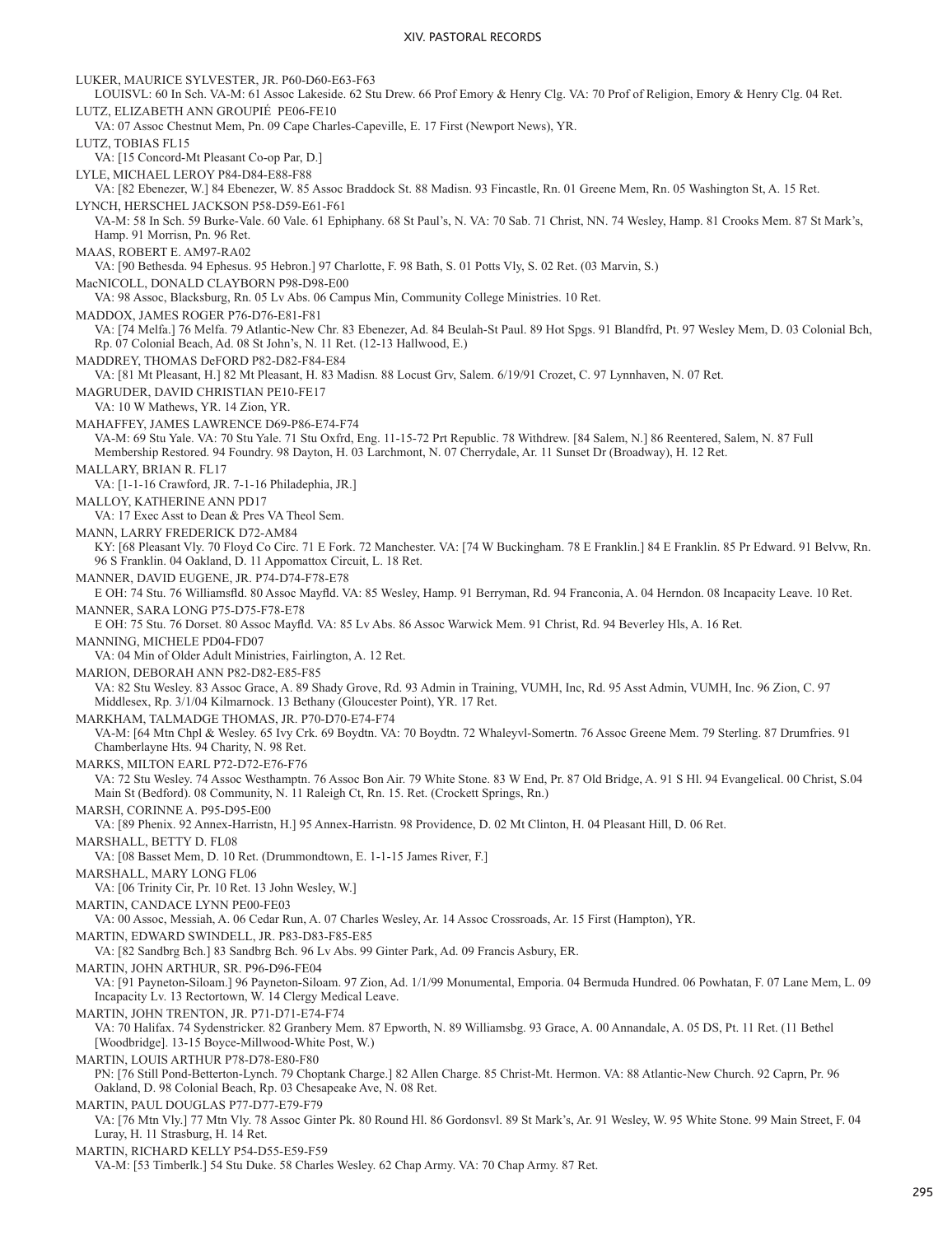MARTIN, WILLIAM A. FM VA: 94 American Red Cross. 97 Ret. MARVEL, FRED GARY P90-D90-E92-F92 VA: 90 Trinity, E. 92 Chase Cy, Centenary, F. 94 Sharon-Mt Carmel. 95 Craddockville-Belle Haven. 97 Prices Fork, Rn. 00 Batesville, C. 03 Mt Tabor, H. 05 Rockingham Ct, Rn. 08 Shady Grove-Olivet, Ad. 12 Richmond, Fd. 5-14-15 Administrative Loc. MATEER, RONALD WILLIAM P71-D71-E75-F75 C PA: 71 In Sch. VA: 72 Stu United. 73 Wayne Hls-Oak Hl. 78 Halifax. 83 Fincastle. 9-1-89 St Lukes, D. 00 First, Martinsvl. 12 Ret. MATTHEWS, MICHELLE LEIGH PE15 VA: 15 Assoc Aldersgate, A. MAUGHLIN, JOANNE FD97 VA: 97 Dulin, Ar. 02 Ret. MAXWELL, MICHAEL THOMAS PE00-FE03 VA: 00 Mt Hermon, L. 05 Assoc Floris, Ar. 08 New Life, Rd. MAY, RACHEL GENE FL09-PE10-FE13 VA: [09 Assoc Peakland, L.] 10 Assoc Peakland, L. 12 Boulevard, Rd. MAYS, ANITA E. FL13 PE14-FE17 VA: [11 Chap, The Hermitage. 13 Assoc Mt Pisgah, Rd.] 14 Assoc Mt Pisgah. 17 Ivey Mem, JR. MAYTON, MICHEL QUINN FL01-PE02-FE06 VA: [01 New Kent, Pn.] 02 New Kent, Pn. 07 Wesley, W. 14 Macedonia, W. MAYTON, WILFRED MORTON P59-D59-E62-F62 VA-M: [56 Assoc Montgomery Par. 57 Stu Candler.] 59 Stu Candler. 60 Charlotte. 65 LaCrosse. 68 Stokeslnd. 71 Crooks Mem. 79 Asbury, S Rd. 82 Woodlawn, Rn. 86 Deep Crk. 91 Trinity, Pr. 94 DS, E. 97 Main St, S. 03 Ret. McADEN, ROBINSON HICKS P54-D54-E56-F56 VA-M: [52 Mineral.] 54 Stu Candler. 56 Miss S America. BOLIVIA: 59 Miss Bolivia. VA-M: 67 Grnwood. VA: 70 Grnwood. 72 Cave Spg. 80 Main St, Wayn. 82 First, C. 87 DS, Ar. 92 Aldersgate, A. 97 DS, D. 02 Ret. McALLISTER-WILSON, DAVID FRED P88-D88-E93-F93 VA: 88 Staff Wesley Sem. 90 VP Wesley Sem. 01 Ex VP, Wesley Sem. 02 Pres, Wesley Sem. McALLISTER-WILSON, DREMA MAE P86-D86-F88-E88 VA: 86 Chap VUMH, Inc., A. 88 Assoc Fairlingtn. 97 Fairlingtn. 04 Chapel Elder, Wesley Seminary. 08 Chaplain, Community Hospice of Washington. 8/23/10 Minister of Congregational Care, Metropolitan Mem UMC, B-W Conf. 18 Ret. McCALLUM, DARRYL W. FL13 VA: [13 Assoc, Blacksburg, Rn. 16 Not Appointed.] McCASLIN, HENRY HARRIS, JR. FL07 VA: [02 Grace (Hartwood), Ad. 10 Ret.] McCAULEY, JOSHUA ADAM FL17 VA: [17 Assoc Duncan Mem, Rd.] McCLAIN, LESLIE BRYAN P92-D92-E95-F95 VA: 92 Sussex, Pt. 95 Assoc, Williamsburg, Pn. 97 Jeffersonton-Culpeper Cir, C. 01 Bethel-Emmanuel, Rp. 04 Chaplain, US Air Force. 08 White Stone, Fd. McCLUNG, WILLIAM PE00-FE04 VA: 00 Pembroke, Rn. 04 Ghent, N. 13 Salem, ER. 18 Courtland, JR. McDONALD, JAMES FLOURNOY P59-D59-E63-F63 VA-M: [57 Assoc Centenary, Rd.] 59 Stu Duke. 61 Beech Grv. 65 Beech Grv-St Matthew. 66 St Matthew, pr. 68 Dir Wesley Fn, UVA. VA: 70 Campus Min UVA. 88 Gen Min Va Council of Churches. 00 Ret. McDONALD-WALKER, JEAN GRAVES P94-D94-E98-F98 VA: 94 Stu, Wesley. 96 Assoc, Community, N. 99 Arlington Temple, Ar. 04 Market St, W. 08 Ret. McDOWELL, JAMES RICHARD P78-D78-E80-F80 VA: 78 Stu Candler. 79 Prince Edward. 82 Stanleytwn. 88 Franklin Cty. 94 Asbury Mem, D. 96 Brosville. 99 Rodes, C. 14 Relief-Hites, W. 17 Reliance-Ridings Chpl, W. McGARR, L. RAYMOND FL98-PM01-FE07 VA: [00 Boykins, Pr.] 01 Boykins, Pr. 03 Shady Grove, F. 08 Epworth, E. 13 Wesley (Colonial Heights), JR. McGEHEE, LISA MYERS PD10 VA: 10 Min of Discipleship & Communications, Good Shepherd, Rd. McGLONE, JAMES BENSON PE14-FE18 VA: 14 Assoc, Virginia Beach, ER. 17 Assoc Bristow Campus, Gainesville, A. McGLOTHIN, JAKE J. FL18 VA: [18 Assoc Floris, Ar.] McHOSE, CHARLES J. (05 Transferred in from Holston Conf) FE VA: 05 Assoc St Paul (Christiansburg), Rn. 06 Ret. (10-13 Shackelfords Chapel, YR.) McINTYRE, ROBERT LESLIE D57-E59-AM68 W NY: [56 Pendletn Ctr. 59 Lockprt Clintn St. 63 Buffalo Calvary. 65 Tonawanda.[ 68 Hornell Spencer. 72 Belfast-Oramel. 74 Incapacity Lv. 76 Supn. 77 Lv Abs. VA: 78 King William. 80 William Watters. 1-1-82 Lv Abs. 82 Ret. McKENNEY, WILLIAM R. 'MAC' FL18 VA: [18 Assoc Good Shepherd, A.] McKINLEY, NEAL D. FL95 VA: [95 Dir, Sr Adult Emphasis, Ar. 99 Bruen Chapel, Ar. 05 Ret.] McLAIN, CHRISTINA ROSS FL01-PE02-FE05 VA: [01 Burnt Factory, W.] 02 Burnt Factory, W. 06 Family Lv. 07 Assoc Francis Asbury, N. 08 Mt Moriah, C. 11 Assoc Blacksburg, Rn. 17 Shady Grove (Short Pump), Rd. McLAUGHLIN, NEIL W. FL14 VA: [14 Byrd Chapel, C.]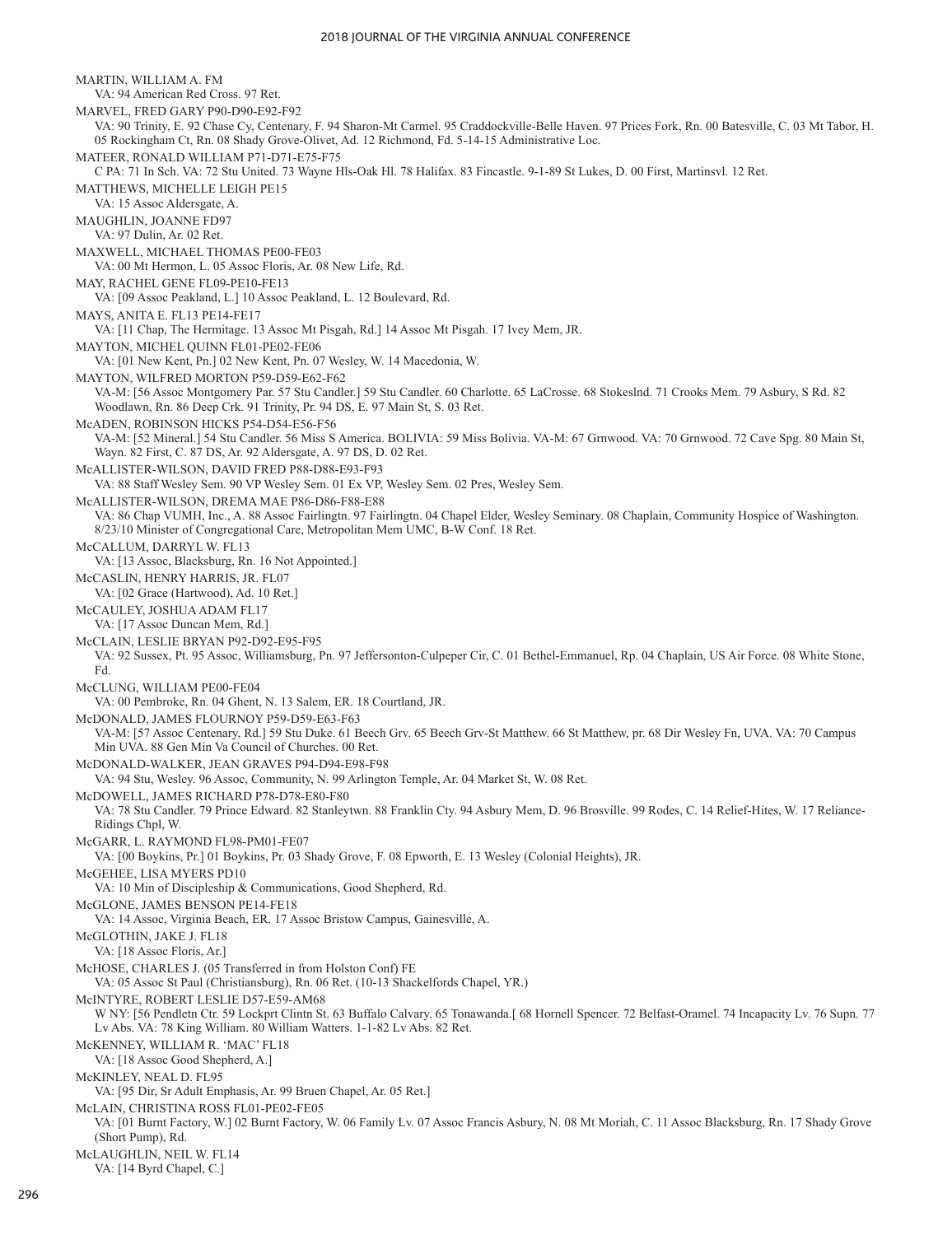McMAHAN, WILLIAM FRANKLIN P65-D65-E69-F69 VA-M: 65 Stu Duke. 66 Benns. 69 Caprn. VA: 70 Caprn. 72 Trinity, Poquosn. 74 Locust Grv. 80 Taberncle, N. 84 Andrew Chpl-Edgewtr. 88 Cedar Run. 95 Cranford, A. 99 Ret. (04 Locust Gr, Rn.) McMILLEN, J. RANDALL P91-D91-E93-D93 VA: 91 Waverly. 95 Messiah, A. 00 Oak Grove, N. 12 Courthouse Community, ER. 16 Bonsack, Rn. McMILLEN, SANDRA ANN P87-D87-E90-F90 VA: 87 Stu UTS. 88 Trinity, Pt. 90 Carsn, Pt. 95 Monroe, C. 00 Park View, L. 1/1/04 Cherryvale, S. 06 Nokesville, A. 11 Fincastle, Rn. 8/1/14 Boydton, F. 17 Ret. McMILLION, STEVEN EDWARD P93-D93-E97-F97 VA: [88 McDowell.] 93 Blue Ridge, H. 96 Mountain Valley, H. 99 Nelson, C. 02 Lv Abs. 03 Singers Glen, H. 1/1/07 Dir, Camp Alta Mons. 08 Edinburg, H. 12 Central (Staunton), S. 13 Clover Hill, H. 15 Lebanon (Dinwiddie), JR. McMULLEN, BRADLEY ADAM PE06-FE09 VA: 06 Assoc Mt Olivet, Ar. 09 Bethany, H. 16 Timberlake, L. McMULLEN, KEVIN DOUGLAS FL18 VA: [18 Mt Tabor, H.] McNABB, MEREDITH LEIGH PE07-FE10 VA: 07 Assoc Grace (Manassas), A. 14 Dir, Center for Clergy Excellence. McPHAIL, SAM EVERETTE P89-D89-E91-F91 VA: 89 Prices Frk. 93 Belmont, Rn. 02 Trinity (Newport News), Pn. 11 Ret. McROBERTS, TERESA KANNAN PE07-FE10 VA: 07 Assoc Trinity, Rd. 12 Assoc Shady Grove (Short Pump), Rd. 14 Skipwith, Rd. 16 Personal Lv of Abs. 17 Jubilee Ministries LLC. 10-1-17 Administrative Location. McWILLIAMS, DAVID R. PE16 VA: Del Ray, A. McWILLIAMS, JOSEPH CLIFTON, JR. P66-D66-E68-F68 MS: 66 In Sch. VA-M: 67 St Paul-Mt Vernn. VA: 70 St Paul-Mt Vernn. 71 Ex Dir Wm Byrd Comm House. 12/31/04 Ret. MEADOWS, PATRICIA MAE P92-D92-E96-F96 VA: 92 Crimora-Mt Bethelm, H. 94 Charlotte, F. 95 W Hanover, Ad. 97 New Bethel-Motley, L. 99 Mountain Valley, H. 05 Petersburg Cooperative Parish, Pt. 06 Franklin, D. 08 St John's, S. 13 Ret. MEADOWS, SYLVIA SHEPARD P98-D98-FE01 VA: [92 Asst, Farmville.] 98 Assoc, Farmville, F. 99 Crenshaw, F. 07 Farmville, F. 13 Chester, JR. 18 DS, JR. MEARS, CHARLENE I. LANDES FD00-FL01 VA: 00 Min of Prog, Main St, Bedford. 01 Fellowship-Linvl-Edom, H. 08 St James, H. 13 Ret. MEEK, CALVIN EUGENE P72-D72-E75-F75 VA: 72 Stu Candler. 74 N Franklin. 79 Assoc Mtnsvl: First. 81 Bethel-St Matthew. 85 Marshall. 91 Sudley, Ar. 98 Francis Asbury, N. 05 Oaklette, N. 11 Trinity (Poquoson), YR. 12 Ret. MEISENHELTER, MATTHEW Transfer in from CPA 7/1/09 PE09-FE10 VA: 09 Assoc Manassas St Thomas, A. 10 Spirit & Life, A. 17 Community (Va Bch), ER. MEISER, JR., RICHARD LEE FL97-PE06-FE11 VA: [97-2002 Boydton, F.] 2003 No Apt. 05 Dir Wesley Foundation, Longwood, Hampden-Sydney. 18 Main Street (Suffolk), JR. MELESTER, CLYDE STEVEN FL05-AM15 VA: [05 Assoc First, W. 06 Burnt Factory, W.] 15 Burnt Factory, W. MELSON, JAMES MICHAEL P81-D81-F84-E84 S NJ: 81 Stu. VA: 82 Assoc Centenary, Rd. 86 Epworth, E. 90 Crossman, Ar. 97 Christ/Crossman, Ar. 01 The Cornelius Corp; Assoc Crossroads, Ar. 08 The Cornelius Corps. 15 Ret. MERCER, JENNIFER FL14 VA: [14 Kecoughtan, YR. 16 Memorial, YR.] MERCER, THOMAS LEE P79-D79-F82-E82 VA: 79 Stu Duke. 80 Mt Pleasant, N. 86 Park Vw, L. 89 Hickory, N. MERIWETHER, GORDON K. FL12 VA: [12 Greene, C. 15 West Point, YR.] MERTINS, TAYLOR CHRISTIAN PE13-FE16 VA: 13 St John's (Staunton), S. 17 Cokesbury, A. MEYERS, LISA S. FL14 VA: [14 Burkeville, F.] MICHALIDES, ROBERT FL17 VA: [17 Assoc Heritage.] MICHELI, JASON FL03-PE05-FE07 VA: [03 St John's (Buena Vista), S.] 05 Assoc Aldersgate, A. 15 Clergy Medical Lv. 16 Assoc, Aldersgate, A. 18 Annandale, A. MICHIE-BENT, SUSAN LOUISE P87-D87-E92-F92 VA: 87 Arcola-Ryan. 89 Assoc, Lovettsvl. 90 Dist Coord Revit & Evan, W & H. 97 Columbia Furnace-Union Forge, H. 07 Ret. MICKLE, JEFFREY PAUL P78-D78-F83-E83 W PA: 78 In Sch. VA: 81 Shenandoah. 83 Assoc Aldersgate, A. 88 Resurrection, N. 94 Belmont, Rd. 07 St Stephen's, A. 14 DS, A. MILLER, GARY C. FL AM00 VA: 88 [St Johns-Altantic.] 00 St Johns (Atlantic), E. MILLER, GERALD MOWERY P67-D67-E70-F70-FL95 VA: 67 Ladysmith-Wrights Ch. 69 Stu. 70 Huguenot, Rd. 77 Kilmarnock. 81 Vienna-Epiphany. 82 Epiphany. 86 St Mark's. 10/1/86 Credentials Surrendered [95 Readmit, Trinity, Pt.] 01 Ret. (01 Woods, Pt. 06-13 Trinity (Petersbur), JR.) MILLER, MARK ALLEN P84-D84-E88-F88

VA: 84 Stu Wesley. 85 Assoc Epworth, N. 87 Beech Grv-Bethel. 89 Emmanuel, W. 93 Assoc Messiah, A. 95 Ebenezer (Stafford), Fd. 17 Va Bech, ER.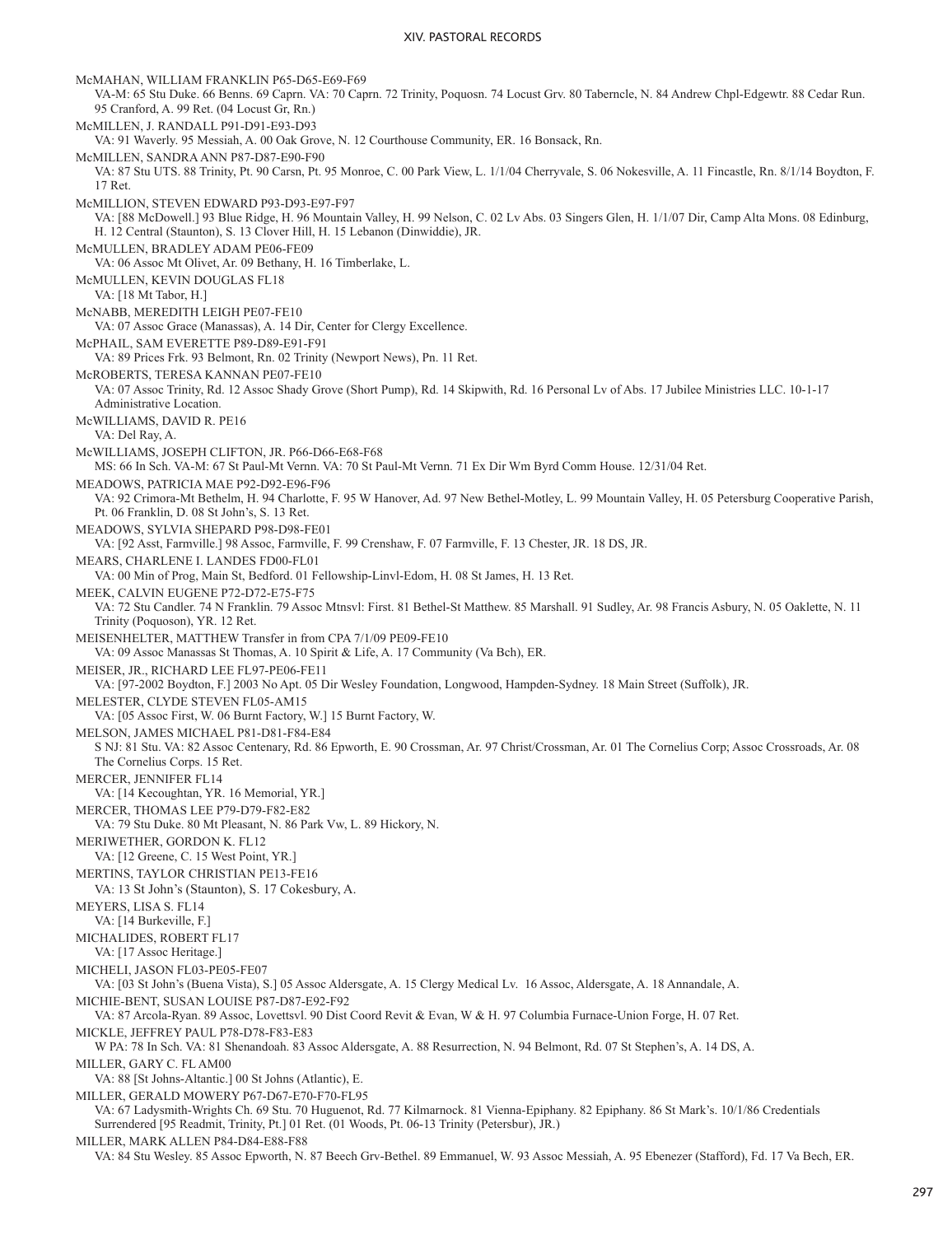MILLER, ROY LESLIE P67-D67-E70-F70 VA-M: [64 N Brunswick.] 67 N Brunswick. 68 Woods-Wesley Chpl. VA: 70 Woods-Wesley Chpl. 72 Crewe. 77 Central, Cliftn Frg. 84 Bedfrd: Main St. 88 Morrisn. 91 Wesley, A. 95 First, NN. 99 Ret. (02 Boones Mill, Rn.) MILLS, C. RALPH FD04 VA: 04 Organist/Choir Dir, First, C. 11/1/08 Ret. MILLS, HALEY ELIZABETH FL14 VA: [14 Pleasant View, W.] MILLS, RONALD VERNON P88-D88-E92-F92 VA: 88 Swansnvl. 91 Providence, D. 95 Ridgeway, D. 00 Ivy Creek, C. 04 Riverton, W. 08 Ret. MILNER, MARY HELENE P88-D88-E90-F90 VA: 88 Assoc Wesley, Vienna. 90 Trinity, C. 92 Assoc St Stephen's, A. 98 Lv Abs. 99 Fam Lv. 04 Assoc, Rising Hope. 06 Lv Abs. 11 Honorable Location. MILSTEAD, GARY WAYNE P83-D83-F86-E86 VA: 83 Stu Wesley. 84 Assoc Good Shepherd, A. 87 Partlow: Rehoboth. 89 Mineral. 92 Highlnd, D. 00 Danville Coop Par, D. 03 Main St, Waynesboro, S. 9/1/06 Clergy Med Lv. MIN, KWONG HONG 'MOSES' PE14 VA: 14 Northumberland, Fd. 17 Va Korean, ER. MINER, BARBARA F. FL06 VA: [06 Assoc Floris, Ar.] MINNICK, CARLTON PRINTESS, JR. P54-D55-F56-E57 VA-M: [51 Mt Airy.] 54 Goochlnd. 58 St James, Ferrum. 63 Westhamptn. 67 Williamsbg. VA: 70 Williamsbg. 73 Mt Olivet, Ar. 78 DS, A. 9-1-80 Bishop, Miss Conf. 84 Bishop, NC. 96 Ret. MINNICK, JACK ASHLIN P54-D54-E58-F58 VA-M: 54 Stu Candler. 56 Campbell. 59 Hurt. 61 Assoc Reveille. 64 Bethany, Purcellvl. 67 Warrentn. VA: 70 Warrentn. 74 Huntingtn Ct. 80 Cave Spg. 87 Blacksbg. 92 DS, W. 98 Ret. MINOR, REBECCA LYNN DISNEY FL06-PE07-FE11 VA: [06 Andrew Chapel-Edgewater, Rp.] 07 Andrew Chapel-Edgewater, Rp. 11 Heathsville, Fd. MINTER, BARBARA JEAN ALLOWAY P84-D84-E88-F88 W PA: 84 Stu. VA: 86 Linden. 90 Orlean-Wesley Chpl. 97 Ret. (00 St Mark's, W.) MIRANDA, EDGAR Transfer in from WNY 7/1/09 FE VA: 09 St Luke's Ar. 12 Elementary Principal, Anglo-American School, Sofia, Bulgaria. 15 Friendship, Ar. 16 Ret. MISIASZEK, MARIE ELIZABETH FL17 VA: [17 Assoc Woodlake, Rd.] MITCHELL, BASS MICHAEL EP01-FE03 (Ordination Recognized) VA: [94 Ashwood.] 01 Transfrd in from Free Will Baptist. 01 Hot Spgs, S. 04 Ivy Creek, C. 07 Epiphany, A. 12 Sudley, A. 15 First, Rn. 17 Manor Mem, H. MITCHELL, W. DOUGLAS FL10 VA: [10 Collierstown, S. 13 Buchanan, Rn.] MOFFITT, JESSE MORGAN FL17 VA: [17 Assoc Thrasher Mem, Rn.] MONEY, PATRICIA SUFFICOOL FL06-PE07-FE15 VA: [06 St John's D.] 07 St John's D. 08 Stu, Riverside Medical Ctr. 10 Family Lv Abs. 12 Cheriton, E. 14 Assoc Haygood, ER. 16 On Loan: Jason Lee Mem UMC, Oregon-Idaho. MONGE, KATHLEEN MARY RITZ P86-D86-E90-F90 VA: [85 White Post.] 86 White Post. 92 Burnt Factory, W. 97 Dunn Loring, Ar. 04 Remington, A. 05 Miles Mem, N. 10 Fairview, D. 16 Ret. MONROE, LINDA PE05-FE07 VA: 05 Assoc St Matthew's, A. 11 Buckhall, A. MONTGOMERY, MARK FE14 VA: 14 Min Dir of United College Ministries in NoVa. 15 Assoc Ebenezer (Stafford), Fd. MONTGOMERY, NORWOOD POWELL P57-D57-E61-F61 VA-M: 57 In Sch. WNC: 59 Mineral Spgs. VA-M: 61 Hurt. 63 Assoc Ft Hl. 65 Nvw. 66 Toana. VA: 70 St Luke's, Yktwn. 84 Wesley, Pt. 02 Ret. MONTGOMERY, WILLIAM BRUCE, II P96-D96-F99-E99 VA: 96 Assoc, Heritage, L. 97 Zion, C. 04 Trinity, Pr. 11 Heritage, L. 16 Centreville, Ar. MOON, HYUNG IL FL03-PE05-FE08 VA: [03 Assoc, Korean of Gtr Washingtn, Ar.] 05 Assoc, Korean of Gtr Washingtn, Ar 07 Prince Edward, F. 10 Epworth, N. 11 Urbanna, YR. 17 Susanna Wesley, YR. MOON, PETER M. P91-D91-E93-F93 VA: [90 Wistar Hts.] 91 Staples Mill Par. 93 Assoc Fairfax, A. 97 Farmville. 02 Woodlake, Rd. 15 DS, Rd. MOORE, CHARLES NORMAN P77-D77-F82-E82 VA: 77 McDowell. 80 Mt Zion, S. 82 Cedar Run, A. 88 Christ, Covingtn. 90 Glovier Mem, S. 94 Salem, N. 06 Woodstock, W. 09 Crooks Mem, Pn. 13 Ret. (14-15 Rectortown, W.) MOORE, EDNA F. PE05-FE08 VA: 05 Melrose, Rp. 10 Marshall, W. 13 Marshall-Middleburg, W. 14 Ret. MOORE, JENNIFER VESTAL FL08 VA: 08 Church Relations Dir, Society of St Andrew. 11-1-13 S Brunswick, F. 15 Bethany (Campbell), L. & Randolph Clg. MOORE, KEITH DONALD P89-D89-E92-F92 VA: [84 W Buckingham. 86 Sharn-Mt Carmel.] 89 Sharn-Mt Carmel. 90 Shady Grv, F. 94 Jamieson Mem (Clarksvl). 99 Wesley Mem, N. 01 Providence, Pn. 06 Trinity, S. 07 Providence, Ad. 13 Beeach Grove, ER. MOORE, LYNDA DENISE FL08 (Transfer in from Baptist) PE09-FE14

VA: [07 Assoc, Ramsey Mem, Rd.] 09 Cheriton, E. 12 West End, ER. 18 Crossroads, ER.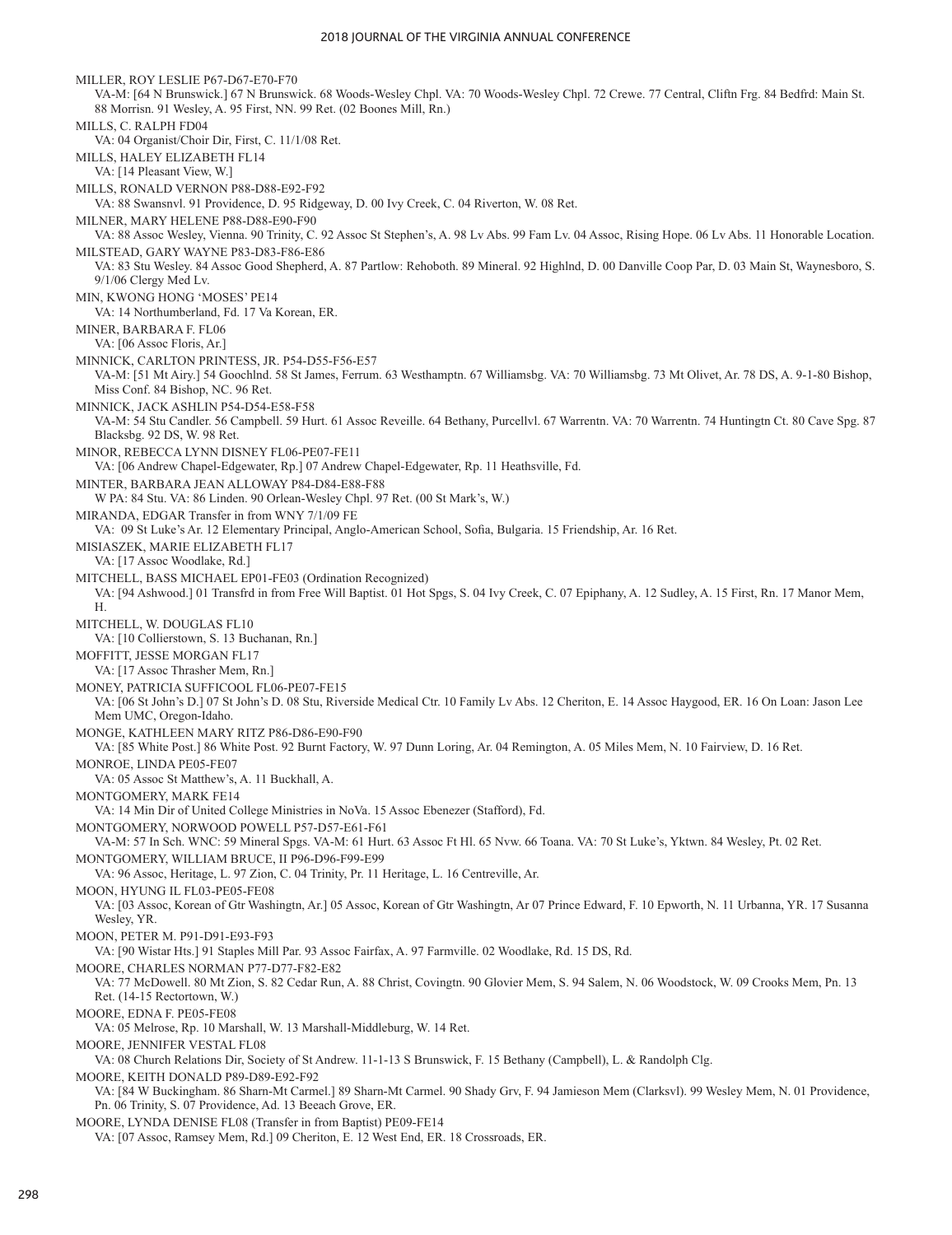MOORE, ROBERT P64-D66-E68-F68 VA-M: [58 Rklnd-Community. 60 Gainesboro.] 64 Gainesboro. 65 Toms Brk. VA: 70 Providence-Woodlnd. 74 Fairvw, L. 78 Francis Asbury, Va Bch. 83 Clarendn. 90 Welbourne. 93 St Andrew's, N. 95 Ivey Mem, Pt. 00 Ret. (05-13 Bethel, W.) MOORE, WAYNE CARTWRIGHT FL83-P88-D88-E94-F94 VA: [83 Phenix. 86 Greene.] 88 Greene. 89 Mt Vernon. 91 Mt Moriah, C. 94 Bethlehem, C. 97 Grace, Rn. 99 Bethel-St. Matthew, Rp. 07 Fox Hill Central, YR. 14 Welltown, W. 15 Whitmell-St John's Co-op Par, D. MOORE-DIAMOND, EMILY A, FL10 PE14 VA: [10 Assoc River Road, Rd. 13 Warsaw, Fd.] 14 Warsaw, Fd. 17 CPE Mary Washington Hospital Fredericksburg. 18 Assoc Aldersgate, A. MOREFIELD, DAVID CLYDE P59-D59-E61-F61 VA-M: 59 W Mecklenbg. 61 Lunenbg. 65 Painter-Bethel. 69 Middlesex. VA: 70 Middlesex. 74 Mathews Chpl. 76 Kenbrg. 80 Rustbg. 85 Christ, Rd. 91 Lawrencevl. 96 Woods, Pt. 01 Ret. MORENO HOWARD, LEISA NICOLE FL18 VA: [18 Assoc St Matthew's , A.] MORGAN, LEWIS HUNTER P59-D59-E62-F62 VA-M: 59 Stu Duke. 62 Assoc Miles Mem. 64 Prtlock. 65 Assoc Spgfld. 68 Tabernacle, Poquosn. VA: 70 Tabernacle, Poquosn. 73 Grace, NN. 80 Trinity, A. 85 Community, N. 91 Larchmnt. 95 Ret. MORRIS, JUDY G. FL09 VA: [09 Mt Pleasant, C.] MORRIS, M. MOCHEL P78-D78-E81-F81 VA: 78 Stu Duke. 80 Burnt Factory. 84 Assoc Monumental. 87 St Luke's, N. 89 Co-Pastor, Grt Bridge. 92 Hillcrest, Ad. 99 Family Leave. 00 Interim Dir, Campus Min, Mary Wash Clg. 01 Christ Crossman, Ar. 17 Ret. (17-18 Antioch, RR.) MORRIS, ROBERT LEE, JR. (So Bapt) P71-F72 VA: [70 Brgwtr.] 71 Brgwtr. 75 First, Fx Hl. 80 Chesapke Ave. 84 Christ, N. 90 Woodstock, W. 92 Lower Ch, Rp. 97 Ret. (00 W Mathews, Rp. 07 Bethany (Reedville), Rp.) 08 Ret. MORRIS, RONALD KENT P78-D78-E81-F81 VA: 78 Stu Candler. 80 N Grdn. 84 Ivy Crk. 87 Bellvue, L. 93 Rustbg, L. 97 Lower Church, Rp. 00 Bonsack, Rn. 07 Cave Spring, Rn. 13 Lynnhaven, ER. 18 Ret. MORRISON, JOHN WESTFALL, JR. P62-D62-E65-F65 VA-M: [8-61 Orange Circ.] 62 Mineral. 66 Assoc First, C. 69 Wesley, Hamp. VA: 70 Wesley, Hamp. 74 Chap Army. 00 Ret. MORSE, CHRISTOPHER LUDWIG P60-D60-E63-F63 VA-M: 60 Stu Yale. 62 St Mark's, Hamp. 67 Stu UTS, NY. VA: 70 Stu UTS, NY. 71 Stu Duke. 72 Stu UTS, NY. 74 Prof UTS, NY. 06 Ret. MORTON, LYLE E. FE (08 Transfer in from Kentucky) VA: 07 Asbury (Christiansbg), Rn. 09 Woodlawn, A. 13 Woodlawn-Faith, A. 16 St Paul (Roanoke), Rn. MOTT, DONNA LEA SHUTES P97-D97-F99-E99 VA: [96 Corinth/St James.] 97 Orlean-Wesley Chapel, W. 99 West Buckingham, F. 00 Matoaca, Pt. 05 Carson, Pt. 08 Ret. (11 Salem, JR.) MOTTLEY, KEITH ALLEN P79-D79-F83-E83 VA: [77 W Mecklenbg.] 79 W Mecklenbg. 80 Glnwood. 85 Newprt-Mt Olivet. 88 St Matthias, Ad. 92 Gainesvl, Ar. 97 Dahlgren, Ad. 06 Manor Mem, H. 10 Beulah, Rd. 17 Ret. MOYER, HERBERT ABRAHAM P54-D54-E56-F56 VA-M: 54 Stu Drew. 55 St Mark's, Oak Hl. 59 Cokesbury, Woodbrg. 62 Monumental, Emporia. 66 Stanleytwn. 68 Commu nity, Va Bch. VA: 70 Community, Va Bch. 74 Bruen Chpl. 75 Morrisn. 83 Tabernacle, Poquosn. 85 Grt Brg. 89 Central, S. 93 Ret. MRINI, MARK A. FL03-FE07 VA: [03 Assoc, Washington St, A.] 07 Del Ray, A. 15 St Stephen's, A. MUCHA, DAVID RUSSELL P75-D75-F82-E82 VA: 75 Stu UTS, Rd. 1-1-78 Bethia. 79 Lv Abs. 80 St James, Rd. 83 Assoc Bon Air. 84 Market St, E. 87 Tabernacle, Ad. 9-1-78 Vol Term. 89 Trinity, Disputanta. 90 Restored FM, Trinity, Disputanta. 94 Fairvw, L. 97 St Mark's-Ebenezer, Rn. 05 Central, Salem. 10 Ret. (13-6/30/15 Crockett Springs, Rn.) MUFFLEY, CRAIG ALAN FL06-PE08-FE12 VA: [06 Assoc St Paul, A.] 08 Assoc St Paul, A. 11 Eastland-New Season, Fd. 13 Eastland, Fd. MULLANEY, FAHY G. P62-D62-F64-E64 W OH: 62 Stu. 63 Epworth. 64 N Hamptn. 70 Spgfld Inner Cy. 72 Spgfld Metro Min. 76 Exec Dir Offender Aid & Rst. VA: 86 Wesley Chpl-Binghams. 87 Lv Abs. 92 Ret. MULLEN, ALYCE BEVERLY MILLER P81-D81-E87-F87 VA: 81 Stu Wesley. 9-1-82 Assoc Clarendn. 87 St Andrew's, A. 98 Ret. MUNFORD, JETHRO WADE P63-D63-E65-F65 VA-M: 63 Stu Candler. 65 Dinwiddie. 69 Skipwith. VA: 70 Skipwith. 75 High St, Franklin. 79 Ar Frst. 84 Central, S. 89 Epworth, N. 92 Dulin, Ar. 00 Ret. MUNNIKHUYSEN, JOSHUA DAVID FL06 VA: [05 Epworth, D. 16 Victoria, F. 18 Trinity (Orange), C.] MURPHY, ALLAN THOMAS FL00 VA: [00 Brookneal, L. 06 Mt Hermon, L. 11 New Hope-Southall Mem, F.] MURPHY, ERVIN THOMAS, JR. P63-D63-E67-F67 VA-M: 63 Stu Duke. 65 Assoc Greene Mem. 67 St Mark's, Hamp. VA: 70 Otterbein, H. 74 River Rd. 79 Ft Hl. 85 DS, C. 89 Va Bch. 92 Asbury, H. 97 Fairfax, A. 02 Ret. (12-13 Port Republic, H. 14 New Hope, H. 16 Sunset Drive (Broadway), H.) MURPHY, PATRICIA ANN P95-D95-F99-E99 VA: [90 N Madisn. 94 Centenary, Pt.] 95 Centenary, Pt. 97 Concord, D. 98 Sherando, S. 01 Augusta Spgs, S. 1/1/01 Lv Abs. 07 Ret. NAMGUNG, YOSUB FL17-PE18 VA: [17 Bethel-St Matthew, YR.] 18 Bethel-St Matthew, YR. NASSEF, MARIANNE ELIZABETH KEHOE PE99-FE02 VA: 99 Orange Circuit, C. 02 Chaplain, US Air Force. NAVE, GARY KIRK P89-D89-E93-F93 VA: [86 Union.] 89 Union. 90 Gum Spg, Rd. 96 Stephen City, W. 04 River Road, Rd. 12 Braddock St, W.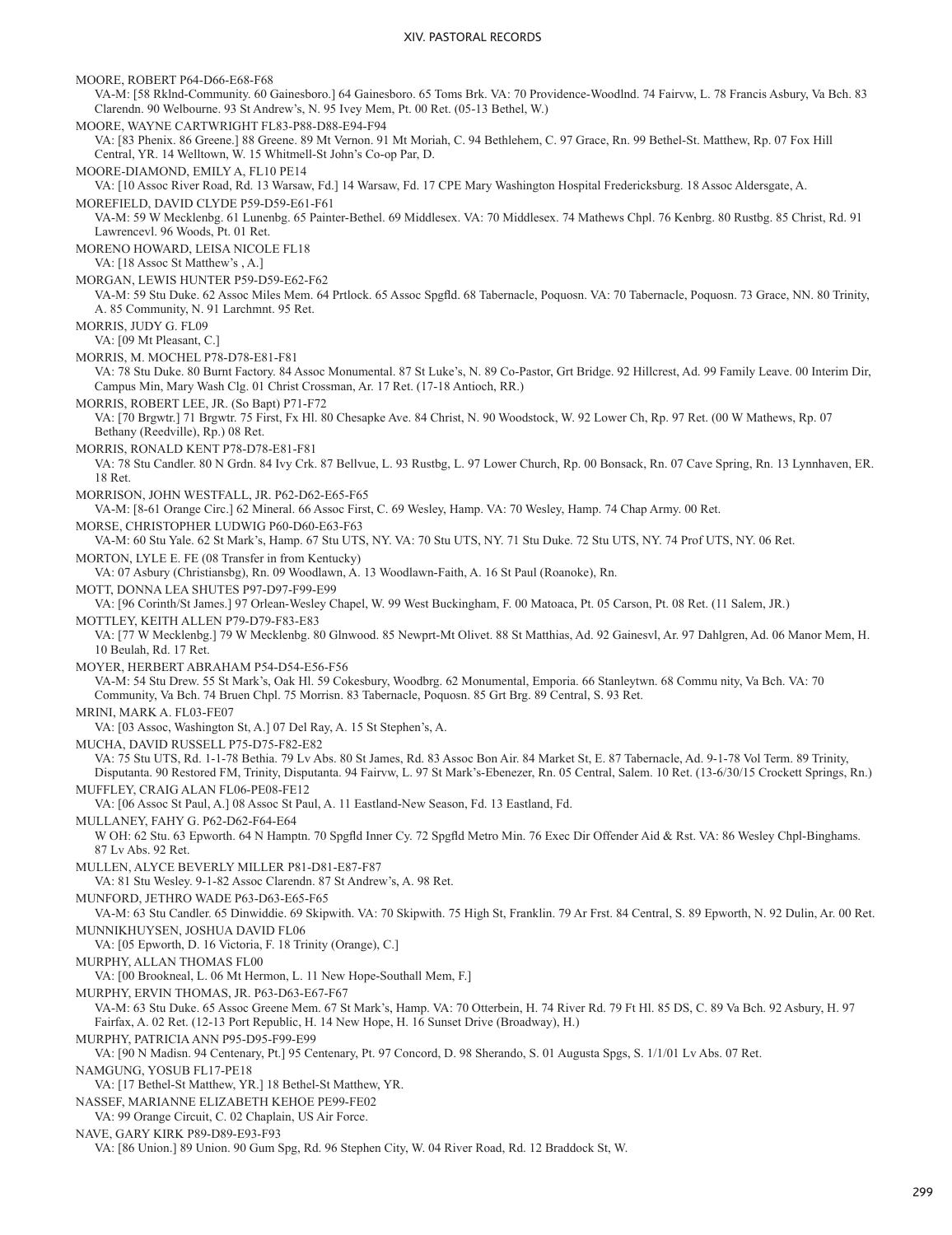NEAS, GEORGE BURNETTE P81-D81-F85-E85 VA: 80 N Frederick. 83 Assoc Va Bch. 85 Tappahannock Mem. 88 St Paul's, N. 90 Park Pl, N. 93 Crooks Mem, Pn. 96 Chestnut Hill, L. 97 Lv Abs. 98 Danville Coop Parish, D. 00 Sandbridge Community Chapel, N. 04 Lv Abs. 05 St George's, A. 07 Conf Dir of Stewardship. 08 Conf Dir of Stewardship & Assoc St Andrew's, N. 09 Centenary, Pr. 12 Ret. (14-2/1/15 Baylake, ER.) NEILSEN, PATRICIA L. FL02 VA: [02 W Mecklenbg, F. 07 No Appt. 08 Assoc Pamplin, F. 11 McKendree-Asbury, F. 13 Ret. (13 Cherry Hill, F.)] NELAN, BEVERLY FL03 VA: [03 Prince George, Pt. 12 Ret.] NELSON, CLYDE TERRENCE P76-D76-E81-F81 VA: 76 Stu Duke. 78 John Mann. 80 Co-pastor Highlnd Pk, Ad. 81 Assoc COM Dir Soc Min. 83 Asbury (Ch Hl) & Dir CHUM. 94 Galloway, Ar. 08 Market St, W. 13 Cokesbury, A. 17 Ret. NELSON, GRETCHEN O. SIMPSON P98-D98-E00 VA: 98 Beech Grove-Bethel, N. 02 Wesley Chapel, Pr. 09 St Mark's, Pt. 13 Petersburg Co-Op Parish, JR. 16 Wesley, YR. NELSON, MICHAEL LEE P95-D95-E00 VA: 95 Stu, Wesley. 96 Mt Pleasant, C. 00 Assoc, Fairlington, A. 06 Messiah, N. 10 First (Hampton), YR. 15 Pace Center at VCU. 16 St James, YR. NeSMITH, SAMUEL EVANS P59-D61-F61 NC-VA: 59 No Report. 60 In Sch. 61 Warren St, Greensboro & Conf Ex Sec. 65 Raleigh. 66 Roberts. VA-M: 68 Roberts. VA: 70 Roberts. 78 DS, H. 84 St Stephen's, A. 89 DS, C. 95 River Rd, Rd. 99 Ret. (9-1-08 Woodlawn.) NESSELRODT, DAVID L. P90-D90-E92-F92 VA: [89 Assoc Centrevl, Ar.] 90 Assoc Centrevl, Ar. 91 Round Hl, W. 93 Lv Abs. 95 Friendship, Ar. 05 Cameron, A. 13 Clergy Med Lv. NEW, MARTHA LOUISE NEW P97-D97-FE00 VA: 97 Christiansbg, Rn. 01 Morrison, Pn. 02 Anderson Mem (Gretna), L. 06 Marsh Mem, L. 08 Assoc Leesburg, W. 10 Personal Lv Abs. 11 Nottoway-Lunenburg, F. 13 Admin Loc. NEWMAN, AMANDA HILL FL14-PE16 VA: [14 Woodland, YR.] 16 Woodland, YR. NEWMAN, CRAIG COUPER FL08-PE09-FE12 VA: [08 Fairview, L.] 09 Fairview, L. 10 Rockingham Ct, Rn. 15 Trinity (Orange), C. 18 S Roanoke. NEWMAN, MELVIN DOUGLAS P45-D47-F47-E48 VA-M: [42 Powhatan. 44 Bishop Mem.] 45 Bishop Mem. 46 Stu Westminster. 3-47 Calvary, Ar. 47 Middlebg. 50 Epworth, Covingtn. 51 Oak Grv, N. 53 Community, Princess Anne. 55 First, N. 60 Frt Hl. 64 Raleigh Ct. 66 DS, Pn. VA: 70 DS, Pn. 72 Greene Mem. 78 Mt Olivet, Ar. 81 DS, N. 87 Dir Higher Ed & Campus Min. 88 S Rn. 90 Ret. NEWSOME, KENNETH WAYNE P80-D80-F83-E83 VA: 80 Stu Oral Robts. 82 Gloucester-Mathews. 87 Central, Hamp. 91 First, Fox Hl. 01 Pender, Ar. 10-1-17 Clergy Medical Lv. NICHOLS, BRANDON TYLER PE15-FE18 VA: 15 Wesley Chapel, ER. 18 Joliff, ER. NICHOLS, HUGH ELTON P53-D53-E55-F55 N GA: 53 Waco. VA-M: 54 Eagle Rk. 58 Tazewll Ave. 60 Melrose, Rn. 64 Grnwood. 67 St John's, Buena Vista. VA: 70 Central, Salem. 77 Court St. 78 Ferebee-Halstead. 82 Lane Mem. 84 Central, Cliftn Frg. 88 Providence, Rd. 93 Ret. NIXON, PAUL FE (07 Transferred in from AL-WFL) VA: 07 Epicenter, Ar. 09 President, Best Practices East, GBOD Consult Epicenter Consulting Grp. 18 Ret. NKRUMAH, EMMANUEL FL10-PE13-FE16 VA: [10 Ghana Welsey UM Mission, Ar.] 13 Ghana Welsey UM Mission, Ar. NOBLES, WILLIAM MICHAEL P64-D64-E67-F67 VA-M: [61 Central Chpl, Rd.] 63 Stu Duke. 67 W Hanover. VA: 70 Middlebg. 74 Woodstck. 79 W Pt. 83 Shady Grv, Mechanicsvl. 87 Beulah. 8-3-87 Withdrew under complaint. 91 Readmit and Trinity, NN. 95 Trinity, Poquoson. 00 Haygood, N. 04 First (Fox Hill). 07 Ret. NOLAND, JAMES ROBERT P85-D85-E87-F87 VA: [84 N Grdn.] 85 N Grdn. 87 Assoc First, Salem. 89 Main St, Pr. 93 Centenary, L. 98 Ch of the Good Shepherd, Ar. 06 Reveille, Rd. 14 Ret. (11/1/15- 6/30/16 Huguenot, Rd.) NORMAN, DAVID ALLEN P83-D83-E87-F87 VA: [81 Mtn Vly.] 83 Mtn Vly. 86 Assoc Centrevl. 89 Ashburn. 03 Name change to Crossroads. NORTON, VERA ANN AM92-P95-D95-F99-E99 VA: [90 E Halifax.] 92 E Halifax. 98 Victoria, F. 04 Ret. (07, 08, 09, 10, 11 McCanless Mem, F.) NOSEWORTHY, JAMES A. Recieved by Transfer from Holston 7/1/10 FE VA: 10 Sr Asst to the Pres, Garrett-Evangelical Theo Sem. VP for Admin, Garrett-Evangelical Theo Sem. 16 Ret. NOTTINGHAM, SAUNDRA ANN P92-D92-E96-F96 VA: [91 Asbury, A.] 92 Bowling Green, Ad. 95 Assoc, First, W. 01 Assoc, Front Royal, W. 06 Mt Bethel View, W. 08 Lovettsville, W. 09 Ret. (11 Boyce-Millwood-White Post, W. 13 Gainesboro, W.) NUCKOLS, WILLIAM HENRY, JR. P61-D61-E63-F63 BALT: [59 Hunting Hill-MCD Chap.] VA: 61 In Sch. 62 Staff-Regester Chpl. 66 Marsh Mem. 67 Withdrwn. LOUISVILLE: [77-78 Big Spg,] VA: [86 Community, Pr.] 89 Colonial Ave, N. 90 E Hamptn. 98 Ret. OBENG, JOHN PE17 VA: 14 Assoc Ghana Wesley UM Mission, OBERDICK, JAN G. FL02 VA: [02 Essex-King & Queen, Rp. 09 Ret.] OGREN, MARK VICTOR P74-D74-E79-F79 IA: 74 In Sch. VA: 77 Toms Brk-Mt Olive. 79 Wesley, W. 87 Farmvl. 97 Fredericksbg, Ad. 00 Reveille. 06 DS, Ad. 11 Conf Dir, Center for Congregational Excellence. OGUICH, JUDITH CLEGG FD00 VA: 00 Min of Discipleship, Trinity, Rd. OH, DONGHWAN PAUL FL14-PE15 VA: [14 Belle Haven-Bethel, E.] 15 Belle Haven-Bethel, E.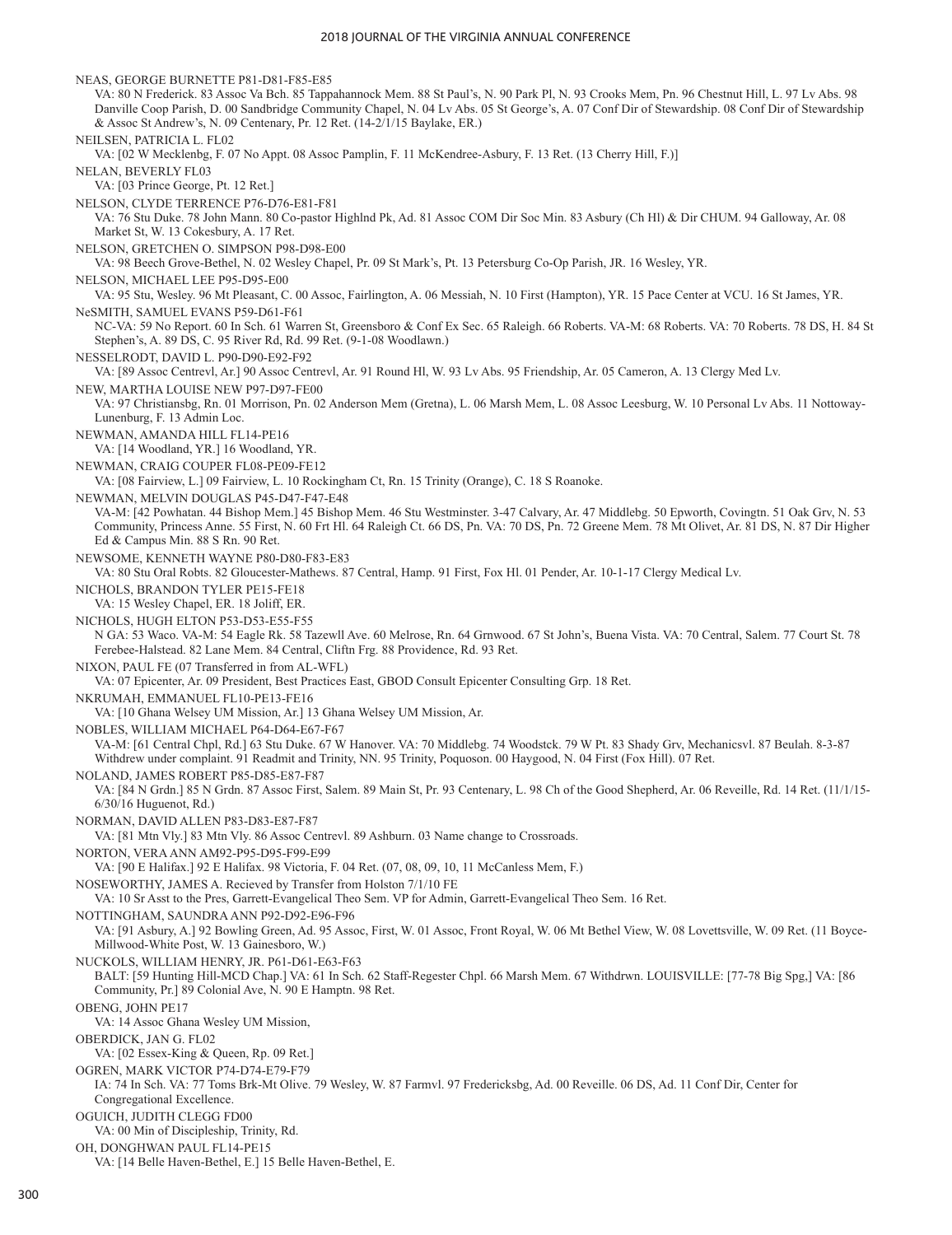OH, JINWOOK PD13-FD16 VA: 13 Dir./Min., Milal Mission. 10/1/16 Transitional Lv. 10-1-17 Personal Lv Abs. OLDHAM, BRYAN D. P94-D94-E96-F96 VA: 94 Assoc, Windsor Hls, Rn. 97 Redland, W. 00 Assoc, Annandale. 02 Assoc Pender, Ar. 04 Bethany (Purcellville). 06 Beth Horon, S. 3/1/07 Incapacity Lv. 09 Personal Lv. 10 Recovery Coach, Roanoke Rescue Mission. 11 Halls, Rn. 1-1-13 Clergy Med Lv. 15 Hon Loc. OLEWILER, WILLIAM EDWARD P77-D77-E81-F81 VA: 77 Stu Wesley. 80 Northumberlnd. 85 Highlnd Pk, Rn. 87 Parrish Ct. 88 Assoc Windsor Hls. 90 Christiansbg. 93 Mead Mem, L. 96 Sab Lv. 97 Lv Abs. 01 Beulah-St Paul, Rp. 06 Mt Moriah, C. 08 Ret. OLIVER, SONJA FLYE FL04 VA: [04 Purcellville Cir, W. 07 Assoc Warwick Mem, Pn. 08 Wesley Chapel-Rock Springs, D. 11 Calloway, Ar. 15 St John's (Buena Vista), S. 17 St Paul's, ER.] O'QUINN, BLAIR FL18 VA: [17 Two County Co-op Parish, D. 18 Watson Mem, D.] O'QUINN, DOROTHY LYNNE McNEER P80-D80-F82-E82 VA: 80 Stu Duke. 81 Assoc Mt Vernn, D. 84 Lebann, Ad. 90 Covenant, Pr. 94 Prince George, Pt. 99 Trinity, Pt. 02 Boulevard, Rd. 09 Ginter Park, Rd. 12 Highland (Colonial Heights), JR. 17 Duncan Mem (Ashland), Rd. O'QUINN, JAMES GORDON P80-D80-F85-E85 N ALA: [78 Ohatchee. 79 Annistn-Craig.] 80 Hopewell. 81 W Haven. VA: 82 Stokeslnd. 84 Bishop Mem. 87 Kenwood. 90 Colonial Ave, N. 94 Trinity (Disputanta). 96 Court Services Counselor. 00 Counselor, Lifeline Couns Assoc. 13 W Dinwiddie, JR. 18 Tabernacle, RR. ORNDORFF, JAMES RANDALL P88-D88-E91-F91 VA: 88 Stu, Emory. 89 Rivertn. 04 Culpeper, C. ORNDORFF, JOSHUA RANDALL PE14-FE17 VA: 14 Chap, Randolph-Macon Academy. OSWALD, RYAN STEVEN FL11-PE15-FE18 VA: [11 Assoc, Fishersville, S.] 15 Assoc, Fishersville, S. 17 Mint Spring, S. PACK, RAYMOND ELWOOD AM69 NC: [11-62 Dover.] VA-M: [66 Daytn. 68 Broadway.] 69 Sydenstricker. VA: 70 Sydenstricker. 74 Stanleytwn. 79 Redwood. 83 Stuart. 87 W End, Pt. 90 Main St, Pt. 91 Basic, Waynesboro. 94 Ret. PAGE, JR., JAMES E. FL14 VA: [14 Galloway, Ar.] PAGE, JEAN HARRIS P89-D89-E95-F95 VA: 88 Leemnt. 93 Jacksn St, L. 97 Highland Park, Rd. 02 Ret. PAGE, JONATHAN JOSEPH PE11-FE14 VA: 11 Assoc St Andrew's, ER. 14 Fieldstone, Rn. 18 Herndon, Ar. PALMER, DAVID JAMES P54-D54-E56-F56 CENT IL: [49 Fairmount-Jamaica. 50 Downs. 52 Ludlow-Maryvw.] 54 Ludlow-Pleasant Grv. 56 San Jose-First. 58 Fisher. N IN: 60 Min to Stu IN State & Rose Pl. S IN: 64 Min to Stu IN State & Rose Pl. WV: 65 WV Inst Tech. 71 Lord Fairfax Comm Clg. VA: 8-73 Lord Fairfax Clg. 74 Mem, L. 77 Market St, Onancock. 81 Warsaw. 86 St Andrews, Pr. 91 Christ, S. 93 Ret. PALMER, DAVID RIGG P84-D84-E87-F87 VA: [79 Melfa. 81 S Brunswick.] 84 S Brunswick. 86 N Fluvanna. 92 Grottoes, H. 96 Woodstock. 06 Mt Vernon, D. 08 Port Republic, H. 12 Louisa, C. PALMER, NANCY A. FL13 VA: [13 Capron, JR. 16 Callaghan, S.] PANNELL, AMY ELIZABETH FL03-PE05-FE08 VA: [03 New Hope, Rp.] 05 New Hope, Rp. 08 Assoc Shady Grove, Rd. 12 Kenwood, Rd. 15 Callaway Co-op Par, D. PARISH, FREDERICK LOUIS (So. Bapt) P74-D74-E75-F75 VA: 74 Bethel, Woodbrg. 11 Ret. PARK, DANIEL FE17 (Transfer in from N Illinois) VA: 15 Assoc Korean of Greater Washington. 16 Chesterbrook, Ar. PARK, JAE WOO (FE16 Transfer in from Minnesota) VA: 16 St Andrew's (Portsmouth), ER. 18 St John's, A. PARKER, JOHN SHEPARD P60-D60-E64-F64 VA-M: 60 Stu Candler. 62 Assoc Graham Rd. 64 St Luke's, Fls Chr. 65 Chap Lakewood Hosp, OH. VA: 70 Chap Lakewood Hosp, OH. 74 Assoc Asbury, H. 76 Melrose, Rp. 78 Forest. 82 Northvw, Rn. 84 Kernstwn. 87 Gloucester-Mathews. 89 Chesterbrk. 93 St Mark's, A. 95 Ret. (10 Lebanon, L.) PARKER, STEPHANIE L. KIMEC PE13-FE16 VA: 13 Assoc, New Creation, ER. PARKER, STEVEN DWIGHT, AM83-D83-P89-AM94 VA: [77 Bethany, L. 82 Little Frk.] 83 Little Frk. 84 Amissvl. 90 Amelia, F. 02 Bellevue, L. 07 Ret. (08 Otter, L. 13 Lebanon, L.) PARKS, CHARLES WESLEY, III AM99 VA: [92 Cashvl.] 99 Cashville, E. 00 Onley, E. PARKS, ROBERT JAMES, JR. P92-D92-E95-F95 VA: [83 Mt Pleasant. 88 LaCrosse.] 92 LaCrosse. 93 S Sussex, Pt. 96 Courtland, Pr. 01 Main St, Pr. 11 DS, F. PARRISH, DELIA MILLS P96-D96-FE03 VA: [95 Heathsville, Rp.] 96 McCanless Mem, F. 99 Bethany L. 02 Morrison, Pn. 11 Beulah-St Paul, YR. PARSLEY, GARY WAYNE P68-D68-E73-F73 VA-M: 68 Stu UTS, Rd. VA: Stu UTS, Rd. 71 St Paul-Mt Vernn, Ruther Gln. 75 Assoc Ginter Pk. 77 Nokesvl. 82 Monumen tal, Emporia. 87 Gainesvl-Bethel. 88 First Fox Hl, Pr. 91 Powhatan. 93 Verona, H. 96 Grace, E. 07 Ret. PARSON, DERRICK FL00-PE03-FE06 VA: [00 Assoc Ramsey Mem, Rd.] 03 Dir Wesley Foundation, JMU. 07 Assoc Asbury, H. 08 Asbury Mem, Rd. 1/1/12 Conf Dir of Ministries with Young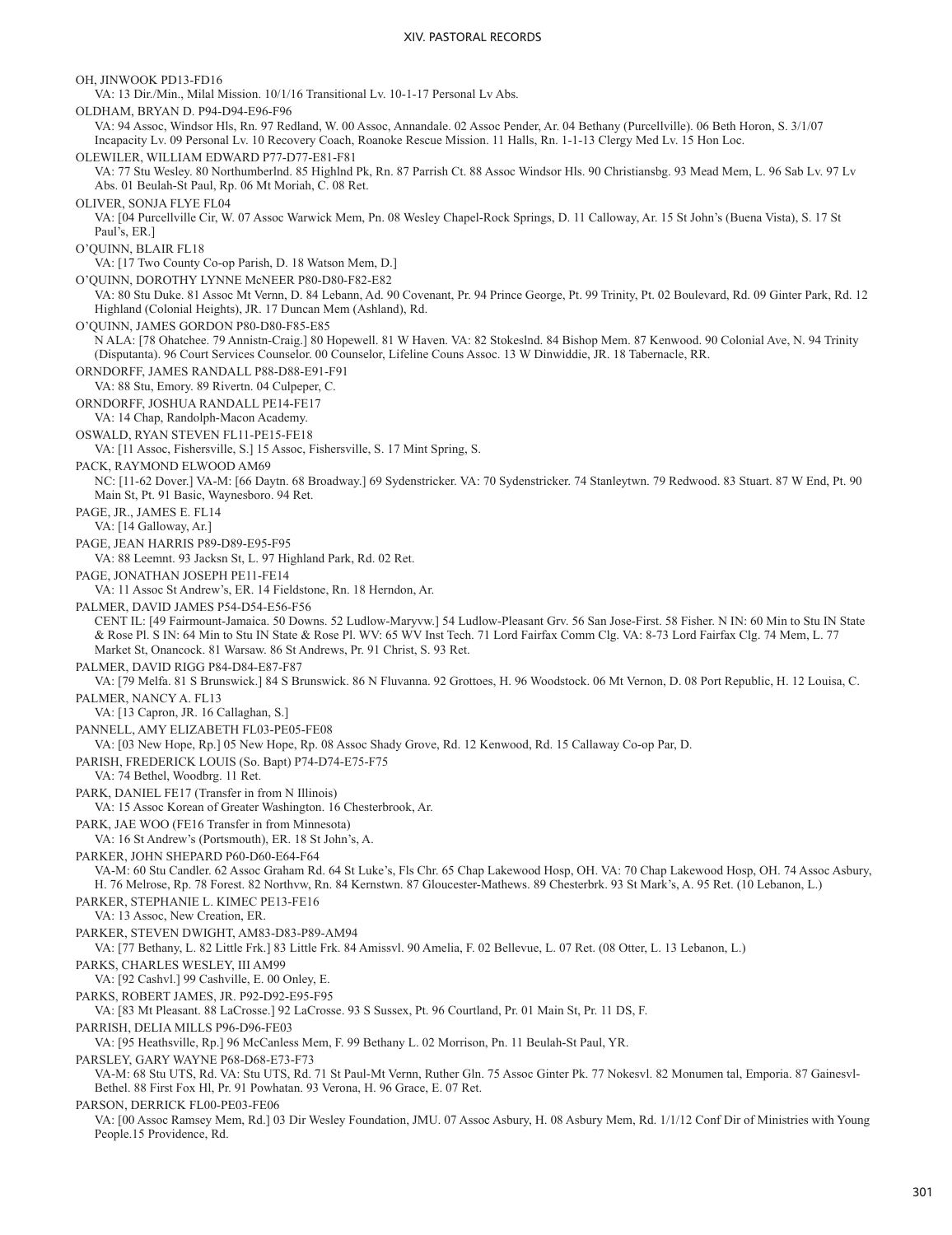PARSONS, ROBERT LELAND P65-D65-E68-F68 VA-M: 65 Stu Wesley. 66 Assoc Ar. 67 Vale. VA: 70 E Hampton. 76 Dist Prog Coord, A. 80 Centrevl. 92 DS, Ar. 97 Messiah, A. 01 Ret. (08-09 Phoebus, Pn.) PATRICK, KENNETH KAY P73-D73-E75-F75 VA: 73 Assoc Trinity, A. 75 Stu Univ Edinburgh. 77 Centenary, Jarratt. 81 W End, Rn. 89 Trinity, Pn. 91 Community of Faith, Ar. 92 Trinity, S. 97 Huntington Ct, Rn. 01 Round Hl, W. 03 Marvin Chapel, W. 07 Marvin Chapel & Blue Ridge Hospice, W. 14 Ret. (14 Marvin Chapel.) PATTERSON, JOHN E. P83-D83-F87-E87 WPENN: [83 Mullemen. 84 Harmonvl. 85 Holiday Park.] VA: 88 Assoc Fairfax. 93 St Luke's, Ar. 97 Gainesvl, Ar. PAUL-COKER, ISAAC SAMUEL P65-D65-E69-F69 BRITISH & SIERRA LEONE: 66-76 Stu. VA: [76 Stauntn-Grottoes.] 3-77 Stauntn-Grottoes. 81 Calloway. 94 Waynesboro Cir. 96 Pleasant Vw, S. 98 St Andrew's, A. 00 John Wesley, H. 06 Ret. (John Wesley.) PAYLOR, EARL WHITAKER, JR. P48-D48-F51-E51 VA-M: 48 Stu Duke. 49 Crestvw. 50 Christ, Rd. 53 First, Fox Hl. 58 Fishersvl. 62 Assoc Clarendn. 64 Wesley, Pt. 67 Mechanicsvl. VA: 70 Mechanicsvl. 75 Greenwood. 80 Blvd. 85 Berryman. 91 Ret. PAYNE, CLAYTON W. FL10-PE15 VA: [10 Monterey, S. 12 Sherando, S. 14 Cherryvale, S.] 15 Cherryvale, S. 17 Cherryvale Co-op Par, S. PAYNE, MICHAEL DALLAS P73-D73-E75-F75 VA: 73 Stu Candler. 74 Onley. 77 Trainee Herm, Rd. 79 Asst Adm Herm, Rd. 80 Adm VUMH, Inc, E. 87 Peninsula Conf Homes. 94 Admin., Accomack Nursing Home. 96 Remington, A. 04 Memorial (Tappahannock). 08 Ret. PAYNE, SARAH ELIZABETH FL17-PE18 VA: [17 Bethlehem-Jollivue, S.] 18 Bethlehem-Jollivue, S. PAYSOUR, DOUGLAS BEAM P83-D83-F86-E86 VA: 83 Stu Vanderbilt. 84 James Riv. 87 Highlnd Pk, Rn. 93 Emmanuel, W. 97 Crewe, F. 01 Fincastle, Rn. 11 Calvary, S. 15 Windsor Hills, Rn. PAYSOUR, JOANNA MARCY PE12-FE15 VA: Assoc Cave Spring, Rn. PEARSALL, LEMUEL E., JR. FL06-PE07-FE12 VA: [06 Assoc Bethel, A.] 07 Assoc Bethel, A. 12 Chaplain, Randolph-Macon Academy. 14 Chaplain, US Army. PEARSON, GEORGE MORTIMER, JR. D71-P77-F80-E80 VA-M: [69 S Halifax.] VA: [70 S Halifax. 71 Piney Frst. 72 W Brunswick. 75 N Brunswick.] 77 Stu UTS, Rd. 2-1-79 Assoc Chester. 80 St Matthias, Ad. 87 Mt Tabr. 92 Southvw, Rn. 06 Ret. PELTER, PENNY MATHESON FL13 VA: [13 Linden-Markham, W. 15 Cedar Grove, W. 18 Gordonsville, C.] PENDLEY, DEE FINAS, III P74-D74-E79-F79 VA: 74 King William. 78 Highlnd Spgs. 84 Lynnhaven. 93 Immanuel, A. 07 Ret. PENDRAK, GARY ALLEN P74-D74-E77-F77 VA: 74 Stu Candler. 76 Assoc First, Salem. 78 Hamiltn. 79 Chap Army. 04 Sab Lv. 05 Lv Abs. 06 Ret. PENN, EVELYN LAWSON FL17 VA: [17 Prince Edward, F.] PERDUE, E. CLARENCE LP VA: [82 Norwood-Bethany. 99 Ret.] PEREZ, CARL LAMONT FL05-PE06-FE11 VA: [05 Fairview, L.] 06 Fairview, L. 08 Assoc Burke, A. 10 Leemont, E. 15 Galilee, Fd. PERKINS, TASI BRADFORD FL05-PE06-FE10 VA: [05 Buckingham, F.] 06 Buckingham, F. 09 Stu, Boston U Sch of Theology. 13 Stu, Georgetown U. PERRY, DENNIS WAYNE P79-D79-F83-E83 VA: [76 Stanley.] 79 Keezletwn. 83 Gordonsvl. 86 Woodlke. 02 Aldersgate, A. PETERS, JOHN BRANDON P71-D71-E74-F74 VA: 71 Stu Duke. 73 Assoc Chestnut Mem. 75 Pleasant Vly, H. 79 St Luke's, Rd. 88 Braddock St. 97 Trinity, Rd. 13 Ret. PETRESKI, KITAN (06 Transferred in from Macdonia/Yugoslavia Conf.) FE VA: 01 McKenney, Pt. 06 St Andrew's, A. 17 Ret. PETRY, LOWELL DAVID P98-D98-FL09 VA: [93 Greensvl.] 98 Greensvl, Pt. 01 W Brunswick, Pt. 07 Isle of Wight, Pr. [09 Bethany (Isle of Wight), YR. 14 Rodes, C.] PETTRY, MICHAEL W. FL09 VA: [09 Beth Horon, S. 11 Lyndhurst-Oak Hill, S. 16 Salem, C.] PFEIFFER, BRUCE CHARLES P52-E58-F58 VA-E: 50 No Apmt. 51 Mt Sinai-Whitesel. 54 In Sch. 58 Calvary, Cumberlnd. 60 Augusta. VA: 1-1-70 Augusta. 6-11-70 Mt Pisgah, Mt Sidney. 77 Asst Adm Herm, N Va. 3-15-78 Adm Herm, E. 80 Adm VUMH, Inc, Rd. 96 Ret. PHAN, HIEU D. FE17 (Transfer in from Cal-Pac.) VA: 13 First Vietnamese-American, Ar. PHILLIPS, BRADFORD LEE P80-D80-F83-E83 VA: 80 Assoc Asbury, H. 82 Remingtn. 86 Providence, Pn. 90 Huntingtn Ct, Rn. 93 Deep Crk, Pr. 99 Herndon, Ar. 04 Community, N. 08 DS, N. 11 DS, ER. 14 Peace, Fd. 17 Ret. PHILLIPS, PAUL LUCIEN P85-D85-E89-F89 VA: [83 Warren.] 85 Warren. 88 Burnt Factory. 92 Bethel-St. Matthew, Rp. 99 Toms Brook, W. 04 Crooks Mem, Pn. 09 St Luke's, D. 13 Ret. (10/16/17 Norview, ER.) PIERSON, MYLES EDWARD D71-P75-P85-E88-F88 VA: [67 Ashlnd Circ. 71 Chesterfld: Hopewell.] 75 Bermuda Hundred. 76 Laurel Pk. 80 Mathews Chpl. 81 Epworth, E. [83 Epworth, E.] 85 Epworth, E. 86 Redwood. 91 Bethany: Reedvl. 95 Highland Spgs, Ad. 04 Ret. (11/26/06 Park View, Pn. 08-09 Asbury, YR.) PIHLCRANTZ, ROBERT M. FL02 VA: [02 Portlock, N. 06 Mt Pleasant, ER.]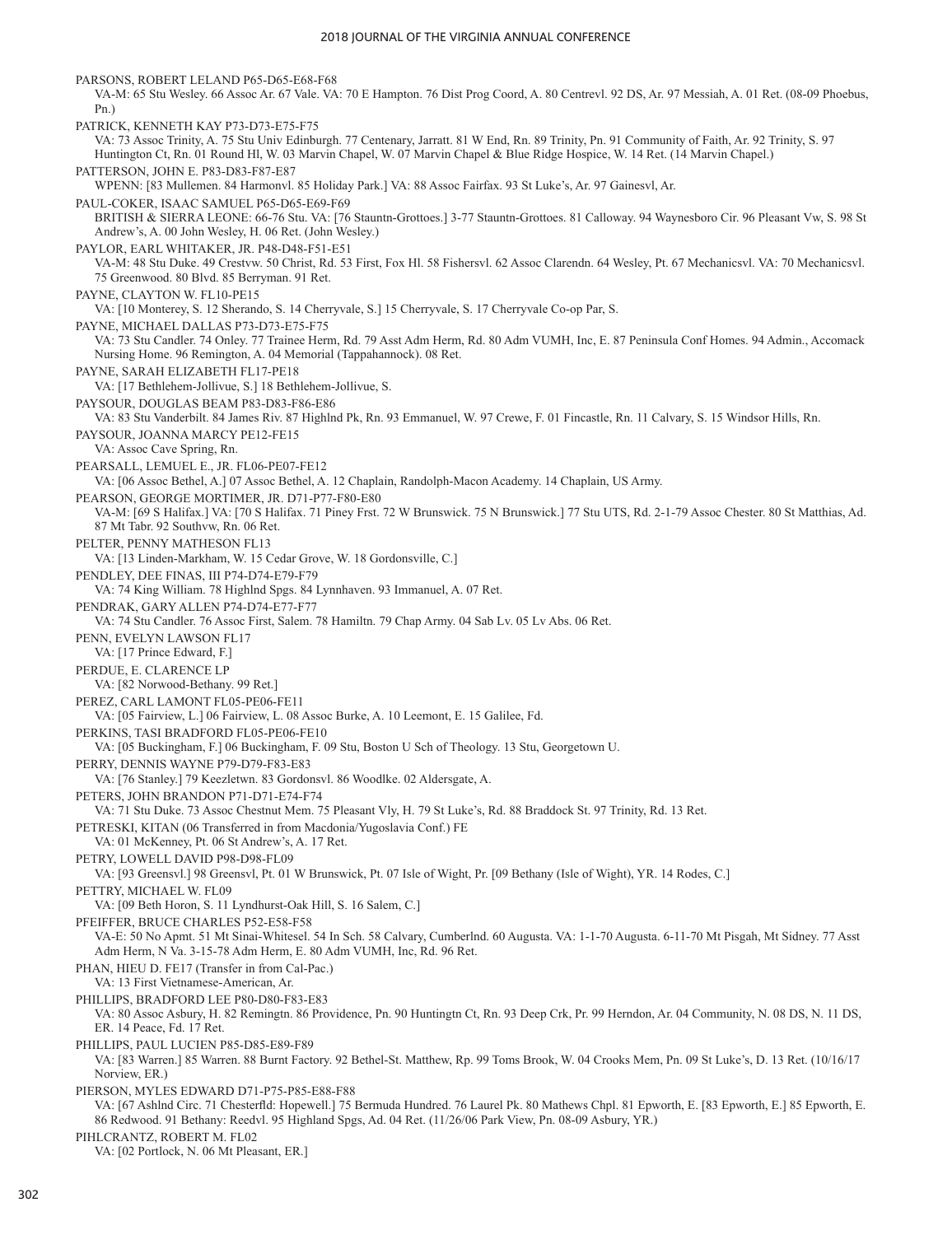PILLOW, CHARLES DOUGLAS P64-D68-F68-E73 VA-M: [59 Motley. 60 Peaksvw. 62 Tyreeanna-Mt Olivet.] 64 Stu L Clg. 65 Kenwood, Pt. 68 Timberlke. VA: 70 Timberlke. 79 Warwick Mem. 83 Centenary, L. 93 Ret. (93 Bayleys Chpl, L. 95 Amelon.) 98 Ret. (02-05 Court Street, L. 10 Court St.) PILLOW, PATRICK S. FL15 VA: [15 Assoc Chester, JR.] PILUSO, PHYLLIS SNYDER BARGOIL GOODE FL97-PM99-FE01 VA: [97 Brodnax, Pt.] 99 Brodnax, Pt. 00 South Sussex, Pt. 05 Kenbridge, F. 08 Dinwiddie, Pt. 12 Ret. (13-6/30/15 Lebanon (Sussex), F.) PITTARD, VICKIE ELAINE P75-D75-E79-F79 VA: 75 Stu Wesley. 77 Rp. 79 Enn. 82 W Fredericksbg. 83 Peace. 85 Fletchers Chpl. 87 Stu SMU. 95 UMPH. 00 Sr Prod Mgmnt, Religious Books and Bibles, Spring Arbor Dist. 02 Lv Abs. 07 Ret. PITTMAN, GREGORY DEAN FL00 VA: [00 Assoc Discovery, Rd. 02 Greenwood, Ad. 08 Greenwood-Laurel Park, Ad. 2/1/12 Clergy Med Lv.] PIZZECK, DON RYAN P96-D96-E98-F98 VA: 96 Prince Edward, F. 02 Mt Laurel, F. PLASTERS, MICHAEL W. FL86-PE05-FE08 VA: [86 Meadow. 87 Assoc St Luke's. 88 Stu. 89 Assoc Ridgeway. 90 N Patrick. 96 Blue Ridge.] 05 Blue Ridge. 06 Zion, C. 13 Deep Creek, ER. PLASTERS, SANDRA BENTON P96-D96-F99-E99 VA: [95 Beech Grove-Bethel] 96 Beech Grove-Bethel. 98 Fellowship-Linvl-Edom, H. 01 Singers Glen, H. 03 McGaheysville, H. 06 Palmyra, C. 13 Ghent, ER. 15 St Paul's, ER. 17 Foundry, ER. PLEMMONS, RACHEL GORDON FL16-PE18 VA: [13 Bethel-Emmanuel, Fd. 16 Monumental, JR.] 18 Monumental, JR. PLUMMER, JOHN A. P94-D94-E97-F97 VA: [91 Bethel, Ar.] 94 Bethel, Ar. 95 Bethany (Purcellville). 99 Oakton, Ar. 08 Rocky Mount, D. 11 Ret. PLYMALE, SAMUEL RICHARD FL17 VA: [17 Greene, C.] PLYMALE, STEVEN F. P70-D70-E73-F73 WVA: 70 In Sch. 72 Cedar Gr. 76 Lubeck. 77 In Sch. 81 Morningside Coll Pastor Instr. 95 trans to VA: 95 Christ. 97 Skipwith, Rd. 03 Warwick Mem, Pn. 09 Mount Pisgah, Rd. 12 Ret. POARCH, JONATHAN FRANKLYN FL18 VA: [18 Assoc Beulah, Rd.] POECKERT, KEVIN C. FL13 VA: [13 Blue Ridge, H. 17 Mt Clinton, H.] POLLOK, WILLIAM HUGHES P59-D59-E63-F63 VA-M: 59 Stu Candler. 61 Mtn Vw, Vintn. 63 Assoc Raleigh Ct. 65 Mt Pleasant, Rn. 68 St Luke's, Rd. VA: 70 St Luke's, Rd. 72 Pk Vw, L. 77 St Andrew's, Rd. 85 Huguenot Rd. 89 Westover Hls, Rd. 94 Ret. (01 Dunns Chpl, Ad.) PORIAS, GAYLE DIANE PE11-FE15 VA: 11 Mt Horeb, Fd. PORRAS, DEBORAH DICKISON PE10-FE14 VA: 10 Assoc Manassas St Thomas, A. 12 St Luke's, Ar. 14 Assoc, Burke, A. 16 Beverley Hills, A. PORTER, WILLIAM FOREST, JR. D72-P76-E78-F78 VA: [70 Mtn Vly. 73 Parnassus.] 76 Parnassus. 78 Lynnhaven. 84 Trinity, Orange. 07 Ret. PORTER-MILLER, MELISSA DAWN PE07-FE10 VA: 07 Assoc St Stephen's, A. 13 Redland, W. 17 Franconia, A. POSEY, BRIAN E. FL09-PE13 VA: [09 Fellowship-Linville-Edom, H.] 13 Fellowship-Linville-Edom, H. 14 Grottoes, H. POTTER, MATTHEW GRAYSON FL17-PE18 VA: [17 Assoc Va Bch, ER.] 18 Assoc Va Bch, ER. POTTS, REGINALD HARRELL, III P50-D51-E52-F52 VA-M: 50 E Halifax. 52 Morrisn. 57 Middlebg. 59 Herndn. 63 McGuire Pk. 67 Crooks Mem. VA: 70 Crooks Mem. 71 Oak lette. 76 Chamberlayne Hts. 81 Miles Mem. 86 First, NN. 88 Bedfrd: Main St. 90 Ret. POWELL, DEBRA ANN DAVID FD98-FL00-FE01 VA: 98 N Frederick, W. 7/1/00 Lv Abs as FD [00 North Frederick, W.] 01 Assoc First, W. 06 Nelson, C. 17 Elkton, H. POWELL, DORIAN FL05 VA: [05 Mt Zion (Leesburg), W. 09 (PL) S Fluvanna, C. 10 Bassett Mem, D. 12 Smith Mountain, L.] POWELL, ROGER T. SP95-FL04 VA: [95 N Frederick, W. 01 Wesley Chapel-Pine Grove, W. 04 Mt Bethelview, W. 06 Rock Spring, C. 07 Mt Tabor-Smyrna, C. 08 No Appt. 09 New Bethel, L. 16 Bethany-Sardis, C.] PRATT, JOHN DAVID P65-D65-F67-E67 HOL: 65 Evansvl. VA: 68 St Mark's, Wayn. 72 Bus Mgr Camp Overlook. E OH: 79 Dir Camp Wanake. VA: 1-1-83 Dir Highrd Prog Ctr. (NOVA Camps & Conf Corp) 9/1/99 Lincolnia. 00 Ret. PRATT, WILLIAM BENJAMIN P64-D64-E68-F68 W PA: 64 In Sch. VA-M: 66 Good Shepherd, Woodbrg. VA: 70 Good Shepherd, Woodbrg. 74 Past Couns Ctr for Pastoral Couns, No Va, A. 02 Ret. PRICE, JOHN CHARLES P79-D79-E81-F81 VA: 79 Stu E Men. 80 Greene. 82 Assoc First, NN. 84 E Hamptn. 90 Kenwood, Pt. 00 Bethany, Pn. 04 Scott Mem, N. 11 Ret. PROCTOR, STEPHEN ALLEN P85-D85-E90-F90 VA: [83 Mt Jacksn.] 85 Mt Jacksn. 90 New Hope, H. 93 Marquis Mem, S. 01 Thalia, N. 02 Manor Mem (New Market), H. 06 Church of the Good Shepherd, Ar. 08 Bridgewater, H. 11 Ret. PROPST, STEVEN L. P92-D92-F98-E98 VA: [90 Stanley.] 92 Stanley. 94 Pleasant Grove, D.00 Mint Spg, S.09 Mountain View, L. PRUITT, CHARLES EDWARD P66-D66-E68-F68 VA-M: 66 Rp. 69 Mathews. VA: 70 Mathews. 78 Verona. 88 St Andrew's, N. 93 Burke, A. 03 DS, H. 10 Ret. (Otterbein, H., Trinity, A.)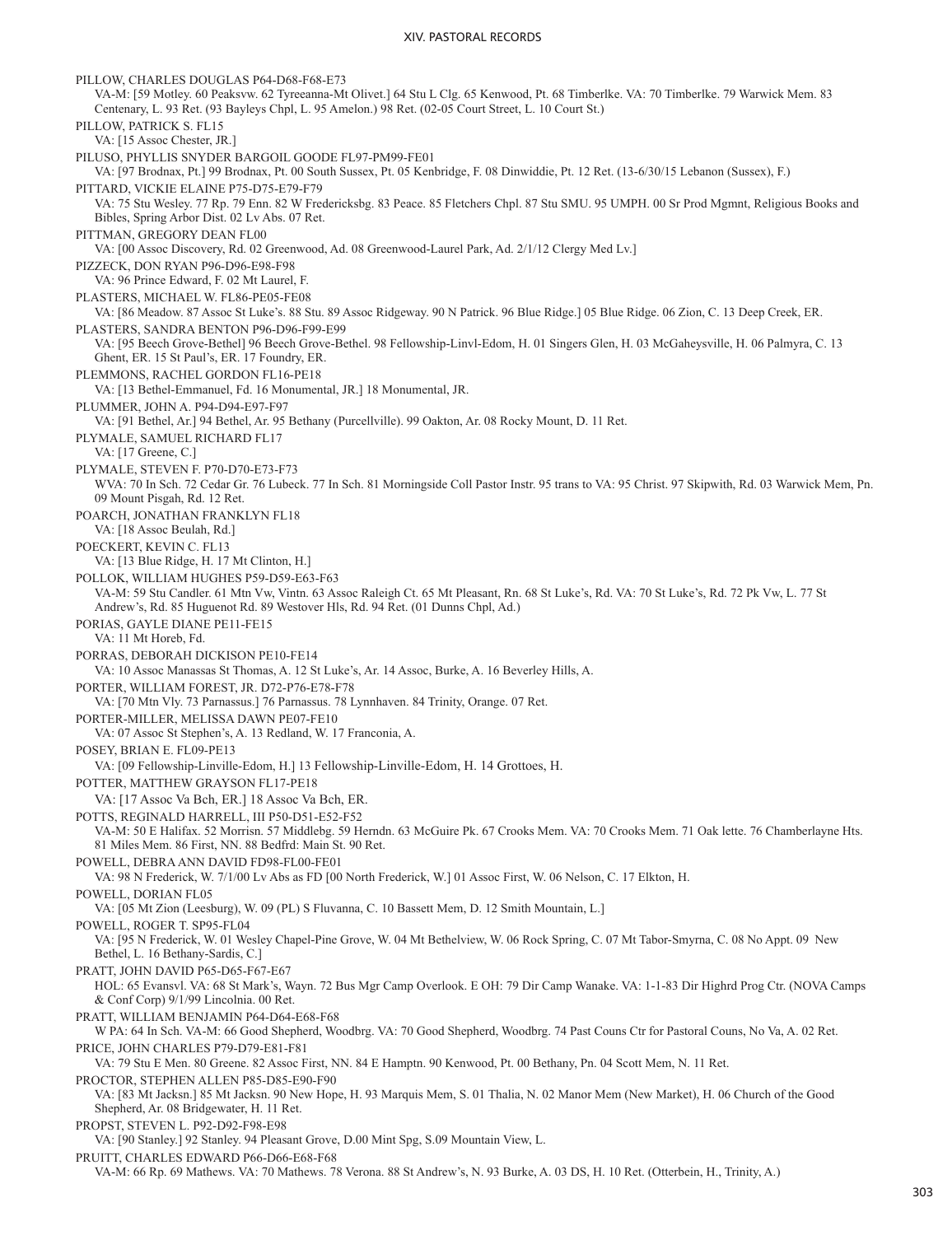PRUITT, GORDON K. FL00-PE01-FE04 VA: [00 Assoc, Floris, Ar.] 01 Assoc, Floris, Ar. 05 St Matthew's, Rd. 15 Woodlake, Rd. PRUITT, JACK DAVIS AM87-D87 VA: [82 Greenbackvl. 84 Philadelphia.] 87 Philadelphia. 88 Whitmell, D. 92 Cape Charles-Capevl, E. 96 Ret. (Locustvl-Oak Gr. 99 Belle Haven, E.) PUCKETT, EVELYN A. FL94 VA: [94 Colonial Ave, N. 10 Ret.] PUGH, JEFFREY C. FM94 VA: 94 Elon Clg. 95 Prof, Elon U. 18 Ret. PUGH, SARA ELIZABETH PE09-FE12 VA: 09 Assoc Braddock St, W. 13 Pastor, Coweta First, Okla Conf. PURDOM, DANIEL K., JR. FL13 VA: [13 Epworth, S.] PUSSO, BRENDA LEE PE07-FE11 VA: 07 Epworth, Ad. 10 Grace (Hartwood), Fd. RADFORD, JAMES OSCAR P89-D89-E91-F91 VA: 89 Bethlehem, C. 90 Conf Evan. 1/1/92 Buckingham. 97 James River, F. 09 Singers Glen, H. 14 Personal Leave of Absence. 15 Ret. RAMSEY, LUTHER SHIRLEY AM95 W OHIO: [66 New Marshfield. 67 Guysville.] 71 Corning Chg. VA: 72 Fairfield. 73 Mt Solon. 75 Hon Loc. [94 Burnt Chimney.] 95 Readmit, Epworth-Alleghany, S. 99 McKendree-Asbury, F. 02 W Buckingham, F. 04 Ret. RAMSEY, MILTON LEE, JR. P81-D81-F83-E83 VA: 81 Fellowship-Linvl-Edom. 85 Relief-Hites. 87 E Nottoway. 89 Belvw, Rn. 91 Stuart, D. 94 Monumental, Emporia. 1/99 Cottage Place, Pr. 00 Morrison, Pn. 01 Ret. RAMSEY, NORMAN LESLIE, III P98-D98-FE03 VA: [94 Bedfrd Spgs-Campbell.] 98 Charlotte, F. 01 White Mem, Rn. 08 S Hill, Pt. 11 Laurel Hill, Rd. 18 St Paul's, S. RASH, DAVID ALBERT (Wesleyan Church 72-77) P85-D85-E87-F87 VA: [84 Accomac.] 85 Accomac. 89 Chincoteague: Christ. 95 Boulevard, Rd. 97 Crozet, C. 05 Fort Hill, L. 09 Woodstock, W. 13 Ret. RASNAKE, PENNY G. FL18 VA: [18 Newsoms, JR.] RAY, LINDA DRIVER Transfer in from Ark FE09 VA: 09 Community Min Coord, UMFS. 10 Rehoboth (Caroline), Fd. 4/7/15 Chamberlayne Heights, Rd. REAL, MARTHA MEYER FD97 VA: 97 Assoc Min of Music & Outreach, Floris, Ar. 09 Ex Dir GRACE Ministries of the UMC. 17 Ret. REAMES, WAVERLY GRANT P68-D68-E72-F72 VA-M: 68 Stu Meth Sem, OH. VA: 70 Stu Meth Sem, OH. 71 Assoc Calvary, Ar. 76 Assoc Braddock St. 80 Pk Vw, L. 86 Stephens Cy. 92 Community of Faith, Ar. 98 Harmony (Hamilton), W. 09 Ret. REAVES, MICHAEL BLAIR PE99-FE03 VA: 99 Mt Pleasant, Rn. 04 Monumental, Pt. 08 St Andrew's, Pr. 12 Fletchers Chapel, Fd. REAVES, SUSAN MARIE PE99-FE02 VA: 99 Mountain View, Rn. 04 Prospect, Pt. 11/1/06 High St, Pr. 12 Trinity (King George), Fd. REED, CLAUDE A., JR. P53-D53-E55-F55 VA: 53 In Sch. 55 N Fluvanna. 59 Colonial Bch. 63 Aldersgate. 70 Sab. 71 Hon Loc. 99 Ret. REED, DAVID DEWAYNE FE00 MEMPHIS: [74 Pryorsburg Mt. 75 Andrews Chapel-Oak Gr.] 76 Andrews Chapel-Oak Gr. 77 Paducah Lebanon. FLA: 79 Miami First. 80 Gnsvill Reddick First. 81 Chap, US Navy. 82 Div of Chaplains. VA: 98 Tidewater Wesley Fndn, ODU. 01 Central, S. 08 Ret. REGAN, JAMES ROBERT, JR. P52-D52-E53-F54 NC: 52 Assoc Hay St. 54 Conf Camp Dir & State Dir Meth Stu Work. 57 Gen Bd Temp. 60 Dir Orgn Act Bd Chr & Soc. VA-M: 64 Restn. VA: 70 Restn. 79 Trinity, Ar. 83 Peaklnd. 85 Fredericksbg. 94 Ret. (94 Grace: Hartwood, 95 E Culpeper.) REIBEL, ERIN PE16 VA: [09 Assoc, Woodlake, Rd.] 16 St Andrew's, Rd. REIFSNYDER, ALAN GUY P71-D71-E74-F74 VA: 71 Stu Wesley. 73 Assoc Trinity, McLean. 77 Elktn. 81 Wesley, N. 88 St Luke's, Rd. 92 Haygood, N. 00 Sterling, Ar. 02 DS, A. 10 Ret. REISS, BONNIE ALMA P96-D96-E98-F98 VA: [94 Assoc, Bethel, A.] 96 Salem, D. 01 Ret. (01 Salem.) REUTER, MARK A. P83-D83-E93-F93 NC: [1-1-82 Franklin Hts. 6-1-82 Meadow Vw.] WISC: 83 Boycevl. VA: [84 Union] 85 Union. 86 Terminated. 91 Readmit and W Hanover. 95 Greenwood, Ad. 97 Trinity, S. 02 Farmvl, F. 03 Foundry, N. 09 Ret. REYNOLDS, CHARLES FREDERICK P94-D94-E97-F97 VA: 94 Stu. 95 First (Broadway). 99 Providence, Ad. 07 Verona, H. 08 Ex Dir of Va Conf Wellness Min Ltd. 15 Calvary, S. 18 Ret. REYNOLDS, DAVID TAYLOR P79-D79-E81-F81 VA: 79 Stu Drew. 80 Remingtn. 82 Assoc Fairlingtn. 84 Forest Rd, L. 88 Asbury, NN. 92 Elktn, H. 17 Ret. REYNOLDS, JAMES WILLIAM, JR. P47-D47-E49-F49 VA-M: [42 Lebanon-Providence. 45 No Apmt.] 47 Stu Duke. 48 S Pincess Anne. 50 Bishop Mem. 51 Community-Collegiate. 54 Cave Spgs. 58 Baylk. 63 Rky Mt. 67 Friendship. VA: 70 Friendship. 73 St Mark's, Ar. 75 Mt Vernn, A. 79 Chestnut Mem. 84 Ar Frst. 86 Raleigh Ct. 90 Ret. REYNOLDS, MARTHA TRICE FL17 VA: [4/1/17 Pleasant Vw, W.] REYNOLDS, MONICA T. PE17 VA: 17 Assoc Warrenton, A. REYNOLDS, THOMAS PIERCE, JR. D71-P75-E77-F77 VA-M: [68 Burkevl.] VA: [70 Burkevl. 72 Pamplin. 73 McCanless Mem.] 75 McCanless Mem. 76 Assoc First, Mtnsvl. 79 Trinity, Smithfld. 83 Francis Asbury, N. 87 Mem, Pt. 90 Charity, N. 94 Heritage, N. 96 St Mark's, Pn. 97 Ret. (06, 07, 08 Assoc Isle of Wight, Pn. 09 Uzzells, Pr. 10/1/16 Benn's, YR.)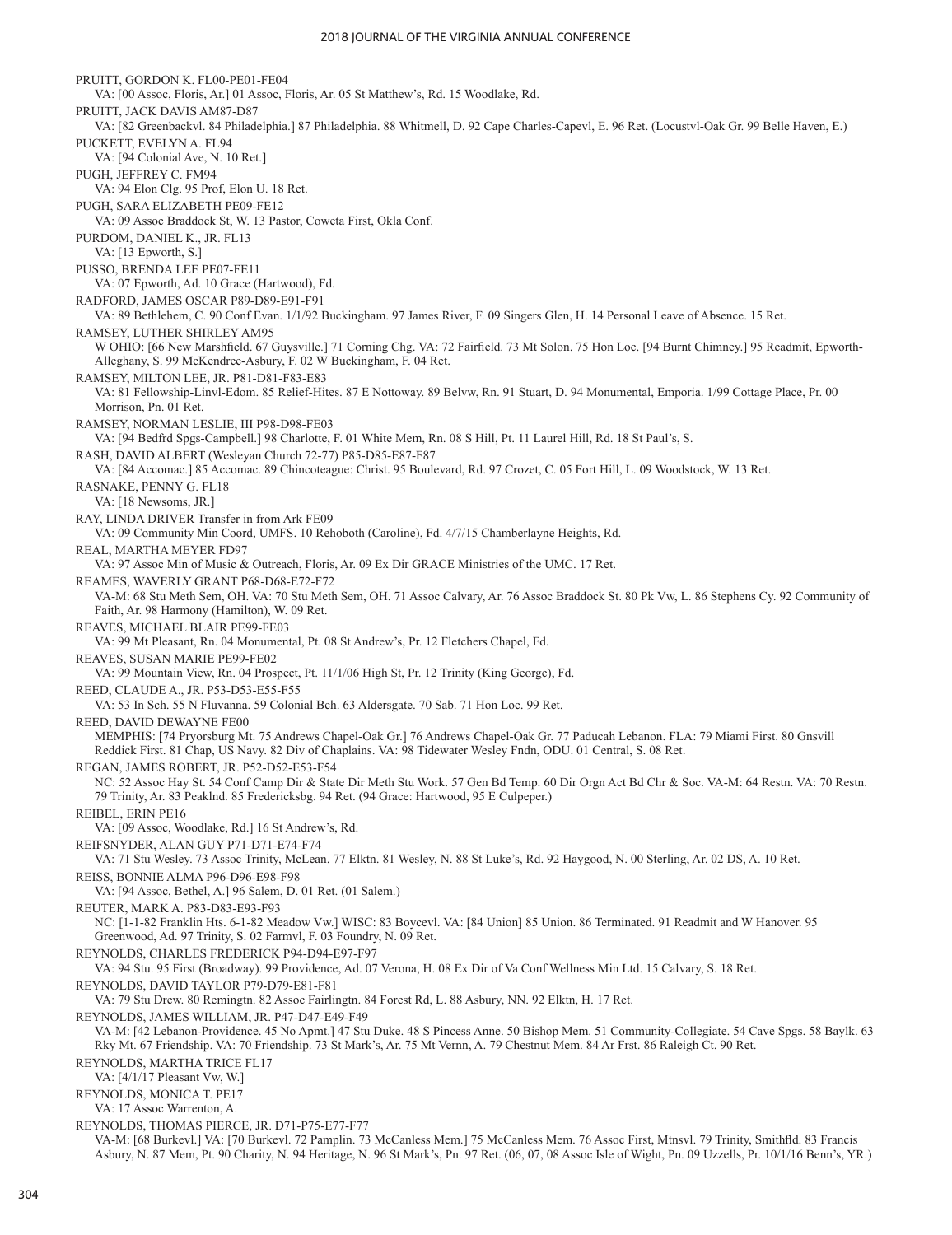REYNOLDS, THOMAS W. FL05 VA: [05 Jollivue, S. 11 Epworth, S. 13 N Frederick, W.] RHODES, CHERYL MARTIN BASS P83-D83-E92-F92 VA: 83 Stu Bapt Sem, Switzerlnd. 84 Friedeukische, Munich, Gy. 86 Assoc St Thomas, Man. 88 W German Conf. 91 Hartwood: Grace, Ad. 94 S Carolina. 99 Stu, Erskine 02 Lv Abs. 03 Adj Prof, USC. 09 Ret. RHODES, STEPHEN ANDREW P85-D85-E88-F88 HOL: 85 Appt Unknown. VA: 86 Byrd Chpl-Zion. 89 Assoc, Va Bch. 91 Culmore, Ar. 99 River Road, Rd. 04 Clergy Med Lv. RICE, GRACE ELLEN P95-D95-F99-E99 VA: 95 Stu, Wesley. 97 Assoc, Fairfax, A. 99 Culmore, Ar. 06 Lv Abs. 12 Ret. RICHARDSON, MARK DANIEL FL98-PM99-FE02 VA: [98 Greenbackville, E.] 99 Greenbackville, E. 02 Assoc St Luke's, Pn. 06 St Peter's, Ad. 09 Gogginsville, D. 14 Hopewell, JR. RICKABAUGH, MARC WILLIAM PE08-FE12 VA: 08 Assoc Williamsburg, Pn. 10 Grace Harbor Campus Pastor, Pr. 13 Restoration, C. RICKETTS, WILLIAM AUGUSTUS, JR. P66-D66-E70-F70 VA-M: 66 Stu Candler. 9-1-67 Rockvl: St Matthew's. VA: 70 Bethany, Rustbg. 73 Prospect. 76 Bethlehem, Bena. 83 Luray. 94 Nokesvl. 97 Bethel-Emmanuel, Rp. 99 Urbanna, Rp. 03 Ret. RICKMAN, STEPHEN WAYNE P77-D77-F80-E80 VA: 77 Stu Duke. 78 Assoc Westhamptn. 80 Trinity Circ, Pr. 85 Pleasant Vly: St James. 89 Gloucester-Mathews. 92 Melrose, Rp. 96 New Hope, H. 01 Marquis Mem, S. 05 Wesley (Hopewell), Pt. 13 St Andrew's (Va Beach), ER. 16 Main St, F. RIDEOUT, AMOS SHELTON, JR. P65-D65-E69-F69 VA-M: 65 Stu Wesley. 67 Orange Circ. VA: 70 Orange Circ. 71 Rodes. 76 Aldersgate, C. 88 Main St, Waynesboro. 94 DS, Rp. 00 S Roanoke. 03 Ret. RIDOUT, EDWARD MARTIN, SR. P64-D64-E67-F67 NC: [63 Maybrk-Massey.] VA-M: 64 Burke. 67 Assoc Ar. 68 Bonsack. VA: 70 Svw, Rn. 75 St John's, S. 79 Granbery Mem. 82 Thrasher Mem. 85 Lv Abs. 86 Ret 20 Yr Rule. RIEDEL, CHRISTOPHER EMIL P90-D90-E94-F94 VA: [88 Bethel: Warrentn.] 90 Bethel: Warrentn. 91 Assoc Centrevl, Ar. 95 Arcola, Ar. 16 Aldie-Arcola Co-op Par, Ar. RIGG, EDWARD FRANKLIN P82-D82-P91-D91-F98-E98 VA: 82 Stu Drew. 84 Jolliff. 89 Beth Horon, S. 98 Parrish Court, S. 04, Zion C. 06 Main St, F. 16 Ivy Creek, C. RIGGINS, GEORGE SMITH, III P83-D83-E90-F90 VA: 83 Assoc Braddock St. 84 Lovettsvl. 88 Driver: Beech Gr. 92 Whitmell, D. 96 Whitmell-Anderson Chapel. 97 Pamplin, F. 99 Incapacity Lv. 00 Southview, L. 07 Monroe, L. 16 Family Lv of Abs. 10-1-17 Administrative Location. RIGGLES, ROBERT NORMAN FL17 VA: [17 Assoc Vine, Ar. 18 Assoc Floris, Ar.] RIGGS, GLENN FL16 VA: [16 Wakefield, JR.] RIGGS, PATRICIA ANNE P97-D97-E00-F00 VA: [96 Bruen Chpl.] 97 Lovettsvl, W. 05 Evangelical, H. 09 Foundry, ER. 17 Trinity (Poquoson), YR. RIGHTER, JAMES DELANO P61-D61-E64-F64 VA-M: 61 Stu Drew. 63 Andrew Chpl, Montross. 66 Assoc Dulin. 68 Andrew Chpl, Vienna. VA: 70 Andrew Chpl, Vienna. 72 Chesterbrk. 74 St Andrew's, A. 76 Providence-Whites. 78 Sab. 79 Assoc Annandale. 82 Dir Comm & Ed Va Advocate. 86 Friendship. 92 Aldersgate, C. 93 Good Shepherd, A. 97 United Christian Parish, Ar. 99 Ret. RILEY, HENRY ELWOOD, JR. P58-D58-E61-F61 VA-M: [55 Ad Circ.] 58 In Sch. 61 Assoc Centenary, Rd. 63 Laurel Pk. 67 Forest Rd, L. VA: 70 Forest Rd, L. 72 Appomattox. 76 Aldersgate, Chesapke. 81 Beulah, Rd. 87 Granbery Mem. 88 DS, F. 94 Fredericksbg. 97 Ret. (97-11 Centenary, Pt.) RIMER, SCOTT MONTGOMERY P92-D92-E95-F95 VA: 92 Stu, Duke. 93 Assoc, Aldersgate, Pr. 97 West End, Pr. 07 Larchmont, ER. RINGENBACH, MARTHA C. FL16-PE17 VA: [16 Assoc Beulah, Rd.] 17 Assoc Beulah, Rd. 18 Charles Wesley, Ar. RIPLEY, ROBERT CARL, JR. P81-D82-F84-E84 WV: 81 Stu Wesley. VA: 82 Assoc Calvary, Ar. 84 Prt Republic, H. 86 Assoc Fairfax. 88 Gainesvl. 92 Community, Ar. RITCHIE, KEITH ERIC P85-D85-E88-F88 VA: 85 Stu Union Va. 86 Northumberlnd. 90 White Mem, Rn. 96 Assoc, Reveille, Rd. 97 St Andrew's, Rd. 05 Highland, Pt. 12 First (Martinsville), D. RITTER, PAUL J FL17 VA: [17 Keen Mountain Correction Center.] RITTER, VALERIE FL00-PL02-PE04-FE08 VA: [00 Assoc Market St., W. 02 W Louisa, C.] 04 Greene, C. 08 Bethany (Reedvl), Rp. 11 Mountain Valley, H. 17 Fairfield, S. RIVERO, JANICE P79-D79-E81-F81 VA: Stu Wesley. 80 Cedar Grv, W. 81 Arcola-Ryan. 84 Assoc Messiah, A. 90 Lv Abs. 91 Wellspg. 93 Campus Min, UVA. 98 Wesley Fndn, UNC Chapel Hill. 10 Transitional Lv. 4/11/11 University Programs Dir, Stop Hunger Now. 3-22-15 Washington St, Ar. 7-1-15 Wesley Mem, C. 18 Ret. ROBBINS, BRANDON PAUL PE08-FE11 VA: 08 Assoc Chester, Pt. 11 Courtland, JR. 14 Ignite, ER. 18 Lynnhaven, ER. ROBBINS, GARY LEE P76-D76-E79-F79 VA: 76 Stu Princetn T S. 78 Gainesboro. 80 Assoc Westhamptn. 82 Batesvl. 83 Assoc Messiah, Spgfld. 84 Assoc Dir, COM, Youth Min. 87 Chap Ferrum Clg. 90 Tabernacle, Ad. 96 Trinity, A. 99 Wesley Memorial, C. 04 Chap & Dir of Church Relations, Shenandoah University. 07 Greene Mem, Rn. 13 Herndon, Ar. 18 Ret. ROBERSON, CHARLES MARC FL95-PE02-FE06 VA: [95 Rectortown, W.] 02 Rectortown, W. 04 Brucetown-Welltown, W. 08 Welltown. 14 Riverton, W. ROBERTS, CHARLES HERMAN P80-D80-F83-E83 VA: [75 Middlebg-Willisvl. 76 Mt Olive, W.] 80 Mt Olive, W. 82 Roberts Mem. 92 St Paul, Rn. 8/1/00 Ret. (00 Assoc St Paul, Rn.)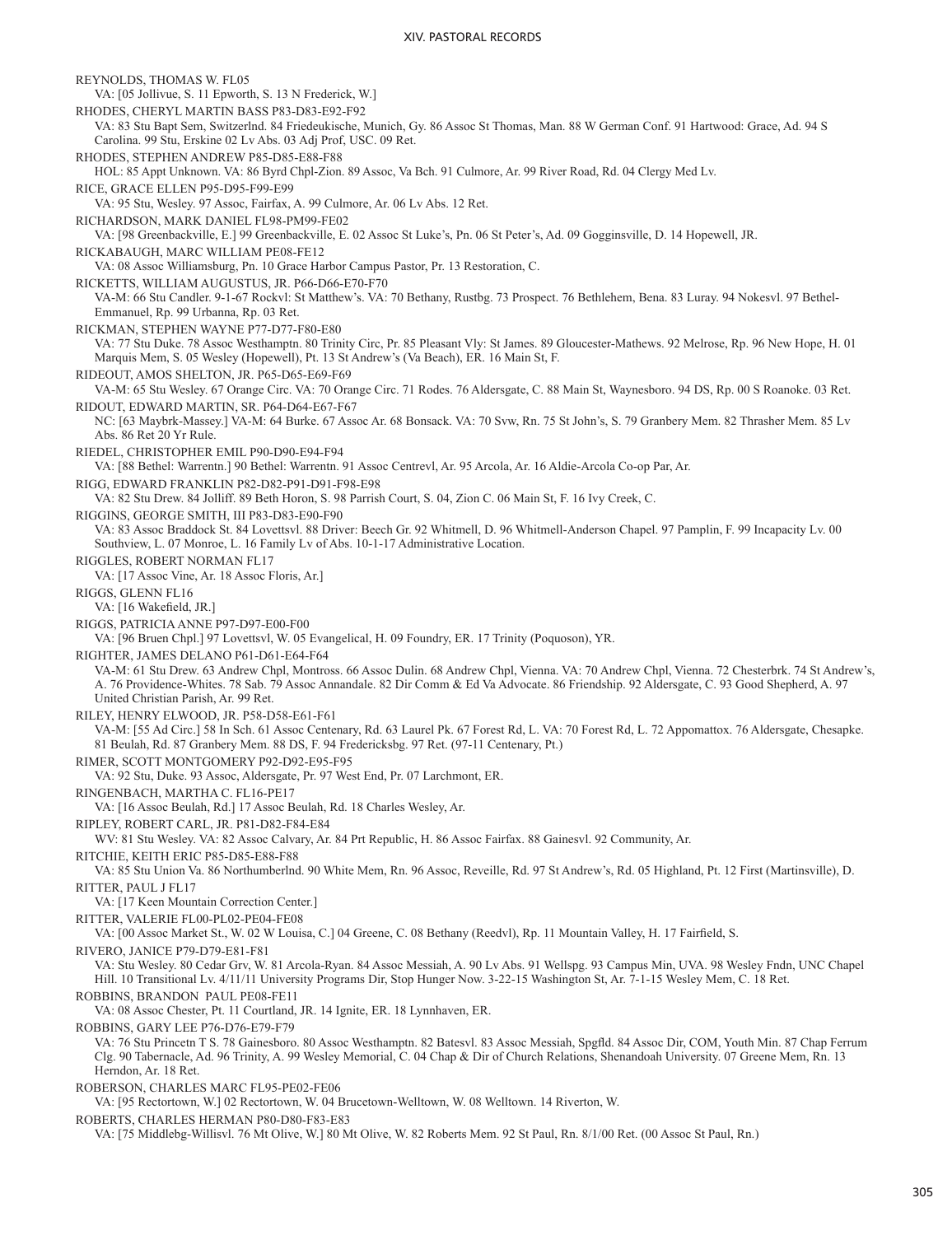ROBERTS, DONALD HAYSE P73-D73-F75-E75 VA: 73 Stu Duke. 74 Halifax. 78 Melrose, Rp. 84 St Luke's, Pn. 90 Walker Chpl, Ar. 94 S Roanoke. 00 Blacksburg. 02 Clergy Med Lv. ROBERTS, JEFFRY JOEL PM99-FE02 VA: [98 Bethel, W.] 99 Bethel, W. 00 Mt Jackson, H. 06 Bethany (Purcellville), W. 12 Springfield, A. 17 Clergy Med Lv. 2-1-18 Springfield, A. ROBERTSON, RICHARD R. FL13 VA: [13 Masanutten, H. 17 Blue Ridge, H.] ROBERTSON, ROBERT JOHN, III FL04-PE05-FE08 VA: [04 St Luke's, N.] 05 St Luke's, N. 10 Charity, ER. 16 Aldersgate, C. ROBINETTE, T. JOEL FL05-PE07-FE11 VA: [05 Fulks Run, H.] 07 Fulks Run, H. 12 Keezletown, H. ROBINS, CHARLES BRADLEY FL09 VA: [09 Assoc Shady Grove, Ad.] ROBINS, KOREN BRITTNEY PE14 VA: 14 Registrar, Duke Divinity School. 18 On Loan: Pastor, Orange UMC, NC Conf. ROBINSON, BURTON CLARK P94-D94-F99-E99 VA: [91 Shiloh, L.] 94 Stanley. 95 Assoc, Manassas-St Thomas. 98 Messiah, N. 04 Old Bridge, A. ROBINSON, EVERETTE KIRK D70-P73-E76-F76 VA-M: [67 Central Par. 11-1-69 Willis.] VA: [70 Willis. 72 Rectortwn.] 73 Rectortwn. 75 St Andrew's, Va Bch. 80 St Mark's, Hamp. 81 Central, Rn. 82 Stratfrd Hls. 86 Mt Vernn, A. 88 Cradock, Pr. 90 Christ, Ar. 97 Oak Grove, N. 00 Ret. ROBINSON, NANCY ELIZABETH PD03-FD07 VA: 03 Chaplain, MCV. 04 Dir of Discipleship & Christian Ed, Williamsburg. 07 On Loan, Dir of Min, N Decatur UMC, NGA. 09 Transitional Lv. 4/12/10 Pres, Friends of Barnabas Fndtn. 13 Cont Ed Coord, Sierra Leone, GBGM. 16 Mission Advocate SEJ, GBGM Missionary. ROBINSON, ROBERT GRANT FL06-PE08-FE11 VA: [06 Portlock, N.] 08 Portlock, ER. 16 Messiah, ER. ROCHFORD, DAVID JOHN, III PM99-FE01 VA: 99 Brosville, D. 02 Assoc Williamsbg, Pn. 05 St Mark's, Rn. 13 DS, S. RODDEN, JAMES R. P88-D88-E91-F91 VA: 88 Fletchers Chapl. 89 Oak Hall, E. 92 N Mecklenbg, F. 93 Bethany, L. 99 Cape Charles-Capeville, E. 05 Wesley, W. 07 Central (Hampton), Pn. 09 Callaghan, S. 16 Boones Mills (Rn) & Pleasant Hill (D)/ RODGERS, C. MILTON, III FD01 VA: 01 Min of Music/Organist, Grace, A. RODRIGUEZ-COLON, LYDIA Transfer in from Meth Ch of Puerto Rico 7/1/09 FE09 VA: 09 Assoc Arlington, Ar. 14 Wesley, A. ROLLINS, MILFORD CHRISTIE P53-D53-E55-F55 VA-M: 53 Stu. 54 Boydtn. 56 Assoc Ginter Pk. 57 King William. 60 Austin Ave. 61 Franktwn-Johnsns. 65 Blackstone. 69 Blvd. VA: 70 Blvd. 73 Broad St, Pr. 79 St John's, N. 84 Wesley, Vienna. 86 Park Pl. 90 Ret. (Asbury.) ROOKS, MARK VADEN PE10-FE15 VA: 10 Willis, Rd. 17 Lakeside, Rd. RORRER, SEBERT WOLFORD D68-AM70-P75-E77-F77 VA-M: [63 New Riv-Mt Tabr. 67 Mt Rivvw.] VA: 70 Mt Rivvw. 73 Belvw-Mt Tabr. 81 Belvw. 86 Rodes. 95 Oaklette, N. 01 Ret. (02-09 Christiansburg Parish, Rn. 11 Calvary [Christiansburg].) ROSARIO, ILEANA PM99-FE04 VA: [98 Assoc, Culmore, Ar.] 99 Assoc, Culmore, Ar. 01 Gracia, Ar. 07 Gracia, Ar & Conf Dir of Hispanic/Latino Min. 08 Conf Dir of Hispanic/Latino Faith Comm Coord. 09 Wesley Chapel, ER. 15 Lower Church, YR. ROSCOE, MARK ALAN FL16 VA: [16 Assoc, Woodlake, Rd.] ROSE, BRENDA LYNNE PM01-FE04 VA: 01 Assoc, St Stephen's, A. 03 Mt Pisgah, H. 1/1/05 Lv Abs. 05 Salem, D. 06 Incapacity Lv. 12 Pastoral Counselor, Chrysalis Counseling and Consultation Center, Inc. 16 Family Lv of Abs. 10/18/16 Pastoral Care Minister, CC Young Memorial Home, TX. 5/1/17 Clergy Med Lv. ROSNER, ALISON G. PE10-FE13 VA: 10 Assoc Williamsburg, Pn. 13 Arlington Temple, Ar. ROTH, ASHLEY FL16-PE17 VA: [16 N Amelia, F.] 17 N Amelia, F. 18 Assoc St Luke's, YR. ROWAN, DARWOOD ESLIE D64-E66-AM69 WV to VA-M: [64 Paint Bank.] 69 Paint Bank. VA: 70 Potts Crk. 72 S Sussex. 77 Smith Grv. 79 Disputanta. 87 Ocran. 93 Incapacity Lv. 04 Ret. ROWLAND, RAYMOND P93-D93-F99-E99 VA: [90 Surry.] 93 Surry, JR. ROWLEY, CHARLES EMMETT P83-D83-E87-F87 VA: [82 Mecklenbg.] 83 Mecklenbg. 84 Assoc Beulah, Rd. 87 Assoc Shady Grv, Ad. 88 Fieldale, D. 91 Scottsvl. 93 Wakefld, Pr. 94 Crewe. 97 Command Chap, US Navy. 17 Ret. ROWLEY, RALPH WILLIAM P79-D79-F82-E82 VA: [75 Indiana.] 78 No Apmt. 79 Stu Duke. 80 Union. 84 Assoc Reveille. 88 Regester Chpl. 97 Aldersgate, C. 01 Messiah, A. 14 Virginia Beach, ER. 17 Blacksburg, Rn. RUDISILL, JOAN MORGAN PD04-FD07 VA: Dir Lay Mobilization, Gailee, Ar. 06 Min for Congregational Care & Development, Harmony (Hamilton), W. 9/1/08 Trans Lv. 1/1/09 Minister of Ministry Formation, Round Hill, W. 11/1/10 Transitional Lv. 11/1/11 Personal Lv of Abs. 16 Ret. RUMBURG, REBECCA FL03-PE05-FE08 VA: [03 Prospect, F.] 05 Prospect, F. 08 Assoc Annandale, A. 10 St James, S. 13 Ebenezer (Westmoreland), Fd. RUMBURG, REGINALD G. AM88

VA: [83 Catawba. 84 Rockingham Ct.] 88 Newprt-Mt Olivet, Rn. 93 Shiloh, Ad. 00 Kenwood, Pt. 05 Main St (Emporia), Pt. 08 Carmel-Coles Pt, Fd. 16 St Mark's, YR. 18 West Point, YR.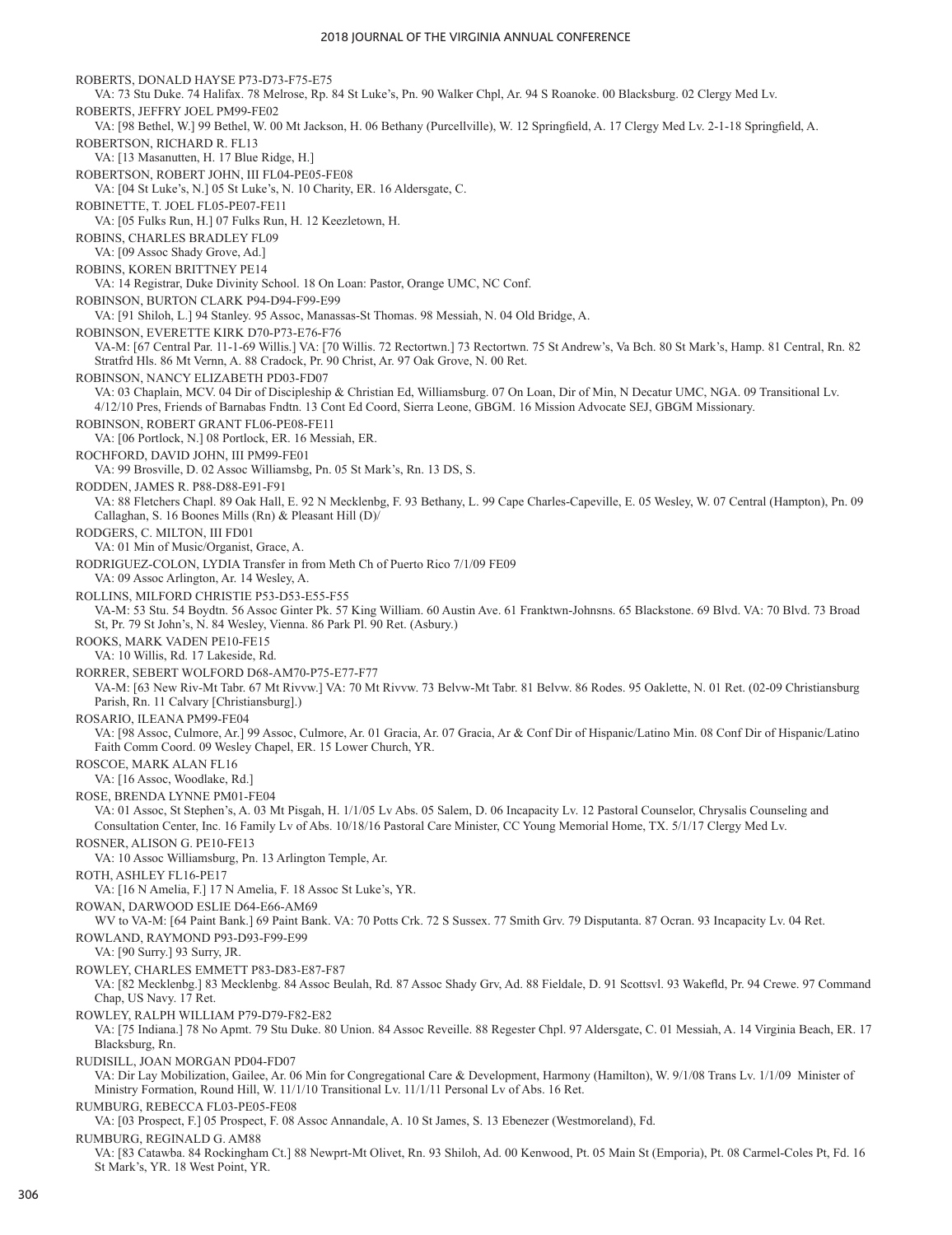RUSSELL, ROBERT L. FL VA: [81 Mt Hope. 84 Potomac. 91 Boydtn. 93 Clergy Med Lv.] RYU, DAVID FL12 VA: [12 Assoc Korean of Greater Washington, Ar. 16 Charity, ER.] RYU, YOUNG SUNG FE17 (Transfer in from Chungbuk Conf. Korean Methodist) VA: 17 Arlington Korean, Ar. SAHMS, JACOB H. PE08-FE12 VA:08 Blandford, JR. 16 Wesley (Hopewell), JR. SALBERT, JANET PEPPARD PE06-FE09 VA: 06 Assoc Burke, A. 10 Wesley, A. 14 Assoc Grace, A. SALLINGER, MURRAY L. FL00 VA: [00 N Madison, C. 02 Mt Pleasant, C. 07 Ret. (08 Asst, Mt Pleasant, C.)] SALMON, JAMES A. FL95 VA: [95 Grace (Hartwood). 96 Lancaster. 00 Central, Rp. 02 Montross, Rp. 07 Ret.] SALMON, SUE ANN ELY P98-D98-FE01 VA: 98 Heathsville, Rp. 99 White Stone, Rp. 03 Henderson, Rp. 10 Parrish Ct, S. 13 Gordonsville, C. 15 Ret. SAMSON, ANGELITO G. D75-E79 (in Middle Philippines) FE00 KS EAST: 92 Lecompton. VA: 00 Pincess Anne Plaza-Resurrection, ER. 16 Ret. (16 Resurrection, ER.) SANDOVAL, KAREN J. FL01-AM07 VA: [01 Sussex Cooperative Parish, Pt. 03 Glenwood, F. 05 Rohoboth Parish, Rp.] 07 Rohoboth Parish, Rp. 08 Clergy Med Lv. 15 Ret. SASSER, JR., DOUGLAS R. FL07-PE10-FE15 VA: [07 Assoc First, W. 09 E Halifax, F.] 10 E Halifax, F. 12 Franklin, D. 17 Northview, Rn. SATTER, RALPH G. P90-D90-E93-F93 VA: [88 Guilfrd, E.] 90 Guilfrd, E. 93 Madisn Hts, L. 94 Smith Mem (Collinsvl). 98 Sudley, Ar. 07 Lynnhaven, N. 13 Ret. (14 Bethel-St Matthew, YR.) SATTERFIELD, TIMOTHY V. FL15 (Transfer in from Wesleyan Charge) VA: [15 Anderson Chapel-Granbery. 17 Two County Co-op Par, D.] SATTERWHITE, EDWIN HOWARD P66-D66-E68-F68 VA-M: [63 Mt Pisgah.] 65 Mt Pisgah. VA: 70 Grace-Calvary. 74 Lawrencevl. 76 Wesley, Hopewell. 81 Grt Brg. 85 Trinity, A. 88 Shady Grv, Ad. 91 Ret. (91 Antioch-Falmouth. 94 Hopewell, Ad.) SAUCIER, MEGAN J. PE10-FE13 VA: 10 Assoc, Warwick Mem, Pn. 11 Assoc Heritage, L. 16 Monumental, ER. 18 First (Norfolk), ER. SAULT, STEPHANIE M. P84-D84-E91-F91 CALIF.-PACIFIC: 84 Torrance First. 85 Lv Abs. CALIF.-NEV: 86 Prunedale. 89 St. John's. VA: [93 Culpeper Cir.] 95 Trns. To Va. 95 Jeffersonton-Culpeper Cir. 97 Stanardsvl, C. 00 Luray, H. 04 Stephens City, W. 08 Central, S. 12 Ret. SAVAGE, CARL EDWARD, III P76-D76-E79-F79 E PA: 6-10-76 VA: 6-14-76 Swain Mem. 80 Chincoteague. 86 Rky Mt. 92 Northvw, Rn. 97 Ret. SAVINSKY, JOSEPH GEORGE P66-D66-E69-F69 VA-M: 66 Stu Garrett. 67 Assoc Mt Vernn, D. VA: 70 Pace Mem. 73 Stu Luke's, Va Bch. 78 Market St, W. 84 Chesapke Ave. 91 St Andrew's, Pr. 97 Trinity, Pr. 01 DS, N. 05 Ret. SAWYER, JOHN CARSON P67-E74-F74 VA-E: 67 In Sch. VA: 70 McKinley-Walkers Crk. 72 Stu Bellevue Hosp. 73 Assoc Dulin. 76 Ar Temple. 99 Lv. Abs. 04 Ret. SCHAEFFER, RYAN MARK PE14 VA: 14 Glovier Mem, S. 18 Fieldstone, Rn. SCHILL, DAVID EARL D72-P72-E75-F75 WVA: 74 Smithbg. 75 Bethesda. 81 Bellepoint. 84 Grace, Bluefld. VA: 88 Hartwd-Grace, Ad. 90 Monterey, S. 93 Princess Anne Plaza. 96 Princess Anne Plaza-Resurrection. 00 Arlington, Ar. 03 Epiphany, Ar. 05 Smith Mem (Collinsvl), D. 08 Ret. (08-09 Granbery, D.) SCHLECHTY, DAVID TODD P95-D95-F98-E98 VA: 95 Stu, Asbury. 96 Zion-Grace, N. 03 Assoc, Christ, A. 07 Main St, S. 09 Dunn Loring, Ar. 10 The Vine, Ar. SCHOEMAN, JOHN ROBERT FL05-PE13-FE16 VA: [05 Belle Haven-Bethel, E. 08 Brucetown, W. 11 Loudoun, W.] 13 Loudoun, W. 16 Stephens City, W. SCHOEMAN, LAETITIA FL16 VA: [14 John Mann. 16 Fairview-Refuge, W.] SCHOOLER, CHARLES FL93 VA: [93 S Amherst, C. 98 Bedford Spgs-Campbell, L. 06 Salem, L.] SCHOOLER, JACK L. P96-D96-AM96 VA: [89 Mt Pleasant.] 96 Hurt, L. 07 Mt Clinton, H. 10 Ret. SEALAND, SARAH GRAMS PE09-FE13 VA: 09 Christ, Rd. 14 Shiloh, Rd. SEELEY, PAMELA RAE FL99-PM02-FE05 VA: [99 Asso, Fairview, D. 00 Cradock, Pr. 01 Isle of Wight, Pr.] 02 Isle of Wight, Pr. 05 Danville Cooperative Parish, D. 07 Guilford, E. 09 Lawerenceville, Pt. 10 Kenwood, Pt. 13 Admin Lv. SEELY, DONALD HUBBARD P62-D62-E68-F68 VA-M: 62 Stu Duke. 64 Miss Japan. 67 Stu Duke. 68 Tabernacle, Va Bch. VA: 70 Tabernacle, Va Bch. 71 Assoc Va Bch. 75 Gloucester Pt: Bethany. 80 Chestnut Hl. 86 Culpeper. 88 Mt Vernn, D. 92 Centenary, Pr. 97 Thrasher Mem, Rn. 02 Ret. SEGOVIA, GUSTAVO A. FL13 VA: [13 Prices Fork-Wesley Mem, Rn. 14 Pleasant Hill, D.] SEIBERT, HERMAN LEROY P77-D77-F80-E80 VA: 76 N Amelia. 79 Brkneal. 80 Pamplin. 82 Richmond, Rp. 86 Zion-Grace. 88 Mt Pisgah, H. 93 Laurel Hl, Rd. 96 Ghent. 99 St Andrew's, N. 04 Sydenstricker. 11 Community (Va Beach), ER. 17 Ret.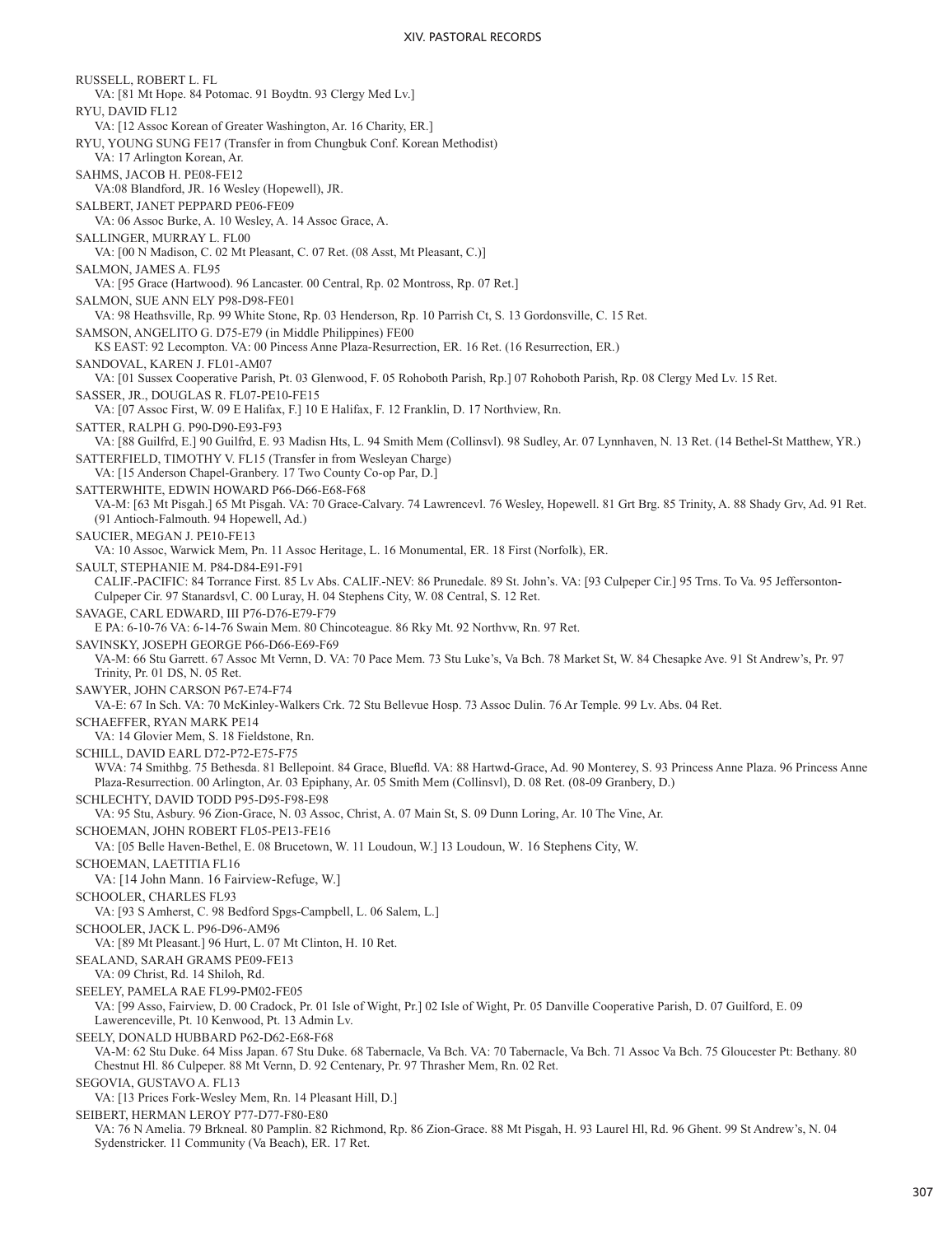SEIBERT, VICKIE ROBERTSON P94-D94-E96-F96 VA: [92 Cascade-Harmony. 93 Boydtn, F.] 94 Willis, Rd. 96 St Mark, Pr. 00 Jolliff, Pr. 04 St Mark's, A. 08 Middleburg, W. 11 Scott Mem, ER. 16 First, ER. 18 Ret. SERGENT MATTHEW B. FL07-PE14-FE18 VA: [07 Assoc Galilee, Ar.] 14 Assoc Galilee, Ar. 18 Andrew Chapel, Ar. SETCHEL, EUGENE OSCAR D70-P71-E73-F73 VA-M: [67 Greensvl.] VA: [70 McKenney.] 71 McKenney. 76 Princess Anne Plz. 80 Mem, Pt. 84 Gloucester: Bethany. 88 Grt Falls. 93 Otterbein, H. 95 Ret. SEUSY, BRENT MICHAEL PE06-FE09 VA: 06 Assoc Ebenezer, ER. 16 Peninsula Pastoral Counseling Ctr. SHAPPELL, JOHN FREDERICK P90-D90-E94-F94 VA: [89 Beech Grv-Bethel, N.] 90 Beech Grv-Bethel, N. 95 Norvw, N. 03 Oxford, Pr. 07 First, ER. 14 Ret. SHARP, DONNA DUKE FE (05 Transferred in from GNJ Conf) VA: 04 Mt Elbert and Mt Tabor, Rn. 10 Ret. SHARP, ROBERT WOODRY P77-D77-F80-E80 VA: 77 Stu Candler. 79 W Dinwiddie. 81 N Franklin. 83 Assoc Spgfld. 85 Chap RMA. 88 Providence-Woodlnd. 91 McKendree, N. 93 Carmel-Coles Pt. 97 Fox Hill Central. 07 Charity, N. 10 Marquis Mem, S. 18 Ret. SHEA, THOMAS McKENNON, JR. PE09-FE12 VA: 09 Dir of Admissions, Duke Divinity School. 14 Major Gifts Officer, Duke. SHEAFFER, LEE BENJAMIN P52-E57-F57 VA-E: [51 Mt Horeb.] 52 Mt Horeb. 54 In Sch. 55 Wayne Ave, Daytn. 57 Inswood Pikeside. 67 St Mark's, Ar. VA: 70 St Mark's, Ar. 73 First, Salem. 76 DS, W. 80 Aldersgate, A. 87 DS, N. 91 Conf Dir COM. 97 DS, Ad. 01 Ret. SHEEHAN, EDWARD F. FL13 VA:[13 Emmaus-Union, L. 17 Emmaus-Leesville Co-op Par, L.] SHELTON, EMERSON FL01 VA: [01 S Fluvanna, C. 07 Ret.] SHEPHERD, EDWARD BENJAMIN, JR. P94-D94-E96-F96 MISS: 92 Biggersville/Shady Grove. 93 Victoria/Red Banks. VA: 94 Page, H. 99 First (Broadway), H. 06 Ret. SHEPHERD, THOMAS BYRON FL95-AM01-PM04-FE07 VA: [95 Patrick, D.] 01 Grace Design, D. 07 Stuart, D. SHEPHERD, WILLIAM JOSEPH P76-D76-E79-F79 VA: 76 Stu Wesley. 78 Trinity Circ. 80 Pk Vw, Pr. 84 St Mark's, Rd. 86 Fishersvl. 88 Loudn. 92 Mathews, Rp. 94 Bethlehem, Rp. 02 S Brunswick, Pt. 03 Norview, ER. 10-16-17 Ret. SHERROD, THOMAS WARREN P77-D77-F82-E82 VA: 77 Stu Candler. 79 Chap Intern CPE, Grady Mem Hosp. 80 James Riv. 83 Rectortwn. 85 Res UVA Hosp. 86 Chap Iredell Hosp Statesvl NC. 6-1-18 Ret. SHINN, SAMUEL DAY-SHICK D69-P83-F85-E85 VA: 69 In Sch. CAL-NEV: 72 In Sch. BALT-WASH: 78 Disc. VA: [82 Galilee Korean.] 83 Galilee Korean. 94 St Mark's, Ar. 98 Lv Abs. 02 Ret. SHIPLEY, PATRICIA LYNN P86-D86-E89-F89 VA: 86 Mt Hope-Wrights Chapel. 90 Lebann, Ad. 05 Centenary, Rd. 11 Ret. SHOEMAKER, ROCHELLE ANN P94-D94-E00 VA: 94 Stu, Wesley. 96 Assoc, Community of Faith, Ar. 05 Assoc Community of Faith, Ar, & Pastoral Couns & Dir, Rochelle, Inc. 10/1/08 Pastoral Couns & Dir, Rochelle, Inc. 15 Ret. SHOOP, JOSEPH A. FL97-PM00-FE07 VA: [97 Buckingham, F.] 00 Buckingham, F. 01 Guilford, E. 07 Epworth (Thaxton), L. 13 Bethel (Woodbridge), A. SHORT, JUDITH Transferred in from NY-E D89-E92-F92 VA: 02 Franklin, D. 13 E Franklin, D. 16 Ret. SHOWERS, PHILLIP C. FL07 VA: [07 Park View-Southview, L. 10 Christ's Community Fellowship, L (merged with Fairview to become Christ's View.) 17 Fairview-New Bethel Co-op Par, L.] SHULL, DON L. FL95-AM01 VA: [95 Mt Pleasant, H.] 01 Mt Pleasant, H. 04 Ret. (04-13 Cedar Grove, H.) SIDDONS, JAMES DeWITT P97-D97-E00 VA: [91 Big Island-Cove.] 97 Payneton-Siloam, L. 99 Jollivue, S. 00 Forest Road, L. 03 Chesterbrook, Ar. 09 Grace Design, D. 11 Ret. (11-13 Bethany [Norwood], C.) SIEGLE, BRIAN DAVID PE06-FE11 VA: 06 Assoc St Paul (Christiansburg), Rn. 09 New Hope, YR. 15 South Hill, F. SIEGLE, JOHN ARTHUR P67-D67-E70-E70 VA-M: 67 Stu Drew. 69 Shady Grv, Spotsylvania. VA: 70 Shady Grv, Spots. 71 First, Broadway. 75 Assoc Ar Frst. 79 Catharpin: Sudley. 87 Franklin: High St. 92 Ivey Mem, Pt. 95 Fort Hill, L. 02 Cameron, A. 05 Ret. (10/1/06-6/30/12 Bethlehem [Moneta], L. 13 Amelon, L.) SIKKELEE, ALBERT DRAKE P60-D61-E64-F64 VA-M: 60 Stu Duke. 62 Assoc Front Royal. 64 Asbury, NN. 69 St George's. VA: 70 St George's. 76 Fairlingtn. 86 Herndn. 92 Centrevl, Ar. 03 Ret. SIMMONS, BRIAN J. FL05-PE15-FE18 VA: [05 McKendree-Asbury, F. 11 Brookneal, L. 13 Concord (Sussex), JR.] 15 Concord (Sussex), JR. SIMMONS, JAMES W. P93-D93-AM01 VA: [90 Lyndhurst.] 93 Lyndhurst. 01 Fairfield, S. 12 Ret. SIMMONS, JOELLEN MARY FL08-PE17 VA: [10/17/07 Hospice Chap, Halifax Regional Hospice. 12 Centenary (Chase City), F. 13 Greensville, JR.] 17 Greesville, JR. SIMMONS, MYRON I. FE00

VA: 7/1/99 Trns. In fr. Free Meth, Prospect. 00 Carson, Pt. 05 High St, Pr. 07 Epworth, N. Wallace Mem, Pn. 12 Ret.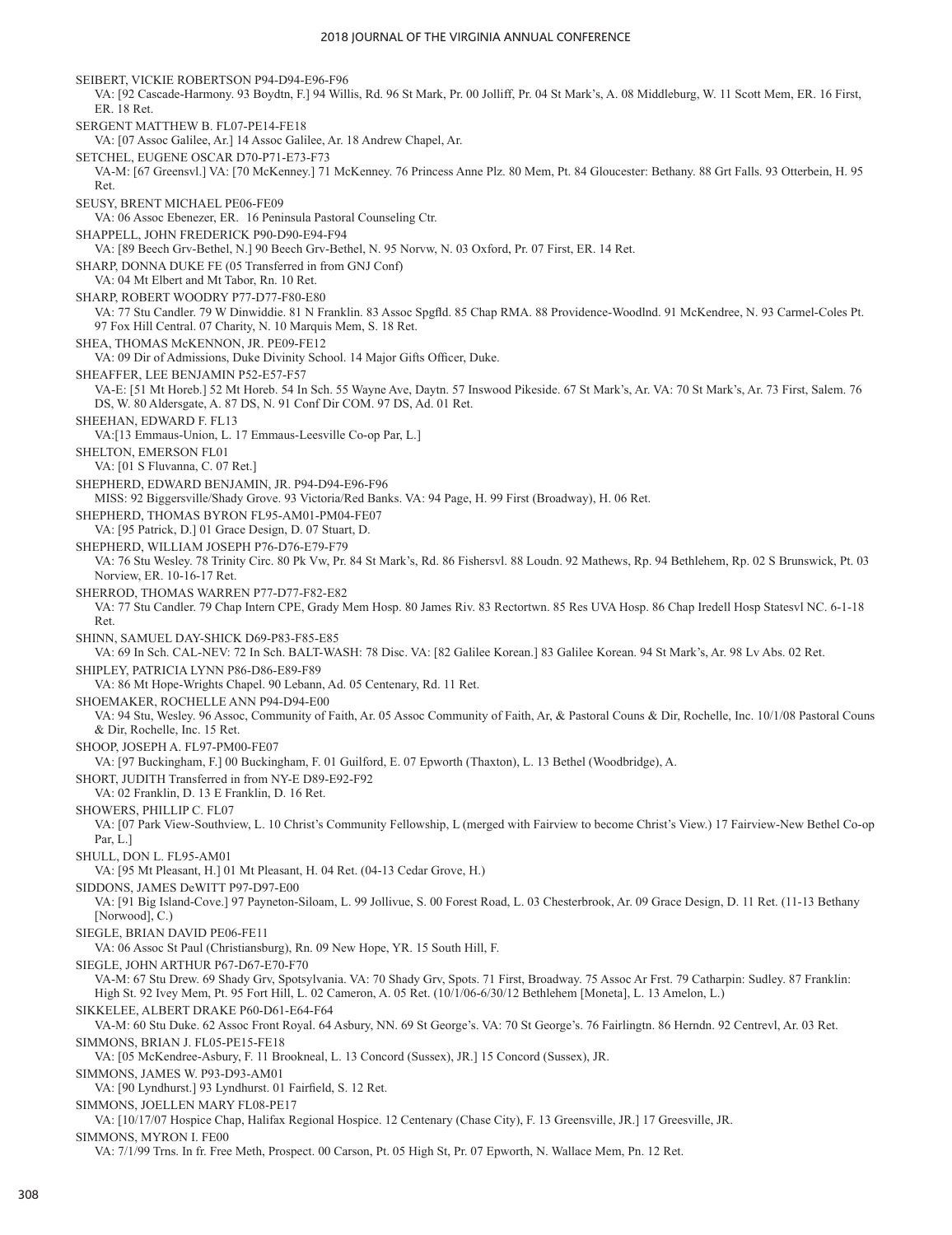SIMS, PHILLIP EDWIN P75-D75-F80-E80 N AR: 75 In Sch. VA: 78 Mtn Vw. 80 Locust Grv, Rn. 81 Trinity, Chesterfld. 85 St Marks, Ar. 89 West End, Rn. 93 Ret. (New River Parish, Rn.) SINGLETON, DAWN MARIE P93-D93-E98-F98 VA: 93 Stu, Duke. 95 Assoc, Trinity, A. 97 Aldersgate, Pr. 02 Kernstown, W. 12/16/04 Lv Abs. 05 Keezletown, H. 12 Oakton, Ar. SIRK, WADE LEE D64-E68-P68-F70 VA-M: [61 Page. 64 W Franklin.] 68 W Franklin. 69 N Franklin. VA: 70 N Franklin. 72 St Mark's, Man. 76 Providence, Yktwn. 80 White Mem. 82 Mead Mem-New Hope. 83 Callaghan. 88 W Mathews. 93 Bellevue, L. 95 Ret. SISSON, ANNE M. FL08 VA: [08 Axton H. 17 Stanley, H.] SISSON, RICHARD BAILEY D69-P71-E73-F73 VA-M: [66 Heathsvl. 68 Big Is-Cove. 69 Is of Wight.] VA: [70 Is of Wight.] 71 McGaheysvl. 74 Oaklnd. 78 Lovettsvl. 80 Stu G Wash U. 81 Bedfrd Circ. 85 Dinwiddie. 89 Clarksbury, Rp. 92 Dillwyn F. 95 Richmond, Rp. 01 Ret. SIXBEY, BRIAN KEITH P95-D95-E98-F98 VA: 95 Stu, Duke. 96 N Patrick, D. 99 Gogginsville, D. 04 Beech Grove, Pr. 10 First (Fox Hill), YR. SLIGH, GARY LEE P83-D83-E86-F86 VA: 83 Stu Wesley. 84 Bedfrd Spgs-Campbell. 88 S Portsmouth Par. 92 Lv Abs. 99 Hon. Loc. SLOAN, WILLIAM HENRY PE17 VA: 17 Grace Mem, JR. SMITH, CHARLES HOPE, III P68-D68-E70-F70 NY: 68 Old Saybrk. CNY: 70 DeWitt Par. VA: 6-14-73 Assoc. Centenary, L. 10-1-75 Forest. 78 Assoc Clarendn. 81 Carmel-Coles Pt. 82 Prog Dir VUMAC. 86 Broad St, Pt. 90 Christ, N. 94 Park Place, N. 02 Nimmo, N. 07 Ret. SMITH, DAVID HAMMOND P54-D54-E57-F57 VA-M: 54 Stu Vanderbilt. 55 Windsor Hls-Cove Rd. 56 Windsor Hls. 62 Wesley Mem, C. 66 Stu UTS, NY. 67 LeKies. 68 Epiphany. VA: 70 Epiphany. 73 Walker Chpl. 77 Raleigh Ct. 81 Williamsbg. 89 DS, L. 94 Dir, Va Conf Leadership Development Institute. 97 Ret. SMITH, JAMES MICHAEL FL96-PM00-FE02 VA: [96 Trinity Circuit, Pr.] 00 Waverly, Pr. 05 Capron, Pr. 09 Emmanuel, W. 13 Granbery Mem, S. 15 Ivey Mem, JR. 17 Duncan Mem (Berryville), W. SMITH, JEFFREY BYRON FL00-PE02-FE06 VA: [00 Shady Grove-Olivet, Ad.] 02 Shady Grove-Olivet, Ad. 08 Orange Circuit, C. 15 Ret. (4/1/16 W Louisa, C.) SMITH, MATTHEW GREGORY FL01-PE03-FE06 VA: [01 Greene, C.] 03 Greene, C. 04 Andrew Chapel, Ad. 06 New Church Start, Ad. 1/1/07 Assoc St Thomas, A. 14 Calvary Ar. SMITH, RILEY ROSCOE, JR. D73-P76-E78-F78 VA-M: [9-67 Oriskany. 3-15-69 In Sch.] VA: [71 Highlnd Lgr Par. 75 McDowell.] 76 Keezletwn. 78 Monterey. 82 Hot Spgs. 85 South Hl. 91 Bethlehem: Moneta. 10/1/06 Heritage, L. 11 Ret. (11-13 Patmos, L.) SMITH, ROBERT W., JR. P93-D93-E00 VA: 93 Iron Gate, S. 94 Stonewall-Westvw, S. 99 Bethlehem, C. 02 New Hope, Ad. 07 Singers Glen, H. 09 Evangelical, H. 13 Ret. SMITH, RODNEY SHAUN FL16 VA: [4/22/14 Philadelphia. 16 UMCOR Construction Supervisor, Va. 5/1/17 Dendron Mission Coordinator and Construction Mg. & Ft Grove, JR.] SMITH, RUDY LEE P69-D69-E73-F73 VA-M: 59 New Chr. VA: 70 Lovettsvl. 73 Assoc Graham Rd. 76 Buckroe Bch. 77 Toano. 81 Mathews. 85 McKendree, N. 86 Evangelical, H. 92 Daytn, H. 1/1/99 St Paul's, S. 00 DS, Rp. 07 Ret. SMITH, TERESA SIGNER P88-D88-F91-E91 VA: 88 Eagle Rock. 92 Assoc, Trinity, Ar. 96 Wesley, A. 04 Franconia. 06 Lv Abs. 07 New Pathways Min. 5/25/10 Grace (Oak Grove), and New Pathways Min. Ad. 10/1/10 Grace (Oak Grove) and New Hope, and New Pathways Min. Ad. SMITH, THEODORE P86-D86-E89-F89 VA: 87 Leesvl. 89 Asbury, Rn. 92 Roberts Mem, A. 97 Good Shepherd, A. 03 St Stephen's, A. 07 Regester Chapel, Ad. 11 DS, Fd. SMITH, THOMAS BRYSON FL02-PE03-FE08 VA: [02 Assoc Burke, A.] 03 Assoc Burke, A. 08 Fieldstone, Rn. 14 St Paul's, S. 18 Good Shepherd, Rd. SMITH, TIMOTHY TODD P95-D95-E97-F97 VA: [87 Jollivue. 90 McGaheysvl.] 95 McGaheysvl. 97 Forest Grove, Ad. 99 Cokesbury, A. 03 Waston Mem (Chatham). 05 Kenwood, Pt.10 Amelia, F. 10/1/11 Clergy Med Lv. 14 Counselor, Patheways-VA & Assoc Petersburg Co-op Par. 16 Skipwith, Rd. SMITH, WAVERLY C., III FL04 VA: [04 Jolliff, ER. 18 Ret. (18 Indiana.)] SNEAD, MARSHALL WAYNE P82-D82-F84-E84 VA: 82 W Mecklenbg. 86 Messiah, Chesapke. 96 Galilee, Ar. 14 DS, ER. SNIDER, MICHAEL LEE P70-D70-E78-F78 VA: 70 Stu Wesley. 72 Potomac. 73 Assoc Fairfax. 11-18-73 Disc. 76 Readmit. Cedar Run, Ar. 82 Epworth, Ar. 85 Mt Clintn. 90 Mathews Chpl, Rp. 92 Lv Abs. 93 Christ, S. 98 Fletchers Chapel, Ad. 00 Bermuda Hundred, Pt. 04 Ret. (05-13 Christ (Covington), S.) SNOW, JASON PE05-FE08 VA: 05 Assoc Fairfax, A. 12 Wesley, YR. 16 Burke, A. SNYDER, JOHN BENNETT FL99-PM02-FE07 VA: [99 Axton, D.] 02 Axton, D. 06 Anderson Mem (Gretna), L. 14 Woodlawn, Rn. SONG, ERIC C. FL06-PE08-FE12 VA: [06 Assoc Trinity, Ar.] 08 Assoc Trinity, Ar. 11 Assoc Aldersgate, ER. 13 Market St, W. 16 Church of the Good Shepherd, Ar. SONG, JAEYONG FL13-PE14-FE17 VA: [13 Assoc, Thrasher Mem, Rn.] 14 Assoc Thrasher Mem, Rn. 17 Red Valley, D. SONG, MOONSUP 'PAUL' P92-D92-E94-F94 VA: 92 Assoc, First, Hamptn. 95 Bowling Grn, Ad. 99 Wesley, W. 04 Arlington Temple. 06 Washington Farm, A. 13 Tabernacle, Fd. 15 St Paul (Christiansburg) Rn. SOOTS, VIRGIL WARREN D71-AM71 VA-M: [65 No Apmt. 66 Patrick.] VA: [70 S Franklin.] 71 S Franklin. 73 Frk Mtn, D. 78 Highlnd Pk, Rn. 80 Mt Pleasant, Rn. 85 Oaklnd. 87 Rdgway, D. 90 Axtn, D. 96 Ret. (98 Meadow-Mt Zion, D.)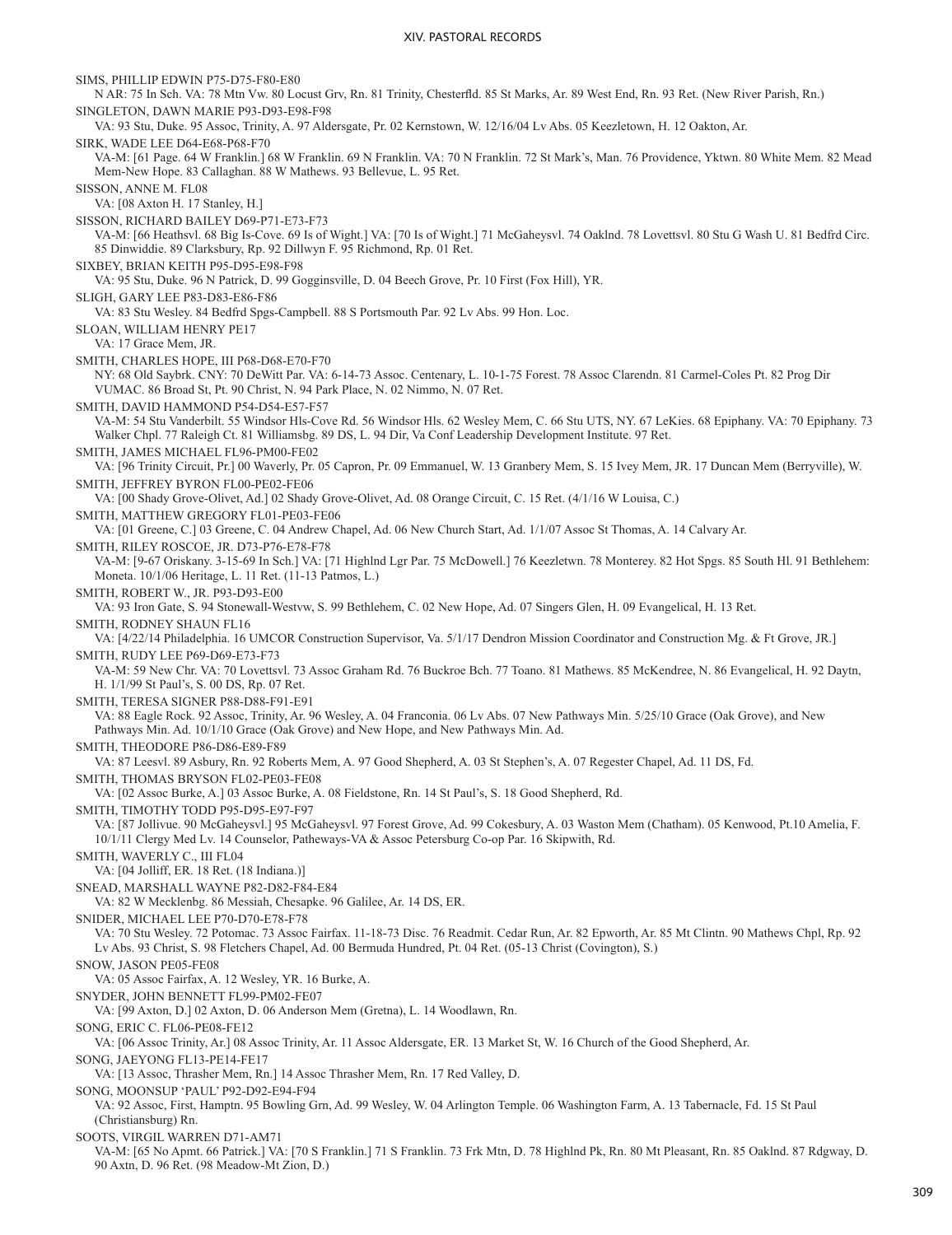SOULEN, R. KENDALL P86-D86-E94-F94 VA: 86 In Sch. 92 Asst Prof, Wesley Sem. 99 Assoc Prof., Wesley Sem. 01 Prof of Systematic Theo, Wesley. 16 Prof of Systematic Theology, Candler. SOULEN, RICHARD NEVINS P54-E57-F57 KS E: [52 Edgertn.] KS W: 54 In Sch. 62 S Haven-Hunnewel. 64 Prof Va Union Univ. VA: 73 Prof Va Union Univ. 82 Pace Mem. 88 Duncan Mem, Ad. 95 Ret. SOUTHALL-VESS, LLOYD MICHAEL P90-D90-E92-F92 VA: [88 Massanutten.] 90 Massanutten. 92 S Portsmouth Par, Pr. 93 First, L. 95 Anderson Mem (Gretna). 97 Carmel-Coles Point, Rp. 01 Missionary to Japan, GBGM. 06 Lv Abs. 07 Arlington Forest, Ar. 16 Central, Rd. 10/1/16 Clergy Med Lv. SOUTHALL-VESS, MARABLE FAISON P87-D87-E90-F90 VA: 87 Cumberlnd. 90 Centenary, F. 92 Beech Gr, Pr. 93 Forest Rd, L. 97. 97 Ebenezer, Rp. 01 Missionary to Japan, GBGM. 06 Madison, L. 08 Graham Rd, Ar. 15 Del Ray, A. 16 Ret. SOWDER, JAMES ADAM PE11-FE14 VA: 11 Rectortown, W. 13 Assoc, Braddock St, W. 17 Discovery, Rd. SOWDER, ROBERT JOHN D73-P77-AM80 VA: [72 S Halifax. 76 Burkevl.] 77 Burkevl. 80 Frk Mtn. 88 Mt Pleasnt, N. 96 Ret. SPEAR, HARRY BINGHAM, III P65-D65-E68-F68 VA-M: 65 Stu Wesley. 66 Assoc Trinity, McLean. 67 Galilee, Sterling. VA: 70 Galilee, Sterling. 72 St Mark's, Cloverdale. 75 Trinity, Orange. 81 Huntingtn Ct. 84 First, N. 89 First, Hopewell. 95 Wesley Mem, D. 97 St Andrew's, Pr. 01 Trinity, Pr. 04 Ret. SPEIGHT, JOHN C., JR. P86-D86-E88-F88 VA: [83 Prospect.] NC: [86 Jarvis Mem.] 86 Jarvis Mem. SW TEXAS: 89 Col Hls. VA: 92 Christ, A. SPIGENER, LANEY SHULER, JR. P97-D97-FE01 VA: [94 Potts Vly. 95 Craigsvl-Goshen.] 97 Floyd Parish, Rn. 01 Wesley Chapel, Pr. 02 Providence-Whites, L. 04 Boonsboro, L. 11 South Hill, F. 15 Pembroke, Rn. 18 Crewe, F. SPILMAN, MARTIN KERSEY P69-D69-E72-F72 VA-M: [66 King George. 69 King George. VA: 70 King George. 72 Nokesvl. 77 Keysvl. 79 Rdgway. 83 Middlebg. 93 Chesterbrk, Ar. 99 Ret. (12/14/03 Grace, C.) SPIVEY, ROBERT ATWOOD (Bapt) P79-D79-E(Recog)81-F81 VA: 79 Pres R-MWC 87 Chancellor R-MWC. 90 Pres Found Ind Clgs. 97 Ret. SPRINGSTEAD, CHRISTA JoANN MERCER FL11-PE13-FE18 VA: [11 Assoc, Community, ER.] 13 Assoc, Community, ER. 15 St John's, ER. 18 The Garden, ER. SPROUSE, JAMES CLARENCE, JR. P77-D77-F80-E80 VA: [73 Schuyler-Grn Mtn. 76 Willis.] 77 Willis. 81 Assoc Bon Air. 83 Aldersgate, Rd. 86 Amherst. 89 United Christian Parish. 97 Trinity, Ar. STABLES, ALFRED GRAY P53-D54-E56-F56 VA-M: 53 Stu. 54 Edgemnt. 56 Irvingtn. 59 LeKies. 64 Oak Grv, Chesapke. 66 Baylk. VA: 70 First, Hopewell. 74 Trinity, McLean. 79 Ret 20 Yr Rule. STACY, CHARLES ROY P95-D95-E98-F98 VA: 95 Methodist Church in England. 96 S Sussex, Pt. 00 Madison, C. 06 Remington, A. 12 Trinity (Poquoson), YR. 17 New Castle, Rn. STALLINGS, CLAUDIA HOLMES PE03-FE06 VA: 03 W Hanover, Rd. 18 Ramsey Mem, Rd. STAMPS, ROBERT J. P66-D66-E71-F71 TX: 66 TX AS. 68 Campus Min, Oral Roberts. 71 OK Campus Min Oral Roberts. 81 AS; 86 Tulsa Asbury. 88 MN Mpls Park Ave. VA: 94 Clarendon, Ar. 12/10/00 Beulah, Rd. 06 Ret. STANLEY, JASON CARTER PD10 VA: 10 Youth Min, Lebanon, Ad. 12 Minister of Youth and Education, Peakland, L. 16 Transitional Lv. STANLEY, SANDRA CUTRIGHT FD03 VA: 03 Lv Abs. 04 Outreach Coord, Westview on the James. 8/15/06 Dir of Christian Ed, Duncan Mem, Ad. 12 Transitional Lv. 14 Personal Lv of Abs. 18 Hon Loc. STAUL, RITA LOUISE P96-D96-F99-E99 VA: 96 Stu. 97 Assoc, Chestnut Mem, Pn. 03 Salem-Olive Branch, YR. 17 Ret. (17-18 Phoebus, YR.) STEARNS, CARLA PARKER PE05-FE09 VA: 05 Assoc Community, N. 06 Shackelfords Chapel, Rp. 07 Calvary, Rd. 10 Parkview, Pn. 12 Tappahannock Mem, Fd. 16 Ret. STEVENS, LAWRENCE JAMES P94-D94-E00 VA: 94 Floyd Parish, Rn. 97 Bedford Cir, L. 98 Iron Gate, S. 00 McKendree-Ferebee-Halstead,N. 05 Calvary, Rd. 07 Mt Pleasant, Rn. 08 Lv Abs. 13 Hon Loc. STEWART, CARL OSCAR P58-D61-E64-F64 VA-M: 58 Stu Duke. 60 New Bethel. 62 W Mecklenbg. 64 Batesvl. 67 Amelia. VA: 70 Assoc Fairfax. 73 Grottoes. 77 Rky Mt. 80 Faith, A. 82 Cranfrd. 93 Beulah-St Paul, Rp. 97 Ret. (98 Harriston, H. 05-09 Ottobine, H.) STEWART, DOUGLAS FL99-PE01-FE04 VA: [99 Linden-Markham, W.] 01 Linden-Markham, W. 04 Marshall, W. 08 Ret. STEWART, GEORGE WILLIAM D67-P69-E71-F71 SC: [60 Carlisle-Gilliam Chpl. 61 Assoc Sardis-Trinity. 62 No Apmt.] VA-M: [64 Montvale.] 69 Montvale. VA: 70 Montvale. 71 Cumberlnd. 73 W Mathews. 78 St Peter's, Mont. 79 Stanleytwn. 82 Waverly. 87 Stuart. 91 Clarksvl: Jamieson Mem. 94 Andrew Chpl-Edgewtr. 96 Cedar Grove, W. 01 Ret. (Union, Montvale.) STEWART, SYDNEY ELIZABETH FL00-PE01-FE05 VA: [9/1/99 Asst Riverton, W.] 01 Assoc, Leesbg, W. 04 Rectortown, W. 06 Assoc Marshall, W. 08 Ret. STITH, WILLIAM HEWLETT, JR. P60-D61-E64-F64 VA-M: 60 Stu Duke. 62 Assoc Fredericksbg. 63 Dir Wesley Fn. 65 Pk Ave. 68 Staff Asst Dept of Meth Info. VA: 70 Staff Asst Dept of Meth Info. 72 Dir Dept of UM Info & Editor Va Advocate. 6/82-9/82 Lv Abs. 9/82 Va Union Univ. 6/86 Lv Abs. 89 Ret. STOCKBERGER, CAROLE FD99

VA: 99 Chap, Warwick Forest Ret Ctr. 2/1/04 Lv Abs. 05 Ret.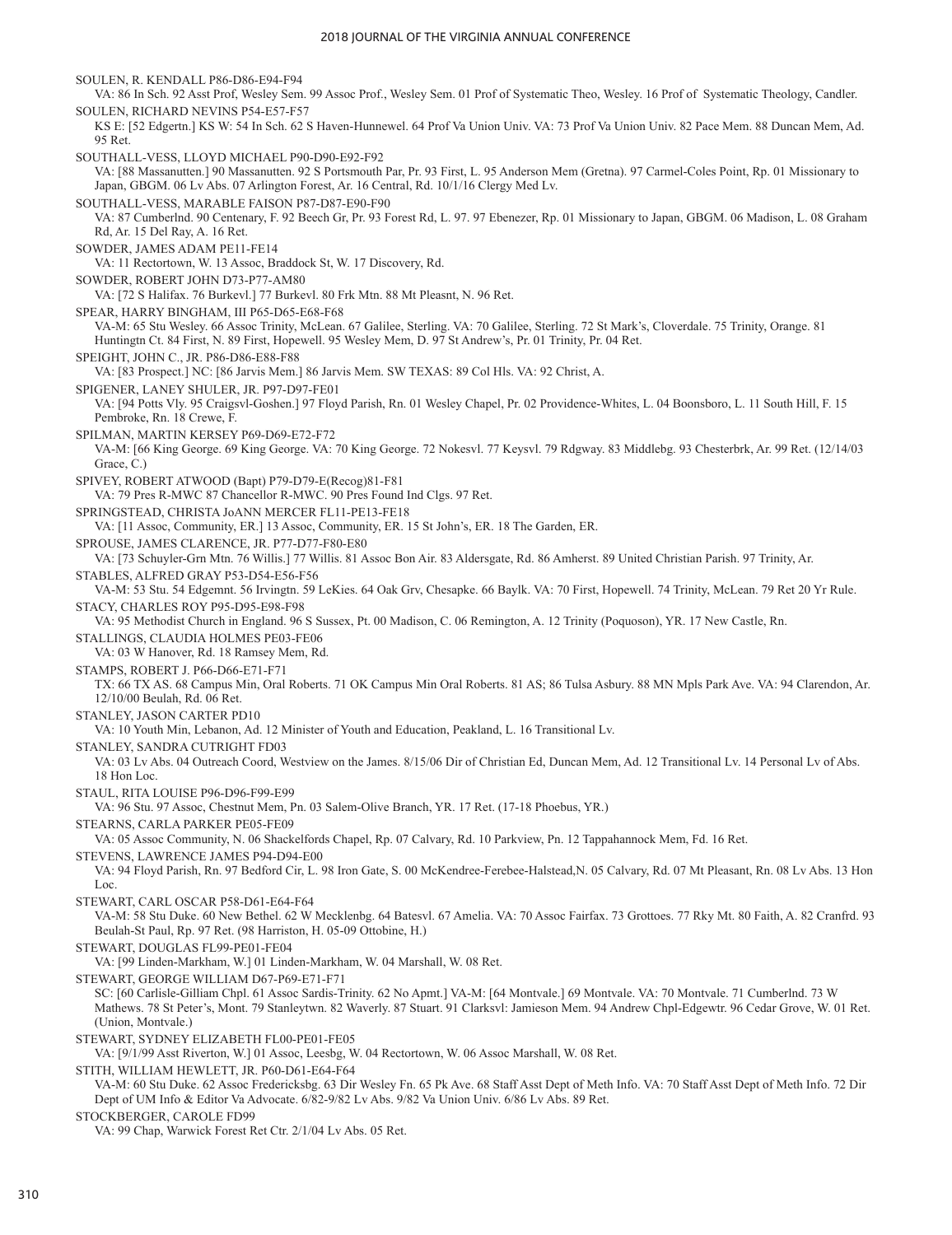STOVALL, LOWELL PHILLIP AM92 VA: [85 McDowell. 88 Lyndhurst-Rankin. 89 Lyndhurst. 90 Pembroke, Rn.] 92 Pembroke, Rn. 93 W Franklin, D. 96 Capron, Pr. 00 Salem-Olive Br, Rp. 03 New Castle, Rn. 08 Ret. (10-11 Ebenezer, Rn. 13 Mays Mem, Rn.) STOVER, PATRICIA JANE FL AM00-PM03-FE06 VA: [94 N Madisn, C. 99 N Patrick, D.] 00 N. Patrick. 06 Red Valley, D. 09 Swain Mem Tangier, E. 13 Smith Mem, D. 16 Ret. STRATTON, LAURA WHITTLE PE13-FE16 VA: 13 Page, H. STRIBULA CHARLES MATTHEW PE12 VA: 12 Liberty & Midland, Fd. 13 Asbury, A. 16 Not Appointed. STRICKLER, LOUIS McKENDRA P81-D81-F85-E85 VA: 81 Stu Candler. 83 Assoc Fairfax. 85 Rock Spg. 89 Prt Republic. 97 Northview, Rn. 03 Monumental, Pr. 06 Woodlawn, Rn. 14 Family Lv of Abs. 15 Ret. STROUD, ROBERT LEVI, JR. P80-D80-F83-E83 VA: 80 Stu Duke. 82 Assoc Otterbein, H. 84 Annex. 89 Assoc, First, Salem. 91 Marshall, W. 97 Trinity, D. 03 Good Shepherd, A. 18 Ret. SUERDIECK, CHRISTINA KAUL P90-D90-F92-E92 VA: 90 Assoc St Stephen's, A. 91 Brucetwn-Welltwn. 92 Oak Hall, E. 94 Short Hl, W. 98 Sleepy Hollow, Ar. 03 Alexandria District Program Coordinator. 07 St James, S. 09 Personal Lv. 11/1/09 Ret. SUH, HYUN BUM TOMMY FL18 VA: [18 Assoc Messiah, A.] SUH, SEOKCHANE FL16 VA: [16 New Kent, YR.] SULLIVAN-TRENT, MARY ALICE FL16-PE17 VA: [16 Portlock, ER.] 17 Sandbridge Community Chpl, ER. SUMMERS, STEVEN JAMES FL99-PE04-FE07 VA: [99 Whayleyville-Somerton, Pr. 01 Assoc, Oak Grove, N. 03 Fairvw, Rn.] 04 Fairvw, Rn. 07 Corinth, Rd. 13 Good Shepherd, Rd. 18 DS, W. SUMPTER, WILHELMINA PE08-FE14 VA: 08 Leemont, E. 10 Eastland, Ad. 4/1/11 Personal Lv of Abs. 12 Essex-King and Queen, Fd. 15 Willisville-Mt Zion Hamilton Co-op Par, W. 16 Mt. Zion-Willisville Chapel Cooperative Parish, W. 17 Ret. SUTLIVE, VINSON HUTCHINS, JR. P55-D55-E57-F57 TN: [53 Bellevw.] HOLS: 55 In Sch. 56 Miss Sarawak. 6-9-57 In Sch. 11-24-57 Serving in Sarawak. VA: 11-2-72 Prof W & M Clg. 02 Ret. SWADLEY, CHARLES ECKERD P75-D75-E79-F79 VA: 75 Stu Wesley. 78 Sleepy Holw. 79 Assoc Williamsbg. 83 Lv Abs. 85 Toano. 92 Blvd, Rd. 95 Corinth, Rd. 96 Corinth/St James Larger Parish. 97 Corinth, Rd. 04 Lakeside, Ad. 11 Ret. SWAN, BILLY E. FL07 VA: [07 Dillwyn, F.] SWANN, MARY SUE FD97 VA: 97 Min of Discipleship, Shady Grove, Ad. 3/6/05 Ret. SWARTZ, RONNA LYNN P89-D89-E93-F93 VA: 89 Stu, Wesley. 90 Chap, VUMH, Inc. 99 Kenbridge, F. 05 On Loan, W Michigan. 07 Lv Abs. 08 Ret. SWEAT, THOMAS WALTER P75-D75-F80-E80 FLA: 75 In Sch. 77 Assoc Kendall. VA: 80 Dranesvl. 87 Ramsey Mem. 93 St Luke's, Pn. 97 Centenary, Rd. 03 Sherbourne, Rd. 05 Lv Abs. 06 New Life, Rd. 08 Central, Rd. 16 Ret. SWIFT, ROBERT G. FD98 VA: 98 Min of Worship & Arts, Mt Olivet, Ar. 05 Ret. SWINGLE, THOMAS L. PE16 VA: 15 Andrew Chapel (Stafford), Fd. SYGEEL, CRYSTAL RENEE FE17 VA: 17 Dir of Hospitality Min, Union Prebyterian Sem. SYKES, LISA KAREN P90-D90-E92-F92 VA: 90 Willis, Rd. 94 Christ, Rd. 05 Assoc Welborne, Rd. 11 St Luke's, Rd. TALBOTT, CARRIE LYNN FL06 VA: [06 Massanutten, H. 13 St James (Pleasant Valley), H.] TALBOTT, ROGERT EUGENE FL08 VA: [06 Sangersvl, H. 09 Assoc Asbury, H.] TALLEY, KATHRYN FOREST P82-D82-F85-E85 VA: 82 Stu Wesley. 83 Assoc Windsor Hls. 86 Laurel Pk. 90 Ebenezer, Ad. 95 Huguenot, Rd. 97 Emmanuel, C. 98 Providence-Woodland, Pr. 10/1/99 Incapacity Lv. 02 Housing Devel Officer, Community Housing Partners Corp. 10 Deputy Exec Dir, VA Supportive Housing. 9/1/15 Transitional Lv. 8/1/16 Senior Development Officer, Community Housing Partners. TANG, ANN ON-LIN P96-D96-F98-E98 VA: 96 Sherbourne, Rd. 98 Rapidan, C. 00 Mt Laurel, F. 02 Chaplain, R-MA. 03 Chap, US Army Reserves. 05 Assoc Immanuel, A. 07 Assoc Immanuel & Chap, US Army. 08 Chap, US Army. 15 Mt Vernon, YR. 17 Salem-Olive Branch, YR. TANGEMAN, KARL KENNETH D73-AM77-P79-E81-F81 VA: [71 Mt Pleasant, W. 72 Wesley, W. 74 Emmanuel, W.] 77 Emmanuel, W. 87 Ret. TANNER, DAVID RICHARD P76-D76-E79-F79 VA: 76 Stu Candler. 78 Tabernacle, Va Bch. 80 Assoc First, NN. 82 Clarksbury. 86 Boonsboro. 90 Charterhouse Grp, Trinity, Rn. 00 West End, Rn. 11 Ret. TANNER, MELODY PHILLIPS PE09-FE12 VA: 09 Guilford, E. 12 West Point, YR. 15 Ghent, ER. TANNER, WILLIAM DOUGLAS, JR. P69-E69-F74-E74 W NC: 69 Stu. 72 Assoc W Market St. 75 Campus Min UNC-G. 81 Sab Lv. 82 Lv Abs. VA: 85 Craddockvl-Belle Haven. 87 Adm Camp Occohannock. 88 Lv Abs. 90 Servant Leadership Sch Ch of the Savior, Wash DC. 91 Ex Dir, Faith & Politics Inst. 07 Market St (Onancock), E. 09 Personal Lv. 13 Ret.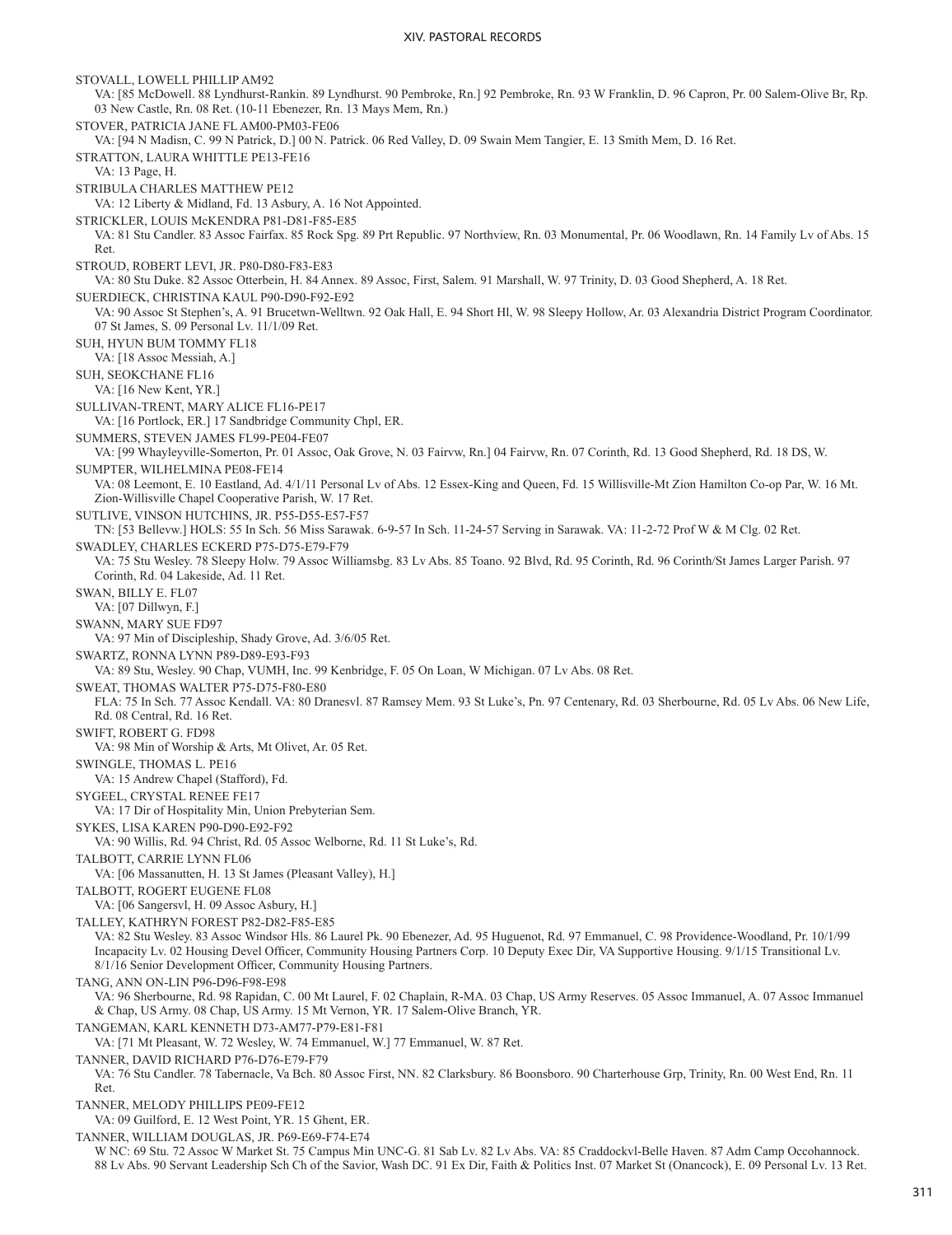TARPLEY, EMORY NED, SR. D77-AM 82 VA: [75 Alleghany-Piedmnt. 78 Crockett Spgs. 1-1-82 New Castle.] 82 New Castle. 86 Epworth, L. 91 Grace, Rn. 97 Locust Grove, Rn. 00 Ret. (03 Lafayette, Rn. 05 Calvary, Salem. 13 Mt Elbert, Rn.) TATE, JOHN BIBB, JR. P56-D56-E58-F58 PHILA: 56 Assoc Bala-Cynwyd. VA-M: 57 Batesvl. 60 Assoc Epworth, N. 62 Gordnsvl. 66 Woodstock. VA: 70 E Hamp. 72 Andrew Chpl, Vienna. 78 Washingtn Frm. 81 Skipwith. 86 Oaklette. 90 Oaktn, Ar. 99 Ret. TATE, TIMOTHY FRANKLIN P93-D93-E97-F97 VA: 93 Stu, Duke. 95 Assoc, Centreville, Ar. 03 Wellspring, Pn. 08 Bonsack, Rn. 16 Warrenton, A. TATE, WENDY ELISABETH P81-D81-F85-E85 VA: 81 Stu Duke. 83 Assoc Huntingtn Ct. 84 Assoc Mt Olivet, Ar. 85 Dir Fam Mins, FOCUS. 11-1-87 Fairmnt Pk, Ad. 90 Chap, The Carolinas Med Ctr, Charlotte, NC. 95 Hon Loc. TATUM, GENE CARTER D71-AM75 VA-M: [10-1-66 Surry. 67 No Apmt. 68 Cartersvl.] VA: [70 Cartersvl. 72 Burkevl.] 75 Burkevl. 76 Waverly. 79 Amelia. 87 Woods. 93 Ocran, Pt. 09 Ret. (10-11 W Dinwiddie, Pt.) TAYLOR, ANDREW ROBERT P65-D65 E68-F68 CAL-NEV: 65 In Sch. 66 Newark. 6/14/70 Chap, US Naval Res. 6/29/70 Div of Chaplains. 93 Lv Abs. VA: 94 Asbury, NN. 06 Ret. TAYLOR, ELIZABETH WRIGHT P90-D90-E93-F93 VA: 90 Stu, Wesley. 91 Assoc Clarendn, Ar. 94 Assoc, Fredericksbg. 98 Cherryvale, S. 1/1/04 Wesley, Pn. 12 St Andrew's (Virginia Beach), ER. 13 Ret. TAYLOR, JAMES JEROME, JR. FL82-P88-D88-E92-F92 VA: [82 N Madisn.] 88 N Madisn. 90 Essex-King & Queen, Rp. 94 Wesley Chpl, Pt. 1/1/05 Incapacity Lv. 10 Ret. (10-11 Salem, Pt.) TAYLOR, LEIGH ANNE FD01 VA: 01 Dir of Music Min, Blacksbg, Rn. 8/6/17 Lynchburg District Revitalization Coordinator. TAYLOR, OWEN FL17 VA: [18 W Hanover, Rd.] TEAGUE, FORREST HENRY PE00-FE03 VA: 00 Providence, Pr. 05 The Bridge Assoc, Monumental, Pr. 12 St Paul's, ER. 15 Grace, YR. TEAGUE, RENE'E RICHEY PD04-PE06-FE09 VA: 04 Facilitator of Core Ministries, New Song, Ad. 12/1/05 Youth Dir, Kenwood, Ad. 06 Andrew Chapel (Stafford), Fd.14 Enon, Rd. TEATES, TIMOTHY ENRIGHT D78 (Bapt Ord Recog) P85-E87-F87 VA: [84 Assoc Otterbein.] 85 Assoc Otterbein. 87 N Frederick, W. 88 Relief-Hites. 98 Edinburg, H. 08 Reliance-Ridings Chapel, W. 13 Ret. TEIXEIRA, MICHAEL W. FL95 VA: [96 Glenwood, F. 03 Mt Carmel-Phenix, F.] THEIS, LINDA J. FL07 VA: [07 Fieldale, D. 10 Ret.] THOMAS, EUGENE FOSTER P82-D82-F85-E85 VA: 82 Stu Va Union U. 83 N Frederick. 87 Kernstwn. 93 Lincolnia, A. 97 Manor Mem (New Market). 02 Thalia, N. 06 Clarendon, Ar. 14 Ret. THOMAS H.O. 'TOM', JR. Transferred in from Cal-Pac 04 VA: 04 N Mecklenburg, F. 07 Bellevue, L. 17 Ret. THOMAS, JAMES DALLAS P86-D86-E90-F90 VA: [84 Massanutten.] 86 Massanutten. 88 Stanleytwn. 93 Cottage Place, Pr. 1-2000 Foundry, N. 03 Trinity (Poquosn). 08 Raleigh Ct, Rn. 11 Sydenstricker, A. 16 Clergy Med Lv. THOMAS, WILLIAM KELLY P50-D52-F52-E55 VA-M: [49 Beulah, Rd.] 50 Beulah, Rd. 54 Wesley, Hopewell. 58 Laurel Hl. 63 Bartn Hts. 67 Westhamptn. VA: 70 Westhamptn. 71 Central, S. 76 DS, F. 81 Mt Olivet, Ar. 88 Ret. (89-99 Rockbridge)(99-00, 06 Randolph Street.) THOMAS, WILTON BRUCE P50-E55-F55 VA-E: 50 Cedar Grv-Keezletwn. 52 In Sch. 55 Blairtn-Grnsbg. 56 Cherryvale, S. 58 Harrisnbg. 59 Petersbg. 65 Sleepy Hlw. 66 Manassas. 67 Chap Air Force. VA: 70 Chap Air Force. 5-1-87 Page. 94 Ret. THOMASON, ROBERT TROY P62-D62-F64-E64 N GA: 62 Stu. 64 Assoc First LaGrange. 65 Oakwood. 66 Wes Fn, Milledgevl. 69 Campus Min, Emory. 74 Ecumen Campus Min. FLA: 79 Campus Min Jacksonvl. VA: 9-1-84 Campus Min, Geo Mason U. 97 Ret. THOMPSON, LAWRENCE ROBERT, JR. P79-D79-F83-E83 VA: [76 Franklin, D. 78 Jollivue-St Stephens.] 79 Jollivue-St Stephens. 82 Parrish Ct. 84 Assoc First, Salem. 87 Powhatan. 91 Frnt Royal. 97 St Paul, A. 05 Asbury, H. 10 DS, W. 18 Ret. THOMPSON, STANLEY ALVIN FL00-PE08-FE12 VA: [00 Prices Fork, Rn.] 08 Prices Fork, Rn. 10 Belview, Rn. 12 Crenshaw (Blackstone), F. 15 Toms Brook, H. THORNBERRY, L. GAYLE FL04-PE15-FE18 VA: [04 Crimora, H.] 15 Annex-Crimora, H. THORNBERRY, WESLEY FL99 VA: [99 Weyers Cave, H. 10 Ret. (13 Mt Zion, S.)] THORNE, ALAN DUNCAN (Cons Cong Christian Conf) P81-D78-F83-E83 VA: [80 Assoc Huntingtn Ct.] 81 Prices Frk. 84 St Peter's, Ad. 88 Bethia, Pt. 91 Fieldale. 93 Newprt-Mt Olivet, Rn. 95 First, Rn. 97 Fairview, Rn. 03 Asbury Mem, Rd. 08 Wesley (Colonial Hts), Pt. 10 Clergy Med Lv. 16 Ret. THORNE, ROBERT J. AM91 VA: [82 Capevl. 86 Asbury Mem.] 91 Asbury Mem. 94 Stuart, D. 00 Appomattox Cir, L. 11 Ret. (11 Trinity [Altavista]. 12-13 Hurt, L.) THORNTON, HAROLD EUGENE P71-D71-F74-E74 VA: 71 Montross. 75 Urbanna. 79 Clarksvl. 81 St John's-Peoples. 82 Buena Vis. 85 Trinity, D. 90 Main St, F. 92 Ghent, N. 96 Duncan Mem, Berryville. 00 Main Street, Pr. 01 Ret. (01-09 Zion, L. 15 New Bethel-Motley, L. 16 Payneton-Siloam, L. 18 Payneton, L.) THORNTON, JAMES W. P93-D93-E97-F97 VA: [91 Hallwood-Sanfrd-Saxis.] 93 Accomac, E. 97 Byrd Chpl-Macedonia, C. 07 Ivy Creek, C. 16 Ret. THRASHER, KENNETH LEON FL99

VA: [99 Brunswick, Pt. 07 Prospect, Pt.]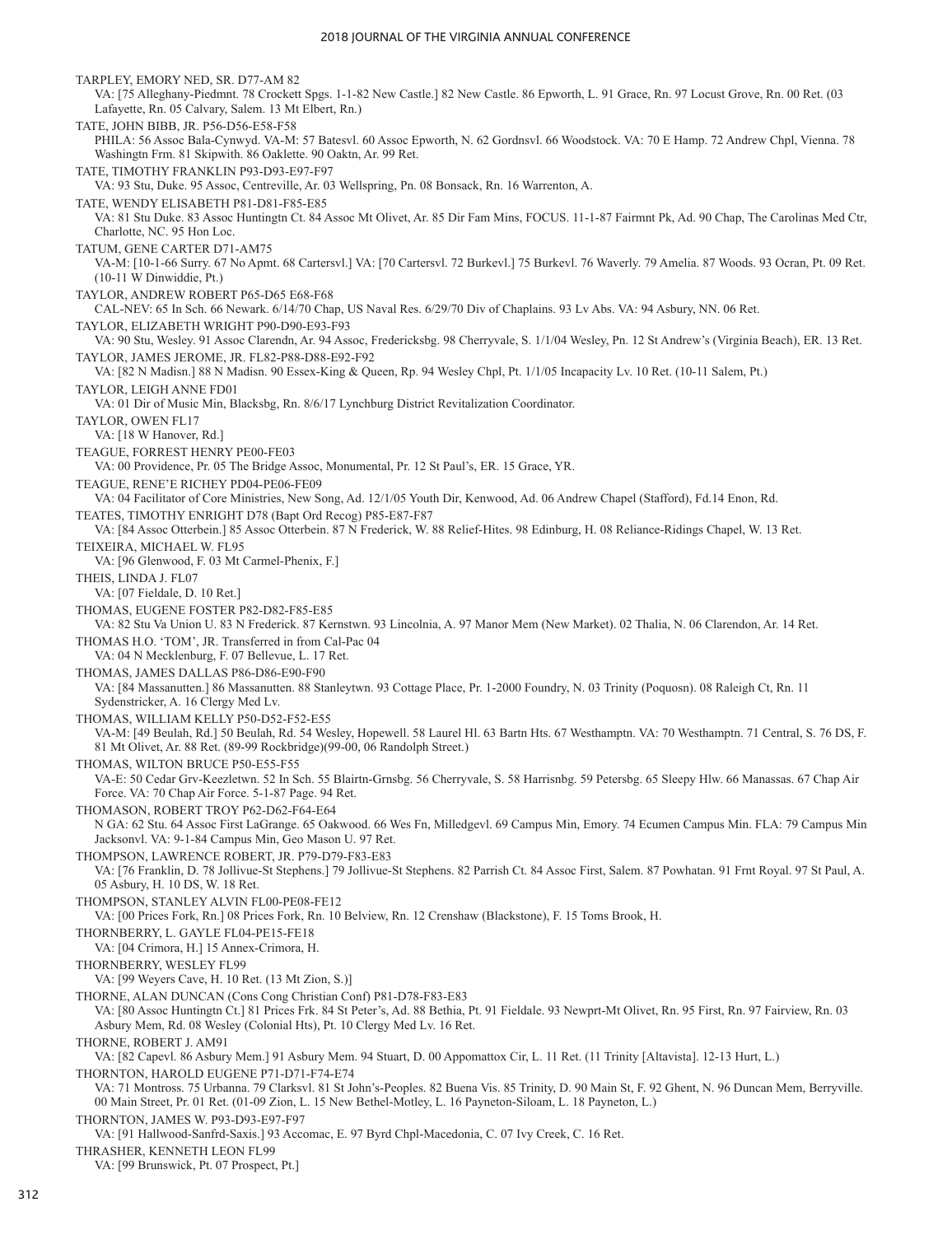THROCKMORTON, BARRY REID P95-D95-F98-E98 VA: [92 Union, F. 94 Boydtn, F.] 95 Boydton. 97 Kenbridge, F. 99 Peace, Ad. 05 Grace, Pn. 06 Sab Lv. 07 Granbery Mem, S.13 Tabernacle, YR. 15 Tabernacle, Fd. 18 Ret. THROCKMORTON, ROBERT MONROE, JR. P78-D78-F72-E72 VA: 78 Stu UTS, Rd. 81 Sherando-Lyndhurst. 84 Nelsn. 87 St Matthew's, Rd. 91 Assoc Williamsbg. 93 Calvary, Rd. 97 Market St, W. 04 Sunset Dr (Broadway). 11 Toms Brook, H. 15 Ret. TILLAPAUGH, CHARLES EDWARD P92-D92-E94-F94 VA: 92 Mt Hope-Wrights Chpl, Ad. 98 Wrights Chpl, Ad. TIMMERMAN, RANDALL T. FL16-PE17 VA: [16 Assoc Larchmont, ER.] 17 Assoc Larchmont, ER. TINGLE, LARRY OGBURN P65-D65-F68-E68 VA-M: [1-1-65 Bethel, Woodbrg.] 6-7-65 Bethel, Woodbrg. 67 Wtrfrd. 68 Lovettsvl. VA: 70 Assoc Clarendn. 74 Immanuel, A. 81 Welborne. 88 St Paul, Woodbridge. 97 Mt Olivet, Ar. 04 Ret. TIPPENS, NORMAN GOFF FL86-PM92-FE94-FL01-FE03 (Readmitted) VA: [86 S Amherst. 88 Lunenbg. 89 Antioch.] 92 Antioch. 93 Kenbridge. 97 Aldersgate. 00 Surrender Credential. [01 Readmit, Wallace Mem, Pn.] 03 Wallace Mem, Pn. 10 Trinity, S. 16 Ret. TIPPETT, HARDY FD97 VA: 97 Reveille, Rd. 01 Ret. TIPTON, THOMAS G. PE07-FE11 VA: 07 New Kent, Pn. 12 Christ (Newport News), YR. TOLBERT, MICHAEL VA: [11 Assoc, Highland, JR. 17 Twin Grove, JR.] TOMEK, DEREK E. FL07 VA: [07 Monterey, S. 10 Greenbackville, E. 17 Bethany (Reedville), RR.] TONGUE, JAMES MELVIN P69-D69-F72-E72 VA-M: [66 Sherando-Lyndhurst.] 69 Stu Yale. VA: 70 Stu Yale. 71 Highlnd Lgr Par: Monterey. 78 Wakefld. 84 Lane Mem. 92 Timberlake, L. 00 Virginia Beach. 03 DS, F. 11 Bridgewater, H. 16 Ret. TONGUE, WRIGHTSON SAMUEL P44-D44-F46-E46 VA-M: [41 Toms Brk.] 44 New Market. 48 Calvary, Stuarts Draft. 52 W End, Pr. 57 First, L. 61 Central, Hamp. 67 St Paul, A. VA: 70 St Paul, A. 71 Wesley, A. 82 Ret. TONY, PATSY ANNE BENNETT P81-D81-F85-E85 VA: 81 Nottoway. 85 Assoc Aldersgate, C. 86 Bedfrd Circ. 93 Newsoms, Pr. 95 Waverly, Pr. 00 Ridgeway, D. 05 Waston Mem (Chatham), D. 10 Main St, Pt. 12 St Matthias, Fd. 18 Ret. TORRENCE, CHARLES DAVID, JR. P81-D81-E87-F87 VA: [76 Bedfrd Spgs. 79 New Kent.] 81 New Kent. 83 Providence, Quintn. 99 Asbury, Rd. 03 Laurel Hl, Rd. 11 Ret. TORRENCE, JOSEPH SCOTT PD03 VA: 03 Dir of Youth Min, St Mark's Rd. 9/17/06 Dir of Youth Min, Good Shepherd, Rd. 2/16/09 Youth Dir, St Matthew's, Rd. 7/26/10 Min to Students, Christ Church Episcopal. 12 Minister to Youth & Church Relations, UMFS. 16 St Christopher's School. TOWNSEND, CHARLES WARREN PM99-FE01 VA: [94 Mt Carmel-Trinity, W. 95 charge name change to Paris Mountain . 97 McDowell, S.] 99 McDowell, S. 01 Cedar Grove, W. 05 Pleasant View, W. 09 N Frederick, W. 13 Shady Gr, F. 15 Gordonsville, C. 18 Ret. TRAIL, LESLEY ELTON P86-D86-E90-F90 VA: [85 Blue Rdg.] 86 Blue Rdg. 88 Mt Crawfrd, H. 93 Appomattox Cir, L. 00 Lower Church, Rp. 06 Southview, Rn. 09 Main St, L. 6/1/11 Incapacity Lv. TRAN, CHARLES K. FL01-PE05-FE08 VA: [00 Assoc, Graham Rd, Ar. 02 New Vietnamese-American Church, Ar.] 05 First Vietnamese-American, Ar. 08 Mission to Malaysia. 13 On Loand Vietnamese Fellowship, San Jose, CA TRAN, TUYET FL11 VA: [11 First Vietnamese-American, Ar.] TRIPODI, DOROTHEE EDITH PE11-FE15 VA: 11 Assoc Dir of Supervised Min, Union Presbyterian Sem. 18 Dir of Supervised Min, Union Presby Sem. TROVALLI-COOK, REBECCA FL14 VA: [14 Buckingham, F.] TRUMBO, WARREN DERWOOD P58-E50-F50 VA-E: 48 In Sch. 50 Mt Clintn. 51 Chap Navy. VA: 80 Chap Navy. 74 Chap VA Hosp. 92 Ret. TRUXELL, JAMES McGREGOR P64-D64-F67-E67 VA-M: 64 Stu Wesley. 64 Assoc Annandale. 68 Sterling. VA: 70 Sterling. 73 Assoc Ar. 76 Couns PC & CC Gtr Washingtn. 13 Ret. TUCK, REGINALD DAVID P85-D85-E89-F89 VA: 85 Stu Princetn. 87 Assoc Spgfld. 89 Weyers Cave. 92 Assoc, Aldersgate, A. 94 Brandermill. 02 Blacksbg, Rn. 14 Messiah, A. TUCKER, CLAY BRANSCOME D75-AM78 VA: [74 Red Vly. 77 Newprt-Mt Olivet.] 78 Newprt-Mt Olivet. 79 St Mark's-Lithia. 80 St Mark's-Ebenezer. 82 Frst. 83 Chase Cy. 85 Incapacity Lv. 98 Ret. TUCKER, RUDOLPH EDWARD, JR. P81-D81-F83-E83 VA: 81 Assoc Wesley, Vienna. 84 Tabernacle, N. 88 Verona. 93 Chestnut Mem, Pn. 01 Grace, A. TURBYFILL, MARGARET ATKINS P76-D76-F79-E79 VA: 76 Stu Clin Past Ed, NC Bapt. 77 Toms Brk-Mt Olive. 79 Macedonia-Montague Ave. 87 Dir Wesley Fn, Longwd. 96 Family Lv. 98 Lv Abs. 99 Lv. Abs. 04 Ret. TURNER, CHRISTY HAGA PE02-FE05 VA: 02 Assoc Bon Air, Rd. 09 Westhampton, Rd. TURNER, JACK STEVEN FL10 VA: [10 Peaksview, L. 14 Mead Mem, L. 12/1/16 Clergy Med Lv.]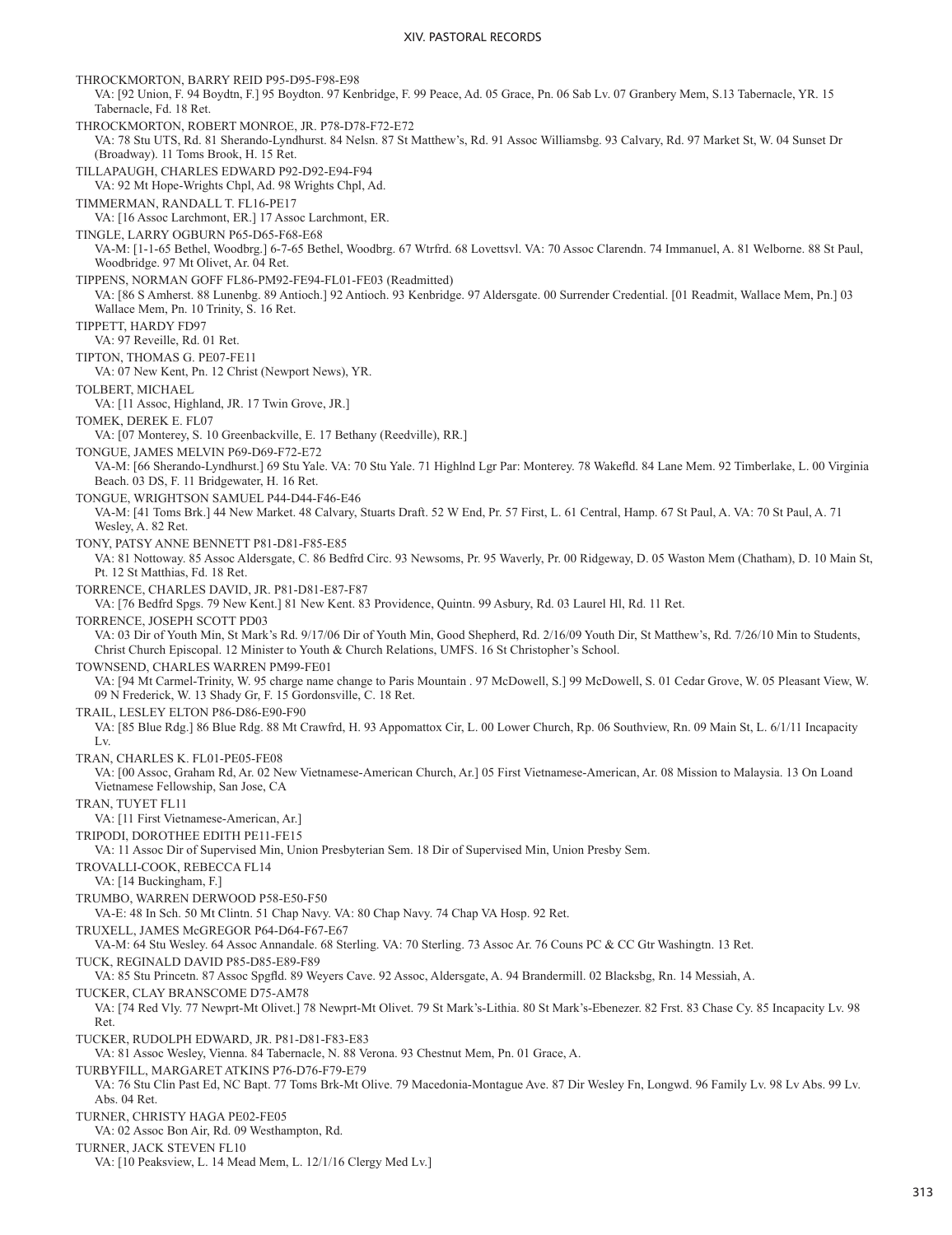TUTTLE, BRUCE DOUGLAS P83-D83-E87-F87 VA: [81 Mt Olivet, D.] 83 Mt Olivet, D. 86 Courthouse Community, N. 93 Lynnhaven, N. 97 Assoc Council Dir,Congregational Devel & Evangelism. 9/02 Cave Spring, Rn. 07 DS, D. 11 Ret. (11-6/30/16 Rocky Mount, D.) TYNDALL, LESLIE GLENN P65-D65-F68-E68 NC: 65 In Sch. VA-M: 66 Min Ed Asbury Mem. 6-1-69 Stu Wake Frst. VA: 70 Min Ed Asbury Mem. 71 Assoc Asbury Mem. 74 Campus Min VPI & SU. 09 Ret. ULLIAN, JAMES CRAIG P76-D76-E78-F78 W VA: 76 In Sch. 77 Sixth St. 80 Temple. 82 Mannngtn First. VA: 87 Dahlgren. 97 Scott Mem, N. 04 St Andrew's, N. 09 Ret. UN, WON HYUNG P88-D88-E92-F92 VA: 88 Assoc Asbury, H. 90 Stu, Princetn. 91 Fairmount Pk, N. 94 Jolliff, Pr. 00 Berryman, Rd. 03 Assoc, Mt Pisgah, Rd. 04 Highland Springs, Ad. 11 Mt Moriah, C. 13 Central, S. UNRUH, OLIVER MURRY P51-D51-F54-E54 VA-M: 51 Stu Bostn Univ. 52 Mecklenbg. 56 Dir Wesley Fn Univ NC. 57 Centenary, Jarratt. 61 Hamiltn: Harmony. 62 Kilmarnock. 66 Grace-Calvary. 69 Parksley. VA: 70 Chestnut Hl. 77 Stratfrd Hls. 78 Deep Crk. 86 Miles Mem. 91 Ret. (03-06/2000 Forest Rd, L.) UNTERBERGER, GAIL LYNN P75-D75-F81-E81 VA: 76 Stu Yale. 77 CPE St Luke's Hosp, TX Heart Inst, Houstn. 80 Singers Gln. 83 Mt Crawfrd. 85 Stu Claremnt Sch of Theol. 87 Stu SMU. 89 Instructor, Wesley Sem. 91 Prof Pastoral Couns. 94 Interfaith Counseling Service, Gaithersbg, Md. 09 Dir Pastoral Psychotherapies Grp of Gtr DC. 10 Ret. URBAN, RUSSEL TODD PE99-FE02 VA: 99 Assoc, St Matthew's, A. 03 Cokesbury, A. 13 Prince of Peace, A. 15 Granbery Mem, S. UTZ, VIVIAN M. FL10 VA: [10 Byrd Chapel, C. 14 Hot Springs, S. 16 Lyndhurst-Oak Hill, S.] UZZLE, CAROL FD99 VA: 99 Min for Discipleship, Reveille, Rd. 10/1/12 Ret. VAIDEN, GERALD MERRITT, JR. P59-D59-F61-E61 NC: 59 Concrd-Evergrn. VA-M: 61 Kenwood, Pt. 64 Dir Wesley Fn UVA. 68 Princess Anne Plz. VA: 70 Princess Anne Plz. 71 St Andrew's, Pr. 77 Assoc Annandale. 79 Good Shepherd, A. 87 Camern. 94 Dranesvl, Ar. 00 Ret. (00 Eastland, Ad.) VAN DYCK, EDWARD SIMS P77-D77-F80-E80 VA: 77 Stu Candler. 79 Wesleyan Acres. 80 Assoc Chester. 81 Salem, D. 83 Dinwiddie. 85 Chas Cy: Mem. 88 First, Broadway. 92 Wachapreague-Quinby, E. 96 Hallwood-Sanford-Saxis. 99 Grace, Rn. 01 Mt Crawford, H. 04 Amissvl, C. 09 Linden-Markham, W. 10 Ret. VANDYKE, RHONDA P81-D81-F85-E85 VA: 81 Stu Wesley. 83 Assoc Welborne. 85 Soc St Andrew. 87 Lv Abs. 88 Wesley Mem, N. 92 Good Shepherd, Rd. 96 Good Shepherd/Wistar Heights Larger Parish. 00 Bon Air. 1/15/06 Co-Dir, Institute for Church Professions, Shenandoah University. 07 Dean of Spiritual Life/Co-Dir Institute for Church Professions, Shenandoah University. 11 Vice President for Student Life, Shenandoah VANGILDER, ROBERT C. FL VA: [93 Ebenezer, S. 97 Bethlehem, C. 99 Ret. (01 W Augusta, S. 06 Stonewall-Westview)] VANHOOK, BETTIE JEAN D75-AM79 VA: [74 Callaghan. 78 Sherando-Lyndhurst.] 79 Sherando-Lyndhurst. 81 Jarratt: Centenary. 84 Orange Circ. 88 Mt Sinai, H. 90 Mt Pleasant, H. 92 Ret. VANN, WILLIAM LEONARD, III P68-D68-F71-E71 VA-M: 68 Stu Yale. VA: 70 Tyler Mem, Hamp. 72 Assc Greene Mem. 74 Chesterbrk. 78 Southvw, Rn. 86 Grace, NN. 93 First (Hamptn), Pn. 97 Centenary, Pr. 02 Washington Street, A. 05 Ret. VARNER, EDWARD JOSEPH TUCKER PE14-FE18 VA: 14 Assoc, Saint Mark's, Rd. 16 Thalia, ER. VAUDT, ERIC JUHL FL08-PE12-FE17 VA: [08 Clarksbury, Rp.] 12 Clarksbury, YR. 14 Fox Hill Central, YR. VAUGHAN, DAVID FRANKLIN PE09-FE12 VA: 09 Assoc Thrasher Mem, Rn. 13 Evangelical-St Paul, H. 18 Calvary, S. VAUGHAN, NANCY M. FL14 VA: [14 Calvary, S. 18 Salem, ER.] VAUGHN, PETER MANNING P76-D76-F79-E79 VA: [74 Cumberlnd.] 76 Cumberlnd. 79 Keysvl. 82 Assoc Dir Conf COM Chr Develop. 94 Conf Church Planter. 97 Welborne, Rd. 03 Centenary, Rd. 05 Ret. VAUGHN, ROBERT EMORY, JR. P76-D76-F79-E79 VA: 76 Stu Wesley. 78 Assoc Messiah. 80 Beverley Hls. 86 Aldersgate, Rd. 91 Providence-Woodlnd. 98 Community of Faith, Ar. VERNON, KEITH LEE FL14 VA: [14 Providene, D.] VEST, JOHN NOEL P80-D80-F83-E83 VA: [76 Browns Cove. 77 Blue Rdg.] 80 Blue Rdg. 82 Assoc Monumental, Pr. 84 Colonial Ave. 87 Northview, Rn. 92 St Luke's, Rd. 96 Shady Grove, Mechanicsville. 05 DS, Pr. 11 DS, JR. 13 Peakland, L. VIA, BERNARD STARR, JR. P51-D53-F53-E54 VA-M: 51 In Sch. 54 Branch Mem. 56 New Market. 60 Wesley, Hopewell. 64 Calvary, Ar. VA: 70 Calvary, Ar. 72 Va Bch. 78 Greene Mem. 82 DS, Rd. 88 Fairfax. 92 Ret. (93 and 15 West End, Rn.) VINEYARD, STEPHEN TODD FL-PE01-FE04 VA: [97 LaCrosse, Pt. 98 Floral Hills-Calvary, D.] 01 Assoc, Aldersgate, A. 05 Bellamy, Rp. 09 Harmony (Hamilton), W. 15 Sterling, Ar. WACLO, KENNETH STEPHEN P97-D97-F99-E99 VA: [96 Mt Horeb-Ottobine.H.] 97 Mt Horeb-Ottobine, H. 00 Assoc, Fairfax. 05 Mountain View, L. 09 Bellamy, Rp. WADDELL, SHERRY LYNN FL13 VA: [04 Fort Valley. 13 Warren, W. WADE, DAVID LEE P65-D65-F69-E69 VA-M: 65 Stu Duke. 68 Assoc Main St, Wayn. 69 Fairfld. VA: 70 Fairfld. 72 Mt Pisgah, Midlothian. 79 St Paul's, N. 81 Bonsack. 88 Charles Wesley, McLean. 93 Powhatan, F. 95 First (Hopewell). 99 St John's, N. 03 Chestnut Hill, L. 05 Ret.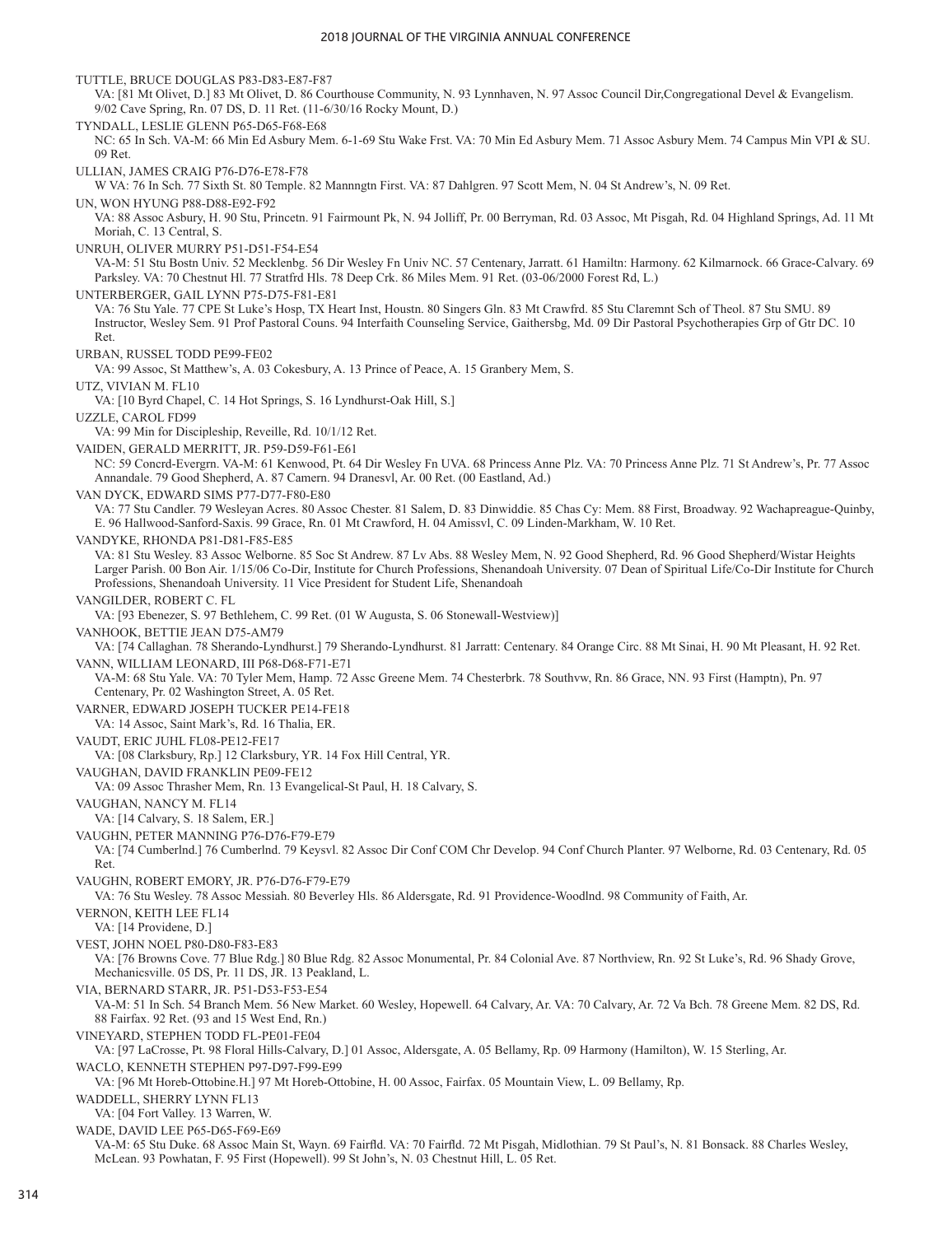WADE, WILLIAM NASH P71-D71-F73-E73 SW TX: 71 In Sch. VA: 72 Assoc Bon Air. 73 Stu Notre Dame Grad Sch. 77 Assoc Ginter Pk. 78 Stu SMU. 80 Hot Spgs. 82 Crozet. 87 Wesley, W. 91 Reliance-Ridings Chpl. 05 Loudoun, W. 11 Ret. WADSWORTH, ANTHONY P80-D76-F83-E83 VA: [75 Gainesboro. 78 Loudoun.] 80 Loudoun. 84 Round Hill. 01 Ret. (02 Christian Newcomer, W. 03-09 Montague Ave, W. 13 Francis Asbury, W. 18 Howard Chapel, W.) WAGNER, R.C. AM99 VA: [94 Catawba Cir, Rn.] 94 Catawba Cir., Rn. 00 Locust Grove, Rn. 02 Ret. WALKER, EDWARD RICHARD P83-D83-F86-E86 VA: 83 Stu Duke. 84 Bethany, L. 88 Assoc Reveille. 94 Westover Hls, Rd. 04 Good Shepherd, Rd. 13 Mt Olivet, Ar. WALKER, ELIZABETH von TRAPP FL00-PE02-FE05 VA: [00 Trinity Circuit, Pr.] 02 Trinity Circuit, Pr. 06 Richmond, Rp. 12 Fairfield, S. 17 Student. 18 Marquis Mem, S. WALLER, WILLIAM JACOB FL12-PE13-FE16 VA: [12 Assoc Beulah, Rd.] 13 Assoc Beulah, Rd. 16 Rocky Mount, D. WALTERS, GORDON DAVIS, JR. P77-D71-F79-E79 VA: [69 Big Is-Cove. 72 Mt Pleasant, N. 76 Shady Grv, Rd.] 77 Shady Grv, Rd. 81 Chap Army. 00 Corinth, Rd. 04 Ret. (Corinth, Rd.) WALTERS, WILLIAM DABNEY P56-D56-F60-E60 VA-M: 56 Stu Duke. 58 Bethany, Rustbg. 61 Toano. 65 Trinity, Poquosn. 69 St Mark's, Pt. VA: 70 St Mark's, Pt. 73 Monumental, Pr. 80 DS, Rp. 86 Larchmnt., 91 DS, N. 97 Ret. WALTZ, PHILIP M. P93-D93-E96-F96 VA: 93 Stu, Wesley. 94 Assoc Sydentstricker, A. 97 Toms Brook, W. 99 Asso, Va Beach, N. 03 Wesley Mem, D. 09 Fort Hill, L. 13 Washington Farm, A. 18 Greene Mem, Rn. WANG, SHIRLEY M. FD00 VA: 00 Min of Congregational Life, Vale, Ar. 06 Ret. WARD, GEROULD ALLEN, JR. P56-D57-F60-E60 VA-M: 56 Stu Duke. 58 Assoc Ct St. 60 W Campbell. 63 Brkvl. 67 Smith Mem. VA: 70 Rkvl: St Matthew's. 10-1-72 Dir VUMAR. 79 Dir UM Children's Home of Va. 80 Dir UM Family Services of Va. 00 Ret. WARD, JOHN C., JR.FL05-FE15 (05 Transferred in from Nazarene Church) VA: [05 Charlotte, F. 06 Newport-Mt Olivet, Rn. 08 Montross, Rp. 13 Mt Moriah, C.] 15 Mt Moriah, C. WARD, TIMOTHY LEE FL09-PE14-FE17 VA: [09 Assoc FloEis, Ar.] 14 Assoc Floris, Ar. WARE, ANDREW JACKSON FL14-PE16 VA: [14 Twin Grove, JR.] 16 Twin Grove, JR. 17 Woods, JR. WARNER, GEORGE M. Transfer in from Liberia FE09 VA: 09 Horntown, E. 11 Asbury (Christiansburg), Rn. 15 Essex-King & Queen, Fd. WARNICK, HARVEY LEE P93-D93-E97-F97 VA: 93 Stu Wesley. 95 S Halifax, F. 98 Marvin, W. 01 Ret. WARREN, HEATHER A. P85-D85-E87-F87 BALT: 85 Lower Marlboro. 87 Stu. 90 No Salary Paying Unit.VA: 92 Prof, UVA. 05 Ret. WARRICK, DONALD MARVIN, JR. P88-D88-E91-F91 VA: 88 Mt Pleasant, W. 89 Cheritn. 94 Buchanan, Rn. 95 Rehoboth Parish, Rp. 99 Whitmell, D. 06 Cherryvale, S. 10 Gloucester-Mathews, Rp. WASH, WILLARD DEXTER P83-D83-E88-F88 VA: [82 N Amelia.] 83 N Amelia. 86 Boydtn. 87 Victoria. 89 Fincastle, Rn. 93 Urbanna, Rp. 95 Aldersgate, C. 97 Ginter Park, Ad. 99 First, Pt. 06 Tabernacle, Pn. 14 Ret. (14-6/30/15 Mt Hope, YR.) WASHER, DEBORAH D. FL13 VA: [10 W Augusta. 13 Parrish Court, S. Christ's Co-op Par, S.] WASHINGTON, ALTON MASON P68-D68-F70-E70 BAL: 68 Mt Hope-Sunderlnd. 70 Fernwood. N IL: 71 Assoc St Mark's, Chicago. 72 Southlawn. BAL: 75 Petworth. 78 Asbury. VA: 80 Wesley Mem, Rd. 86 Beverly Hls. 87 Princess Anne Plz. 93 Huntingtn Ct, Rn. 97 DS, S. 03 Ret. (9/1/10-11 St Paul [Roanoke], Rn.) WASTELLA, SARAH RUTH PE12 VA: Assoc Larchmont, ER. WATERS, MARIA MANOS P79-D79-F81-E81 SN NEW ENG: [78 Holbrk.] VA: 79 Pocomoke. 81 Hallwood-Sanfrd-Saxis. 85 Isle of Wight. 93 Middlesex, Rp. 97 Ret. WATKINS, DENISE BETH FL13 VA: [13 Walmsley Blvd, Rd.] WATKINS, JAMES PATTERSON P86-D86-E90-F90 VA: 86 Stu Duke. 87 Assoc Ft Hl. 88 Gladys. 94 Lv Abs. 95 Missionary, Nigeria. 00 SEJ Mission Interpreter in Residence, GBGM. 02 Stu, VCU. 06 Va Interfaith Ctr for Public Policy. 1/9/09 GBGM, Church & Community Worker/Ex Dir, Caretakers of God's Creation. 14 Missionary to the Earth. 12/31/16 Ret. WATSON, CHRISTOPHER CHARLES FL15-PE18 VA: [4-7-15 Rehoboth (Caroline), Rd.] 18 Rehoboth (Caroline), Rd. WATSON, HENRY DOUGLAS P67-D67-F69-E69 NC: 67 Stem Bulloc. 69 Wellons Vlg. 71 In Sch. 72 Chap MCV. VA: 74 Bethel, Han. 80 Chap Riverside Hosp. 01 Dir Pastoral Care, Riverside Med Ctr. 11 Ret. WATTS, PATRICK MICHAEL P90-D90-F94-E94 VA: [88 W Hanover.] 90 W Hanover. 91 Providence-Whites. 93 Memorial, Pt. 95 Petersburg United Parish. 96 Memorial, Pt. 99 Petersburg Urban Min. 9/21/00 Church & Community Worker, BGBM. Ex Dir Shalom Homes, Pathways-VA, Inc. 15 Family Lv of Abs. 2-1-18 Ret. WEAKLEY, JEFFREY BARTON P81-D81-F86-E86

VA: 81 Stu Duke. 82 Assoc Chestnut Mem. 84 Buckroe Bch. 89 Pamplin. 93 Bethlehem (Concrd), L. 03 Northvw, Rn. 11 Main St, L. 14 Market Street (Onancock), E.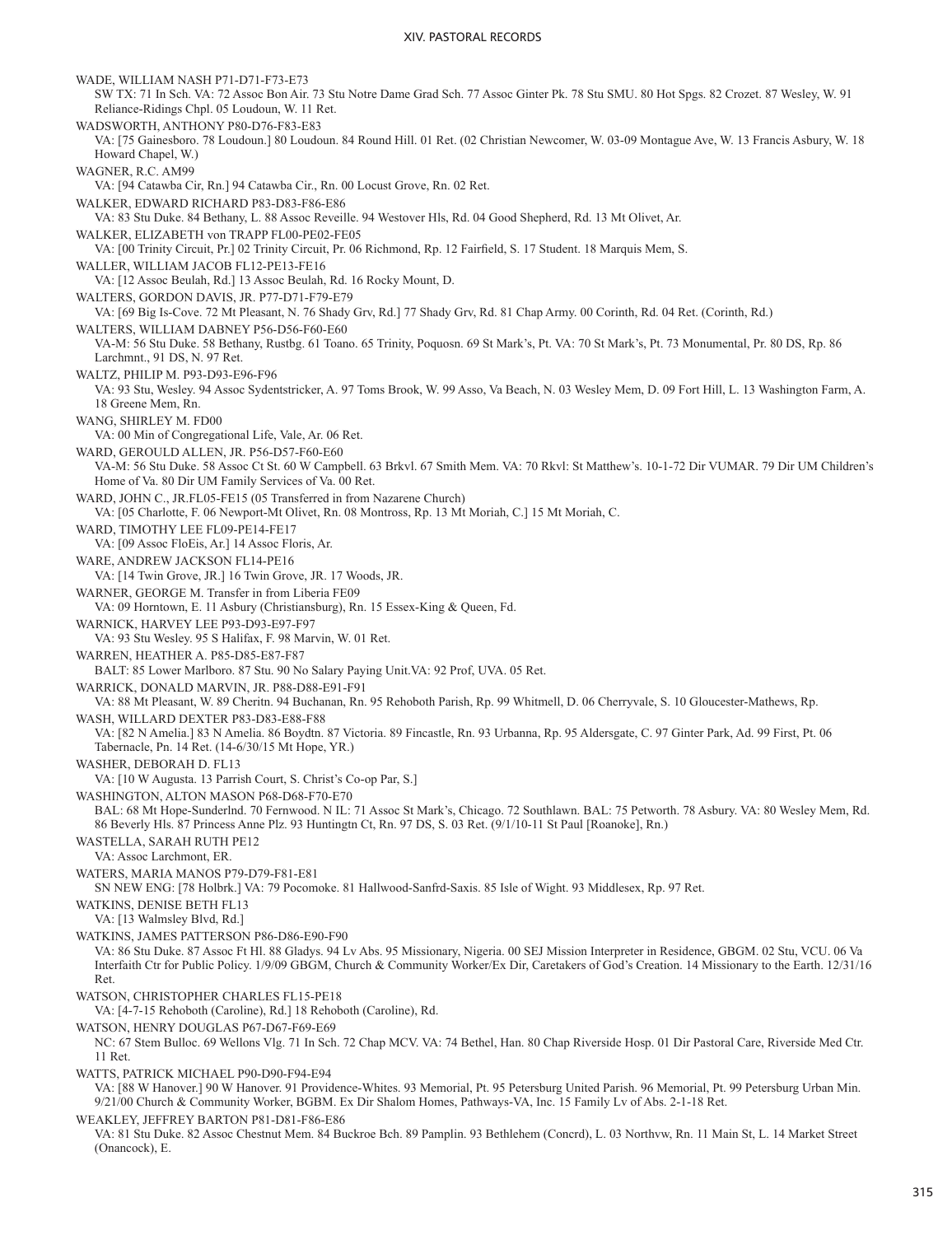WEAVER, CLYDE WILLIAM, JR. P70-D70-F73-E73 VA: 70 Sherando-Lyndhurst. 75 Wachapreague-Quinby. 79 Cheritn. 82 Onley-Grnbush. 86 New Hope, H. 90 Remingtn. 93 White Stone. 95 Rodes, C. 99 Ret. (05 Epworth, S.) WEBBER, AMANDA SUZANNE PE14-FE17 VA: 14 Assoc Great Bridge, ER. WEBSTER, HAROLD FRANKLIN, JR. P82-D82-E87-F87 VA: [75 Shenandoah Circ. 77 Mt Soln. 80 Cartersvl.] 82 Cartersvl. 84 LaCrosse. 88 St Peter's, Ad. 97 Mt Tabor, H. 03 Port Republic, H. 08 Family Lv. 10 Ret. WEBSTER, KATHERINE C. FL17-PE18 VA: [17 Assoc Burke, A.] 18 Assoc Burke, A. WEBSTER, KATHLEEN ADELIA OVERBY P83-D83-E85-F85 VA: 83 Greensvl. 88 Forest Gr, Ad. 97 McGaheysvl, H. 03 DS, S. 10 Asbury, H. 13 DS, Rn. WEEDLING, FAITH MARIE P97-D97-FE07 VA: 97 Stu. 99 Clin. Past. Ed. Residency, Interfaith Min., Hawaii. 00 Lv Abs. 03 Chap, Arcadia Retirement Residence. 04 Mt Pleasant, Rn. 07 Mt Pleasant-S Covington, S. 11 Brosville, D. 16 Bethel (Fauquier), A. WEEDLING, STEVEN WAYNE FL11-PE12-FE16 VA: [11 Wesley Chapel-Rock Springs, D.] 12 Co-pastor E Danville Co-op Parish, D. 13 Wesley Chpl-Rock Spgs, D. 16 Middleburg-Rectortown Co-op Par. WEEKS, ROBERT J. FL98-PE08-FE11 VA: [98 Phenix, F. 02 Assoc New Creation, Pr.] 08 Assoc New Creation, Pr. 11 Verona, H. WEEMS, PETER ASKEW P76-D76-F80-E80 VA: 76 Stu Wesley. 78 Disc. 6-1-79 Readmit. 79 Rappahannock. 82 Faith, A. 85 Shady Grv, Spotsyl. 88 Essex: King & Queen. 90 Amissvl, C. 93 New Faith, C. 94 Mtn Vly, H. 96 Lv Abs. 00 Hon Loc. 14 Ret. WEIGEL, JEROME F. FL02 VA: [02 Greenwood, W. 11 Ret.] WELCH, ROSEMARY GRIGSON P96-D96-F98-E98 VA: 96 Phenix. 98 Assoc, Fredericksburg, Ad. 02 Westhampton, Rd. 09 Hinton Ave, C. 12 Ret. WELLS, STEVEN BENNETT P85-D85-E88-F88 VA: 85 Stu Wesley. 86 Mtn Vly, H. 88 Assoc Shady Gr, Ad. 91 Conf Dir Youth Ministries. 00 Lakeside, Ad. 04 Westover Hills, Rd. 10 Round Hill (Frederick), W. 13 St George's, A. WERNER, PAULA P. PM99-FE02 VA: 99 Assoc, Old Bridge, A. 04 St Matthias, Ad. 10 Prince of Peace, A. 13 St John's, A. 18 Ret. WEST, GREGORY B. FL99-PE00-FE03 VA: [99 Stokesland, D.] 00 Stokesland. 02 Grace Harbor, Pr. 10 Chap, Va. Wesleyan College. 10/6/10 Chap., Va. Wesleyan College and General Evangelist, Life in His Name, Inc. WESTBROOK, WALTER WINFIELD P80-D80-F83-E83 VA: 80 Dahlgren-Grace 87 Highlnd Spgs. 95 Bethany (Reedville). 99 Jamieson Memorial, F. 10 St Matthias, Ad. 12 Remington, Fd. WESTLEY, BERTINA J.H. FL16 VA: [16 Oak Hall, E.] WESTMORELAND, DAVID FL02 VA: [02 Providence, D. 14 Stanleytown, D.] WHALEY, MICHAEL LEE PE06-FE09 VA: 06 Assoc Woodlake, Rd. 12 On loan: Assoc Pastor of Missions/Membership, Davidson UMC, WNC Conf. 15 Warrenton, A.16 Sabbatical Lv. 17 St Matthew's, Rd. WHETZEL, KENNETH EUGENE P58-D58-F60-E60 VA-M: [57 Marvin Chpl.] 58 Marvin Chpl. 59 Kernstwn. 61 Chap Army. 64 Pinners Pt. 65 Asbury, Pr. 68 Pk Vw, Pr. VA: Pk Vw, Pr. 72 Main St, Suffolk. 76 Centenary, Pr. 81 DS, Ar. 87 Aldersgate, A. 92 Messiah, A. 97 Ret. WHITAKER, TIMOTHY WAYNE P71-D71-F74-E74 MS: [68 Carlisle-Ry Spg. 70 No Apmt.] 71 Stu. 73 Spg Rdg. VA: 1-1-75 St Peter's, Mont. 78 Franktwn-Johnsns. 83 Farmvl. 87 Mt Pisgah, Rd. 93 Centenary, Rd. 97 DS, N. 01 Bishop, FL WHITE, ADAM JAMES P98-D98-FE01 VA: [97 Rock Spg, C.] 98 Rock Spg, C. 00 Emmanuel, C. 05 Mt Moriah, C. 06 Interim Chaplain, Sweet Briar College. 07 Chaplain, Sweet Briar College. 8/1/12 Chap & Dir of Service Learning, Va Episcopal School. WHITE, BURTON, ELLIS P86-D86-E91-F91 VA: [81 Patrick. 84 McCanless Mem.] 86 McCanless Mem. 88 Pamplin. 89 W Brunswick. 01 Trinity, Disputanta. 05 Dinwiddie, Pt. 08 Franklin, D. 12 Ret. WHITE, CHRISTIAN STREIT, JR. PD04 VA: 04 Teaching Ministry, CenterCity Consortium, Archdiocese of Wash. 09 Principal, Center City Charter Schools. 10 Transitional Lv. 12 Dir of Christian Ed and Youth, Fairlington, A. WHITE, HAROLD E., SR. FL05 VA: [04 New Mission Church, E.] WHITE, JOHN DALE FD98 VA: 98 Dir Chr Ed, St Paul's Episcopal Ch, Rd. 07 Min to Children, Fredericksburg, Ad. 7/25/07 Transitional Lv. 10 Special Ed Teacher, Matoaca High School. WHITE, JUSTIN FL04-PE05-FE08 VA: [04 Assoc Herndon.] 05 Assoc Herndon, Ar. 09 Pleasant Valley, Ar. 17 St Mark's, Rn. WHITE, MARION PAUL AM94 VA: [84 Rehobeth. 85 Lancaster. 92 Northumberlnd.] 92 Northumberlnd. 05 Ret. WHITE, MARY SYLVIA VIER POWERS P86-D86-E91-F91

VA: [85 Glnwood.] 86 Glnwood. 89 N Mecklenbg. 92 N Brunswick, Pt. 01 Dinwiddie, Pt. 05 Ret. (05 Blandford, Pt. 08-09 St James, Ferrum, D.)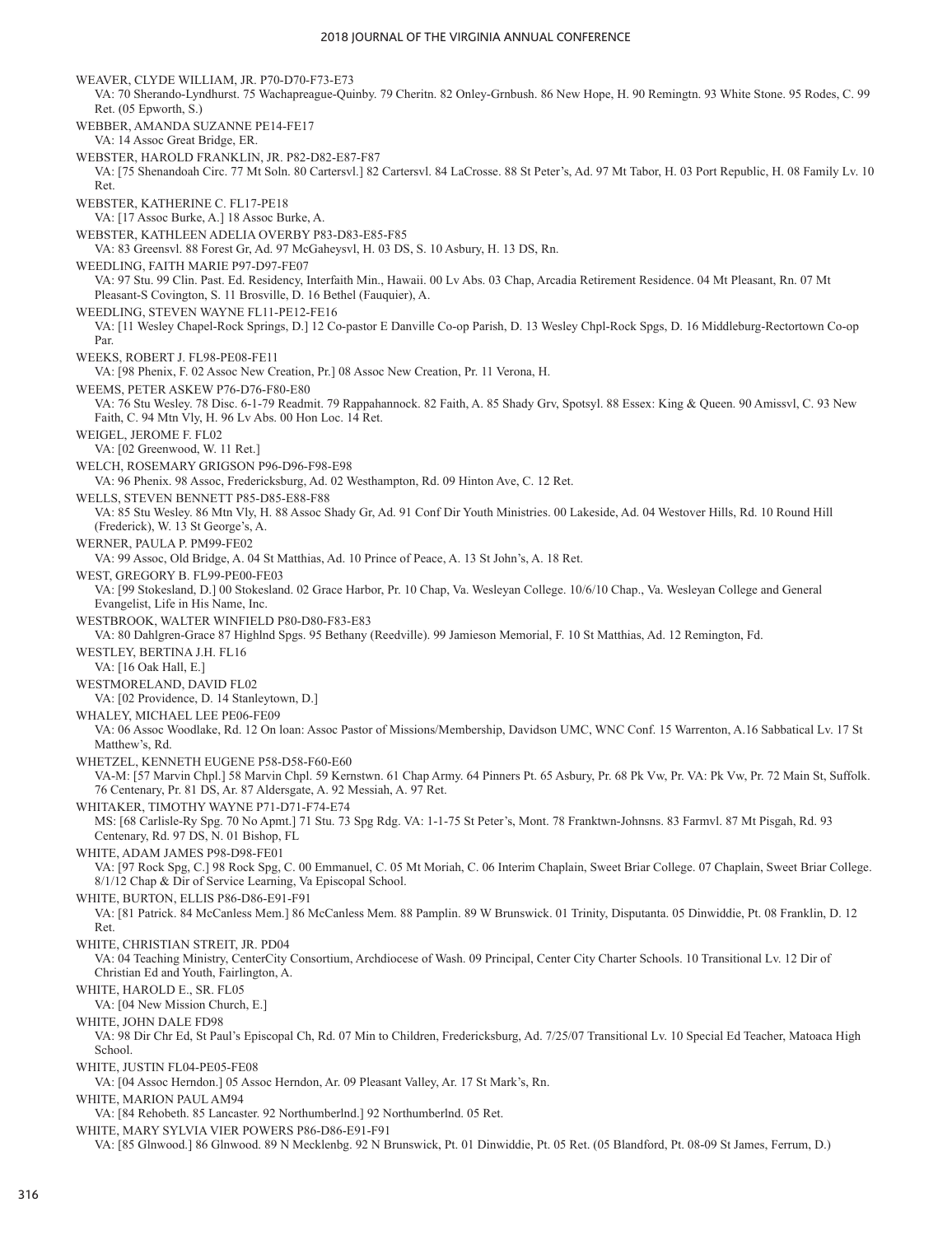WHITE, ROBERT ELLISON, JR. P67-D67-F71-E71 VA-M: 67 Stu Wesley. VA: 70 Min Ed Trinity, A. 71 Assoc Trinity, A. 73 Ettrick. 77 Chincoteague. 80 Kenbrg. 82 Central, Chesterfld. 83 Incapacity Lv. 88 Rehoboth Par. 92 W Franklin, D. 93 Isle of Wight, Pr. 95 Incapacity Lv. 00 Ret. WHITE, ROY PRESTON P75-D75-F80-E80 VA: 75 Stu San Francisco Theol. 76 Stu Duke. 77 Buckroe Bch. 79 N Fluvanna. 81 Louisa. 86 Community of Faith. 91 Trinity, Poquosn. 95 Epworth, N. 97 Raleigh Ct, Rn. 04 Fishersville, S. 09 Personal Lv. 11 St Mark's, YR. 14 Ret. WHITE, VALERIE LINDA PD10 VA: 10 Dir of Adult Min, Brandermill, Rd. 8/9/10 Min of Discipleship/Evangelism, St Luke's, D. 14 Personal Leave of Absence. 18 Ret. WHITE, WILLIAM M. P88-D88-E93-F93 VA: 88 Stu. 89 Assoc, Bon Air. 93 Mtn Vw, L. 98 Benns, Pr. 00 Good Shepherd, Rd. 04 Pleasant Valley, Ar. 09 First, W. WHITEHURST, WALTER ALLEN P56-D56-F61-E61 VA-M: 56 Miss Latin Amer. 59 In Sch. 61 Princess Anne Plz. 63 Assoc Annandale. 1-1-66 Miss Chile. VA: 70 Miss Chile. 71 Providence-Whites. 76 Main St, Bedfrd. 82 First, Hopewell. 86 Stratfrd Hls. 91 Community, N. 95 Dir, SEJ UMVIM. 99 Ret. WHITLOCK, EDWIN CLIFTON PM99-FE01 VA: 99 Oxford, Pr. 03 St John's, N. 08 Incapacity Lv. 16 Ret. WICKER, GERALD LEE 'JERRY' PE14 VA: 14 Monumental, JR. 16 St Mark's, JR. WICKHAM, CHARLES WILLIAM FL86-P88-D88-E91-F91 VA: [86 W Mecklenbg.] 88 McCanless Mem, F. 93 Stanleytwn, D. 98 Watson Mem (Chatham), D. 03 Trinity, D. 17 Ret. WIEST, CHARLES N. FL95-AM02 VA: [95 Pungoteague. 00 Heritage, N.] 02 Heritage, N. 08 Glovier Mem, S. 14 Ret. WILBORN, ROGER EDWARD P77-D77-E81-F81 VA: [75 Assoc Concrd-Mt Pleasant.] 77 Assoc Concrd-Mt Pleasant. 78 Mt Olivet, D. 81 Fletchers Chpl. 85 McKendree-Asbury. 89 Trinity, F. 90 Lv Abs. 91 Mt Airy, L. 99 Union, F. 02 Lv Abs. 3/14/05 Asst Prof & Dir, Mary Baldwin, F. 07 Ret. WILBUR, LYNN R. P72-D72-F75-E75 W VA: 72 Stu. 74 Evangel, Franklin. 77 Camern. 81 Grace, Bluefld. 84 Lv Abs. VA: 85 Mecklenbg. 89 Annex. 91 Hot Spgs. 94 Rapidan. 98 Short Hill, W. 01 Jeffersonton-Culpeper Cir, C. 08 Ret. WILDS, KAMERON MICHAEL PE15-FE18 VA: 15 Smith Mem, D. WILKINS, EDWARD FRANKLIN P74-D74-F80-E80 VA: 74 Stu Wesley. 76 Macedonia-Montague Ave. 79 Assoc Bon Air. 81 Shiloh, Ad. 87 Nelsn. 90 Mt Jacksn, H. 93 Sab Lv. 94 Mt Horeb, H. 96 Fort Valley, H. 04 Lv Abs. 07 Ex Dir, Apple Valley Mediation Network. 11 Mt Olive-Shiloh, H. 14 Singers Glen, H. 17 Ret. WILKINS, F. DARLENE FL15-PE16 VA: [15 Mt Pleasant, H.] 16 Mt Pleasant, H. WILKINS, MARY MURTON P68-D68-E71-F71 VA-M: 68 Stu Wesley. 69 Potomac. VA: 70 Potomac. 8-1-71 Chap Intern St Luke's Hosp, Chicago. 73 Asst Supv Chap St Luke's Hosp, Chicago. 74 Chap Supv Swedish Cove Hosp. 79 Chap Supv Univ Chicago Med Ctr. 97 System CPE Supervisor, Advocate Health Care. 99 Dir Clin Past Ed, Advocate Healthcare, Chicago. 1/1/02 Ret. WILL, WILLIAM ASHLEY, JR. P60-D60-E62-F62 W PA: 60 In Sch. 62 Conway-Economy. 65 Chap Navy. VA: 4-3-78 Chap Navy. 78 St Luke's, Va Bch. 83 Dist Prog Coord, Ar. 95 Floris, Ar. 97 Ret. (2004 Kilmarnock) WILLHAUCK, SUSAN FD97 VA: 97 Messiah, A. 98 Lecturer in Christian Formation, Wesley Sem. 02 Asst Prof of Christian Formation, Wesley Sem. 09 Assoc Prof of Pastoral Theology, Atlantic Sch Theo. WILLIAMS, GENE MILTON D73-P76-E78-F78 VA: [9-1-70 Edinbg-E. 75 Columbia Furnace-Union Frg.] 76 Columbia Furnace-Union Frg. 77 Mt Crawfrd. 83 St Luke's, N. 87 St Mark's-Ebenezer. 97 Port Republic, H. 01 Ret. (01 Mt Hermon, Ad. 04 Marvin, S.) WILLIAMS, GLENN GILBERT P51-D52-E53-F53 VA-M: 51 Middlesex. 56 Cheritn. 60 Bethany, Purcellvl. 64 W Pt. 67 Trinity, Smithfld. VA: 70 Trinity, Smithfld. 71 Washingtn Farm. 78 Aldersgate, Hamp. 88 Skipwith. 93 Ret. (93 Caroline, Ad.) WILLIAMS, HERBERT CLARK, JR. P90-D90-E93-F93 VA: 90 Stu Duke. 91 Assoc Fredericksbg. 94 Byrd Chpl-Macedonia. 96 Scottsvl. 99 Chesterbrook, Ar. 03 Lv Abs. 06 Parrish Ct, S. 08 White Mem, Rn. WILLIAMS, JUSTIN LEE FL00 VA: [00 West Buckingham, F. 1/1/01 Bethel, Ad. Hillcrest, Ad.] WILLIAMS, RANDALL SCOTT FL99 VA: [99 Swansonville, D. 03 Halifax, F. 15 S Brunswick, F.] WILLIAMS, RUSSELL D., JR. P94-D94-F99-E99 VA: [91 Bethel, Ad.] 94 Bethel, Ad. 99 Forest Grove, Ad. 04 Hopewell, Pt. 08 Carson, Pt. 10 Incapacity Lv. 16 Ret. WILLSON, ANDREW B. FL08-PE09-FE12 VA: [08 Assoc Highland, Pt.] 09 Assoc Highland, Pt 11 Salem, C. 16 Assoc, Trinity, Rd. WILLSON, JOEL BROOKE P74-D74-E79-F79 VA: 74 Madisn. 76 Stu Candler. 78 Orange Cir. 8-15-82 Elktn. 88 Campus Min, UVA. 93 Franktwn-Johnsns, E. 99 Franktown, E. 01 DS, Ad. 05 Shady Grove (Mechanicsvl), Ad. 10 Providence, Ad. 14 Ret. WILSON, DONALD WAYNE D71-P77-E81-F81 VA: [69 N Louisa. 73 Rk Spg.] 77 Rk Spg. 78 Ruther Gln. 80 St Paul-Mt Vernn. 82 Assoc Fredericksbg. 86 Market St, W. 89 Kilmarnock. 93 Market St, E. 96 St John's, S. 99 Ghent, N. 04 Ret. WILSON, DOUGLAS KENNEDY P65-D65-E68-F68 VA-M: 65 Ashlnd Circ. 10-1-66 Enon. 69 Assoc Pk Pl, N. VA: 70 Wesleyan Acres & Dir Campus Min Va Wesleyan Clg. 77 Skipwith. 81 First, NN. 86 Mt Vernn, D. 88 Centenary, Rd. 93 Williamsbg, Pn. 97 Bon Air, Rd. 00 Ret. WILSON, JEFFREY D. AM06-PE10-FE13

VA: 00 Assoc Southvw, Rn. 10 Huntington Ct, Rn.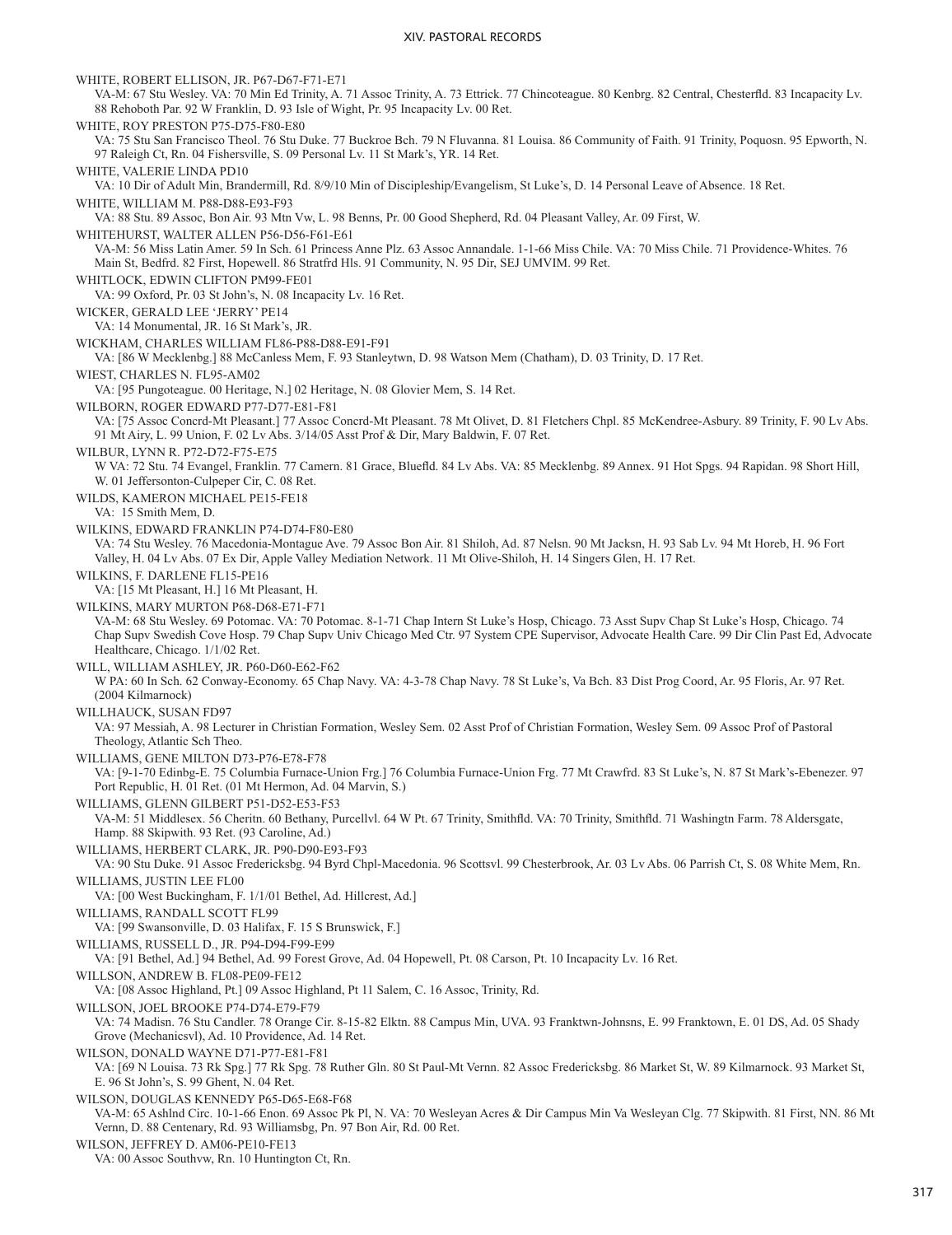#### 2018 JOURNAL OF THE VIRGINIA ANNUAL CONFERENCE

WILSON, PENNY LASALLE, JR. FL01-PE03-Orders recognized 7/1/06 VA: [00 Brodnax, Pt. 02 Mt Olivet, D.] 03 Mt Olivet, D. 08 New Castle, Rn. 18 Cedar Grove, W. WILSON, STEPHANIE LYNNE PM99-FE02 VA: 99 Monterey, S. 02 Gloucester-Mathews, Rp. 04 Aldersgate, N. 06 Clarksbury, Rp. 08 New Hope, Rp. 98 Ret. WINES, TRACY ANNE McNEIL P85-D85-E90-F90 VA: 85 Stu Duke. 86 Chr of Scotlnd. 88 Warren. 90 Assoc, Trinity, Poquosn. 93 Scottsvl, C. 95 Vale, Ar. 14 Clarendon, Ar. WINFREE, WILLIAM JOSEPH P78-D78-F80-E80 VA: 78 Stu Candler. 79 N Franklin. 81 Asbury-Pkside. 84 Community Min. 86 St Mark's, Pr. 88 United Way. 91 Christ, Pn. 99 Ramsey Mem, Rd. WINGERT, JAMES R. FE (08 Transfer in from NWTX) VA: 06 Stanley, H. WINGFIELD, ARTHUR WHITE D56-E60-P67-F69 VA-M: [53 Mtn Vw, Vintn. 56 Wayne Hls. 59 Natural Brg. 63 Churchvl.] 67 Churchvl. 68 Craddockvl-Belle Haven. VA: 70 Wesley Mem, Mtnsvl. 79 Broad St, Pr. 84 St Paul, Rn. 90 Monumental, Pr. 94 Walker Chpl, Ar. 97 Ret. WINKLER, EDWARD P. PE00-FE03 VA: [98 Assoc, Mt Olivet, Ar.] 00 Arlington Forest, Ar. 07 Strasburg, W. 11 Wesley Mem, C. 15 Ret. (7/1/17-2/1/18 Springfield, A.) WINNER, CHARLES STEWART PE08-FE12 VA: 08 Bethel-St Matthew, Rp. 12 Stanardsville, C. WISE, R. KENT FL03-PE07-FE13 VA: [03 Dillwyn, F.] 07 N Mecklenburg, F. 17 Bellevue, L. WISHMYER, JAMES NORMAN P84-D84-E87-F87 VA: 84 Stu Asbury. 85 Hallwood. 89 Assoc, Ft Hl. 91 Dunn Loring. 97 Regester Chpl, Ad. 07 Leesburg, W. WITT, JEFFREY A. P92-D92-E98-F98 VA: [87 Phoebus.] 92 Phoebus. 96 Grottoes. 01 Round Hl (Loudoun), W. 16 St Andrew's (Va Bch), ER. WOLZ, ARTHUR LOUIS, JR. P84-D84-E88-F88 VA: [82 Partlow-Rehoboth.] 84 Partlow-Rehoboth. 87 Enon, Ad. 93 Dir Comm on Handicapping Cond, Ad. 00 Amelon, L. 06 Thalia, N. 10 Bethany (Gloucester Point), Rp. WOODALL, RICHARD THOMAS P79-D79-F82-E82 VA: [78 Mtn Vly.] 79 Mtn Vly. 81 E Culpeper. 85 Woods. 87 Market St, Onancock. 93 Admin in Training, VUMH, Inc, E. 96 Phoebus, Pn. 01 Huntington Ct, Rn. 04 Crewe, F. 06 Court St, L. 09 Lane Mem, L. 11 Ret. WOODBURN, JON M. FL07 VA: [06 Cashville, E.] WOODFIN, ROBERT HOWARD SR. D8/75-P76-F80-E80 VA: [73 Fulks Run.] 76 Fulks Run. 78 Mathews. 81 Parrish Ct. 82 Chap Navy. 89 Portlock. 91 Central, Ar. 98 Bellamy, Rp. 01 First (Fox Hill), Pn. 10/1/04 Ret. (05-09 Glenwood, F. 1/1/18-6/30/18 Otter, L.) WOODFIN, ROBERT HOWARD, II PE00-FE04 VA: [97 Ebenezer, Rockbridge Cty.] 00 Salem, Rp. 05 Keysville, F. 12 St Paul's, S. 11-1-13 Clergy Medical Lv. WOODSON, JOHN PHILLIP FL16 VA: [16 Assoc, First, C.] WOOTEN, DIRK ANTHONY PE16 VA: 16 On Loan: Grove Ave UMC, WPA. 18 On Loan: St. Andrews UMC, PNW Conf. WORDEN, RICHARD LEE P58-D58-E62-F62 VA-M: 58 Stu Candler. 60 Assoc Annandale. 63 St Stephen's. VA: 70 St Stephen's. 72 S Rn. 75 Annandale. 83 DS, A. 89 Reveille. 94 DS, Rn. 99 Ret. WORK, KATHLEEN ROSS P93-D93-E96-F96 VA: 93 Marvin, W. 98 Rehoboth, Ad. 01 Assoc, Rivertn, W. 02 Pleasant Vw, W. 05 Rapidan, C. 08 Cedar Grove, W. 12 Ret. WORKMAN, SUE KAREN FL09 VA: [09 McKenney, Pt. 16 Asbury (McKenney), JR.] WORLEY, OTIS HAYNSWORTH D73-AM77 VA: [71 Prince Edward.] 77 Beulah-St Paul. 81 Oxfrd, Pr. 84 Appomattox Mem. 88 Singletn, Rp. 89 New Market-Manor Mem. 97 Ret. WORTHINGTON, JUDITH GRACE FLESSNER FL04-PE06-FE09 VA: [04 Stokesland, D.] 06 Stokesland, D.07 Assoc Washington St, A. 08 Belle Haven-Bethel, E. 14 Franktown, E. WRAY, DANIEL ALEXANDER PE12-FE15 VA: 12 W Campbell, L. 15 Lane Mem, L. 16 Round Hill (Loudoun), W. WRAY, HEATHER LEIGH PD15 VA: 15Bethlehem (Moneta), L. 16 Dir of Children's Min, Leesburg, W. WRENN, RAYMOND FITZHUGH P42-D42-E44-F44 VA-M: [41 Fauquier (4 mos).] 6-10-42 Christ, N. 44 Wesley Mem, Rd. 45 Crozet. 49 Bethany, Purcellvl. 53 Ex Sec N Va Meth Bd Miss. 68 Assoc Prog Dir, Planning Va Conf Prog Council. VA: 70 Dir Prog Area, Planning. 76 Assoc COM Dir Research & Planning. 82 Ret. WRIGHT, ELIZABETH ANNE SCHUBERT P83-D83-E87-F87 VA: [79 Assoc Trinity.] 83 Stu Wesley. 85 Chap Herm No Va. 86 Assoc Sydenstricker. 94 Aldersgate, Pn. 97 DS, E. 00 Ret. WRIGHT, JAMES LYNN FL07 VA: [07 Hot Springs, S. 14 Central (Clifton Forge), S.] WRIGHT, JOHN CHURCHWELL FL17 VA: [17 Northumberland, RR] WRIGHT, LAUREN ELIZABETH FL18 VA: [18 Assoc Culpeper, C.] WRIGHT, LEA STANLEY P85-D85-E89-F89 VA: [82 Floral Hls.] 85 Floral Hls. 88 Gogginsvl, D. 95 Assoc Annandale, A. 97 Calvary/St James, Rd. 02 First (Hampton), Pn. 09 S Roanoke, Rn. 16 Ret. WRIGHT, SANDRA LYNN FL10 VA: [10 N Patrick, D.]